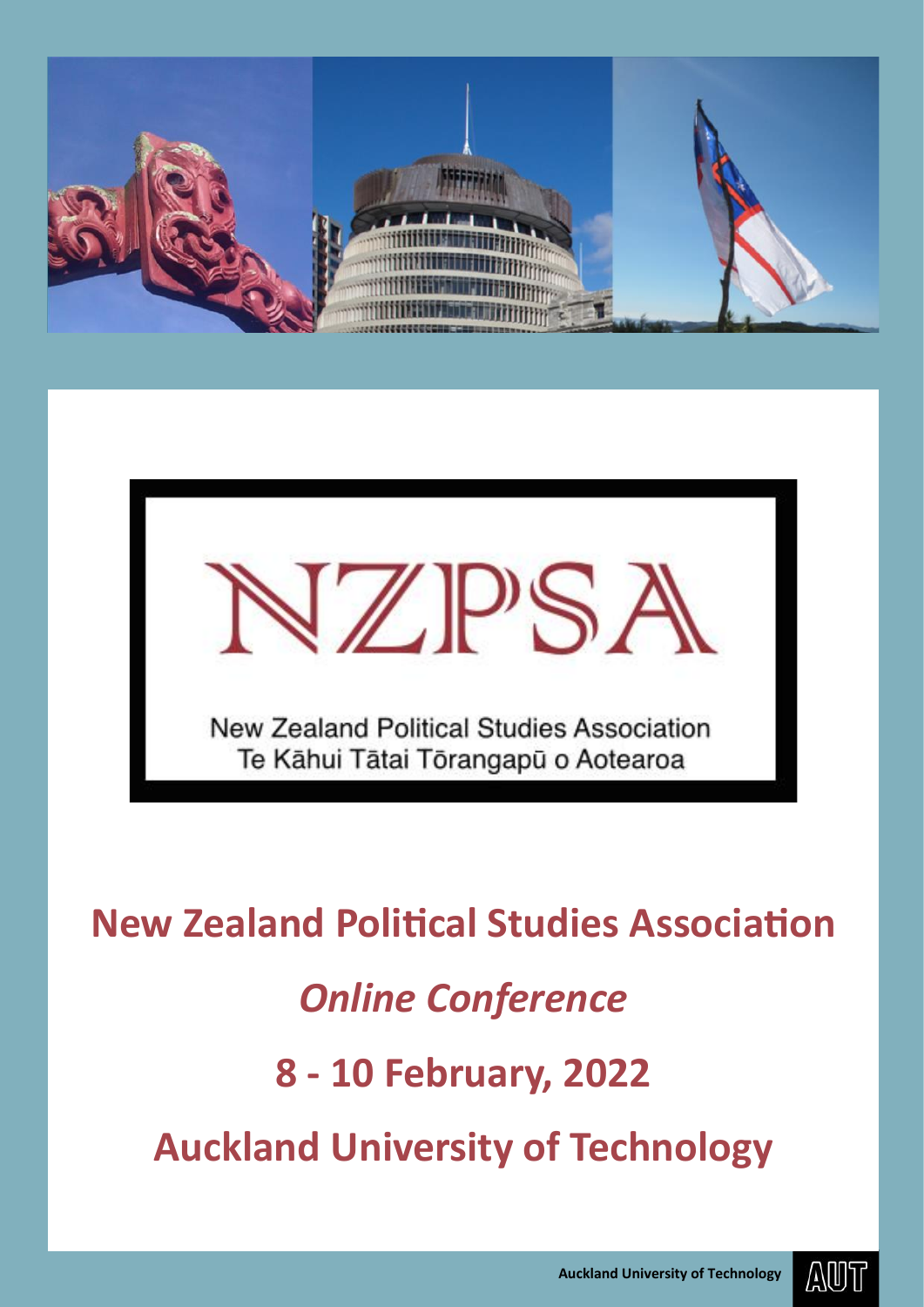## **NZPSA day 1**

PLEASE CLICK ON THE TITLE OF THE SESSION YOU WISH TO JOIN.

This will open your web browser and bring you into the livestream or breakout session.

## **TUESDAY 8th FEBRUARY**

| 10.30-11.00 | <b>Conference Opening [CLICK TO JOIN]</b>                               |                        |                                |                                                                                    |
|-------------|-------------------------------------------------------------------------|------------------------|--------------------------------|------------------------------------------------------------------------------------|
|             | The conference opening includes the announcement of paper prize winners |                        |                                |                                                                                    |
| 11.00-11.30 | <b>BREAK</b>                                                            |                        |                                |                                                                                    |
| 11.30-13.00 | <b>PAPER SESSION I</b>                                                  |                        |                                |                                                                                    |
|             | <b>STREAM1</b>                                                          | <b>STREAM 2</b>        | <b>STREAM 3</b>                | <b>STREAM 4</b>                                                                    |
|             | <b>Employment Relations</b>                                             | Parties and elections  | Crisis, Democracy              | Advocacy and activism                                                              |
|             | <b>[CLICK TO JOIN]</b>                                                  | <b>[CLICK TO JOIN]</b> | and Security in<br>Aotearoa NZ | <b>[CLICK TO JOIN]</b>                                                             |
|             |                                                                         |                        | <b>[CLICK TO JOIN]</b>         |                                                                                    |
| 13.00-13.30 |                                                                         |                        | <b>BREAK</b>                   |                                                                                    |
| 13.30-15.00 | Plenary panel on leadership and governance in times of crisis:          |                        |                                |                                                                                    |
|             | <b>Professor Geoffrey Craig chair with:</b>                             |                        |                                |                                                                                    |
|             |                                                                         |                        |                                | Rt. Hon. Helen Clark; Councillor Fa'anana Efeso Collins; Professor Jennifer Curtin |
|             | [CLICK TO JOIN]                                                         |                        |                                |                                                                                    |
| 15.00-15.20 | <b>BREAK</b>                                                            |                        |                                |                                                                                    |
| 15.20-17.00 | <b>Keynote Speaker: Professor Dominic O'Sullivan</b>                    |                        |                                |                                                                                    |
|             | <b>Chair: Jack Vowles</b>                                               |                        |                                |                                                                                    |
|             | <b>[CLICK TO JOIN]</b>                                                  |                        |                                |                                                                                    |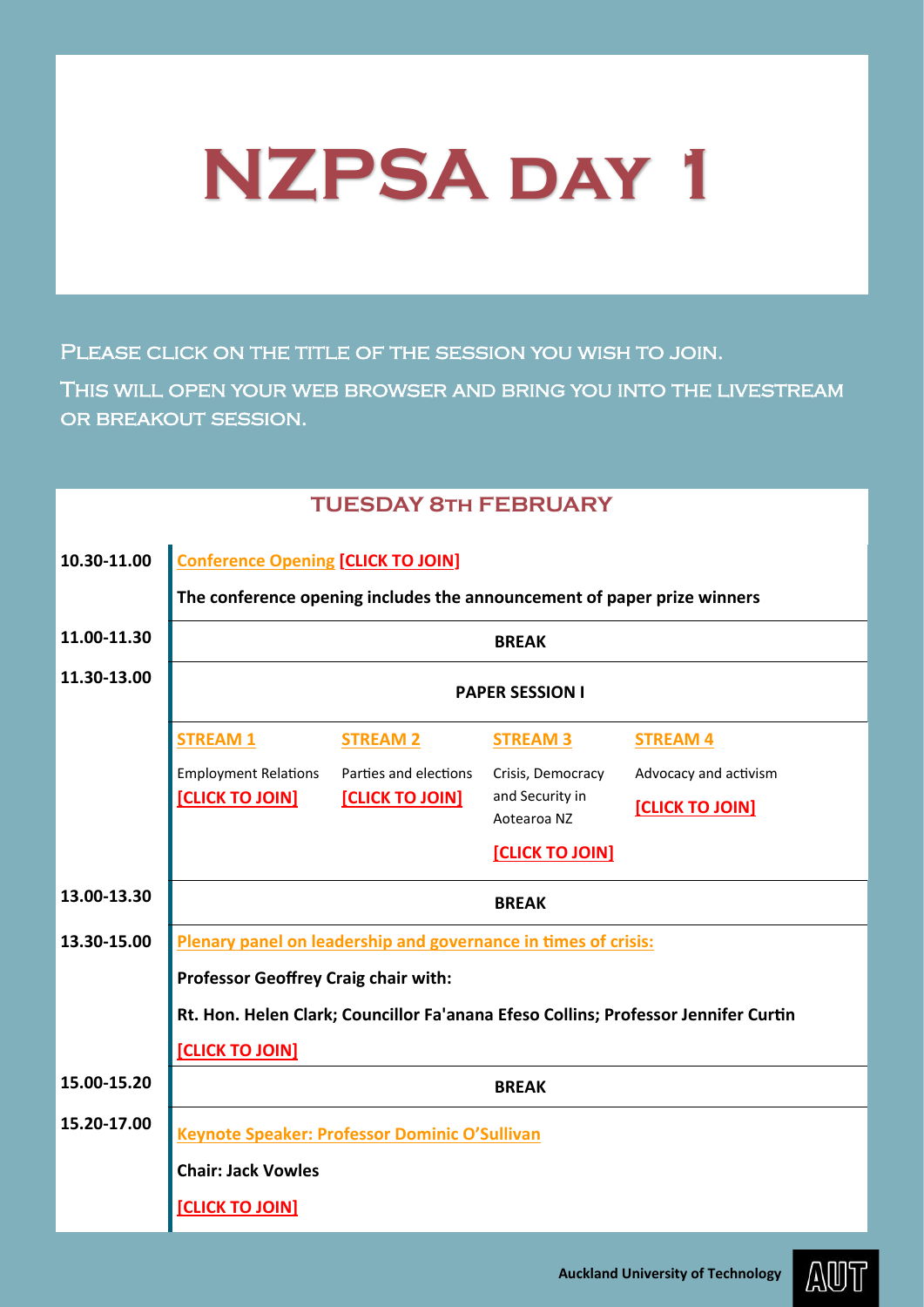## **NZPSA day 2**

PLEASE CLICK ON THE TITLE OF THE SESSION YOU WISH TO JOIN.

This will open your web browser and bring you into the livestream or breakout session.

| <b>WEDNESDAY 9TH FEBRUARY</b> |                                           |                                                                         |                                        |                        |                        |
|-------------------------------|-------------------------------------------|-------------------------------------------------------------------------|----------------------------------------|------------------------|------------------------|
| 09.00-10.30                   | <b>PAPER SESSION II</b>                   |                                                                         |                                        |                        |                        |
|                               | <b>STREAM 1</b>                           | <b>STREAM 2</b>                                                         | <b>STREAM 3</b>                        | <b>STREAM 4</b>        | <b>STREAM 5</b>        |
|                               | Employment                                | Local government                                                        | New Zealand politics Covid-19 crisis - |                        | Comparative politics   |
|                               | Relations                                 |                                                                         | <b>[CLICK TO JOIN]</b>                 | origins & opportunity  | <b>[CLICK TO JOIN]</b> |
|                               | <b>[CLICK TO JOIN]</b>                    | <b>[CLICK TO JOIN]</b>                                                  |                                        | <b>[CLICK TO JOIN]</b> |                        |
| 10.30-10.50                   |                                           |                                                                         | <b>BREAK</b>                           |                        |                        |
| 10.50-12.20                   |                                           | Plenary panel on the crisis in academia:                                |                                        |                        |                        |
|                               | <b>Richard Shaw chair with:</b>           |                                                                         |                                        |                        |                        |
|                               |                                           | Lara Greaves, Sandra Grey, Luke Oldfield, Sereana Naepi [CLICK TO JOIN] |                                        |                        |                        |
| 12.20-13.00                   | <b>BREAK</b>                              |                                                                         |                                        |                        |                        |
| 13.00-14.30                   | <b>PAPER SESSION III [ADD ZOOM LINKS]</b> |                                                                         |                                        |                        |                        |
|                               | <b>STREAM 1</b>                           | <b>STREAM 2</b>                                                         | <b>STREAM 3</b>                        | <b>STREAM 4</b>        | <b>STREAM 5</b>        |
|                               | Environmental                             | New Zealand                                                             | Foreign Affairs and                    | Immigration            | Political              |
|                               | politics                                  | politics                                                                | trade balancing acts                   | [CLICK TO JOIN]        | Communication          |
|                               | <b>[CLICK TO JOIN]</b>                    | <b>[CLICK TO JOIN]</b>                                                  | [CLICK TO JOIN]                        |                        | <b>[CLICK TO JOIN]</b> |
| 14.30-14.50                   |                                           |                                                                         | <b>BREAK</b>                           |                        |                        |
| 14.50-16.20                   |                                           |                                                                         | <b>PAPER SESSION IV</b>                |                        |                        |
|                               | <b>STREAM 1</b>                           | <b>STREAM 2</b>                                                         | <b>STREAM 3</b>                        |                        |                        |
|                               | Employment                                | Local government                                                        | Ako: Teaching and                      |                        |                        |
|                               | Relations                                 | <b>[CLICK TO JOIN]</b>                                                  | Learning panel                         |                        |                        |
|                               | <b>[CLICK TO JOIN]</b>                    |                                                                         | <b>[CLICK TO JOIN]</b>                 |                        |                        |
| 16.20-16.30                   |                                           |                                                                         | <b>BREAK</b>                           |                        |                        |
| 16.30-17.30                   | <b>AGM NZPSA [CLICK TO JOIN]</b>          |                                                                         |                                        |                        |                        |
|                               |                                           |                                                                         |                                        |                        |                        |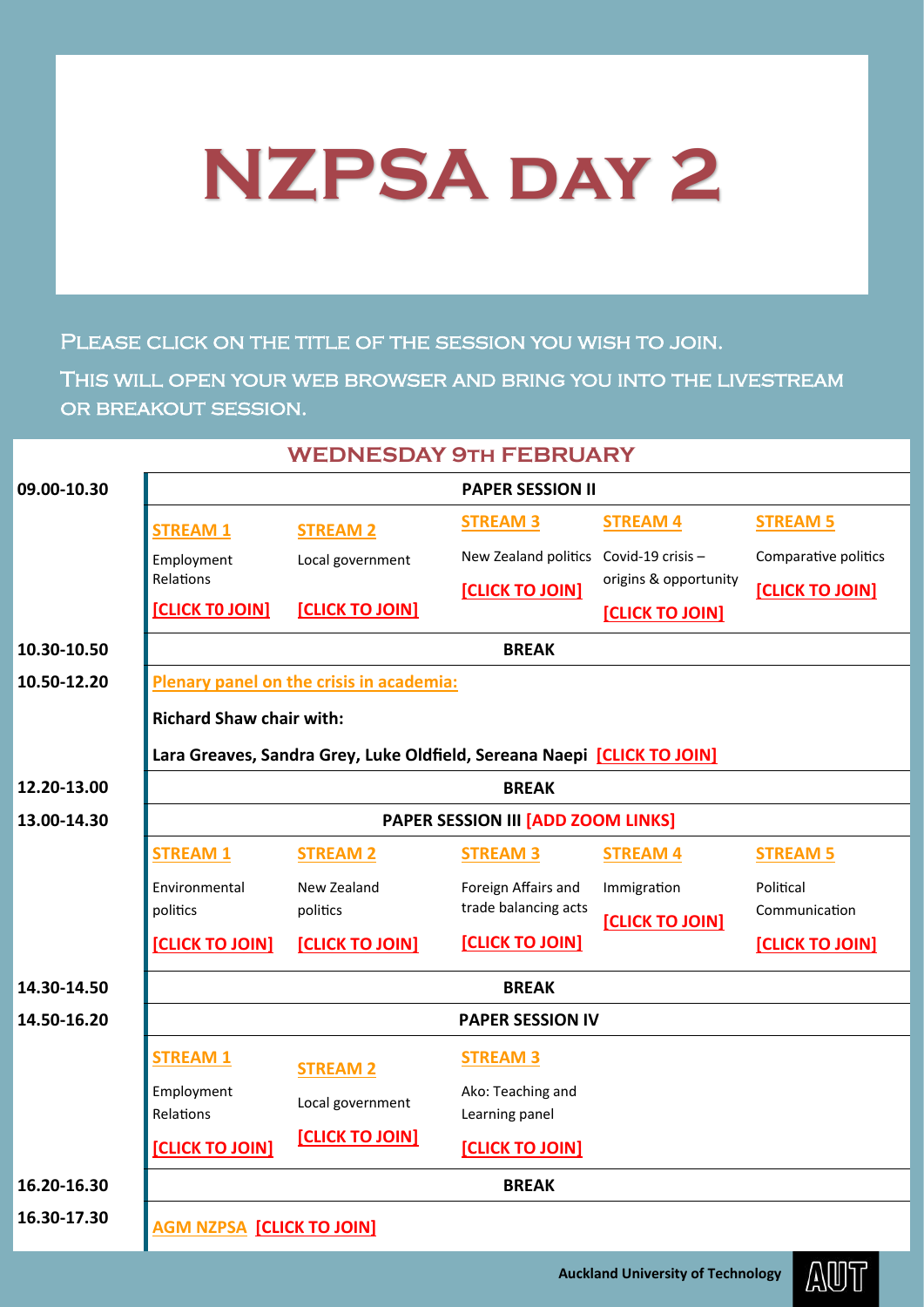# **NZPSA day 3**

PLEASE CLICK ON THE TITLE OF THE SESSION YOU WISH TO JOIN.

This will open your web browser and bring you into the livestream OR BREAKOUT SESSION.

|             |                                                                                                                                                                                                                                                                                                                                                                                                                                                                                       | <b>THURSDAY 10TH FEBRUARY</b>                                    |                        |                        |
|-------------|---------------------------------------------------------------------------------------------------------------------------------------------------------------------------------------------------------------------------------------------------------------------------------------------------------------------------------------------------------------------------------------------------------------------------------------------------------------------------------------|------------------------------------------------------------------|------------------------|------------------------|
| 08.30-09.30 | <b>Women Talking Politics launch and Women's Caucus Meeting [CLICK TO JOIN]</b>                                                                                                                                                                                                                                                                                                                                                                                                       |                                                                  |                        |                        |
|             | Women Talking Politics is a network promoting communication among cis women, trans women and non-<br>binary persons working on political issues, their research and events across Aotearoa New Zealand. Join<br>us for the launch of the latest WTP publication, a mini journal produced by the New Zealand Political Stud-<br>ies Association to promote the work of women (-identified and non-binary) political scientists in New Zea-<br>land. No need to register, just turn up! |                                                                  |                        |                        |
| 09.30-09.50 |                                                                                                                                                                                                                                                                                                                                                                                                                                                                                       |                                                                  | <b>BREAK</b>           |                        |
| 09.50-11.20 | <b>PAPER SESSION V</b>                                                                                                                                                                                                                                                                                                                                                                                                                                                                |                                                                  |                        |                        |
|             | <b>STREAM1</b>                                                                                                                                                                                                                                                                                                                                                                                                                                                                        | <b>STREAM 2</b>                                                  | <b>STREAM 3</b>        | <b>STREAM 4</b>        |
|             | <b>New Zealand Politics</b>                                                                                                                                                                                                                                                                                                                                                                                                                                                           | War, weapons and                                                 | Political              | Environmental          |
|             | <b>[CLICK TO JOIN]</b>                                                                                                                                                                                                                                                                                                                                                                                                                                                                | human casualty                                                   | Communication          | politics               |
|             |                                                                                                                                                                                                                                                                                                                                                                                                                                                                                       | [CLICK TO JOIN]                                                  | <b>[CLICK TO JOIN]</b> | <b>[CLICK TO JOIN]</b> |
| 11.20-11.40 | <b>BREAK</b>                                                                                                                                                                                                                                                                                                                                                                                                                                                                          |                                                                  |                        |                        |
| 11.40-13.10 | <b>PAPER SESSION VI</b>                                                                                                                                                                                                                                                                                                                                                                                                                                                               |                                                                  |                        |                        |
|             | <b>STREAM1</b>                                                                                                                                                                                                                                                                                                                                                                                                                                                                        | <b>STREAM 2</b>                                                  | <b>STREAM 3</b>        | <b>STREAM 4</b>        |
|             | <b>New Zealand Politics</b>                                                                                                                                                                                                                                                                                                                                                                                                                                                           | Political                                                        | Human rights, law      | Political theory       |
|             | [CLICK TO JOIN]                                                                                                                                                                                                                                                                                                                                                                                                                                                                       | communication                                                    | and justice            | [CLICK TO JOIN]        |
|             |                                                                                                                                                                                                                                                                                                                                                                                                                                                                                       | [CLICK TO JOIN]                                                  | [CLICK TO JOIN]        |                        |
| 13.00-14.00 |                                                                                                                                                                                                                                                                                                                                                                                                                                                                                       |                                                                  | <b>BREAK</b>           |                        |
| 14.00-15.30 |                                                                                                                                                                                                                                                                                                                                                                                                                                                                                       | <b>Public Talk: The Crisis of Racialized Knowledge and Power</b> |                        |                        |
|             |                                                                                                                                                                                                                                                                                                                                                                                                                                                                                       | <b>Distinguished Professor Steve Ratuva [CLICK TO JOIN]</b>      |                        |                        |
|             | <b>Chair: Associate Professor Ella Henry</b>                                                                                                                                                                                                                                                                                                                                                                                                                                          |                                                                  |                        |                        |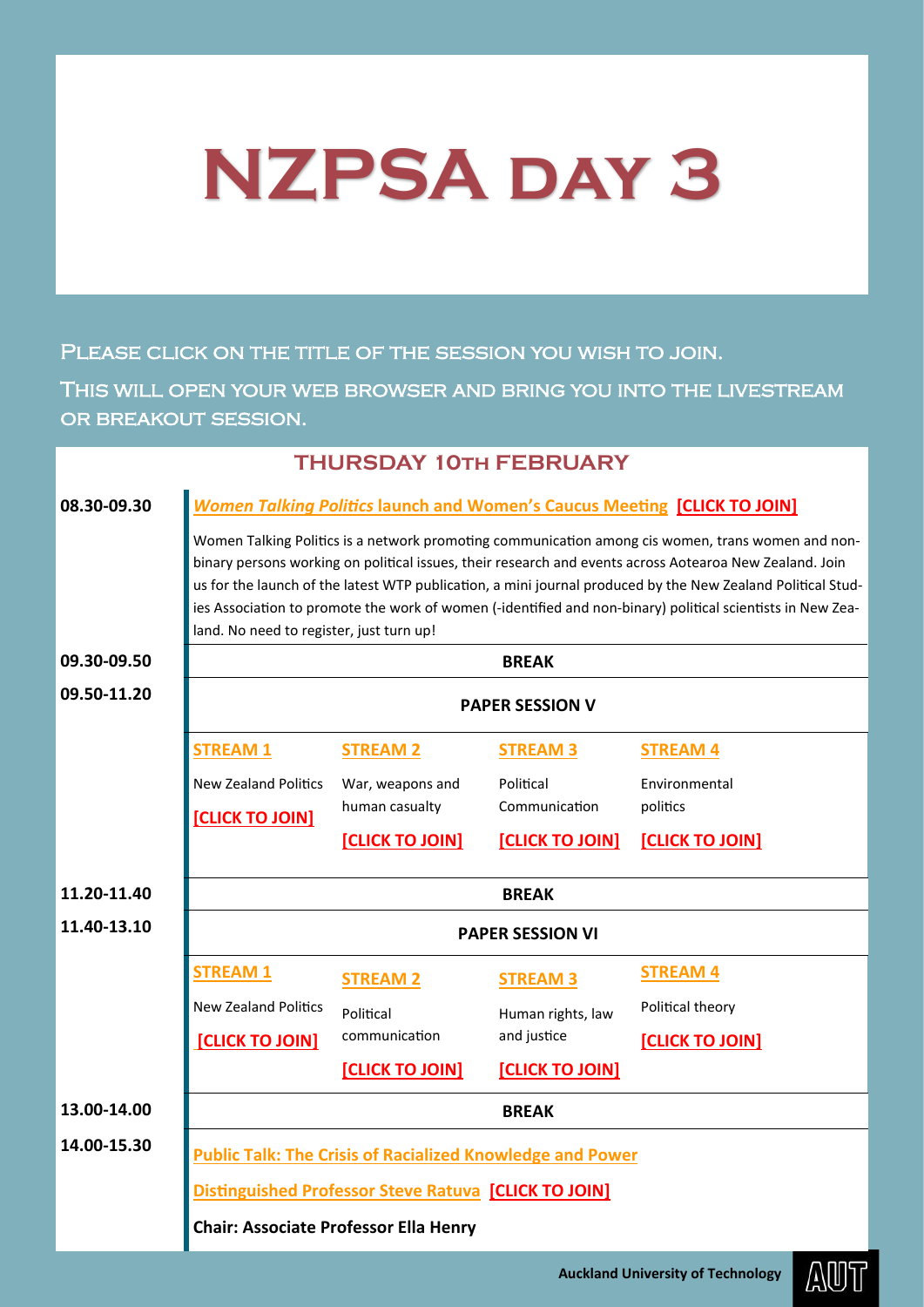## **Paper Session Details**

## TUESDAY, 8 FEBRUARY Papers Session I (90 mins) – 11:30am-1:00pm

| <b>Stream</b> | Theme/Sub-discipline                                         | Chair               | <b>Speakers/Talk titles</b>                                                                                                                                                                   |
|---------------|--------------------------------------------------------------|---------------------|-----------------------------------------------------------------------------------------------------------------------------------------------------------------------------------------------|
| $\mathbf{1}$  | <b>Employment Relations:</b><br>COVID-19                     | Julienne Molineaux  | Bernard Walker (Canterbury U): The changing landscape of NZ em-<br>ployment relations under the COVID-19 pandemic                                                                             |
|               |                                                              |                     | David Williamson (AUT): Crisis or opportunity? The COVID-19 pan-<br>demic disruption of the hospitality sector and the prospect of over-<br>coming embedded employment issues                 |
|               |                                                              |                     | Mark Bray (Newcastle University): Why is cooperation so difficult in<br>Australasian employment relations?                                                                                    |
| 2             | Parties and elections                                        | <b>Grant Duncan</b> | Charles Crothers (AUT): The decline of class voting in NZ?                                                                                                                                    |
|               |                                                              |                     | Grant Duncan (Massey U), Rob Manwaring and Charlie Lees<br>(Flinders U) : Labour compared in the UK, Australia and NZ: Under-<br>standing political change under Albanese, Starmer and Ardern |
|               |                                                              |                     | Orson Tan (Canterbury U): Voting in a crisis: The 2020 general elec-<br>tions in NZ and Singapore                                                                                             |
|               |                                                              |                     | Edward Elder and Jennifer Lees-Marshment (UofA): Political mar-<br>keting in a crisis: Lessons from 2020 and predictions from the fu-<br>ture                                                 |
| 3             | Crisis, Democracy and<br>Security in Aotearoa<br>New Zealand | Damien Rogers       | Nick Nelson (Massey U): Social media and the politics of crisis                                                                                                                               |
|               |                                                              |                     | Damien Rogers (Massey U): NZ Parliamentarians and the politics of<br>democratic security                                                                                                      |
|               |                                                              |                     | Richard Jackson (Otago U): Democracy and security through dis-<br>armament and social defence                                                                                                 |
|               |                                                              |                     | Lydia Le Gros (Otago U): 'How to keep the terrorists out' - The poli-<br>tics and language of NZ's counter-terrorism discourse                                                                |
| 4             | Advocacy and activism                                        | Kate Nicholls       | Nina Hall (John Hopkins U): Transnational advocacy in the digital<br>era, think global, act local                                                                                             |
|               |                                                              |                     | Maria Armoudian (UofA): From civil rights to human rights: How a<br>small group of American civil rights lawyers began and nearly creat-<br>ed another right revolution                       |
|               |                                                              |                     | Claire Timperley (VUW) Emily Beausoleil (VUW): Wicked problems<br>and civic action in Aotearoa                                                                                                |
|               |                                                              |                     | Andrew Lim (UofA): Political marketing and advocacy: How Zionist<br>and Palestinian solidarity groups in NZ an Australia can use political<br>marketing to support their advocacy work.       |

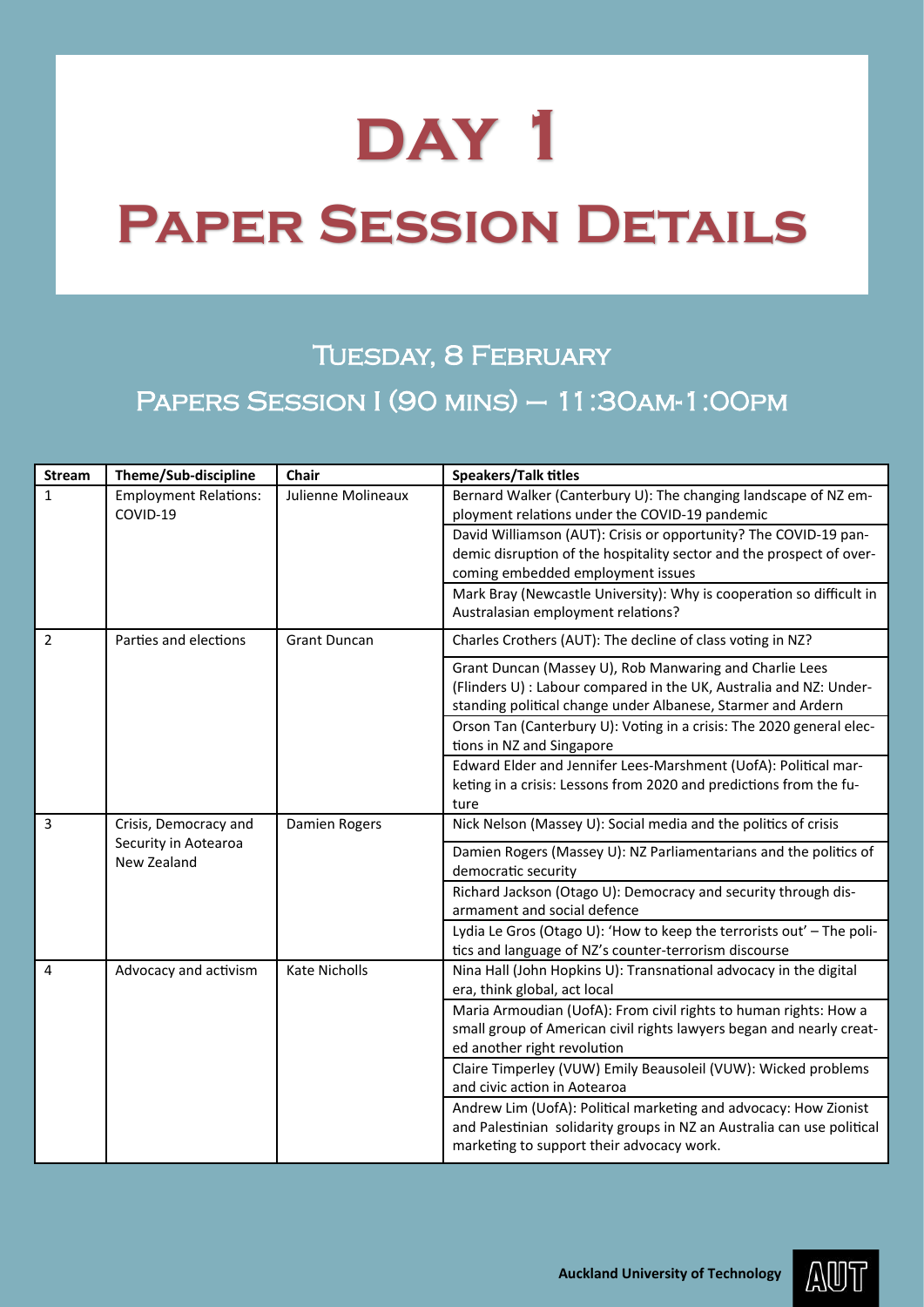## **Paper Session Details**

## Wednesday, 9 February Papers session II (90 mins) – 9:00-10:30am

| <b>Stream</b>  | Theme/Sub-discipline                           | <b>Chair</b>         | <b>Speakers/Talk titles</b>                                                                                                                                |
|----------------|------------------------------------------------|----------------------|------------------------------------------------------------------------------------------------------------------------------------------------------------|
| $\mathbf{1}$   | <b>Employment Relations</b>                    | <b>Kate Nicholls</b> | Damian Treanor (AUT): Nudging politically contentious decisions: How<br>nudge theory has impacted union membership                                         |
|                |                                                |                      | Lamm, Anderson, Rasmussen (AUT): The unfilled role of regulation,<br>monitoring and enforcement in protecting New Zealand's migrant<br>workforce           |
|                |                                                |                      | Stephen Blumenfeld (VUW): The arguments, promises, and potential<br>pitfalls of Fair Pay Agreements                                                        |
| $\overline{2}$ | Local government                               | Julienne Molineaux   | Charles Crothers (AUT), Mike Reid (LGNZ): Local authority politics:<br>Knowledge needs and a stocktake of supply                                           |
|                |                                                |                      | Shirin Brown (AUT): Political astuteness and the secrets of success in<br>local boards in Auckland                                                         |
|                |                                                |                      | Sean Mahoney (GWRC): The central govt-local govt relationship<br>"crisis" - work without hope?                                                             |
|                |                                                |                      | Juhn Chris P. Espia (Canterbury U): Under pressure: National-Local<br>government relations and the covid-19 responses in the Philippines<br>and Indonesia. |
| $\overline{3}$ | New Zealand politics:<br>Chinese New Zea-      |                      | Luna Zhao (UofA): Sloppy targeting of Chinese voters in the 2020 NZ<br>election                                                                            |
|                | landers and NZ politics                        |                      | Leah Yu Du (UofA): Chinese New Zealanders' Online Political Participa-<br>tion: A Contribution to Developing and Maintaining Social Order and<br>Stability |
| 4              | Covid-19 crisis - ori-<br>gins and opportunity | David Hall           | Brian Roper (Otago U): The political economy of the covid-19 pan-<br>demic: Origins, spread economic impact, policy responses                              |
|                |                                                |                      | Tracey Nicholls (Massey U): COVID-19: A crisis of structural justice                                                                                       |
|                |                                                |                      | Nina Ives, David Hall: Through a climate change lens: Aotearoa New<br>Zealand's COVID-19 response                                                          |
|                |                                                |                      | Manqing Cheng (UofA): The politics of global health crisis: State de-<br>pendence of Western Populism and public policymaking                              |
| 5              | Comparative politics                           | Peter Skilling       | Elle Dibrova (Otago U): You don't belong here: The othering of LGBT+<br>people as part of a hegemonic national identity in contemporary Rus-<br>sia        |
|                |                                                |                      | Nashie Shamoon (VUW): Shadows of the past: The role of persecution<br>within the self-identification of young Assyrians in NZ & Australia                  |
|                |                                                |                      | Hizkia Respatiadi (Otago U): Treating food importation as a crisis: The<br>preference formation of food self-sufficiency in Indonesia                      |
|                |                                                |                      | Ethelyn Ankiambom Chia, Kalika Kastein (Otago U): Emotional impact<br>of social media and disinformation in the context of crisis in Came-<br>roon         |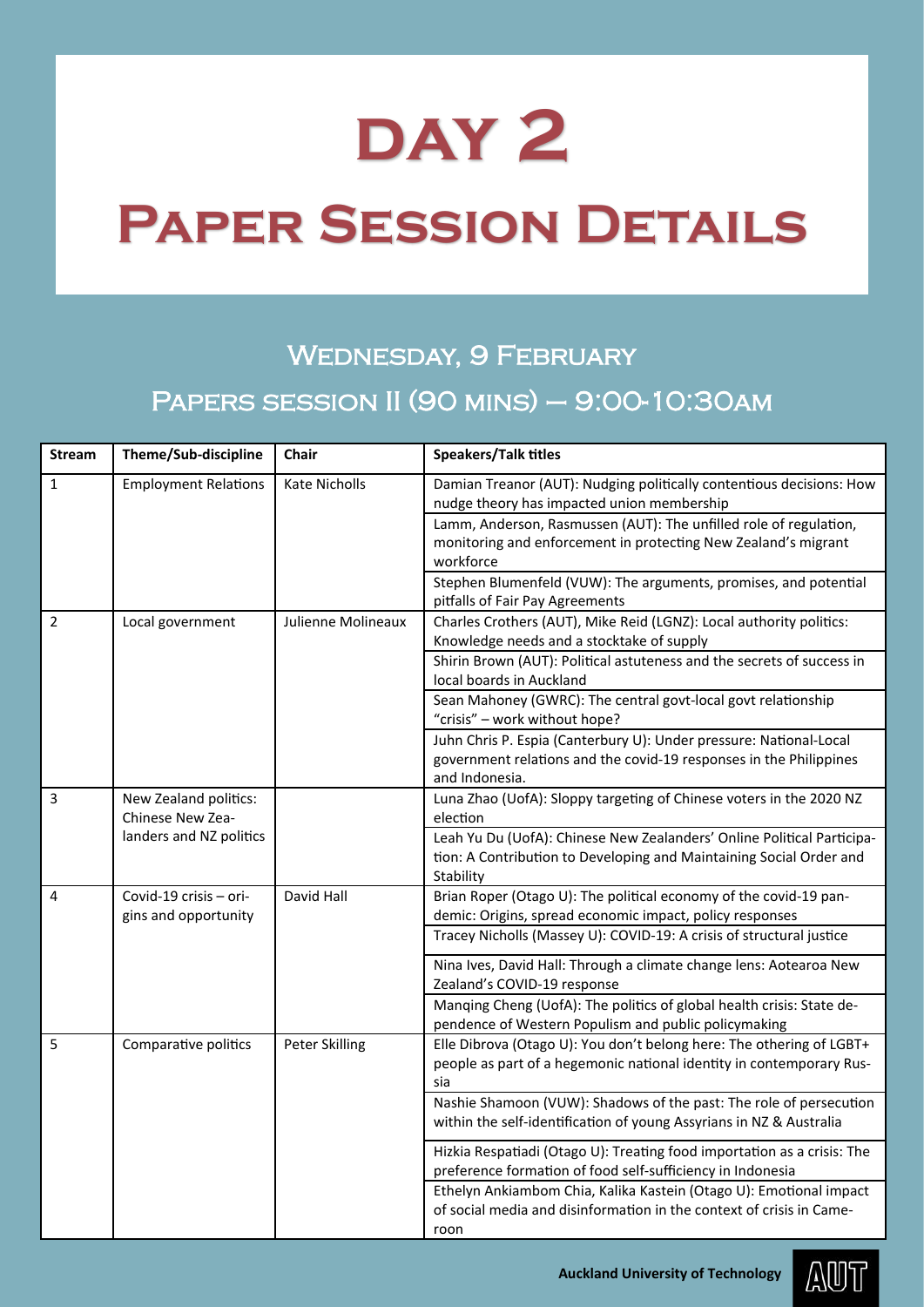## **Paper Session Details**

## WEDNESDAY, 9 FEBRUARY Papers Session III (90 mins) – 1:00-2:30pm

| <b>Stream</b>  | Theme/Sub-discipline                                           | Chair                 | <b>Speakers/Talk titles</b>                                                                                                                                            |
|----------------|----------------------------------------------------------------|-----------------------|------------------------------------------------------------------------------------------------------------------------------------------------------------------------|
| $\mathbf{1}$   | <b>Environmental politics</b>                                  | Nina Ives             | David Hall, Melody Meng: Unlikely allies? Financial actors as cli-<br>mate policy intermediaries                                                                       |
|                |                                                                |                       | Shannon Hodge: Halt - is the vision of electric vehicles ob-<br>structing the reality of transitioning to a low carbon society?                                        |
|                |                                                                |                       | Pii-Tuulia Nikula: Decarbonising Aotearoa - Insights from climate<br>proactive firms                                                                                   |
| $\overline{2}$ | New Zealand politics:<br>Democracy - problems<br>and solutions | Julienne Molineaux    | Julia Büdler (UofA): Political elites on democratic innovation:<br>What politicians, policymakers and political advisors think about<br>deliberative public engagement |
|                |                                                                |                       | Matheson Russell, Tatjana Buklijas (UofA): Democratic reform in<br>NZ local government: Innovations abroad and their potential uses<br>in Aotearoa NZ                  |
|                |                                                                |                       | James Gluck (VUW): New Zealand's 'crisis of corruption'? Two<br>case studies of recent trading in influence scandals                                                   |
| 3              | Foreign Affairs and<br>trade balancing acts                    | Damien Rogers         | Kate Hellings & Alice Taylor (Otago U): New Zealand's three China<br>policy                                                                                            |
|                |                                                                |                       | Serena Kelly (Canterbury U): Power dynamics and the EU-NZ FTA                                                                                                          |
|                |                                                                |                       | Phuong H. Vu (Otago U): Authoritarian audience costs and signal-<br>ing resolve: Protests and Vietnam's calculus in disputes with Chi-<br>na                           |
|                |                                                                |                       | Maria Armoudian and Katherine Smits (U of Auckland): How Soon<br>we Forget: Memory entrepreneurs, modern public diplomacy and<br>the remaking of memory in New Zealand |
| 4              | Immigration                                                    | <b>Peter Skilling</b> | Tim Fadgen (UofA): Deportation and policy transfer: The policy<br>and practice of exclusion in Aotearoa New Zealand                                                    |
|                |                                                                |                       | Fiona Barker and Kate McMillan (VUW): Who belongs on the<br>"team of 5 million"?                                                                                       |
| 5              | Political Communica-<br>tion: Responding to                    | Olli Helmann          | Andrew Lim (UofA): COVID-19 and health-oriented party adver-<br>tisements during the 2020 New Zealand general election                                                 |
|                | global challenges                                              |                       | Valerie Cooper (VUW), Simon Mark (Massey U): Mapping New<br>Zealand's public diplomacy initiatives: instruments and content                                            |
|                |                                                                |                       | Natalia Chaban (Canterbury U): Theorising images and narratives<br>in international relations: Communicating the EU as a human<br>rights international actor           |

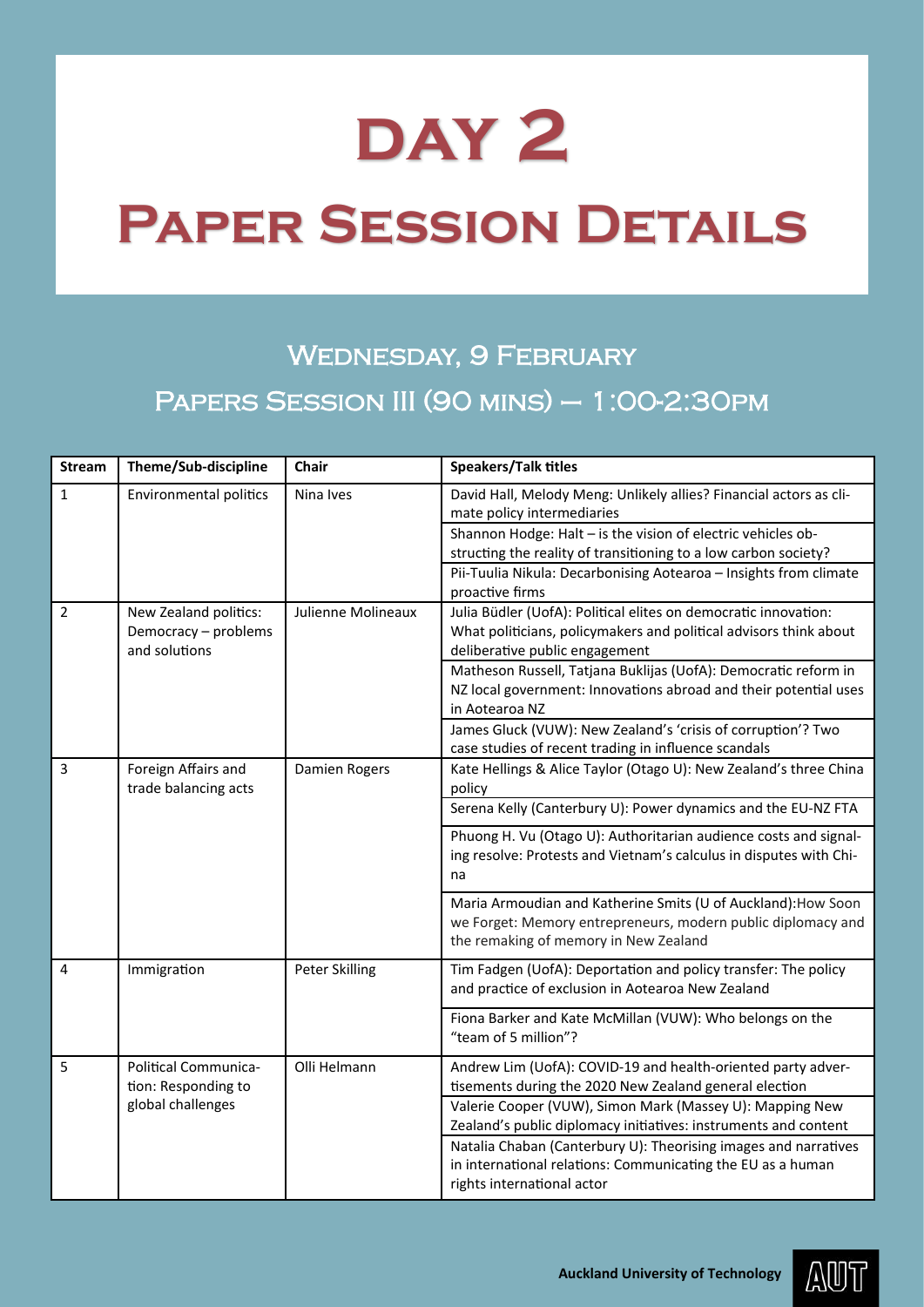## **Paper Session Details**

## WEDNESDAY, 9 FEBRUARY Papers Session IV (90 mins) – 2:50-4:20pm

| <b>Stream</b> | Theme/Sub-discipline                                                            | <b>Chair</b>     | Speakers/Talk titles                                                                                                                                                                                                                                                                                                    |
|---------------|---------------------------------------------------------------------------------|------------------|-------------------------------------------------------------------------------------------------------------------------------------------------------------------------------------------------------------------------------------------------------------------------------------------------------------------------|
| 1             | <b>Employment Relations:</b><br>Policy change, monitoring<br>and enforcement    | Kate Nicholls    | David Peetz (Griffith U): Where do new bargaining regimes sit<br>with modern conceptions of policy and power?                                                                                                                                                                                                           |
|               |                                                                                 |                  | Gemma Piercy-Cameron (Waikato U) and Erling Rasmussen<br>(AUT): Vocational education and training reforms before, under<br>and beyond the COVID-19 pandemic                                                                                                                                                             |
|               |                                                                                 |                  | Danaë Anderson (AUT): Transformational employment relations<br>in New Zealand?                                                                                                                                                                                                                                          |
| $\mathcal{P}$ | Local government: Future<br>directions for local govern-<br>ment in New Zealand | Segfrey Gonzales | Jean Drage (Lincoln): Another 'revolutionary refit'? The ongoing<br>debate, the continuing political struggle                                                                                                                                                                                                           |
|               |                                                                                 |                  | Mike Reid (LGNZ): Never waste a good crisis: What the crises in<br>water and resource management systems means for the future<br>of local democracy                                                                                                                                                                     |
|               |                                                                                 |                  | Jeff McNeill (Massey): Reviewing the future for local govern-<br>ment in New Zealand                                                                                                                                                                                                                                    |
| 3             | Ako: Teaching and Learning<br>panel                                             | Claire Timperley | Emily Beausoleil (Te Herenga Waka-Victoria University of Wel-<br>lington); Lara Greaves (University of Auckland); Olli Hellmann<br>(Waikato); Ella Morgan (University of Auckland); Tracey Nicholls<br>(Massey University); Luke Oldfield (University of Auck-<br>land); Claire Timperley (Te Herenga Waka-VUW), Chair. |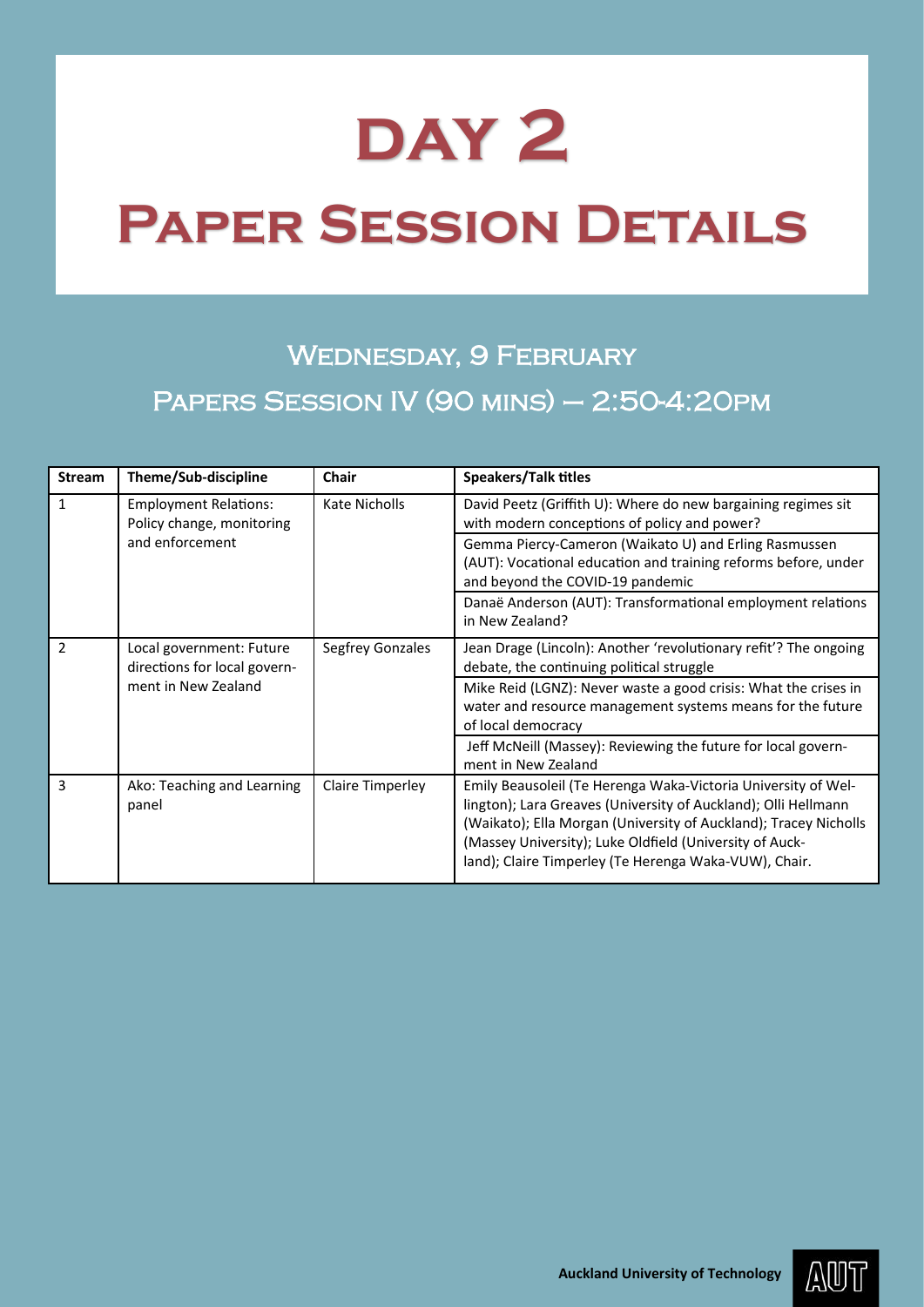## **day 3**

## **Paper Session Details**

## thursday, 10 February Papers Session V (90 mins) – 9:50-11:20am

| <b>Stream</b>  | Theme/Sub-discipline                              | <b>Chair</b>                      | <b>Speakers/Talk titles</b>                                                                                                                                                                                                                      |
|----------------|---------------------------------------------------|-----------------------------------|--------------------------------------------------------------------------------------------------------------------------------------------------------------------------------------------------------------------------------------------------|
| $\mathbf{1}$   | <b>New Zealand Politics:</b><br>Findings from New | Lara Greaves and<br>Luke Oldfield | Lara Greaves, Luke Oldfield, Jack Vowles (VUW): How do we run an<br>Election Study?                                                                                                                                                              |
|                | Zealand Election Study<br>2020                    |                                   | Professor Jennifer Curtin (p), V.K.G. Woodman and Lara M. Greaves,<br>(UofA): Gendering leadership and policy during COVID19: Jacinda<br>Ardern and the women's vote                                                                             |
|                |                                                   |                                   | Jack Vowles and Sam Bigwood (VUW): Capitalising on the crisis?                                                                                                                                                                                   |
| $\overline{2}$ | War, weapons and                                  | Jeremy Moses                      | Tom Gregory (UofA): Visualising civilian casualties                                                                                                                                                                                              |
|                | human casualty                                    |                                   | Jeremy Moses and Geoff Ford (Canterbury U): Money and expertise<br>in the US military-Industrial complex - The case of CNAs and LAWS                                                                                                             |
|                |                                                   |                                   | Sian Troth And Geoff Ford (Canterbury U): The lethal autonomous<br>weapons debate in Australia                                                                                                                                                   |
|                |                                                   |                                   | Moses, Ford and Troth: New Zealand and the lethal autonomous<br>weapons debate                                                                                                                                                                   |
| 3              | Political Communica-<br>tion                      | Natalia Chaban                    | Justin Phillips (Waikato U): Aotearoa print media and tangata when-<br>ua: A 'big' data perspective                                                                                                                                              |
|                |                                                   |                                   | Mona Krewel (VUW), Julius Lagodny (Cornell): The effects of fact-<br>checking: how fake news coverage can influence political campaign-<br>ing in small media markets                                                                            |
|                |                                                   |                                   | Professor Geoffrey Craig (AUT): Evaluating Critique across the<br>'Institutions of Critique': Politics, Journalism and the Academy                                                                                                               |
| $\overline{4}$ | <b>Environmental politics</b>                     | Peter Skilling                    | Cathrine Dyer: The rhetoric behind strategic policy underreactions<br>in Aotearoa New Zealand's climate change response                                                                                                                          |
|                |                                                   |                                   | Olli Hellmann, University of Waikato, Collective memory of environ-<br>mental change and environmentalist identity: Survey evidence from<br>Aotearoa New Zealand.                                                                                |
|                |                                                   |                                   | Dominic Pink: Dissensus on the ecological crisis                                                                                                                                                                                                 |
|                |                                                   |                                   | Jacqui Dickson: The window is rapidly closing: Analysing the effec-<br>tiveness of the "time-critical necessary actions" and "necessary ac-<br>tions" identified in the Climate Change Commission's 2021 draft<br>advice for consultation report |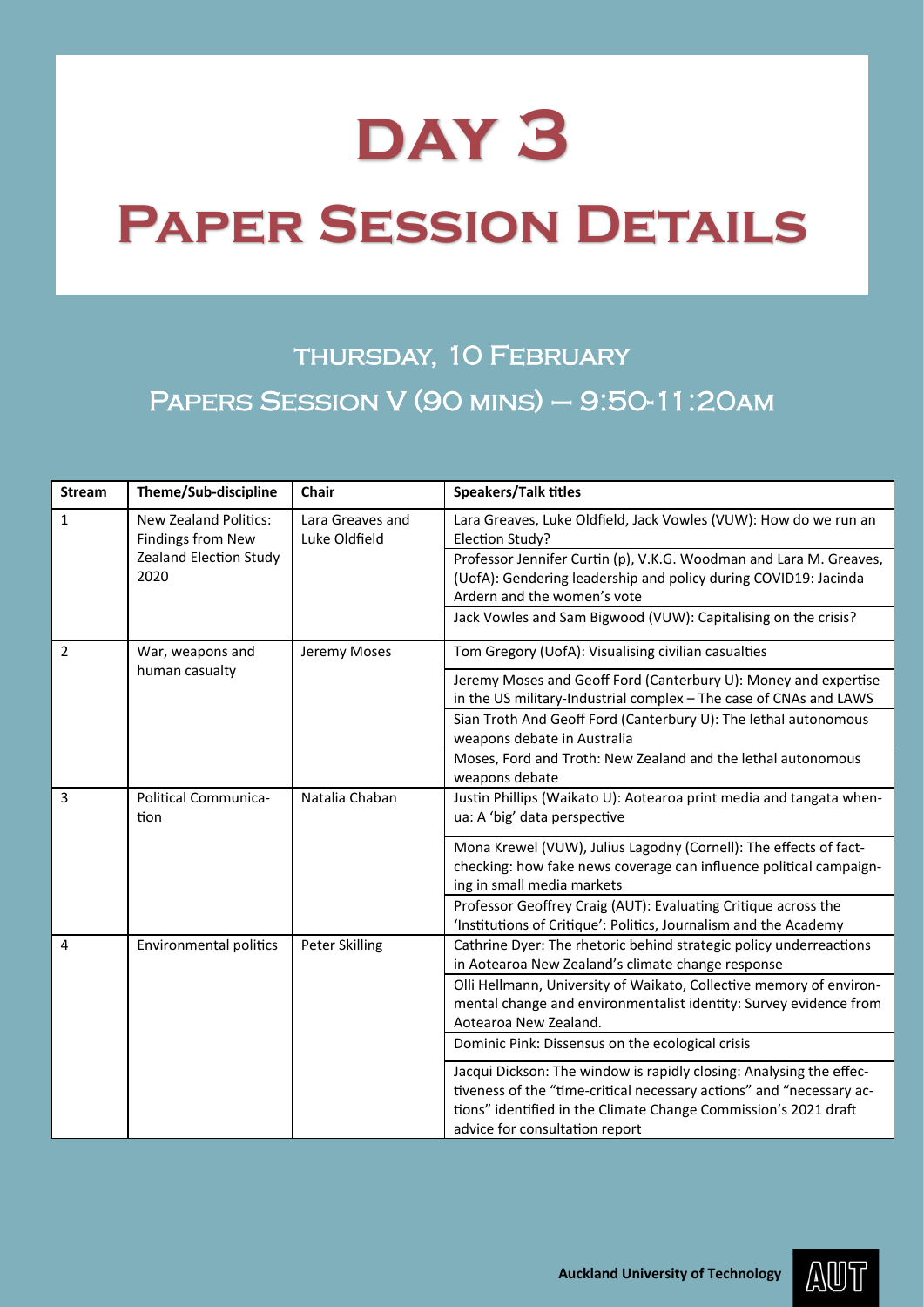## **day 3**

## **Paper Session Details**

## thursday, 10 February Papers Session VI (90 mins) – 11:40am-1:10pm

| <b>Stream</b>  | Theme/Sub-discipline                                                                                    | Chair                             | <b>Speakers/Talk titles</b>                                                                                                                                                                                                                                                     |
|----------------|---------------------------------------------------------------------------------------------------------|-----------------------------------|---------------------------------------------------------------------------------------------------------------------------------------------------------------------------------------------------------------------------------------------------------------------------------|
| $\mathbf{1}$   | New Zealand Politics: Find-<br>ings from New Zealand<br>Election Study 2020; the<br>Ethnic Women in New | Lara Greaves and<br>Luke Oldfield | Lara M. Greaves (p), University of Auckland, Ella Morgan,<br>University of Auckland and Janine Hayward, Otago University:<br>The Māori Party's return to Parliament                                                                                                             |
|                | <b>Zealand Politics research</b><br>project                                                             |                                   | Sam Crawley (VUW): What happened to climate change in Elec-<br>tion 2020?                                                                                                                                                                                                       |
|                |                                                                                                         |                                   | Rachel Simon-Kumar (UofA), Priya Kurian (Waikato), Hye Ji<br>(Erica) Lee (UofA): In the intersection of race, gender and poli-<br>tics: Profiling New Zealand's ethnic women politicians                                                                                        |
| $\overline{2}$ | Political communication:<br>Image and images                                                            | <b>Justin Philipps</b>            | Anne-Mette Sundahl (VUW): Personality cult or a mere matter of<br>popularity?                                                                                                                                                                                                   |
|                |                                                                                                         |                                   | Edward Elder (UofA): Communicating leadership during the covid<br>-19 pandemic                                                                                                                                                                                                  |
|                |                                                                                                         |                                   | Olli Hellmann (Waikato): Visual narratives of environmental<br>change: Memory and identity at New Zealand heritage sites                                                                                                                                                        |
| 3              | Human rights, law and<br>justice                                                                        | Tim Fadgen                        | Maria Armoudian (UofA): Barriers to social justice for survivors<br>of egregious HR violations: political intersections and solutions                                                                                                                                           |
|                |                                                                                                         |                                   | J. T. S. (Thumira) Gunasena (UofA): Holistic approaches towards<br>the application of transitional justice in Sri Lanka: Prospects and<br>challenges (2009-2015)                                                                                                                |
|                |                                                                                                         |                                   | Erkan Eroglu (UofA): Living in limbo: Syrian refugees in Turkey<br>during the resilience-era of international humanitarian aid                                                                                                                                                  |
| 4              | Political theory                                                                                        | <b>Kate Nicholls</b>              | Xavier Marquez (VUW): Ancient tyranny and modern dictator-<br>ship: The changing face of political pathology<br>Berkay Koçak (Waikato): Politics of Kant's universalism: The ideo-<br>logical context of freedom, equality, property and state in the<br>Prussian enlightenment |

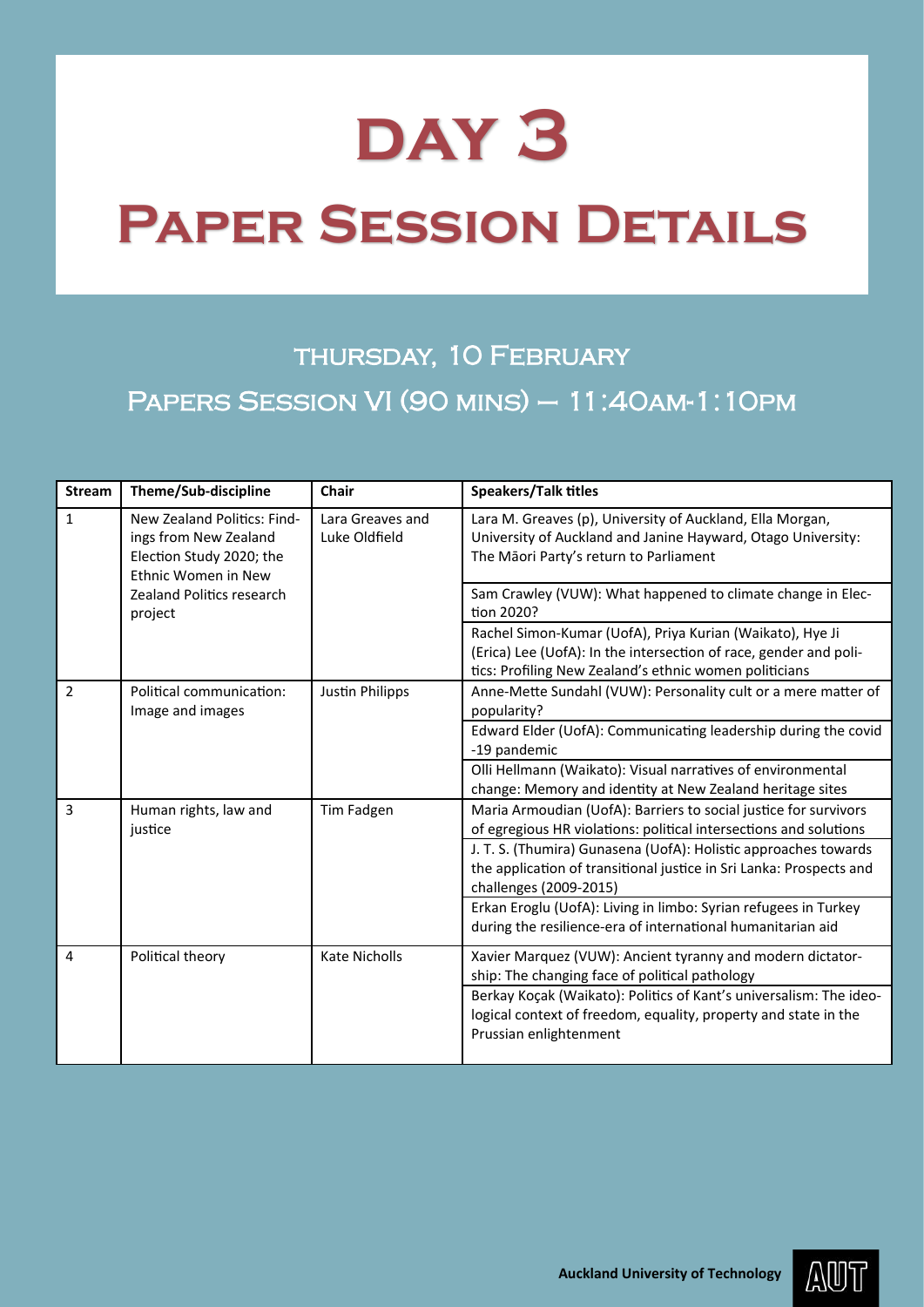## <span id="page-10-0"></span>Abstracts, in order of day and stream

### **Day and stream:**

Tuesday  $8<sup>th</sup>$ , 11:30am-1:00pm Stream 1

## **Authors/presenters**

Bernard Walker, University of Canterbury

## **Title**

The changing landscape of NZ employment relations under the Covid-19 pandemic.

## **Abstract**

During 2020, Aoteroa New Zealand received international recognition for the way it protected the health of its population, with short intense lockdowns and extensive government subsidies. Although the Prime Minister referred to a "team of five million", the effects of the pandemic were not evenly distributed, exposing divisions within the NZ labour market. International border closures highlighted the dependence of many regions and occupational sectors on tourism. The nation's reliance on the foreign 'working poor' in hospitality, fishing, construction, horticulture, agriculture and aged care manifested as skill shortages. 'Essential workers' also gained prominence as a vital, but underpaid part of the workforce. The digital divide grew, with increased acceptance of working from home, as knowledge workers and digitally-equipped households experienced the pandemic in very different ways from manual and service-sector workers.

Although unemployment figures remained low, significant shifts occurred, with some workers being displaced into training programmes and lower paid alternative work. Government support measures became a point of debate, with some viewed as a transfer of wealth to an elite minority, while other ethically motivated businesses repaid their subsidies.  At the outset, the government indicated that its pandemic response was not aimed at addressing the core foundations of the existing economic model. As the pandemic progressed into 2021 though, significant new policy directions emerged. The question becomes whether the pandemic has acted as a catalyst for significant reforms of work and employment, or whether it has exacerbated existing inequalities.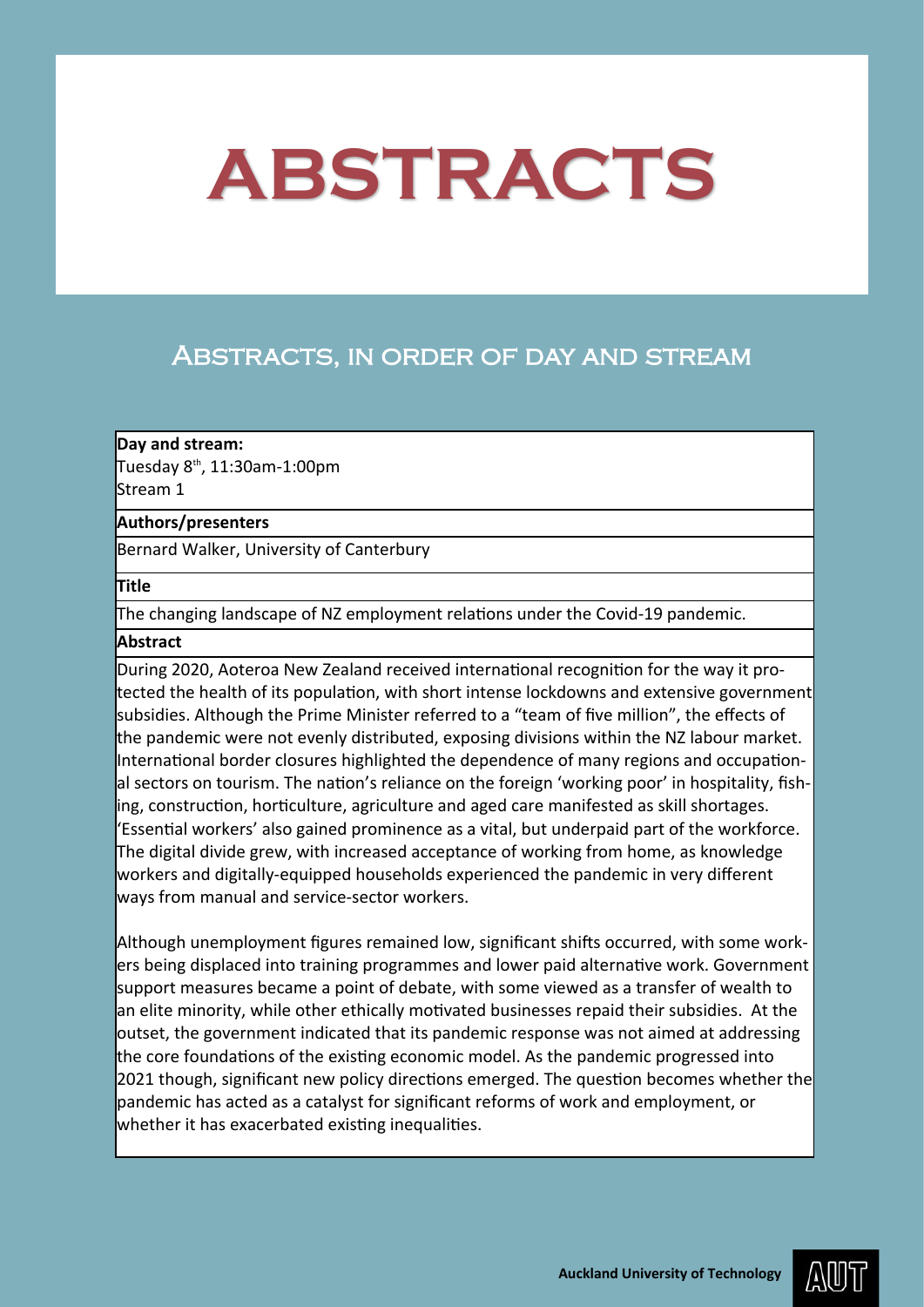## <span id="page-11-0"></span>Abstracts, in order of day and stream

## **Day and stream:**

Tuesday 8th, 11:30am-1:00pm Stream 1

### **Authors/presenters**

David Williamson, Auckland University of Technology

### **Title**

Crisis or opportunity? The Covid-19 pandemic disruption of the hospitality sector and the

## **Abstract**

hospitality sector in 2019 employed just over 140,000 workers and pre-Covid was one of the fastest growing sectors in New Zealand. However, longstanding employment relations issues have plagued the industry, including low pay, higher than average rates of casualisation and harassment, and high voluntary labour turnover rates. Currently, New Zealand is experiencing a severe skills shortage in hospitality organisations. Thus, media attention has turned to these skill shortages and the low pay and poor conditions characterising the industry. This has prompted a public debate on what is required to build a *sustainable hospitality industry post-Covid.* 

Although there is strong anecdotal information about the employment situation of those who work in hospitality jobs, there is very little empirical evidence about the working and employment practices governing hospitality workplaces. This paper will briefly overview the historical employment relations context of the New Zealand hospitality sector. Then, it will present early findings from a survey into the working conditions of 400 New Zealand hospitality workers and discuss the implications of the current 'crisis' and opportunities for a reappraisal of long-term employment issues in the New Zealand hospitality sector.

AWII)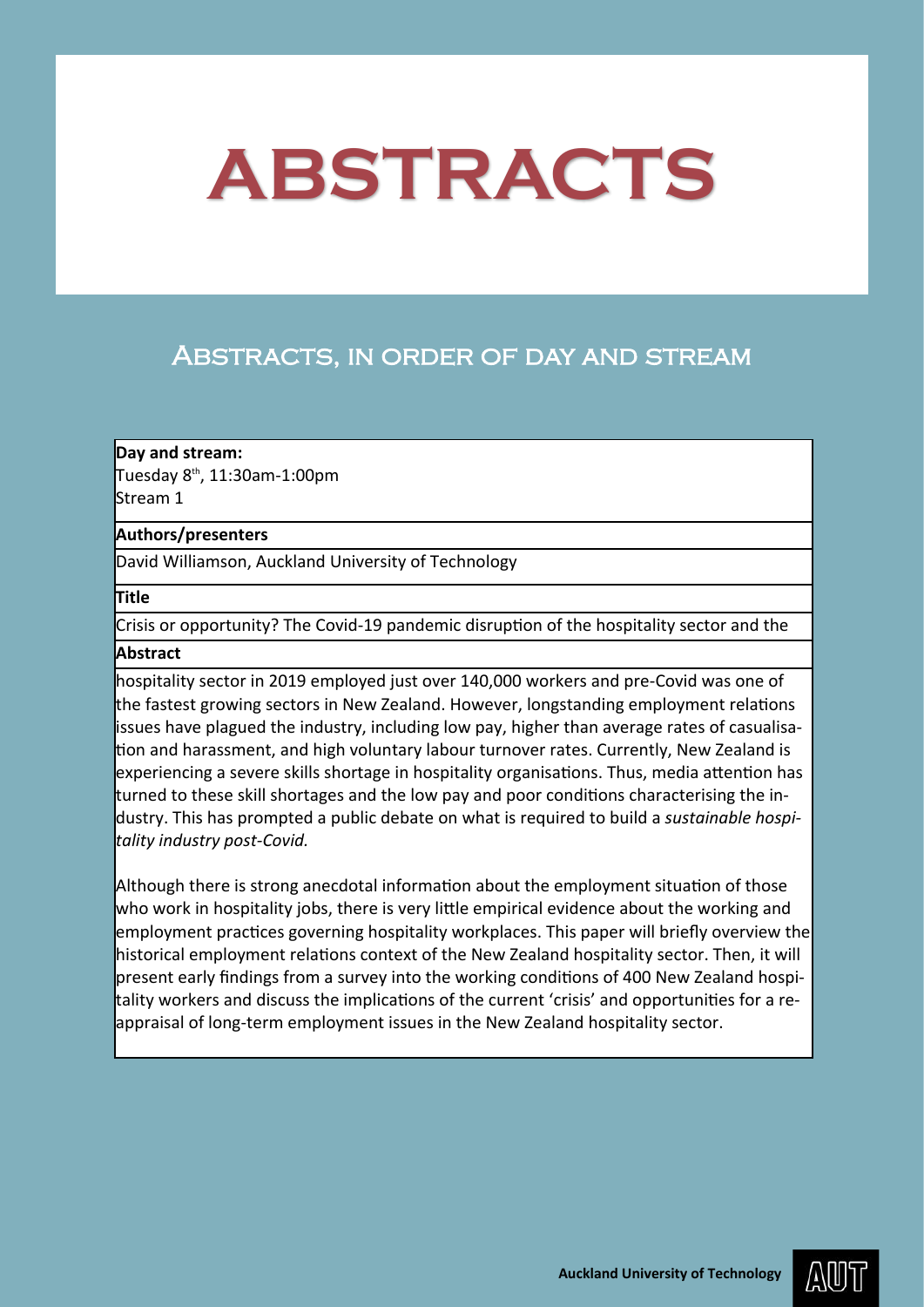## <span id="page-12-0"></span>Abstracts, in order of day and stream

### **Day and stream:**

Tuesday  $8^{th}$ , 11:30am-1:00pm

Stream 1

### **Authors/presenters**

Mark Bray, University of Newcastle

## **Title**

Why is cooperation so difficult in Australasian employment relations?

### **Abstract**

Cooperation in employment relations is relatively rare across the English-speaking or Anglo-American countries, especially what we call 'collaborative pluralist' versions of cooperation. This paper focuses on two of these countries (namely, Australia and New Zealand) and seeks to explore why cooperation is so difficult. While we draw on extensive empirical data of particular forms of cooperation in Australia, we assert the explanation we develop has broader implications both theoretically, in terms of at least raising explanatory worthy of testing beyond our specific data, and prescriptively, especially for New Zealand, where reform is currently being considered and institutional arrangements in employment relations are potentially plastic.

The paper begins with definitional issues, not only because cooperation is a complex concept, but also because it helps to understand the empirical and theoretical limitations (and broader potential) of our argument. The following section demonstrates, through an admittedly selective review of the literature and by reference to some original empirical data, that cooperation is indeed rare in Australia and New Zealand, and countries like them. The biggest section of the paper develops our main argument, which focuses on a combination of factors – both contextual and agency – that explain the challenges that need to be overcome in order to achieve cooperation in employment relations. The final section draws together the argument and considers potential implications, especially for those hoping to encourage greater cooperation in New Zealand.

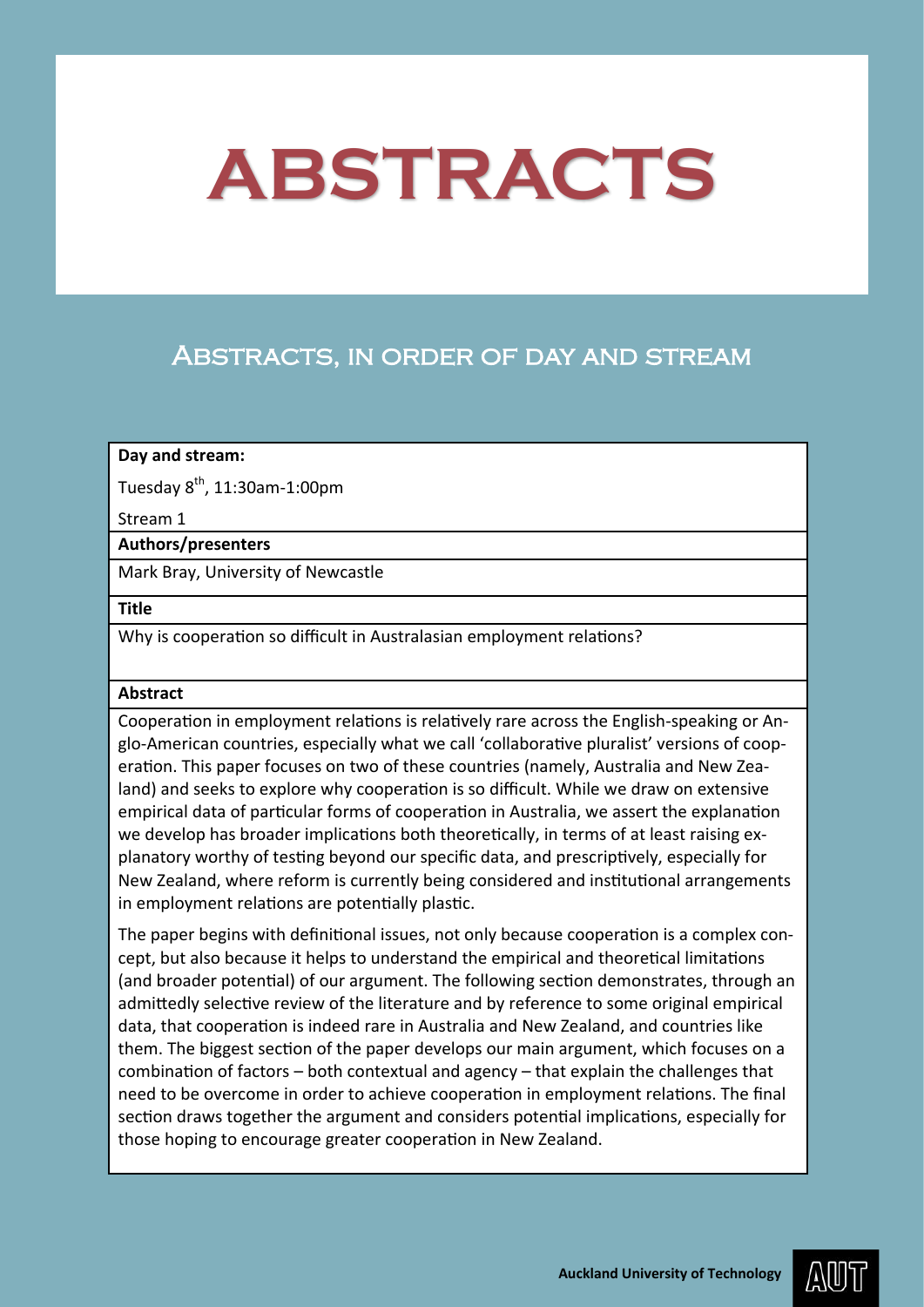## <span id="page-13-0"></span>Abstracts, in order of day and stream

## **Day and stream:**

Tuesday 8<sup>th</sup>, 11:30am-1:00pm

Stream 2

## **Authors/presenters**

Charles Crothers, Auckland University of Technology

**Title**

The decline of class voting in New Zealand?

### **Abstract**

Jack Vowles maintains (using Alford index) that class voting has steadily fallen to negligible levels. However, this is rather a blunt measure and the complexities of linkages need more exploration. To investigate the class voting link the parties have to be usefully aligned along a left-right axis – partly as portrayed by thaw parties themselves and partly in terms of their reputations by voters. In particular, the notion of class needs to be carefully conceptualised as there are several dimensions involved and more sophisticated notions need to be explored: e.g. the difference between 'Marxian' and 'Weberian' schema and the possible roles of property ownership, employment status and subjective social class, together with the possibly divergent effects of income (economic position) and education (skills, capacities) on economic and 'cultural/ moral' issue voting. These issues will be explored using NZES cross-sectional and trend data.

AWII)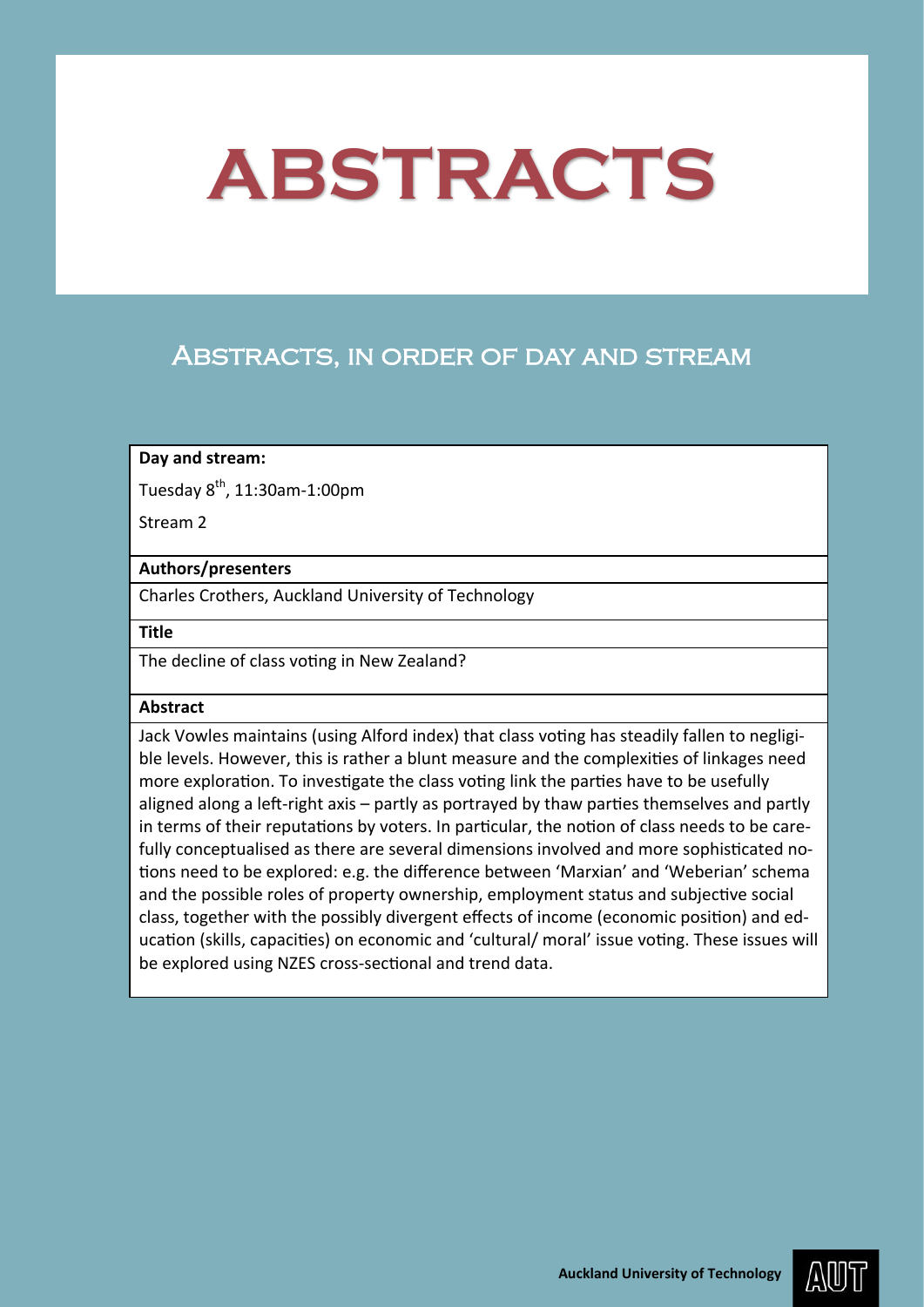## <span id="page-14-0"></span>Abstracts, in order of day and stream

### **Day and stream:**

Tuesday  $8^{th}$ , 11:30am-1:00pm

#### Stream 2

## **Authors/presenters**

Grant Duncan, Massey University, Rob Manwaring, Flinders University and Charlie Lees,

#### **Title**

Labour Compared in the UK, Australia and New Zealand: Understanding political change under Anthony Albanese, Keir Starmer and Jacinda Ardern

#### **Abstract**

There are ongoing debates about the future direction and 'identity crisis' of centre-left political parties. This paper sets out to understand and compare the three sister labour parties in the UK, Australia and New Zealand. To date, there is minimal comparative research which examines the extent of convergence or divergence between these centreleft parties. In New Zealand, Jacinda Ardern's government has been in office since 2017, and secured majority government in 2020. After significant electoral defeats in 2019, both Australian and UK Labour changed leaders, with Anthony Albanese and Keir Starmer assuming the leadership of their respective parties. This paper explores the extent to which the new party leaders have carved out a distinctive policy agenda, and examines the extent to which there is convergence between the three parties. The paper takes a synthetic or hybrid research strategy and focuses on three key dimensions to understanding policy change, namely: exploring the leadership style and constraints facing the three leaders; and examining policy developments in two key areas: taxation and government spending, and approaches to the welfare state. All three cases present an ideal opportunity to better understand the character of modern labour politics.

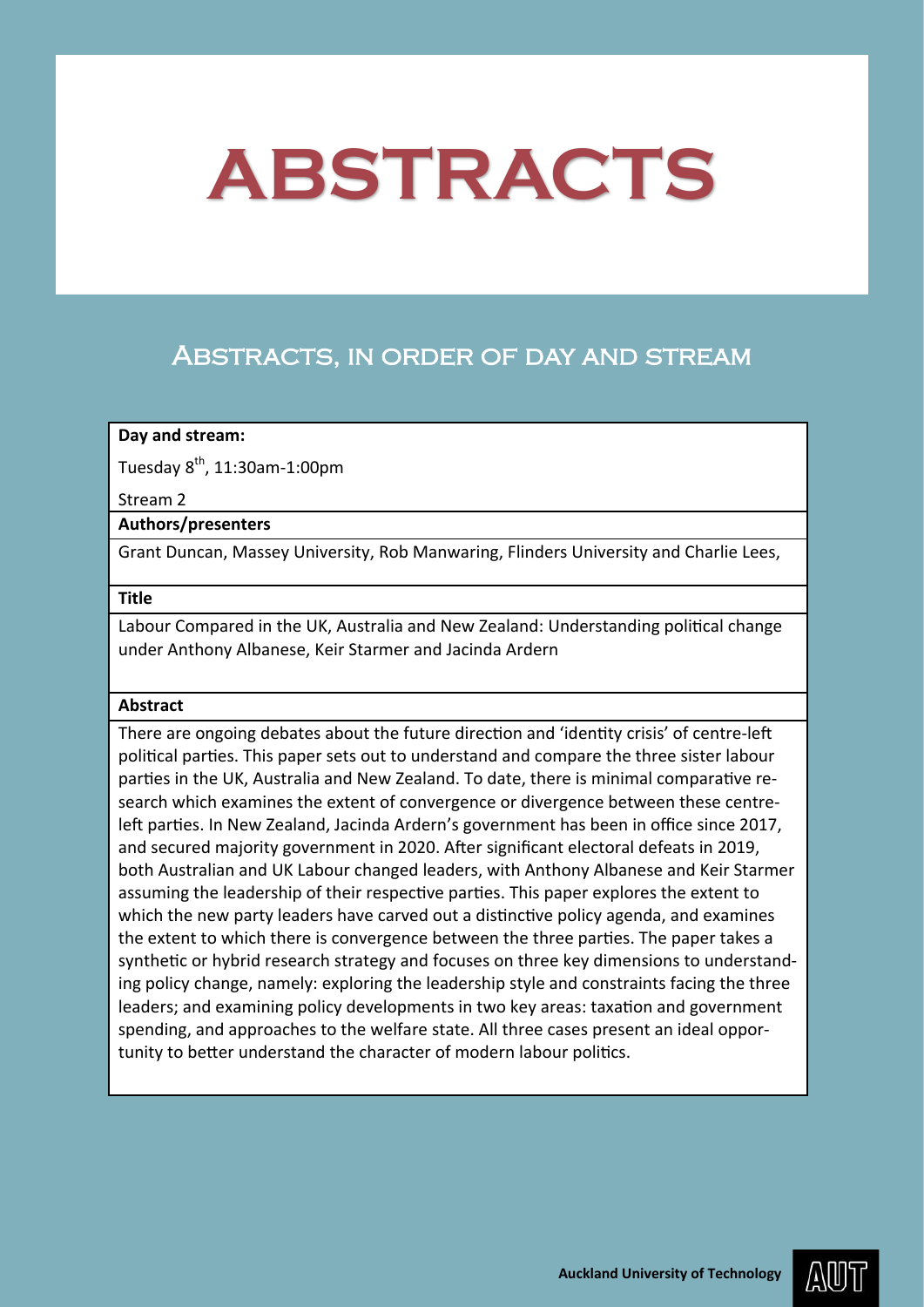## <span id="page-15-0"></span>Abstracts, in order of day and stream

## **Day and stream:**

Tuesday  $8^{th}$ , 11:30am-1:00pm Stream 2

## **Authors/presenters**

Orson Tan, University of Canterbury

## **Title**

Voting in a Crisis: The 2020 general elections in New Zealand and Singapore

### **Abstract**

Amid the global pandemic brought about by COVID-19, both New Zealand and Singapore conducted their respective general elections. International coverage of these elections was significant, given that most of the world was still in some form of lockdown to deal with the rapidly spreading virus. Even though the incumbent governments in both countries had received significant international praise for their handling of the crisis, the results of the elections could not be any more different. Jacinda Ardern and the Labour party swept to an unprecedented parliamentary majority, the first since New Zealand adopted the mixed member proportional (MMP) system. Lee Hsien Loong and the People's Action Party on the other hand, saw a significant drop in their long-held majority, losing the most seats to the opposition Worker's Party (10 in total) and the second lowest vote-share ever. This study would like to examine the reasons for the discrepancy in the performance between these two political parties, given that their exemplary handling of the crisis should have provided them with a boost in voter confidence, as seen in the case of New Zealand.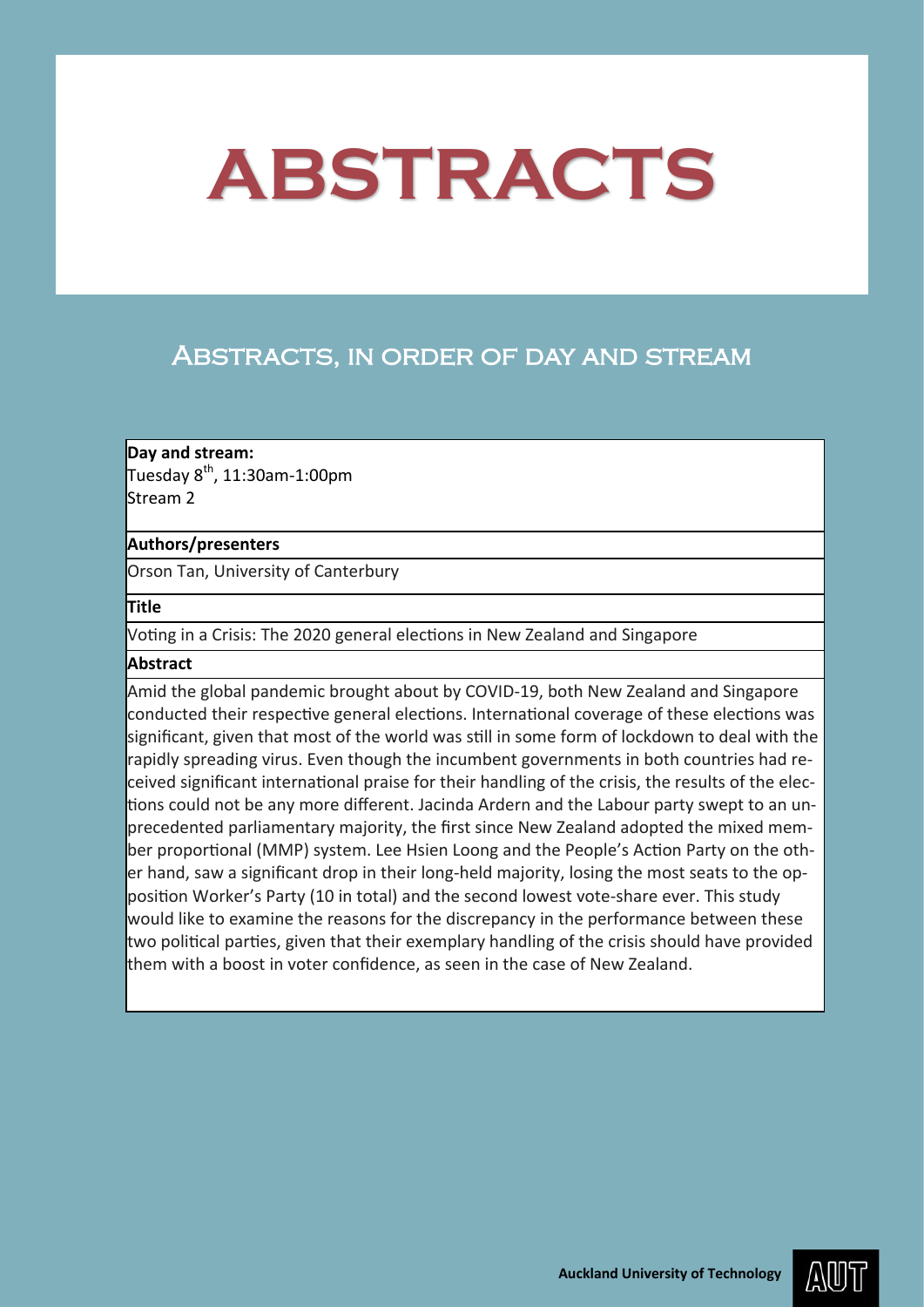## <span id="page-16-0"></span>Abstracts, in order of day and stream

## **Day and stream:**

Tuesday  $8<sup>th</sup>$ , 11:30am-1:00pm

### **Authors/presenters**

Dr Edward Elder, University of Auckland and Dr Jennifer Lees-Marshment, University of Auckland

## **Title**

Political Marketing in a Crisis: Lessons from 2020 and predictions for the future

### **Abstract**

This paper will discuss how political marketing in a crisis and prospects for New Zealand politics, inviting discussion about the impact of crisis on governing and campaigning. It builds on newly published research in *[Political Marketing and Management in the 2020](https://www.palgrave.com/gp/book/9783030773328)  [New Zealand General Election](https://www.palgrave.com/gp/book/9783030773328)* to create a lively discussion looking to the future. There will be three parts to this:

*The perspectives of market research practitioners on political marketing in a crisis* will discuss the impact of the COVID-19 crisis on public opinion, strategy, positioning and branding. It will draw on contributions by practitioners David Talbot (pollster for Labour) and David Farrar (pollster for National) who contributed to a book, or they may contribute to the panel directly via zoom if possible and permitted by the conference organisers.

*Lessons from research on political marketing and crisis* will explore how COVID-19 impacted Labour and National in the 2020 New Zealand General Election, but also perspectives from political marketing in other countries. It will highlight how crisis disrupts understanding of public opinion, requires a very adaptive strategy, and can favour the incumbent by giving them more air time and camouflaging deficiencies in government performance in other areas, making it harder for opposition parties to put new policies on the agenda.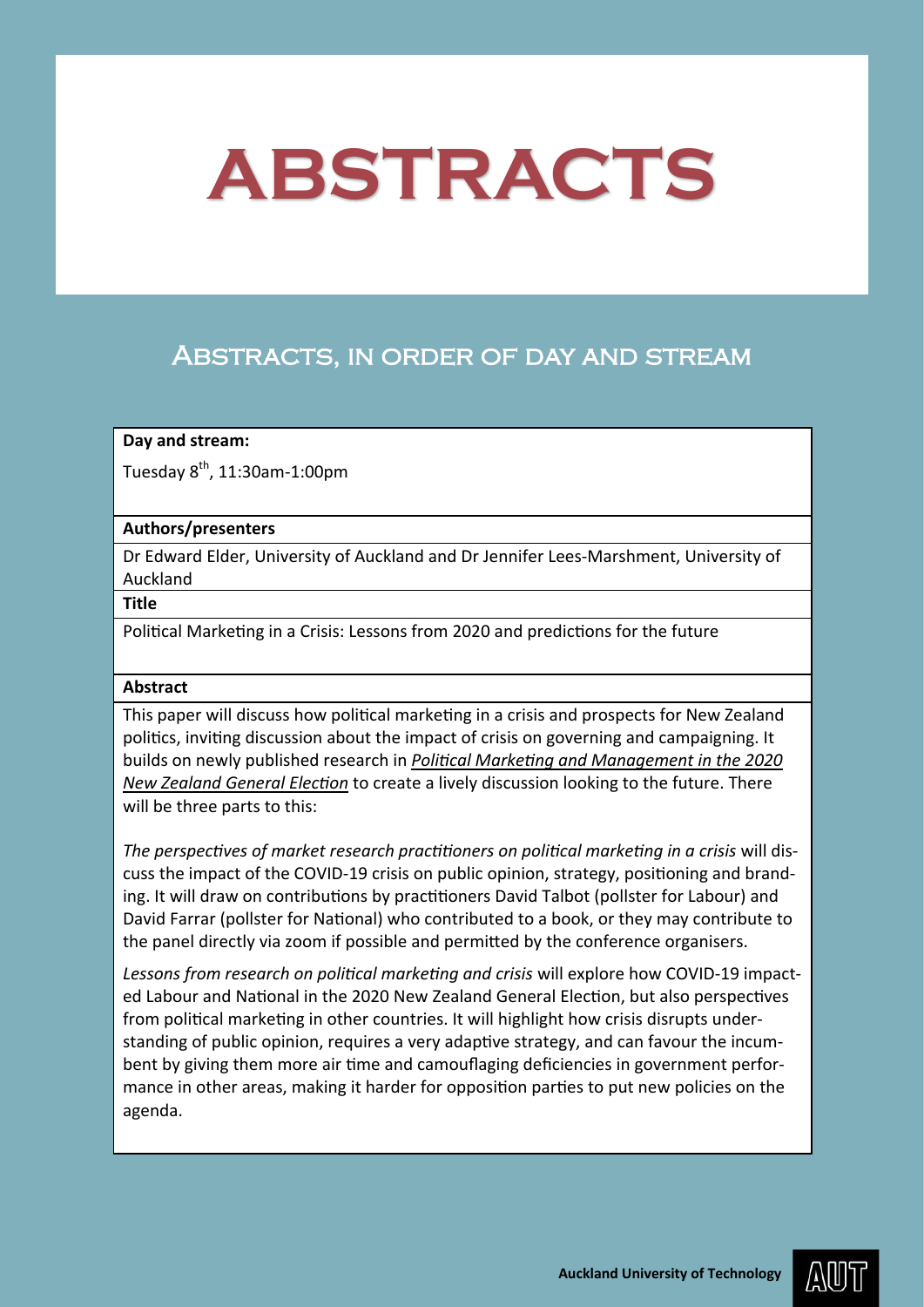## <span id="page-17-0"></span>Abstracts, in order of day and stream

### **Day and stream:**

Tuesday  $8^{th}$ , 11:30am-1:00pm

## **Authors/presenters**

Nick Nelson, Massey University

#### **Title**

Social Media and the Politics of Crisis

### **Abstract**

The centrality of information and communicative processes in persuading people has, historically, made the media one of the key networks of power and influence in society. The rapid expansion of social media platforms in cyberspace has, however, enabled a revolutionary change in how this power is wielded and how persuasion occurs. On the one hand social media has been celebrated as providing a new public-commons where democracy can flourish. However, these platforms have also given rise to a much darker scenario, one where a variety of actors can generate information, misinformation, and disinformation to effect persuasion and create crises that impact on economic, social, political and security issues at a local, national and even global level. Given the potential implications of this, understanding how persuasion occurs in the social media environment is essential. This paper will explore the defining characteristics of the contemporary social media environment explaining how these characteristics can be (mis)used to persuade audiences and create security crises. It will then offer some proposed suggestions to address the threat that social media presents.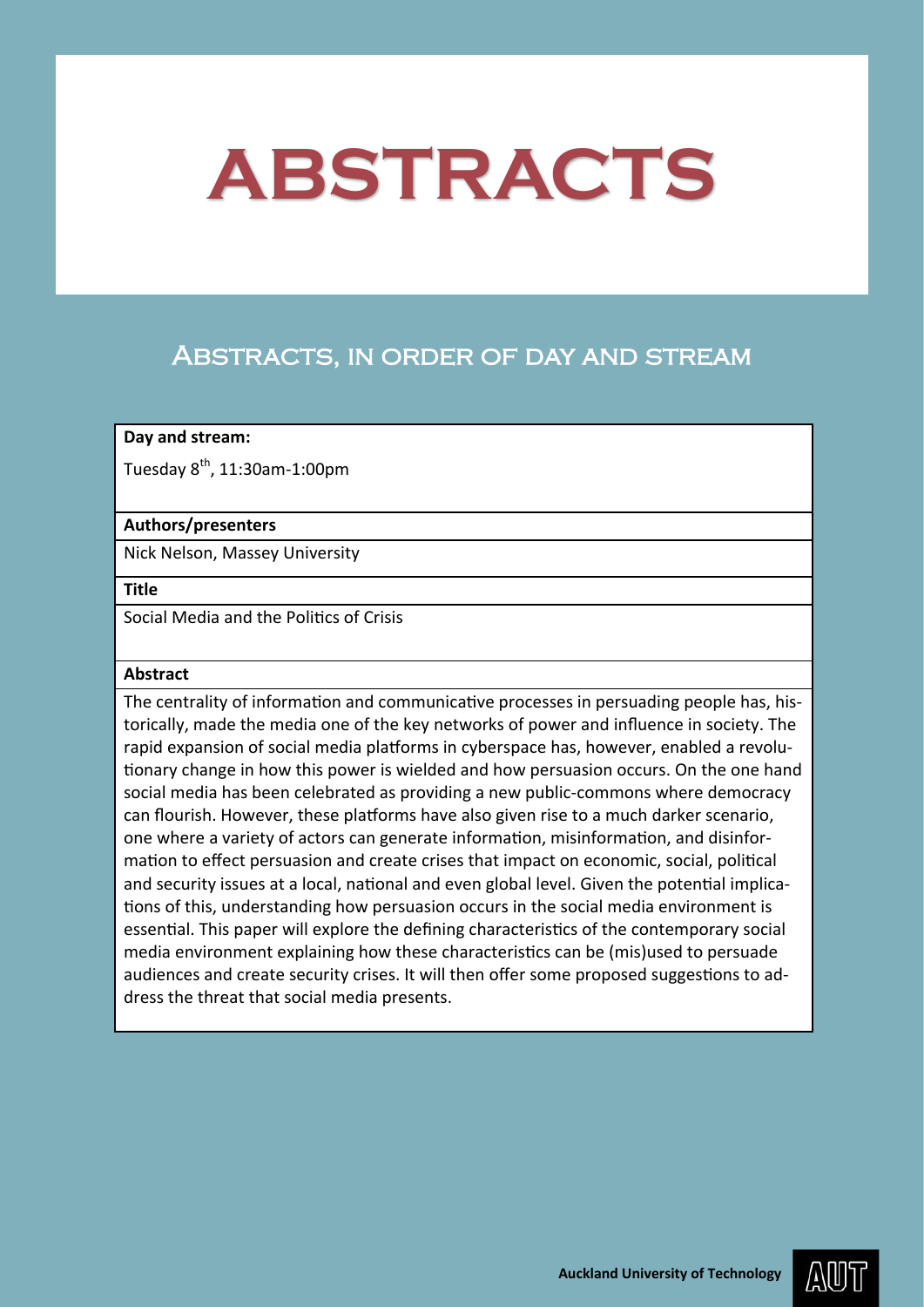## <span id="page-18-0"></span>Abstracts, in order of day and stream

### **Day and stream:**

Tuesday  $8^{th}$ , 11:30am-1:00pm

## **Authors/presenters**

Damien Rogers, Massey University

#### **Title**

New Zealand Parliamentarians and the Politics of Democratic Security

### **Abstract**

As elected representatives of the public, New Zealand parliamentarians play several roles enabling, but also limiting, intelligence work during emergencies. Firstly, parliamentarians consider public submissions and pass law, such as the Intelligence and Security Act 2017, that authorize the New Zealand Security Intelligence Service and the Government Communications Security Bureau to collect information and undertake surveillance, among other things. Secondly, parliamentarians holding the appropriate ministerial warrant help govern the development and performance of these agencies, which may include establishing reviews or inquiries, while others are invited to form the Intelligence and Security Committee chaired by the Prime Minister. Thirdly, parliamentarians may make statements on intelligence matters in the House of Representatives and any parliamentarian, including those who belong to the opposition, may ask questions of the Minister of National Security and Intelligence or the Minister(s) of NZSIS and GCSB during question time. Fourthly, parliamentarians may make speeches in public, along with other statements to political reporters. This paper assesses the extent to which these lawmaking, governance, accountability and rhetorical roles contribute to the genuine well-being of New Zealanders and questions whether the practices of these parliamentarians are consistent with the key principles underpinning democratic security in times of crisis.

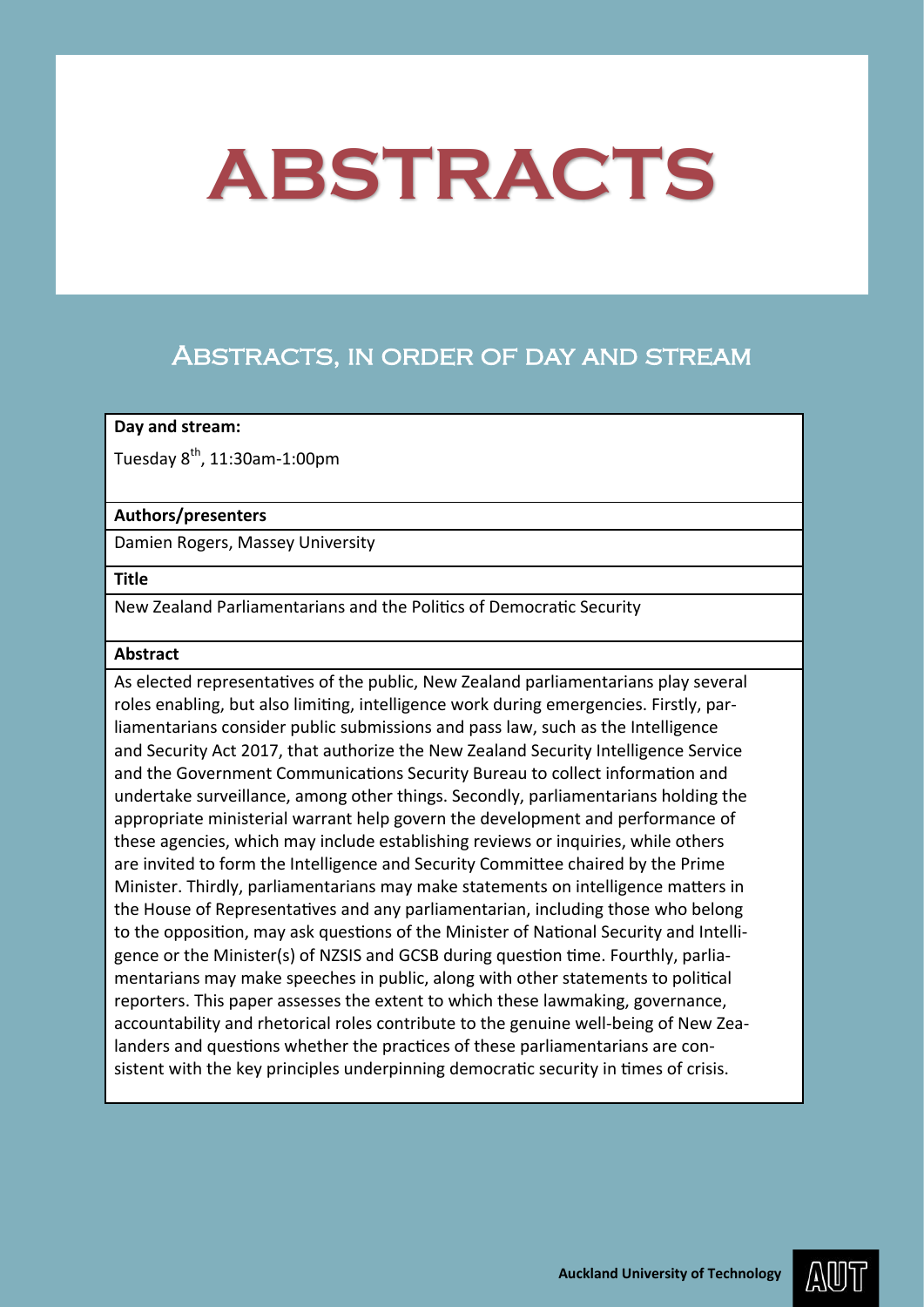## <span id="page-19-0"></span>Abstracts, in order of day and stream

### **Day and stream:**

Tuesday 8<sup>th</sup>, 11:30am-1:00pm

### **Authors/presenters**

Richard Jackson, University of Otago

### **Title**

Democracy and Security through Disarmament and Social Defence

### **Abstract**

It is considered no more than commonsense that the maintenance of New Zealand's national security and the meeting of its international obligations requires a functioning, adequately resourced military. This paper challenges this proposition, arguing that the military is poorly positioned and equipped to deal with contemporary security threats and the promotion of human security and wellbeing, and in fact, the use of the military in recent years has arguably contributed to global and national insecurity. At the same time, it can be reasonably argued that the nation's security needs and obligations could be achieved through alternative measures such as a social defence programme and unarmed civilian peacekeeping forces. The paper also argues that dismantling New Zealand's military capabilities is currently both practical and realistic, and there are several bodies of research which could guide policymakers in the undertaking of such a major reform. Dismantling the military would also produce a range of significant social, economic and political benefits, including resources for the improvement of social wellbeing and increased levels of democratic participation and citizen engagement in foreign and security policy issues. The potential increases in security, wellbeing, democracy and peace, along with the existence of realistic alternatives to military forces, make dismantling the military a proposition worth seriously considering.

AWII)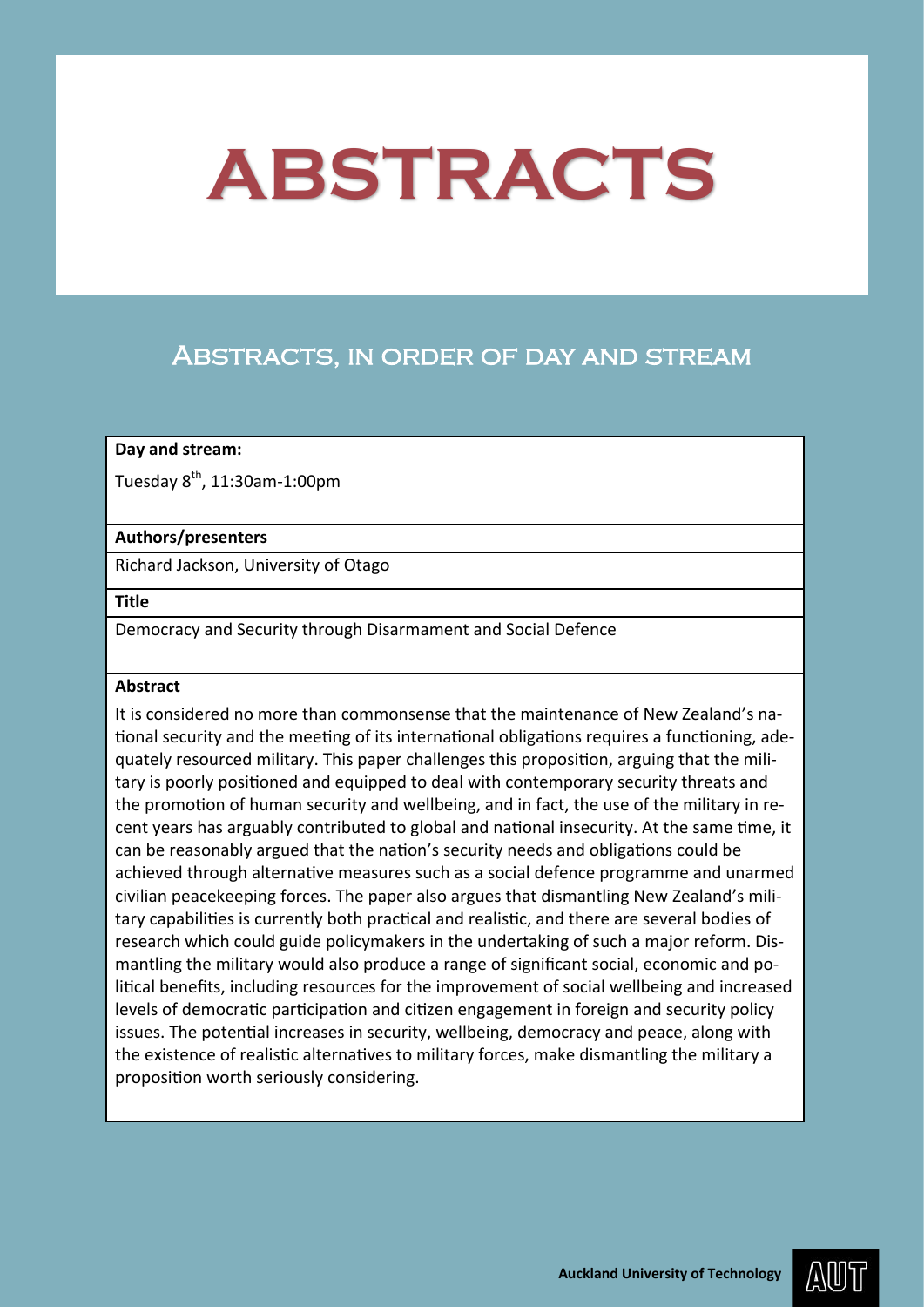## <span id="page-20-0"></span>Abstracts, in order of day and stream

## **Day and stream:**

Tuesday  $8^{th}$ , 11:30am-1;00pm

## **Authors/presenters**

Lydia Le Gros, University of Otago

#### **Title**

'How to keep the terrorists out': the politics and language of New Zealand's counterterrorism discourse.

### **Abstract**

On 15 March, 2019, a lone gunman fired indiscriminately at congregants as they gathered for prayer at the Linwood Islamic Centre and Al Noor Mosque in Christchurch. This tragic event was labelled by the media as New Zealand's 'loss of innocence'; in a parliament sitting four days later, Members of Parliament described the attack as 'foreign' and 'imported'. However, prior to the Christchurch terrorist attacks, there had been many incidents in New Zealand's history that fall under the legal definition of terrorism. This begs the question, why are only some acts of violence seen as acts of terror? Further, what explains the selective use of the terrorism label by the New Zealand government?

In order to answer this question, my research looks at terrorism from the perspective of Critical Terrorism Studies, which looks beyond the legal definition of terrorism to instead see the terrorism label as an act of securitization. To understand the New Zealand government's logic in applying this label, my research will first uncover New Zealand's official counter-terrorism discourse; how the government officially recognises and understands terrorism. I do this by using Critical Discourse Analysis to identify the social discourses, dynamics and narratives underlying the governments understanding of terrorism, as found in official interviews, parliamentary debates, policy papers and legislation. This investigation reveals that New Zealand's terrorism discourses constructs threats in such a way that places identity and ideology at the fore when identifying terrorism, thereby securitizing 'cultural outsiders' while normalising the violence of 'cultural insiders'. My research will also consider the colonial logic and roots of New Zealand terrorism discourse, as well as its wider social repercussions.

This research is being completed as part of my Master of Arts in Peace and Conflict Studies, at the National Centre for Peace and Conflict Studies, University of Otago.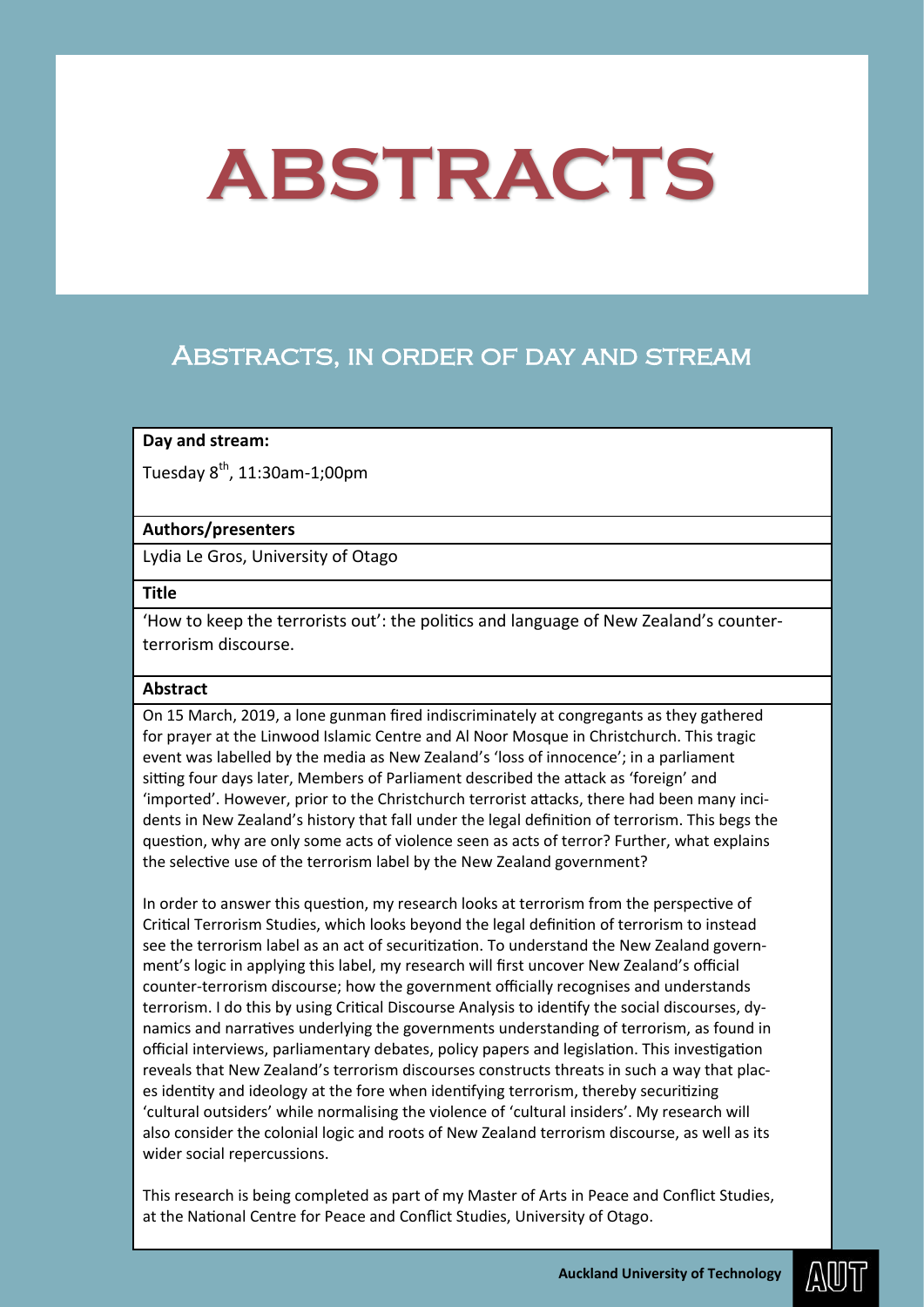## <span id="page-21-0"></span>Abstracts, in order of day and stream

## **Day and stream:**

Tuesday  $8^{th}$ , 11:30am-1:00pm

### **Authors/presenters**

Nina Hall, Assistant Professor in International Relations, Johns Hopkins University, SAIS

### **Title**

## **Transnational Advocacy in the Digital Era, Think Global, Act Local**

(forthcoming book with Oxford University Press, 2022)

### **Abstract**

Digital advocacy organizations are a major new addition to the international arena. These organizations derive power from their ability to rapidly mobilize members on-line and offline, and are shaping public opinion on many issues including climate change, trade, and refugees. Research in international relations (IR) has highlighted the influence of nongovernmental organizations, which wield power through their expertise and long-term, moral commitment to a single issue. However, no IR scholars have explored the spread and power of digital advocacy organizations. This book provides a detailed investigation of how these organizations have harnessed digitally networked power and established new advocacy strategies. They can quickly respond to the most salient issues of the day, and mobilize large memberships, to put pressure on politicians. These organizations operate in a globalized world but tackle transnational problems by focusing on national targets. This new generation of activists have formed a strong transnational network, but still see the state as the locus of power.

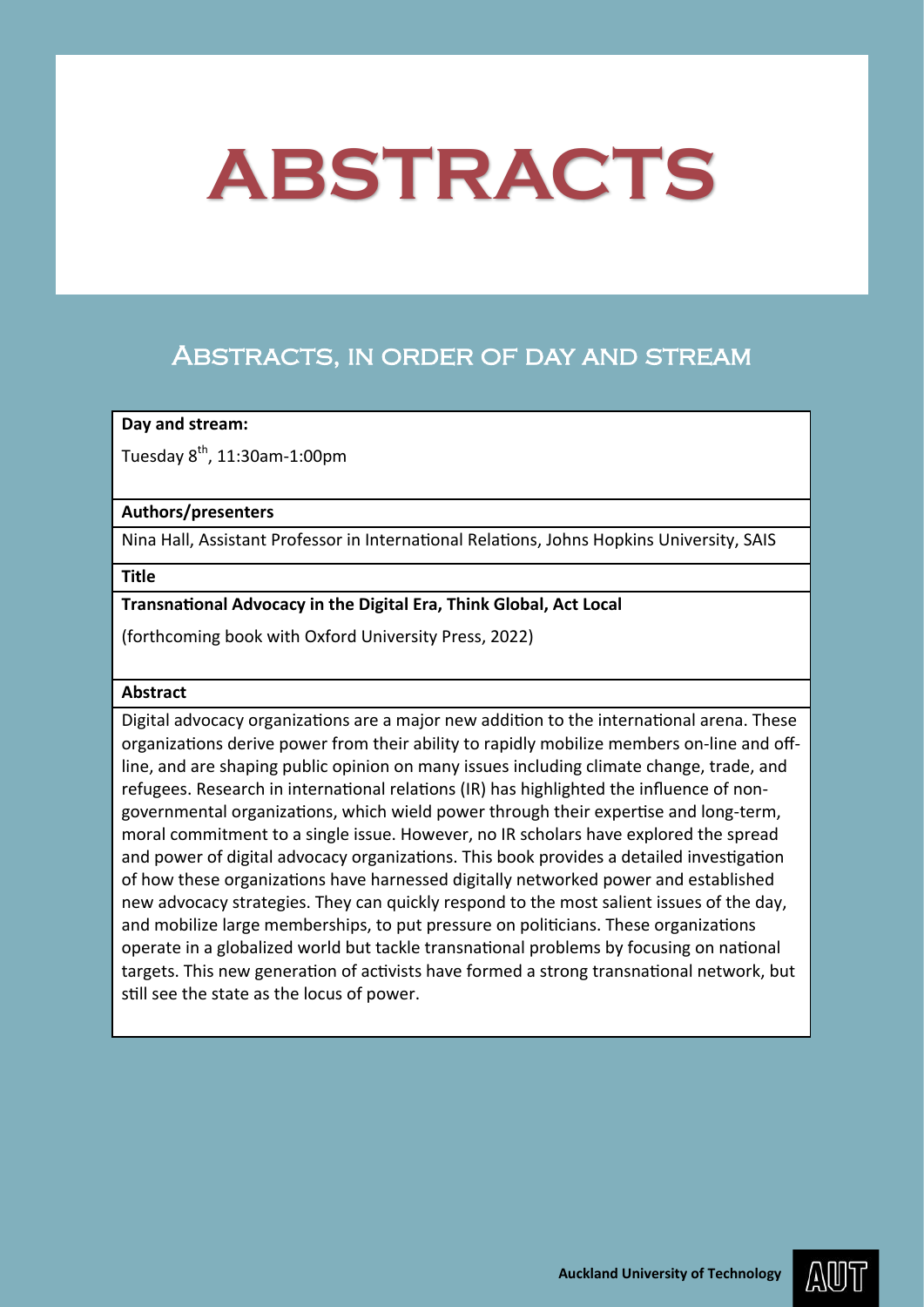## <span id="page-22-0"></span>Abstracts, in order of day and stream

### **Day and stream:**

Tuesday  $8^{th}$ , 11:30am-1:00pm

## **Authors/presenters**

Maria Armoudian, University of Auckland

#### **Title**

From Civil Rights to Human Rights: How a small group of American civil rights lawyers began and nearly created another rights revolution

### **Abstract**

This political history examines 40 years of inter-branch and civil society construction toward redressing egregious violations of international human rights through US law, courts, and Congress. Using interviews, document analysis, and previous scholarship, the paper begins with how advocates in civil society advanced an improbable pathway to justice in US federal courts for foreigner survivors of torture, genocide and other egregious violations in foreign lands by foreign persons. It turns to Congress, which debated the ideas and counter-ideas and created new law with hopes of expanding redress globally. Then it returns to the courts and civil society where advocates modified the ideas to develop NGOs and cases that expanded the precedent's reach. However, counter-ideas, which initially lost ground to the human rights ideas, gradually overtook them. This paper sheds light into four phenomena: the power and limitations of aspirational and practical ideas in constructing new pathways to justice; the role of creative advocacy to adjust, refit, and amalgamate ideas, laws and facts to advance redress; the inter-branch interactions with these ideas; and the flow of ideas between civil society and branches of government.

AWII)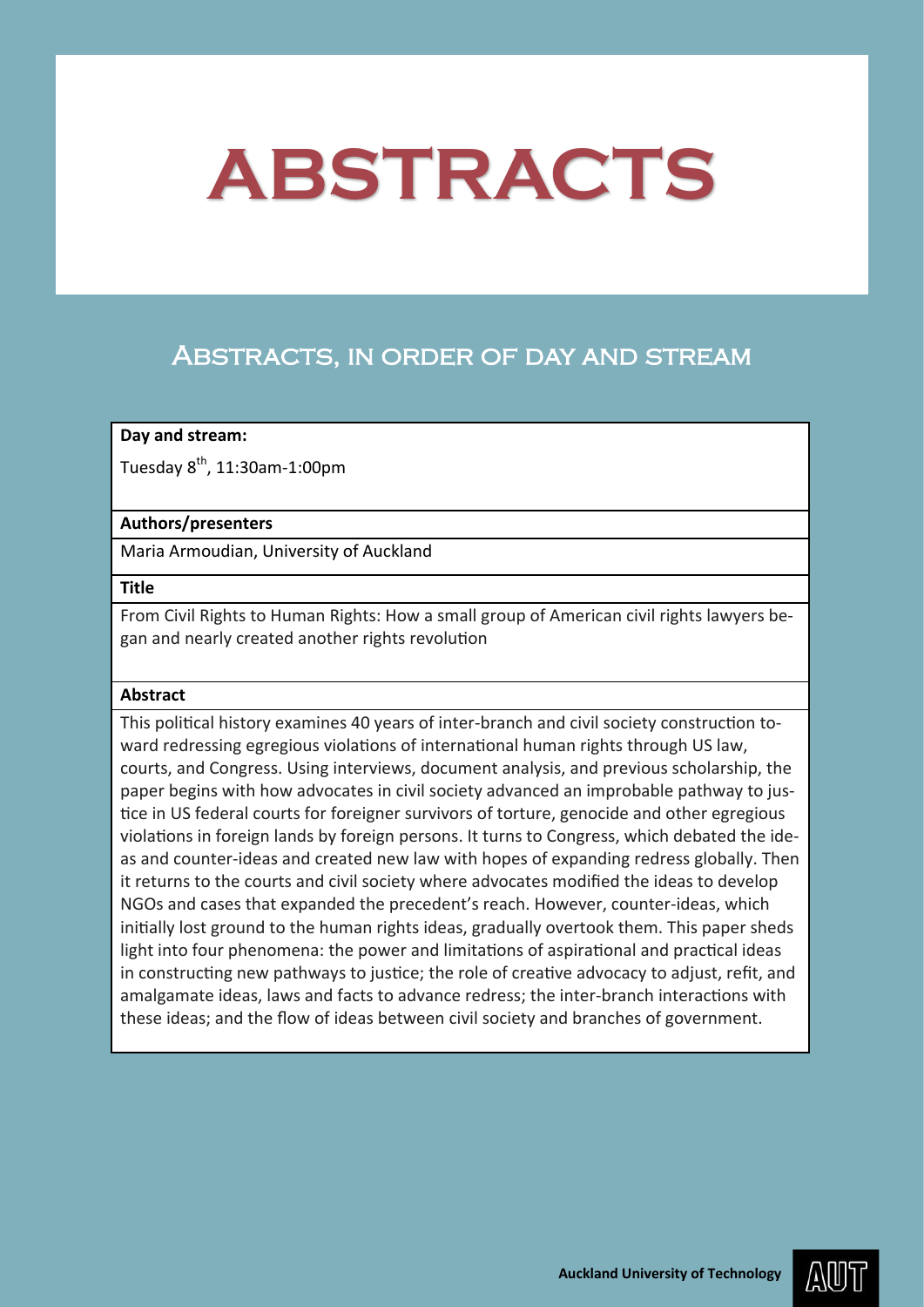## <span id="page-23-0"></span>Abstracts, in order of day and stream

## **Day and stream:**

Tuesday  $8^{th}$ , 11:30am-1:00pm

### **Authors/presenters**

Claire Timperley (p) and Emily Beausoleil

Te Herenga Waka—Victoria University of Wellington

**Title**

Wicked Problems and Civic Action in Aotearoa

### **Abstract**

This paper offers a novel account of civic engagement, one that identifies the ways that forms of civic action respond to broader structures. Emerging literature on structures and social movements indicate that a key challenge for civic action is individuals' sense of powerlessness in the face of endemic and complex problems such as climate change, settler-colonialism, and socioeconomic inequality. We argue that understanding how these problems are constructed and maintained is itself a crucial step in determining possible sites of intervention. For example, tracing the connection between individual consumer choices and an island of plastic the size of Texas floating in the Pacific Ocean draws attention to how relatively minor actions by everyday citizens accumulate to produce large-scale effects. While the magnitude of these problems might seem like more cause for despair, we show how better understanding of such complex problems catalyses transformative action. We draw on examples of people who have worked in various ways to address climate change, from plastic-free campaigns to cup-sharing schemes to advocating for passage of the Zero Carbon bill in 2019. While each individual action alone may not solve the problem, together they show that existing structures are not inevitable or fixed – these structures are alterable exactly *because* they are made up of many different people, sites and practices that create opportunity for dynamic interactions.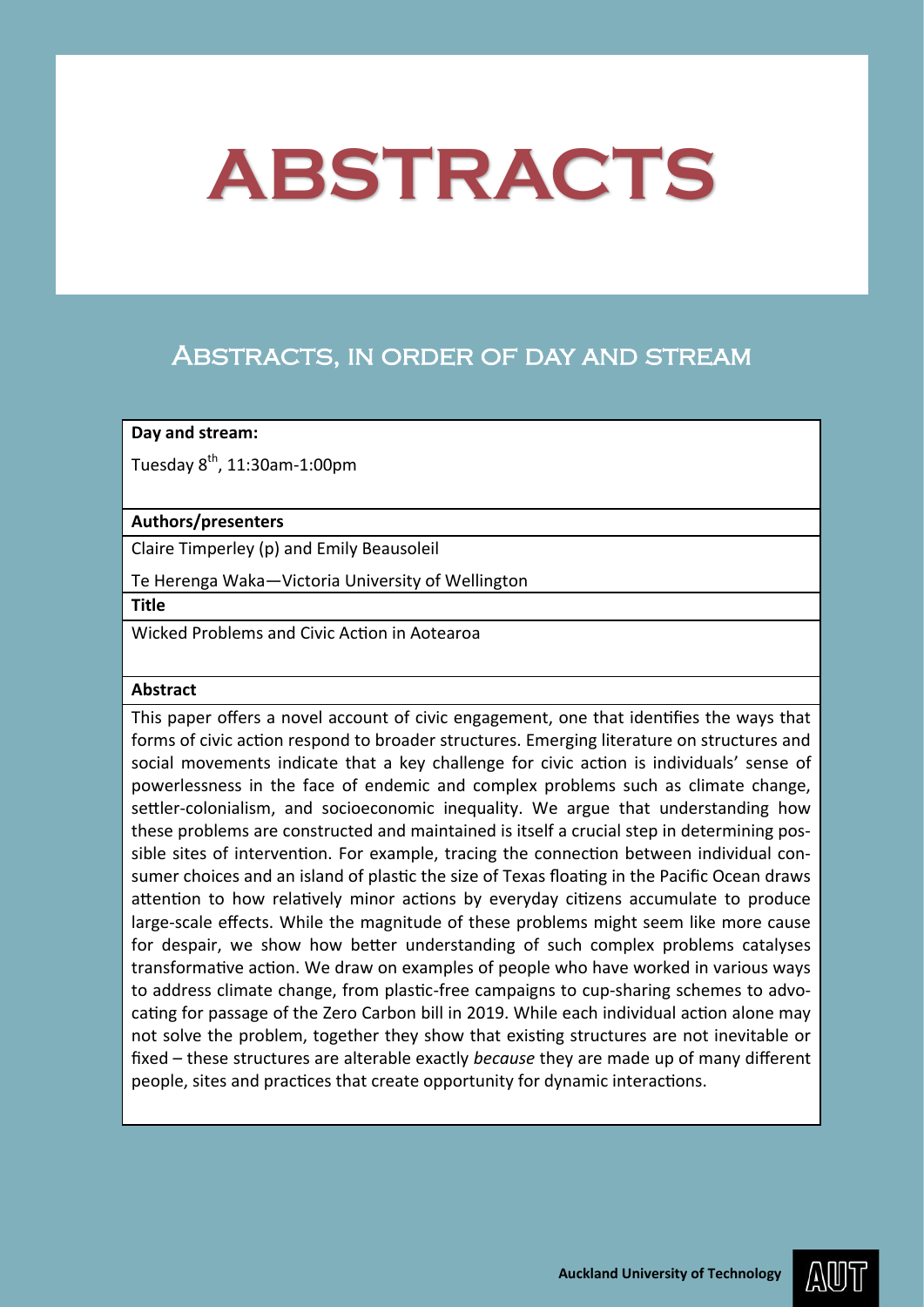## <span id="page-24-0"></span>Abstracts, in order of day and stream

## **Day and stream:**

Tuesday  $8^{th}$ , 11:30am-1:00pm

Stream 4

## **Authors/presenters**

Andrew Lim, University of Auckland

### **Title**

Political marketing and advocacy: how Zionist and Palestinian solidarity groups in New Zealand and Australia can use political marketing to support their advocacy work

## **Abstract**

The politics of crisis has led to the increase use of political marketing by various state actors and other entities for public relations and image management purposes. The Israel-Palestine conflict has led to a battle for public opinion between Israel, the Palestinians, and global networks of activists and advocacy groups. Both sides seek to cast themselves as the victim and the other side as the aggressor.

Using Lees-Marshment's "product, sales and market"-oriented framework, this paper examines the strategies and tactics underpinning the platforms, communications output, advocacy work, and public activities of four pro-Israel and pro-Palestinian advocacy groups in New Zealand and Australia. Drawing upon the research's PhD thesis, this paper considers which three marketing orientations work best for advocacy groups working on cause issues such as Israel and Palestine advocacy. It also explores how groups can pitch and sell their messages and arguments to the general public, media, governments, and civil society.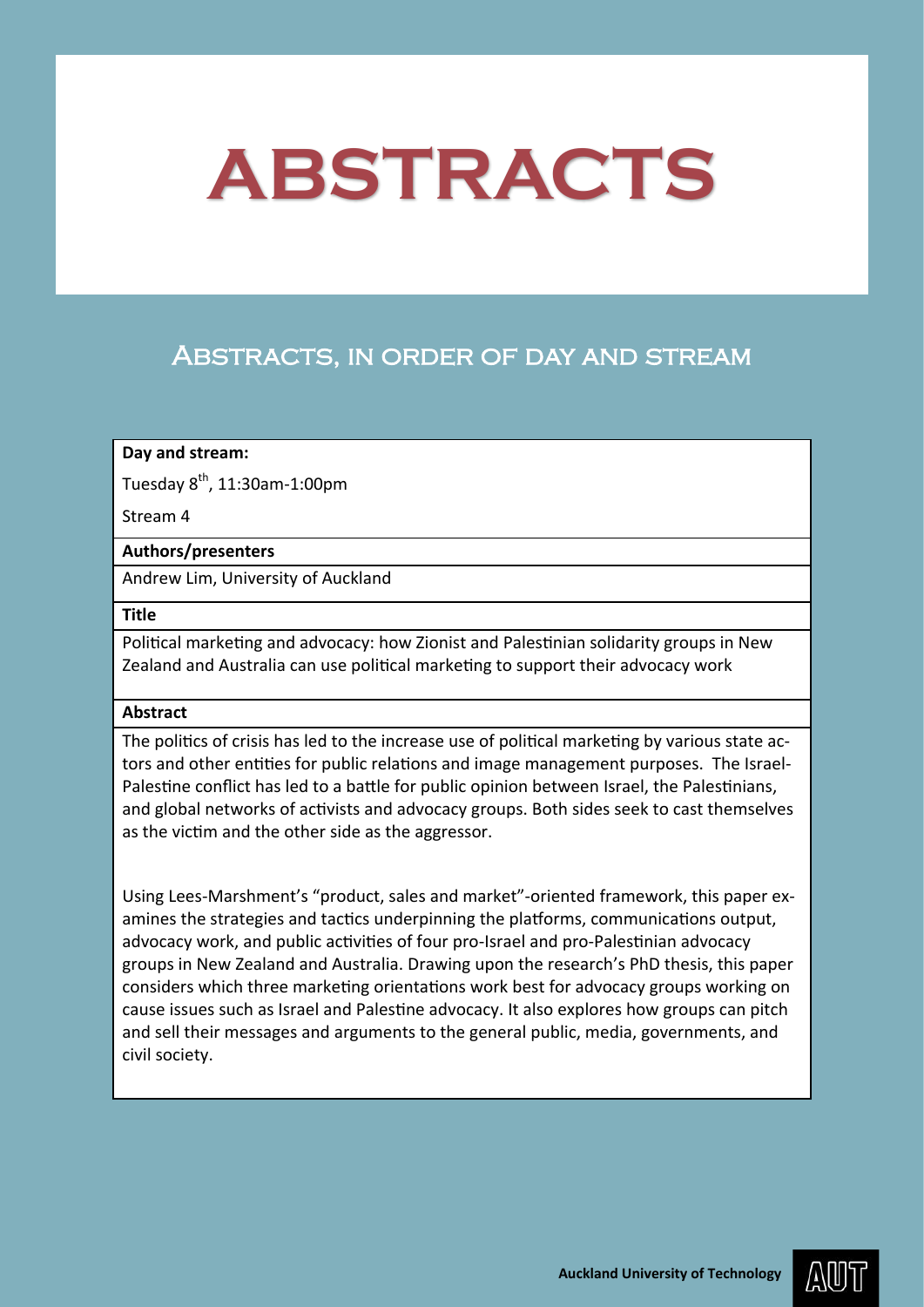## Abstracts, in order of day and stream

### **Day and stream:**

## **Authors/presenters**

Professor Dominic O'Sullivan, Charles Sturt university; Auckland University of Technology

### **Title**

The Crisis of Policy Failure or the Moral Crisis of an Idea: Colonial politics in contemporary Australia and New Zealand

### **Abstract**

For the analysis of indigenous public policy, crisis is best seen as the moral crisis of an enduring idea, rather than the crisis of sporadic and unconnected instances of policy failure. In Australia and New Zealand, for example, state manufactured crises of indigenous peoples' personal deficiencies are used to justify colonial authority and are countered by the indigenous positioning of colonialism itself as the point of crisis. This means that the resolution of crisis in indigenous public policy is not resolved by the state becoming better at policy making or more attentive to the egalitarian distribution of public resources. Instead, it is in the non-colonial possibilities of indigenous self-determination that paths beyond crisis may lie. In practical terms, spaces of independent indigenous authority alongside spaces of distinctive culturally framed participation in the public life of the state contest colonialism as a normative order that presumes and requires policy failure. The potential for such arrangements in Australia, are discussed with reference to a proposed First Nations' Voice to Parliament and possible treaties between First Nations and the state. For New Zealand, their potential is discussed with reference to the Treaty of Waitangi's affirmation of independent Maori authority (rangatiratanga) and substantive state citizenship.

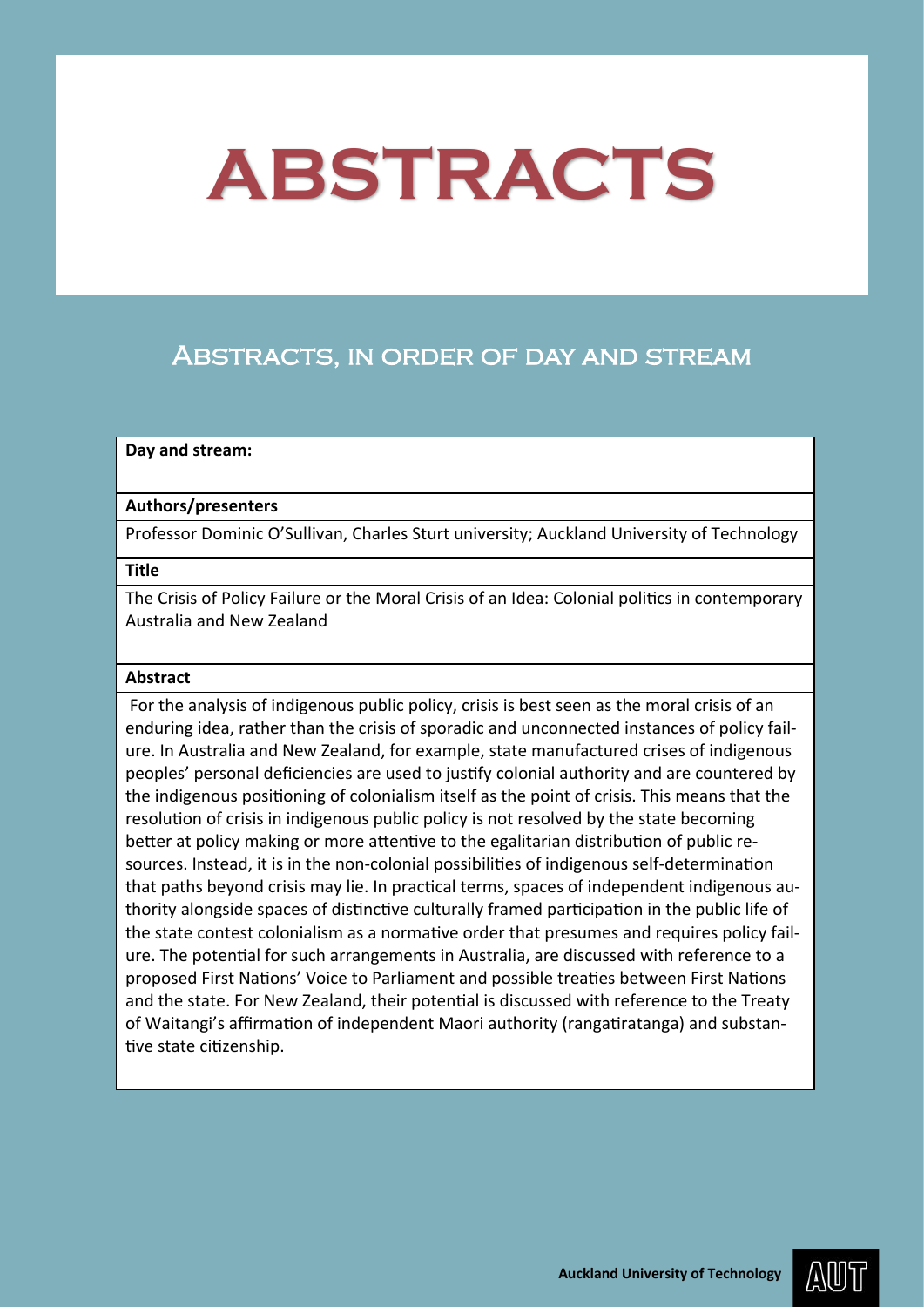## <span id="page-26-0"></span>Abstracts, in order of day and stream

## **Day and stream:**

Wednesday  $9<sup>th</sup>$ , 9:00-10:30am

## **Authors/presenters**

Damian Treanor, Auckland University of Technology

### **Title**

Nudging politically contentious decisions: How nudge theory has impacted union membership decisions, and how nudges could be applied to achieve policy objectives

## **Abstract**

The 2018 ERA Amendment Act introduced a soft regulatory process whereby new employee details may be passed on to the union by default. While not a nudge by design, it is analogous to a soft regulatory default nudge of as stipulated by Thaler & Sunstein's (2008) nudge theory. This theory advocates the structuring of decision frameworks to promote one option over another without restraining free choice. The 2018 Act's new process presents an opportunity to investigate how nudge theory works in employment relations decisions, and how it could be utilised to promote union membership.

Utilising a mixed-method, multiple industry case study research, preliminary findings indicate that nudge theory has real potential as a public policy tool to reinvigorate union membership. This paper presents preliminary findings from my PhD research, including employee responses to this union supportive nudge, the opportunities it presents to union recruitment but also the potential negative reactance to the nudge. It will also present findings of the outcomes of this policy in respect of employers, union and workplace relations, and what could be learnt for future applications of nudge theory in employment relations policy.

AWII)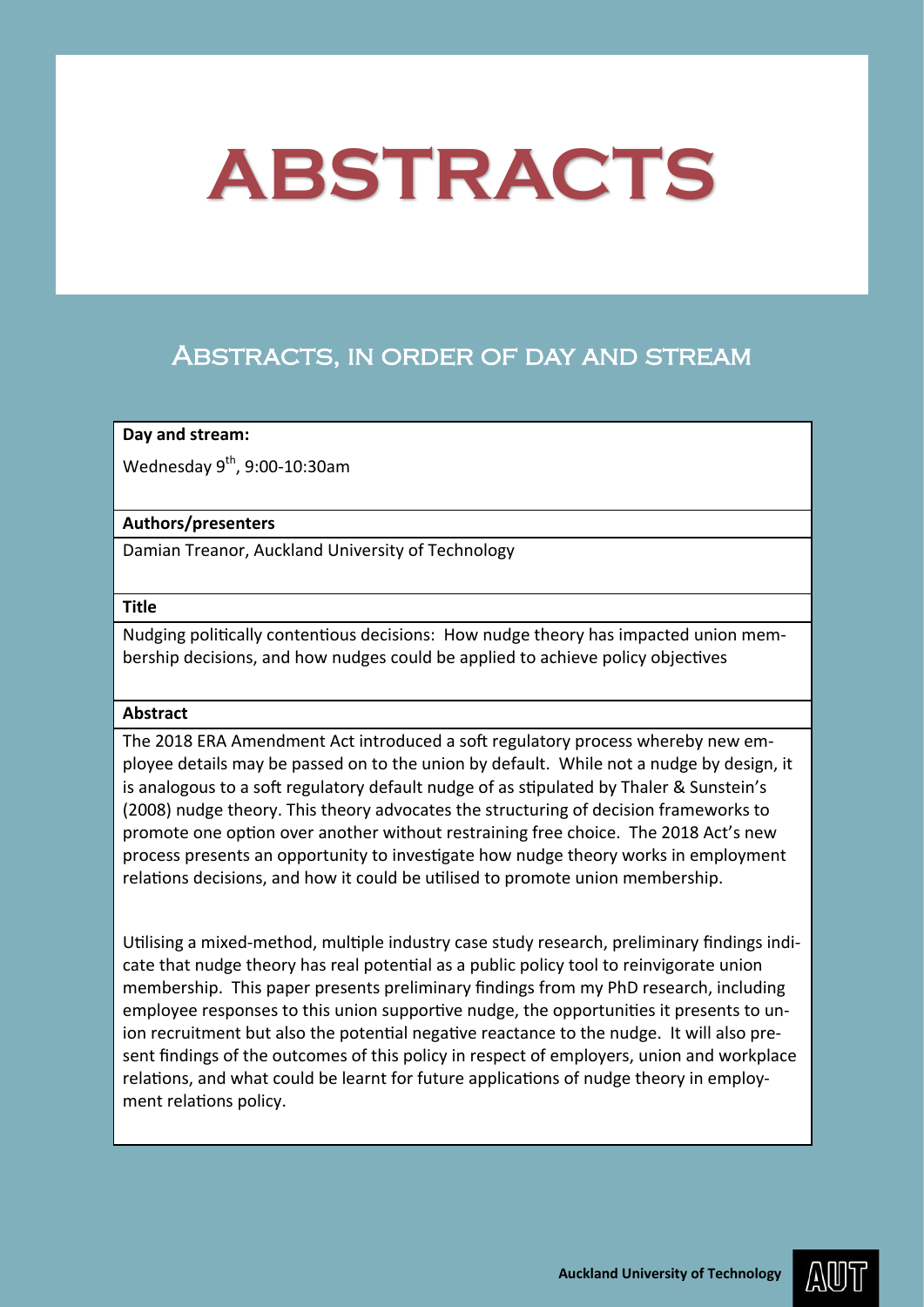## <span id="page-27-0"></span>Abstracts, in order of day and stream

### **Day and stream:**

Wednesday  $9^{th}$ , 9:00-10:30am

## **Authors/presenters**

Lamm (p), Danaë Anderson and Erling Rasmussen Auckland University of Technology

#### **Title**

The unfulfilled role of regulation, monitoring and enforcement in protecting New Zealand's vulnerable workers

## **Abstract**

In New Zealand, the protection of workers' wages and conditions has been treated as a matter for legal intervention since the 19th century in which labour and occupational health and safety (OHS) inspectorates enforce the legislative requirements and provide the administrative structure. However, centre-right government policies aimed at introducing flexibility and efficiencies into the labour market and a desire to "roll back the state" have resulted in the actual number of labour inspectors dropping sharply in the era of the Employment Contracts Act, 1991 and thereafter increased only slowly and the number of OHS inspectors almost halved since 1987. The number of investigations has also dropped dramatically; in 2016 the OHS inspectorate investigated almost 60 serious harm incidents but by 2019 that figure had dropped to about 10 investigations. While there has been general disquiet over the lack of enforcement of employment law, this oversight has had a particularly devastating impact on vulnerability of workers.

Based on the New Zealand experience and research commencing in 1987, this paper will attempt to demonstrate the erosion of the regulatory protection of workers. It will pay particular attention to the declining inspectorate numbers and the falling rates of investigations and prosecutions against a backdrop of growing exploitation of workers and high rates of work-related injuries, illness and fatalities. The paper will also chart the parallel labour market trends that have increased worker precarity and 'invisibility'. Finally, the paper will argue that that employment protection and minimum entitlements become ineffectual when enforcement is weak, workers are less cognisant of their entitlements and their employers are less inclined to comply.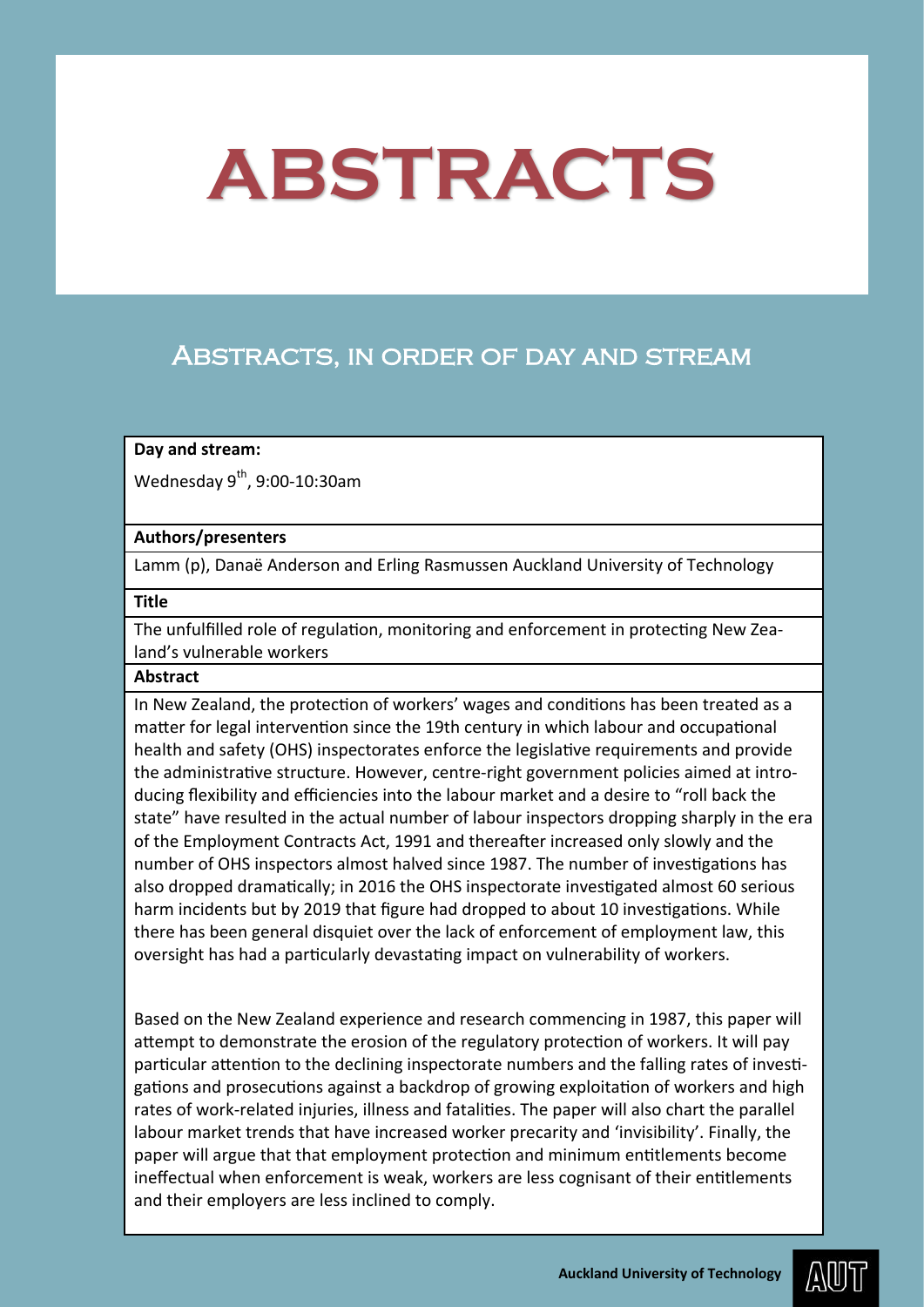## <span id="page-28-0"></span>Abstracts, in order of day and stream

### **Day and stream:**

Wednesday  $9^{th}$ , 9:00am-10:30am

## **Authors/presenters**

Stephen Blumenfeld, Te Herenga Waka—Victoria University of Wellington

#### **Title**

The arguments, promises and potential pitfalls of Fair Pay Agreements

### **Abstract**

The New Zealand Government is proceeding with legislation to implement a Fair Pay Agreement (FPA) system, with effect from 2022. The aim of the system is to establish minimum pay and employment standards to be applied to all workers and employers in an industry. There are several potential pitfalls in the design of FPAs, however. In particular, the requirement that bargaining must take place at the industry level, the prohibition of work stoppages, the compulsory nature of negotiating FPAs, and the use of compulsory arbitration to resolve disputes are all aspects of the proposed system that could potentially run afoul of New Zealand's international obligations.

This paper considers the role and significance of New Zealand's international commitments in labour market policy reform. It focuses on whether the proposed FPA system is incompatible with the requirements of the International Labour Organisation's Conventions 87 and 98, long viewed as the foundation upon which harmonious, stable and progressive industrial relations are built. More specifically, this paper explores the ILO's concept of 'voluntariness' and whether the proposed negotiation framework for FPAs falls outside of the principles underlying that concept. That is, does a wage-setting mechanism in which parties can be compelled to participate and/or comply with the outcome meet the ILO's definitions of 'voluntary' collective bargaining and 'voluntary' conciliation and arbitration?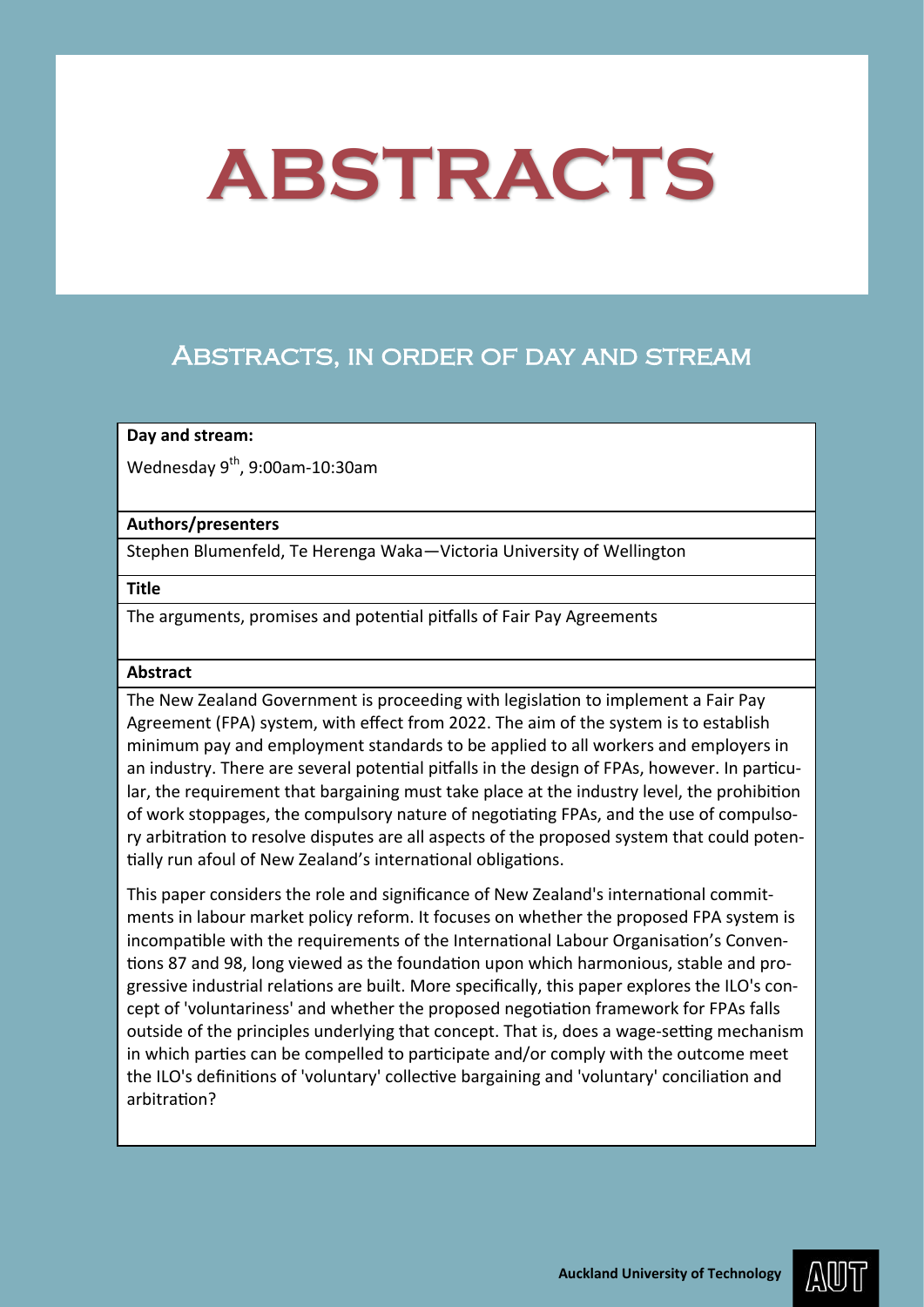## <span id="page-29-0"></span>Abstracts, in order of day and stream

### **Day and stream:**

Wednesday  $10^{th}$ , 9:00-10:30am

Stream 2

## **Authors/presenters**

Charles Crothers, Auckland University of Technology and Mike Reid, Local Government New Zealand and contributing lecturer to the School of Government, Te Herenga Waka— Victoria University of Wellington

## **Title**

Local Authority Politics: Knowledge Needs and a stocktake of Supply to date and needed

### **Abstract**

A very-long standing issue in community power studies is whether 'local' business elite (or property owners) are more or less powerful than the elected local authorities, the local bureaucracy or the central state in shaping localities' outcomes. The outcomes involve achievement of the 4 well-beings by resident households, with key resources influencing these involving local authority (and central state) budget (and other) investments – shortand long-term. We need to know:

- \* Household interests, political preferences, electoral preferences and how these are related to household (including local authority characteristics;
- \* Characteristics and behaviours of Candidates (incl. 'party' formations and actions)
- \* Characteristics and behaviours of Elected members (incl. 'party' formations and actions)
- \* Political Involvement of 'interest groups' (e.g. environmental, residents, ratepayer)
- \* Political involvement of business/property interests.
- \* Perceptions of electors of the whole eco-system.
- \* A stocktake of 'official', survey and other data is undertaken and information gaps identified together with proposals for closing these.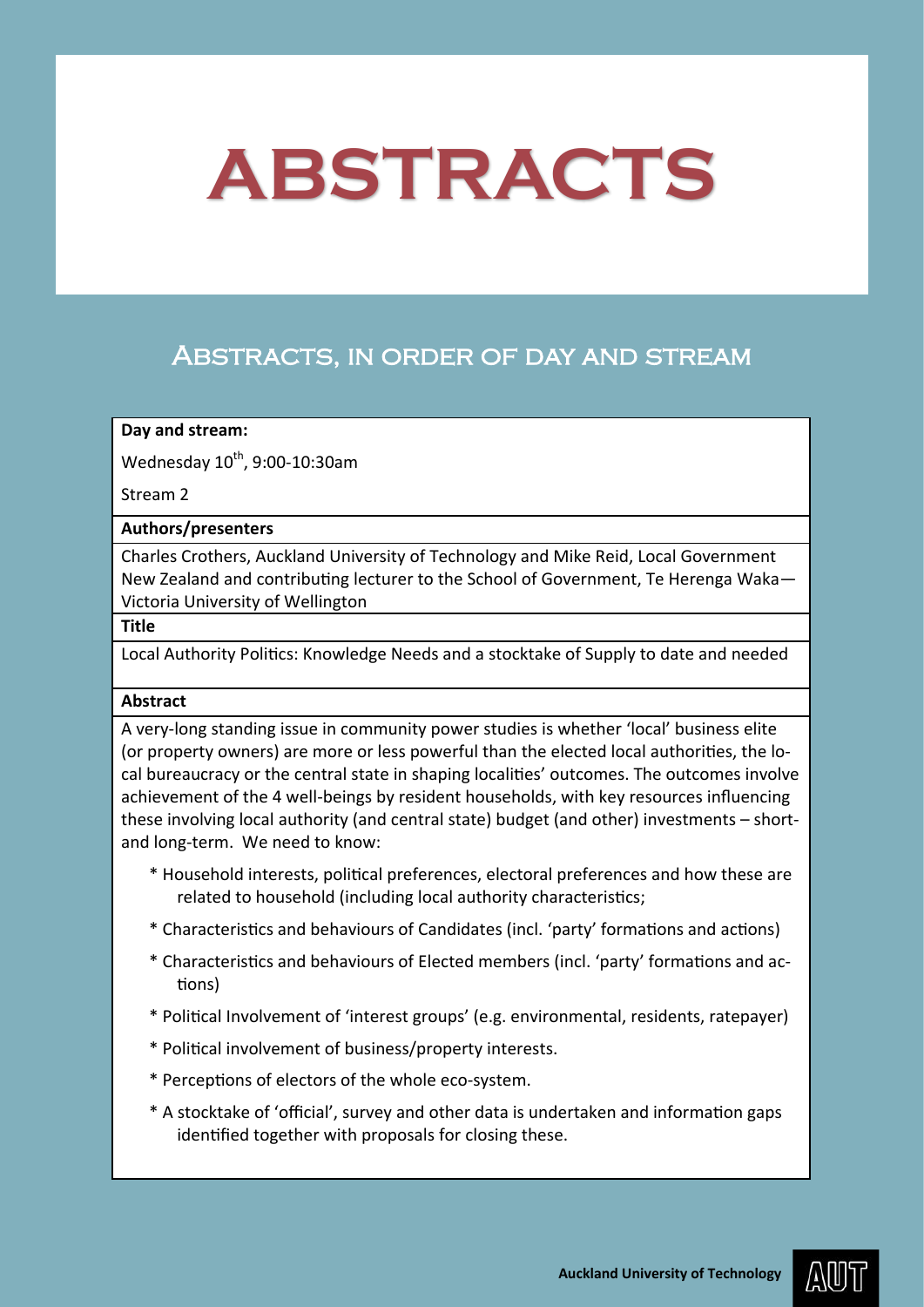## <span id="page-30-0"></span>Abstracts, in order of day and stream

## **Day and stream:**

Wednesday  $9^{th}$ , 9:00am-10:30am

Stream 2

## **Authors/presenters**

Shirin Brown, Auckland University of Technology and former Waiheke Local Board member

**Title**

Political astuteness and the secrets of success on local boards in Auckland

## **Abstract**

Auckland Council's governance model provides for a two tier system where 20 elected councillors and the mayor make regional decisions, and 149 local board members make local decisions for their areas. Governance decisions are also made within the Council Controlled Organisations (CCOS) and by central government, through legislation and funding allocations, which in turn affects local government. In exploring the lived experiences of local board members, this study identifies microfeatures (Syed & Özbligin, 2009) involved in local board members negotiating successful decisions.

Reflecting on my own experiences as local board member, I draw on selected data from interviews with twenty local board members from across the Auckland region. I consider the influence of personal and interpersonal factors which participants identify as important for successful outcomes, and consider these in the light of Hartley and Manzie's Framework for Leadership with Political Astuteness (FLPA), (Hartley, et al., 2013) and Auckland Council's expectations of board member roles (Auckland Council, 2016) .

Trust, curiosity, and the importance of 'championing' projects are closely identified with success. Being opportunistic, knowing the system, and having the support of the chair are also key microfeatures of success. The importance of bicultural commitment and a stronger role for cultural competence emerge as salient categories. There are implications for how board members could better prepare for the role and how Council could support board members more effectively.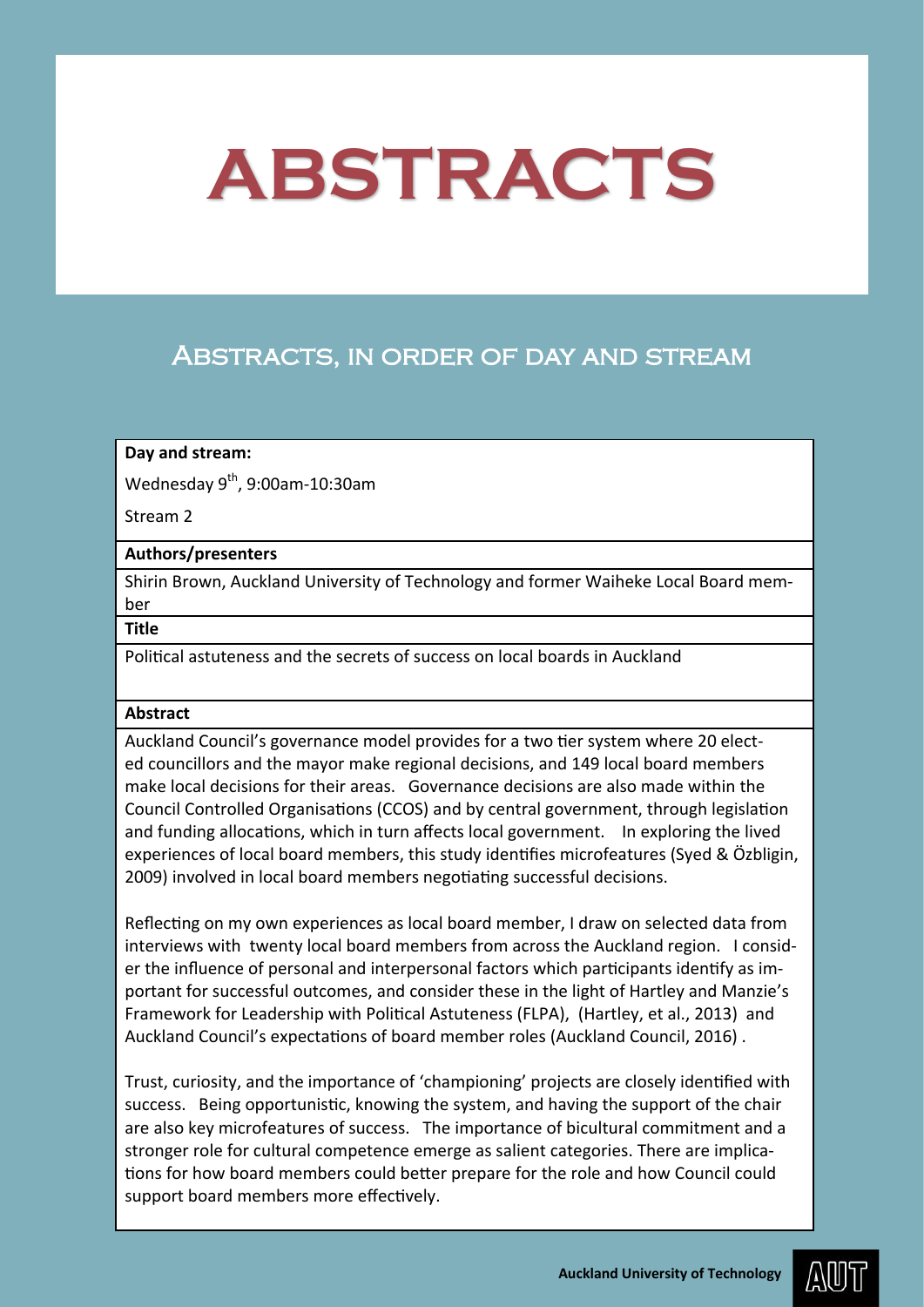## <span id="page-31-0"></span>Abstracts, in order of day and stream

## **Day and stream:**

Wednesday 9th, 9:00-10:30am

Stream 2

## **Authors/presenters**

Sean Mahoney, Greater Wellington Regional Council

## **Title**

The Central Government Local Government Relationship Crisis – "Work without Hope"

### **Abstract**

role is in New Zealanders daily lives. At the same time local government has seen its role and purpose challenged by Central Government with claims of poor governance and dysfunction leading to governance reviews and in some cases takeovers at a council level. Growing concern around the ability of local councils to provide and maintain key infrastructure has led to a whole package of reforms in three waters which have the potential to reform local government's role in the most substantive way since 1876. Many local government leaders have indicated a lack of support for this process and it appears to be happening without community input. This paper focuses on the changes Central Government have placed on local governments ability to "govern" effectively and considers the thresholds for intervention as reflective of a relationship crisis rather than a clear framework. These interventions, often undertaken in an ad-hoc manner provide challenges to local political leadership at times even neutralising the ability for local to lead. Can the future for local government reform agenda provide a reset for this framework and enhance and support local political leadership.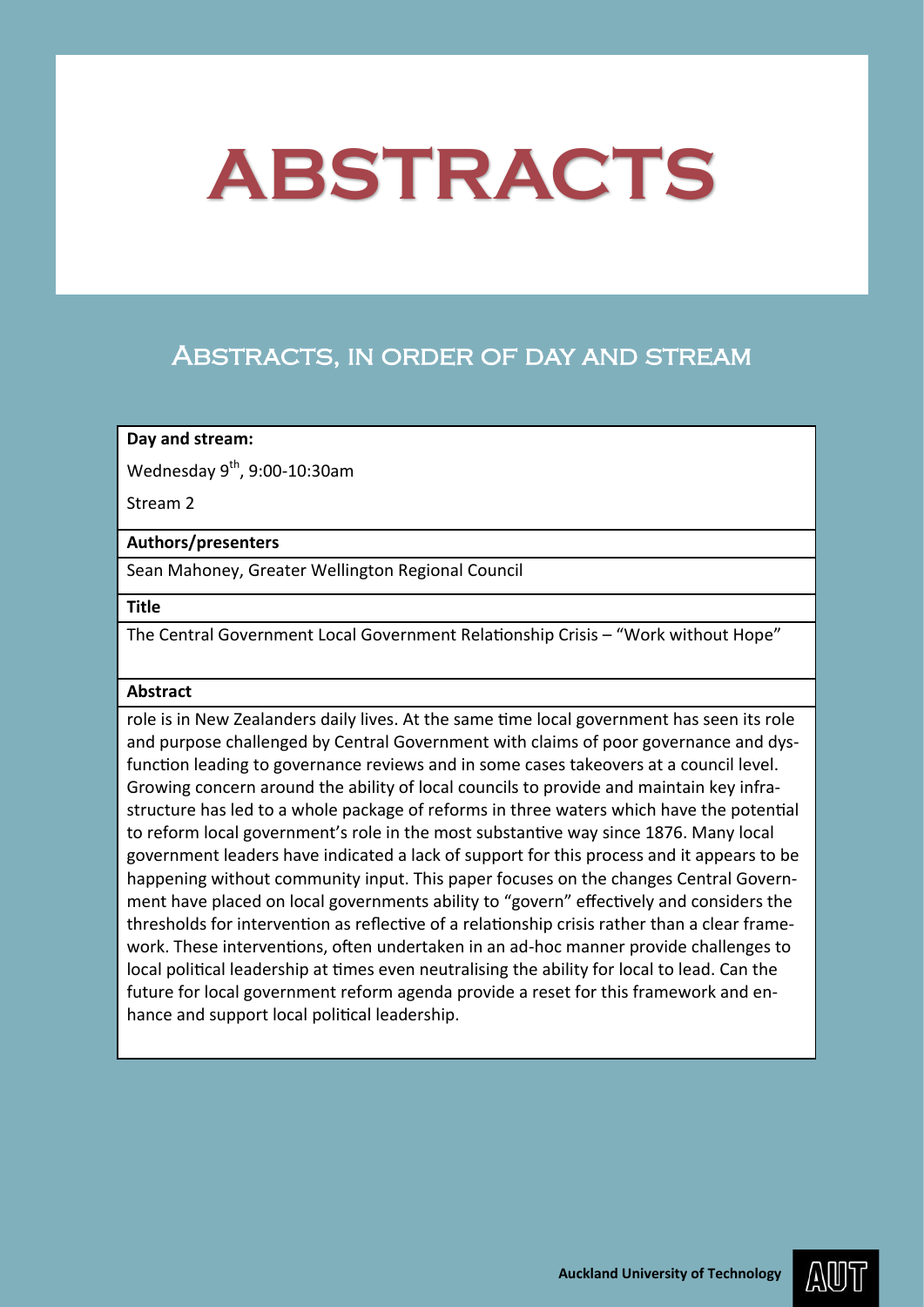## <span id="page-32-0"></span>Abstracts, in order of day and stream

#### **Day and stream:**

Wednesday  $9^{th}$ , 9:00-10:30am

#### **Authors/presenters**

Juhn Chris P. Espia

PhD Candidate, Department of Political Science and International Relations, University of

#### **Title**

Under Pressure: National-Local Government Relations and the COVID-19 Response in the

### **Abstract**

This paper examines the dynamics of national-local government relations in the COVID-19 response in the Philippines and Indonesia. Aside from the wide use of emergency measures and coercive enforcement mechanisms, the pandemic also brought to the fore centralized response which effectively set limits on what subnational governments can do. The Philippines and Indonesia are both Unitary Presidential Systems that have decentralized healthcare and other functions prior to the pandemic. Both countries also have the highest number of COVID-19 positive cases and deaths in Southeast Asia. Drawing from the experience of several subnational governments from both countries, the paper finds that subnational government responses to the pandemic were conditioned by the early centralization push by their national government and the declaration of state of emergency, which gave attenuated powers to the Executive. In the case of Indonesia, subnational governments had to seek approval from central ministries in Jakarta whose focus was addressing the economic impacts of COVID-19. This made for a slower national public health response and left subnational governments to fend for themselves in the early phase. In the case of the Philippines, an early attempt at strong central coordination merely exposed a high degree of central government incompetence. Ties to the Duterte Administration and personalistic politics subsequently shaped access to resources and the decision space for subnational governments. The role of systems of governance and the trade-offs of system design are examined, along with other political and social factors, and how they shape the outcome of COVID-19 response.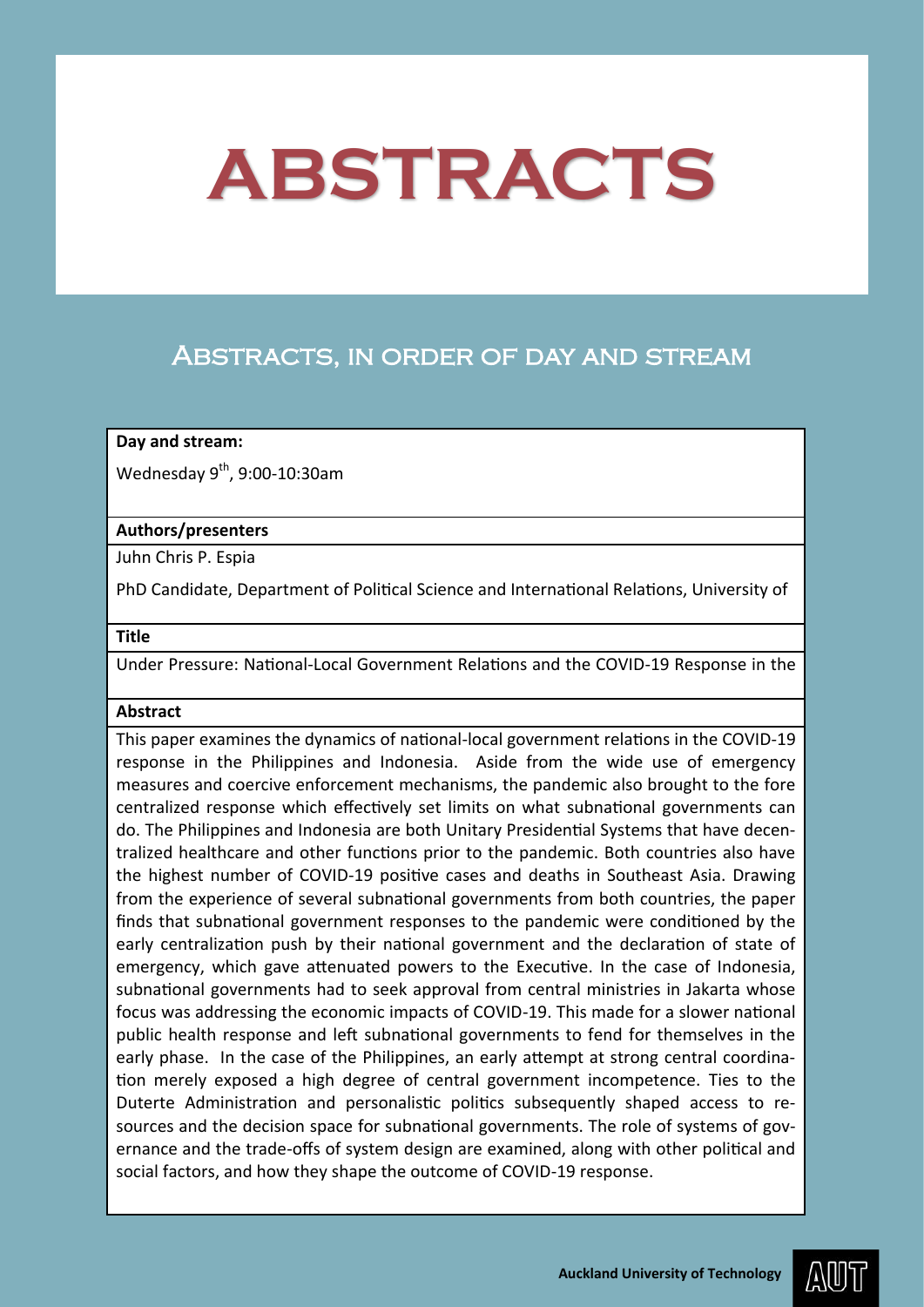## <span id="page-33-0"></span>Abstracts, in order of day and stream

## **Day and stream:**

Wednesday  $9^{th}$ , 9:00-10:30am

### Stream 3

## **Authors/presenters**

Luna Zhao, PhD candidate, Politics and International Relations, University of Auckland

## **Title**

Sloppy targeting of Chinese voters in the 2020 New Zealand election: an exploration of National and Labour parties' targeting strategies

## **Abstract**

Targeting ethnic Chinese voters in elections is a hidden area in New Zealand politics. As one element of my wider study investing the targeting of Chinese New Zealanders between the 2008-2020 elections, the discussion presented here explored the targeting strategies of National and Labour in the 2020 election. The analysis is based on multiple primary sources including interviews with political practitioners and Chinese community leaders, content analysis of the press, posters and party election broadcasts and postelection data; and secondary sources information, e.g., coverage in the New Zealand Chinese language media and social media. It finds that National's targeting was directionless and unstructured whilst Labour failed to demonstrate a targeting intention. Neither National nor Labour built their targeting on the understanding of the Chinese community. Nor did they have effective targeting products. Linking to a wider context, National's targeting was the reflection of its messy 2020 election campaign and Labour exhibited a lack of interest in the Chinese community.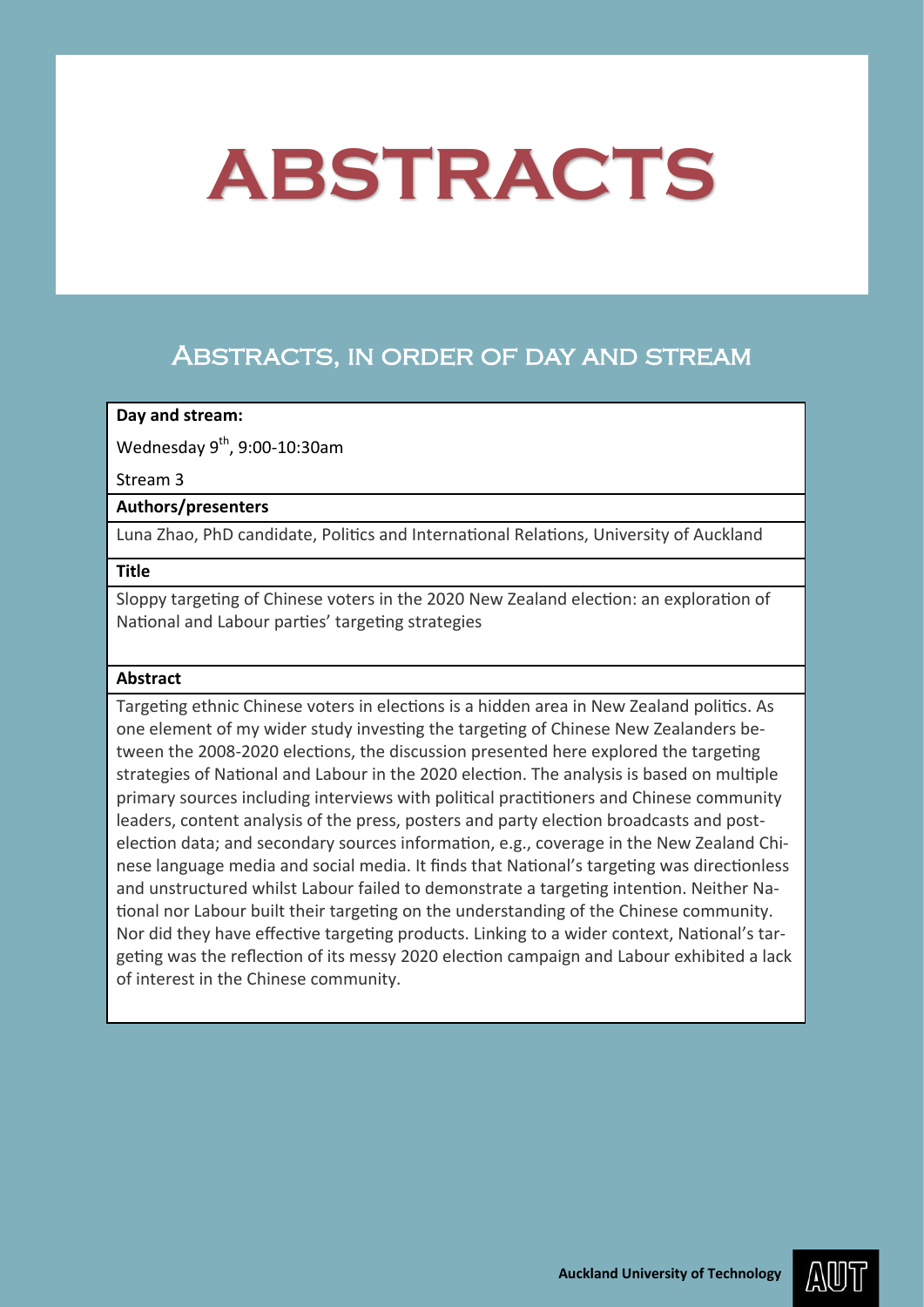## <span id="page-34-0"></span>Abstracts, in order of day and stream

## **Day and stream:**

Wednesday  $9^{th}$ , 9:00-10:30am

## **Authors/presenters**

Leah Yu Du, PhD candidate, Department of Politics and International Relations,

### **Title**

Chinese New Zealanders' Online Political Participation: A Contribution to Developing and Maintaining Social Order and Stability

### **Abstract**

Scholars have noted that people in many countries participate more actively in noninstitutional political activities than in electoral activities. The Internet offers a new landscape for non-institutional political participation. Based on the observation, this presentation aims to disclose Chinese New Zealanders' online non-institutional political participation. The results mainly come from the interpretive analysis of 38 in-depth interviews of the first-generation Chinese immigrants from mainland China, Hong Kong and Taiwan. Among various forms of online political activities, Chinese New Zealanders often join political talks on WeChat groups and unconsciously cultivate and promote a set of unified social norms during the talks. Meanwhile, some Chinese New Zealanders express counterspeech to refute extremist views and restore a respectful climate for public discussions when encountering radical and uncivil comments that violate social norms. Chinese New Zealanders' engagement in political talks and expression of counterspeech are two forms of political participation that are often denied, ignored, or underestimated by experts and politicians. Their actions benefit the construction and maintenance of social order and stability.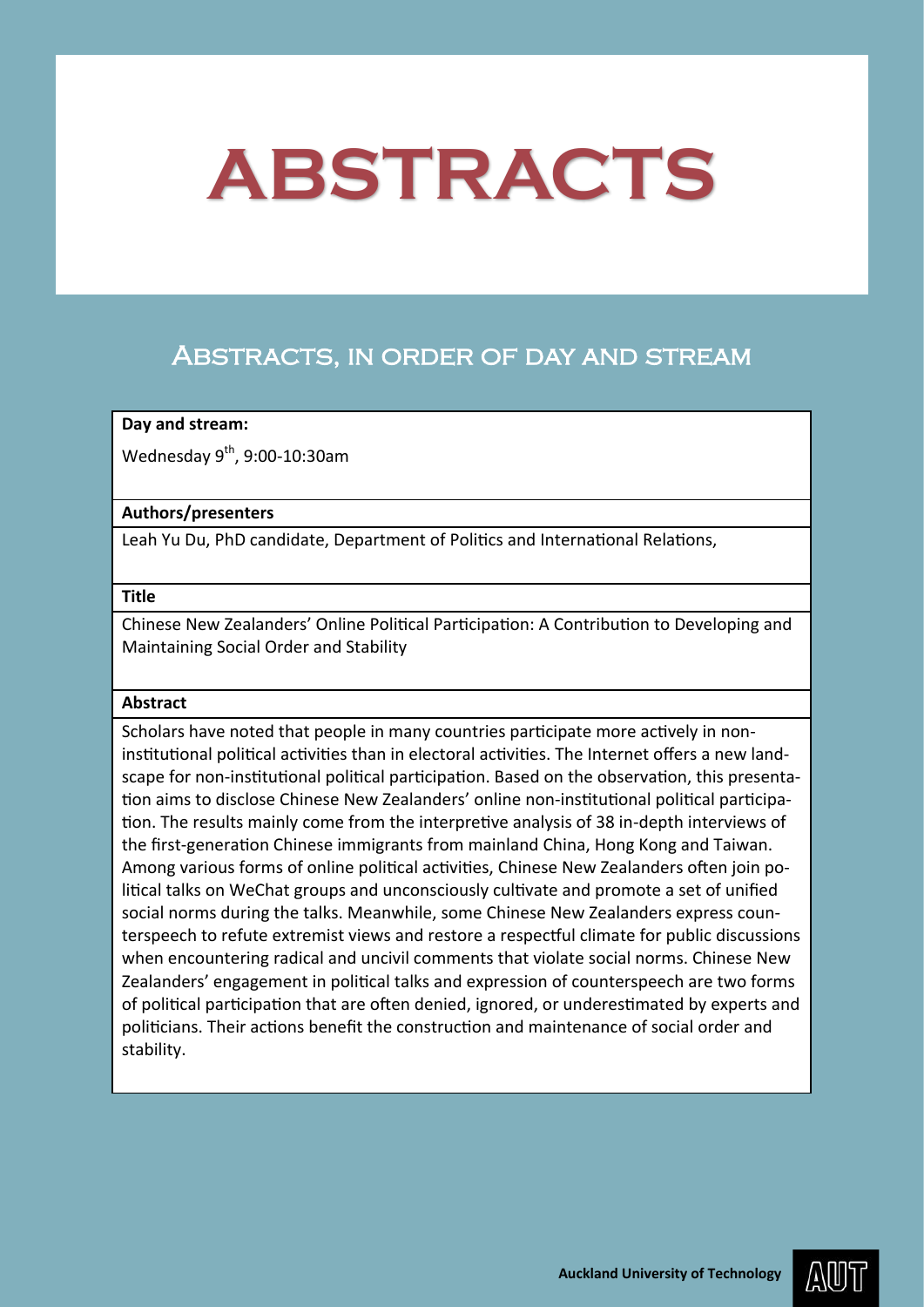## <span id="page-35-0"></span>Abstracts, in order of day and stream

## **Day and stream:**

Wednesday 9<sup>th</sup>, 9:00-10:30am

### **Authors/presenters**

Associate Professor Brian S. Roper, University of Otago

## **Title**

The Political Economy of the Covid-19 Pandemic: Origins, Spread, Economic Impact, Policy Responses

### **Abstract**

This paper focuses on the social, economic and political conditions that contributed to the outbreak of the Covid-19 pandemic. It identifies the key developments in the global political economy which facilitated the rapid global spread of the virus. It then considers the economic impact of the pandemic and finally the widely varying policy responses of governments to the pandemic and its economic impact (with a particular focus on China, Britain, the U.S and New Zealand). The central argument is that the pandemic and the global recession it has generated are best understood as the latest crisis within a new epoch of world history that began with the GFC of 2008. In a nutshell this epoch has been characterised by economic crises, major shifts in the global political economy centred around the relationship between China and the US, the crisis of cosmopolitan neoliberalism, the associated rise of economic nationalism and the far right, a global health crisis of which the Covid pandemic is only the most obvious symptom, and an intensification of the global ecological crisis.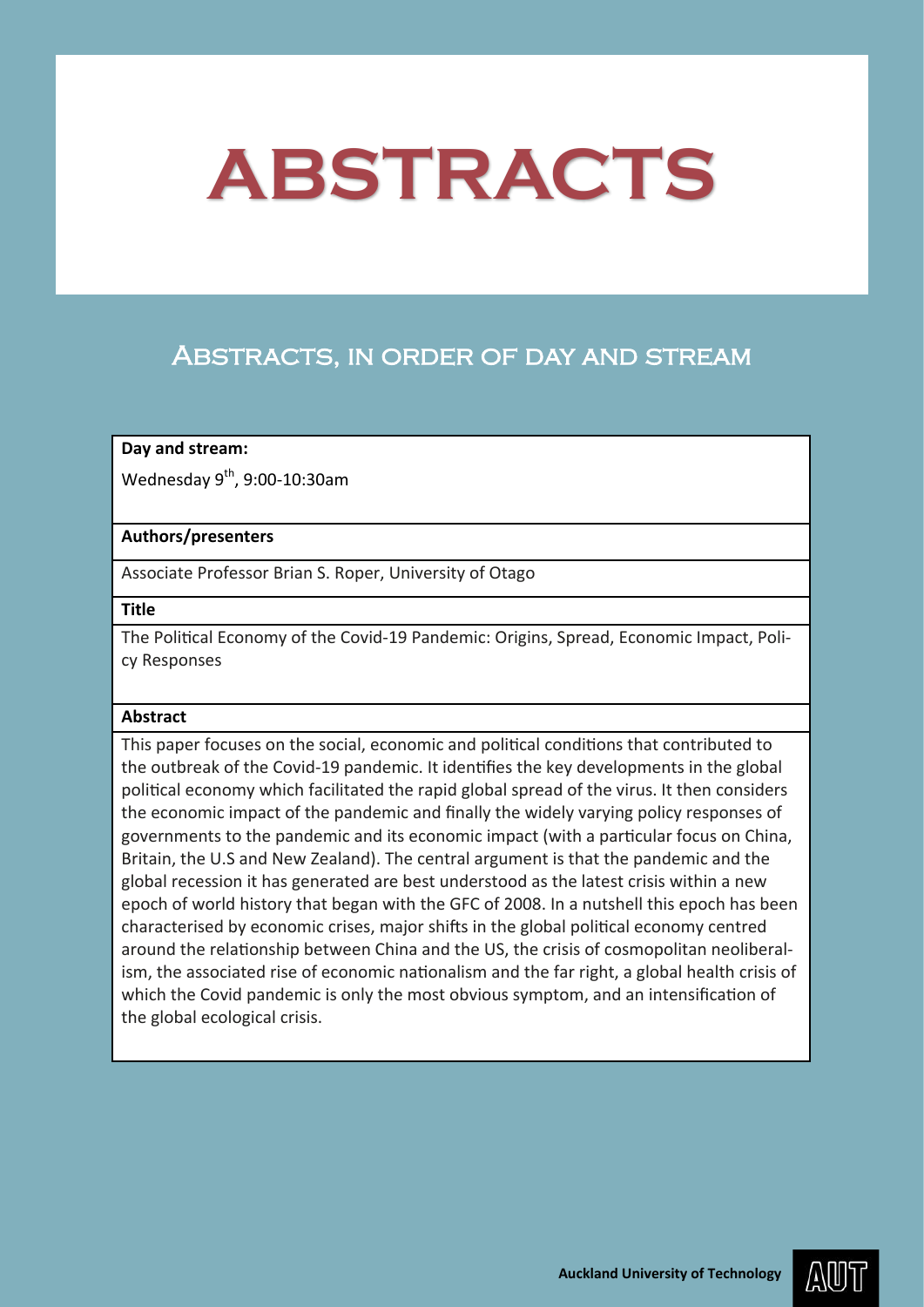## Abstracts, in order of day and stream

### **Day and stream:**

Wednesday  $9^{th}$ , 9:00-10:30am

### **Authors/presenters**

Tracey Nicholls, School of People, Environment & Planning, Massey University

### **Title**

COVID-19: A crisis of structural injustice

### **Abstract**

This year's conference theme, The Politics of Crisis, invites consideration of what is lost and what is gained in framing policy problems as crises. A social tendency to speak of crises as motivations for change can be criticised as a poor way to shift public opinion; fear generated by a crisis undermines the critical thinking needed to respond effectively. But a politics – indeed, a policy-making – of crisis can also be praised as faster or easier to deploy than sustained education campaigns to change public opinion.

There is, also, a transformative potential for crisis language and policy-making to reveal structural inequities in our social institutions. In my own university, an invitation to think about COVID-19's gendered impact on research has provoked sustained analysis of such injustices. There is gender disparity in expectations of who will perform 'pastoral care' obligations (and how) that does not get captured in putatively gender-blind performance evaluations. This disparity exists unacknowledged because 'day one of taking gender into account was the day the job was structured with the expectation that its occupant would have no childcare responsibilities' (MacKinnon 1987, p. 37).

What would valuing care look like if we took a 'day two' to restructure those expectations in our universities? Having seen the value of care in the context of a global pandemic, might we now see ways to use this crisis-revelation as an opportunity for building measurement and formal recognition of 'care labour' into our budget lines, and our appointment and promotions processes?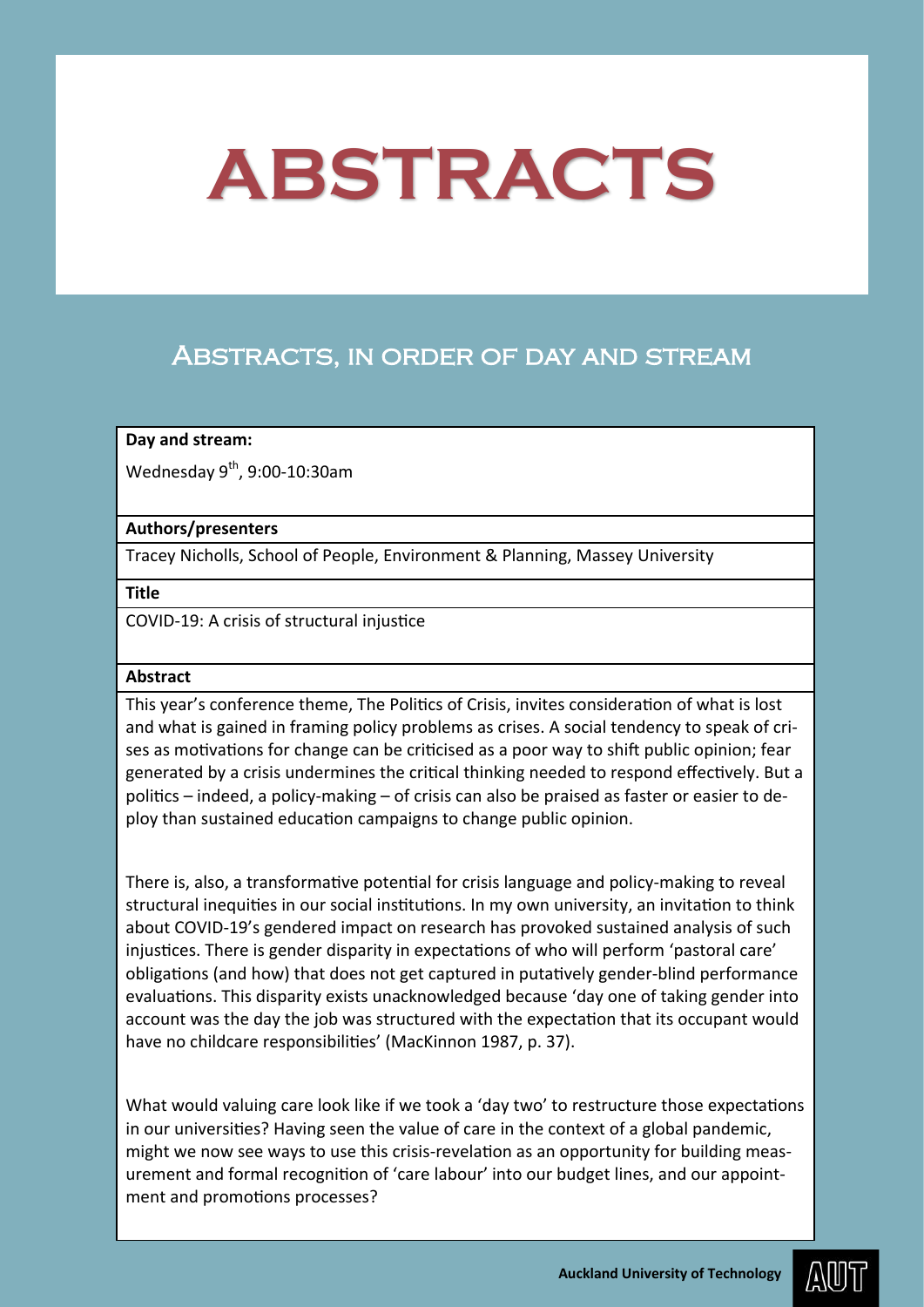## Abstracts, in order of day and stream

### **Day and stream:**

Wednesday  $9^{th}$ , 9:00-10:30am

### **Authors/presenters**

Nina Ives, Dr. David Hall Auckland University of Technology

#### **Title**

Through a climate change lens: Aotearoa New Zealand's COVID-19 Response

### **Abstract**

Calls for governments to 'build back better' and finance a 'green recovery' in the wake of the COVID-19 pandemic have echoed around the world. But how green have countries' economic responses really been? This research draws from a comprehensive database of economic stimulus measures since the beginning of the pandemic by the international research consortium Energy Policy Tracker. By analysing Aotearoa New Zealand's COVID-19 fiscal response against the objectives of climate mitigation and adaptation, especially the government budgets of 2020 and 2021, we find a mixture of climate-aligned and misaligned spending. Internationally, New Zealand's economic stimulus programme is positioned in the middle of the field, less invested into fossil fuels than some countries, but also less innovative than others in turning the crisis into an opportunity for climate action. We use the framework of policy styles to explain and critique the New Zealand Government's response (Richardson 1982; Maizer and Richardson 2020), especially the way its reactive style has inhibited its capacity to direct infrastructure spending toward projects and activities that will enhance the country's resilience to future shocks, especially those related to global heating. We also discuss whether retrospective changes to some funding commitments, as well as the Government's forthcoming Emissions Reduction Plan, are signs of a more anticipatory policy style for the future.

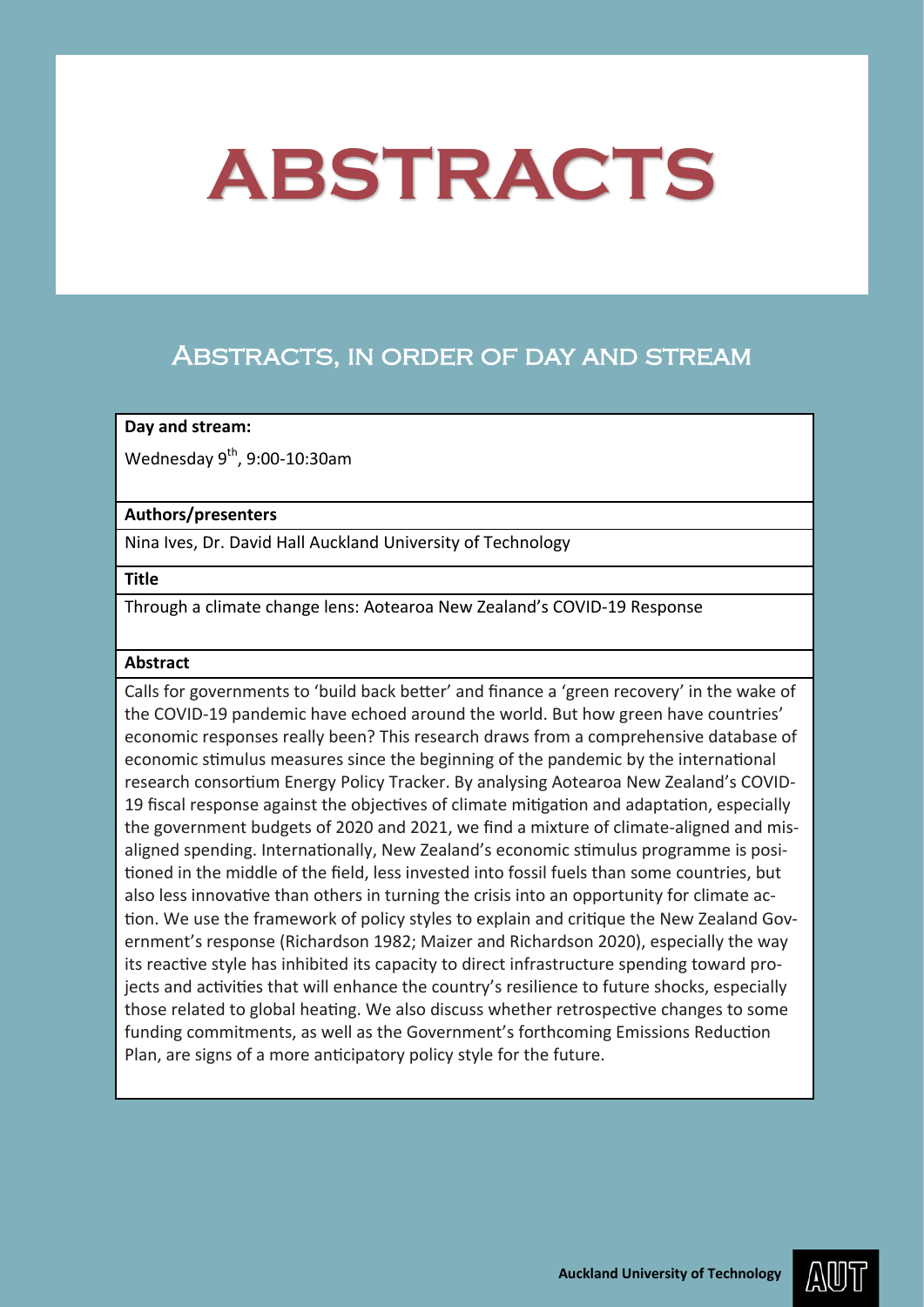### Abstracts, in order of day and stream

### **Day and stream:**

Wednesday  $9<sup>th</sup>$ , 9:00am-10:30am

Stream 4

### **Authors/presenters**

Manqing Cheng, University of Auckland

#### **Title**

The Politics of Global Health Crisis: State Dependence of Western Populism and Public Policymaking

#### **Abstract**

**tions, and strategic culture.** The contract of the technology **and strategic culture.** The contract of the contract of the contract of the contract of the contract of the contract of the contract of the contract of the co A series of policy arrangements and conflicts of interests surrounding the public health crisis of global COVID-19 prevention and control not only reflect domestic politics and national governance, but also stir up global politics. In the political and economic landscape that has been dramatically transformed by COVID-19, western populism continues its wave-like development and becomes an important component of political ecosystem under the guise of nationalism, authoritarianism and statism. From the perspectives of the strong return of the nation-state, the expansion of government function, and the causal chain between populism and crisis, this paper takes the rise of right-wing populist parties in Western Europe, which has become an important feature of current European political ecology, as the case study. This paper answers the question why has support for right-wing populist parties in Western Europe continued to fall in the wake of the COVID-19 crisis when crisis has always been a driving force for populism? It studies that although in the short term, under the influence of the bridging of the rift between the public and the elite and the marginalization of immigration issues, right-wing populist parties in Western Europe suffered a temporary setback during the pandemic, the rise in inequality caused by the pandemic will provide a further boost to right-wing populists in the postpandemic era. New Zealand's robust democracy might not be confronting the same crisis, marked by the rise of anti-system forces and anti-social political movements, as it is elsewhere, but as estimated by this paper, economic recession, strengthening of identity politics, and the internal tension between rationalism and popular sovereignty determine that there is still more room for populism to grow and influence the government's public policymaking in the long run. The combination of populism with nationalism and statism will further promote the right-wing, "white supremacist", and authoritarian trend of thought in western society. This has implications for New Zealand's domestic public policymaking and democracy building. Finally, this paper concludes that to respond to global health crisis such as COVID pandemic, it is essential to promote the repair and reconstruction of political economy supported by powerful public policies and social equity. How could New Zealand address crisis in an inclusive way? As a decisive force in achieving equitable economic development, key political institutions should at least include the following aspects: more employment opportunities for middle and low income groups, equitable access to education through a fairer education system, strengthening rural infrastructure to increase agricultural productivity, and improving the system of redistribution including taxation and fiscal spending policies. This paper also partially validates the author's doctoral research that studies a country's domestic policymaking mechanism which is forged by the interplay and interaction of four clusters of unit-level variables of leader images, domestic institutions, state-society rela-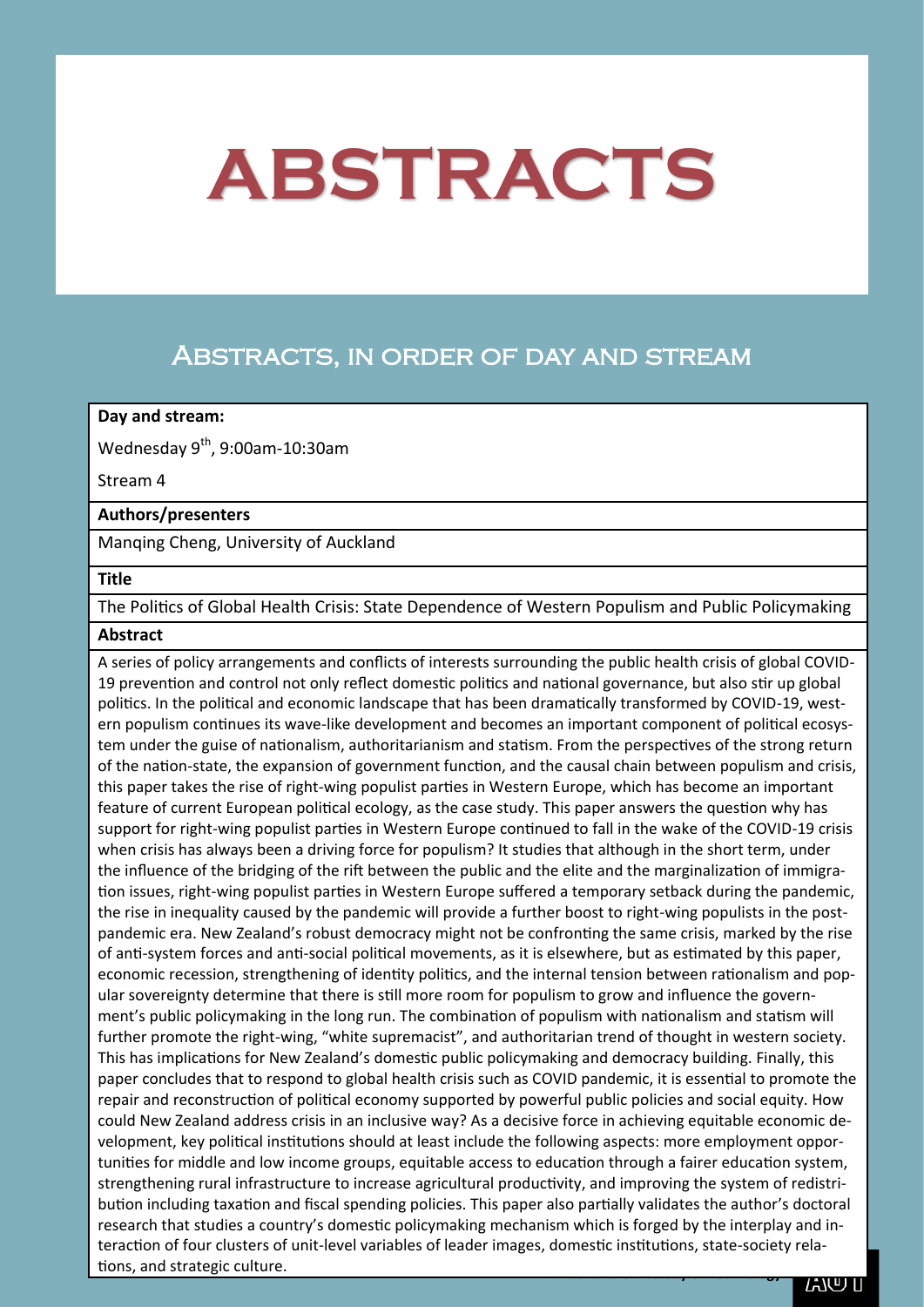## Abstracts, in order of day and stream

### **Day and stream:**

Wednesday  $9^{th}$ , 9:00-10:30am

#### Stream 5

### **Authors/presenters**

Elle Dibrova, PhD candidate in Politics, University of Otago

#### **Title**

You don't belong here: Othering of LGBT+ people as a part of hegemonic national identity in contemporary Russia

#### **Abstract**

In my PhD research, I am examining the othering of LGBT+ people in Russia as part of the hegemonic national identity that has been constructed by Putin's political regime since the mid-2000s with the help of various heteronormative state policies. These policies have been essential for the top-down formulation of national belonging along the sexual lines. I am using the concept of sexual citizenship to analyse the traditional values ideology that under Putin's regime has become the crucial manifestation of hegemonic national identity. My empirical study looks at the link between the hegemonic national identity and access to rights for LGBT+ people in contemporary Russia. In particular, I am interested in finding out whether LGBT+ people in the country themselves recognise the existence of this link. For that, I am conducting qualitative research with the help of partial collaborative autoethnography as the primary data collection method in the form of solicited reflexive diaries that I ask my participants to make fortnightly over six months. The obtained data will be analysed with the help of six phases thematic analysis framework. Additionally, I am conducting semi-structured interviews with NGO leaders that deal with LGBT+ people in Russia. These interviews will be used as additional contributors to my understanding of the situation around contemporary Russian sexual citizenship. At the conference, I would like to share initial highlights regarding the obtained data and present some preliminary research findings.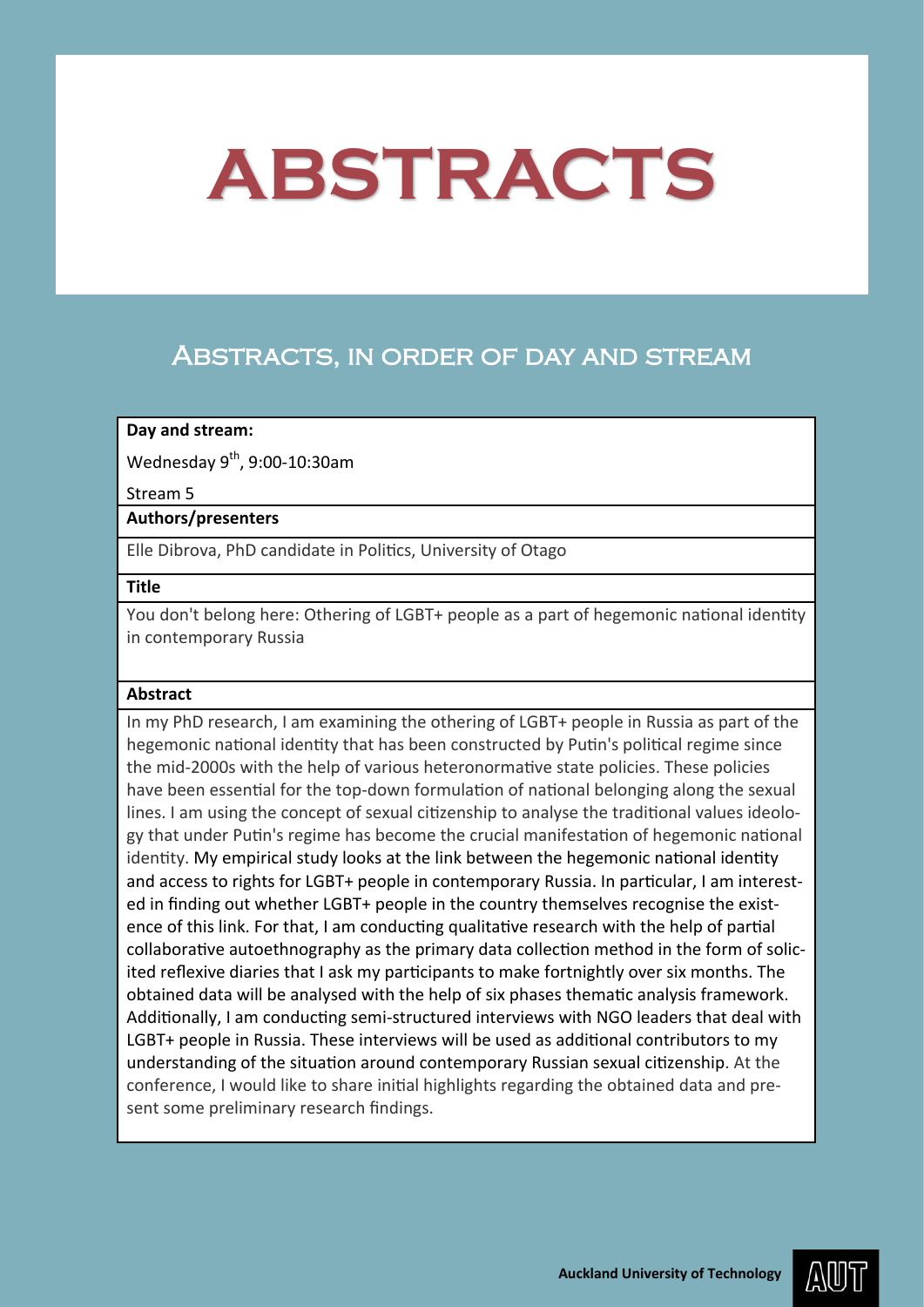## Abstracts, in order of day and stream

### **Day and stream:**

Wednesday 9th, 9:00-10:30am

### **Authors/presenters**

Nashie Shamoon – School of History, Philosophy, Political Science and International Rela-

### **Title**

Shadows of the Past: The Role of Persecution within the Self-identification of Young Assyrians in New Zealand and Australia

### **Abstract**

For over a hundred years, the Assyrian peoples — an ethnoreligious, transnational minority which has inhabited Iraq, Syria, Turkey, and Iran — have emigrated to the West due to constant persecution. In turn, the existing Assyrian-focused migration and diaspora literature recognises the impact trauma has had on generations of Assyrians residing in countries such as the United States, Sweden, or the Netherlands. However, there is very little research available on the Assyrian communities in New Zealand and Australia, and especially pressing, none on young Assyrians. Therefore, this paper highlights how the Assyrian identity is being perceived by young, Western-born and/or -raised individuals. It examines whether the rhetoric of persecution, which is ever-present in the Assyrian diaspora, has impacted their viewpoint. This paper applies a qualitative approach in drawing from semi-structured interviews conducted online with Assyrians from Wellington and Auckland, New Zealand and Sydney, Australia in mid-2020. It argues that a disconnection from the Assyrian Homeland has undeniably led to young Oceanic-Assyrians' creation of stable Western-Assyrian identities which do not concentrate on themes of persecution or collective Assyrian suffering. As the prospects of a return to the Homeland are slim, it is paramount that we begin to understand how the younger, predominantly Western-Assyrian generation will assume the responsibility of ensuring Assyrians' continued existence in the future.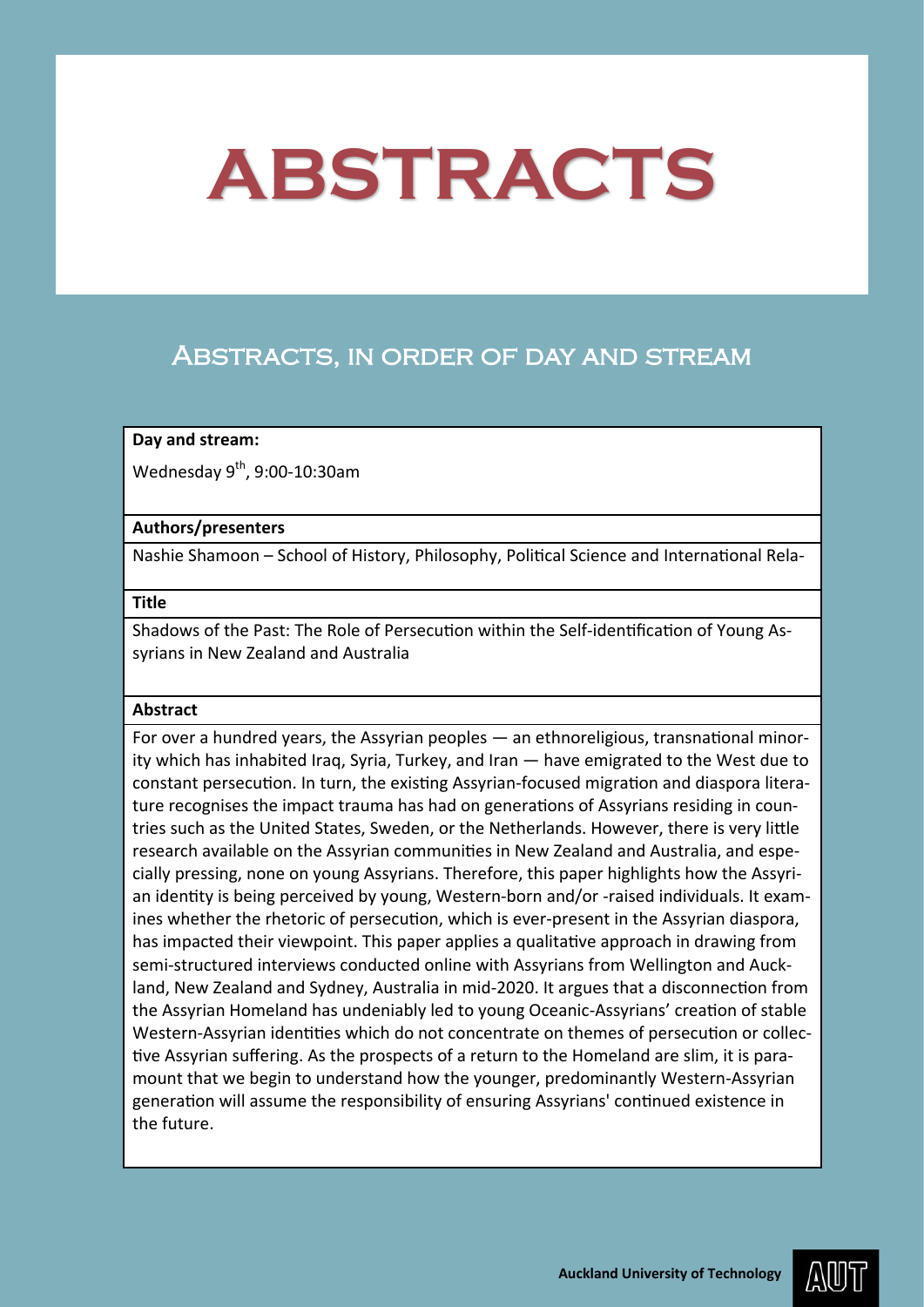## Abstracts, in order of day and stream

### **Day and stream:**

Wednesday  $9<sup>th</sup>$ , 9:00am-10:30am

### **Authors/presenters**

Hizkia Respatiadi, University of Otago

#### **Title**

Treating Food Importation as a Crisis: The Preference Formation of Food Self-sufficiency in Indonesia

### **Abstract**

The Indonesian government has been persistent in pursuing food self-sufficiency agenda, mainly by restricting food and agricultural imports in favour of domestic farmers. From their perspectives, dependency on food import is a sign of crisis that they need to rectify at the earliest opportunity. This protectionist agenda draws criticism from economic scholars as it goes against the international trade regime that favours free trade as a solution to address food-related issues in the country. The existing literature typically points out material gains (via rent-seeking practices) and domestic political institutions – that facilitate the use of self-sufficiency agenda to attract potential voters – as the main factors that form the preferences of the Indonesian government for food self-sufficiency. However, these explanations have limitations as they do not fully explain how those preferences were formed and how the domestic actors' ideas shape their interests. In this regard, ideational features approach (such as belief that restricting import means protecting domestic farmers' wellbeing) may address these limitations. Nevertheless, this approach is also imperfect as it may be challenging to prove that ideas alone are important enough to steer trade policy preferences.

This study aims to explore the interplay between material gains, domestic political institutions, and ideas in forming policy preferences for food self-sufficiency in Indonesia. It uses qualitative case-study methodology through interviews with relevant domestic actors in Indonesian food and agricultural policy. It uses the Food Law 18/2012 and the Farmers Law 19/2013 as case study to develop process tracing on how those laws were deliberated.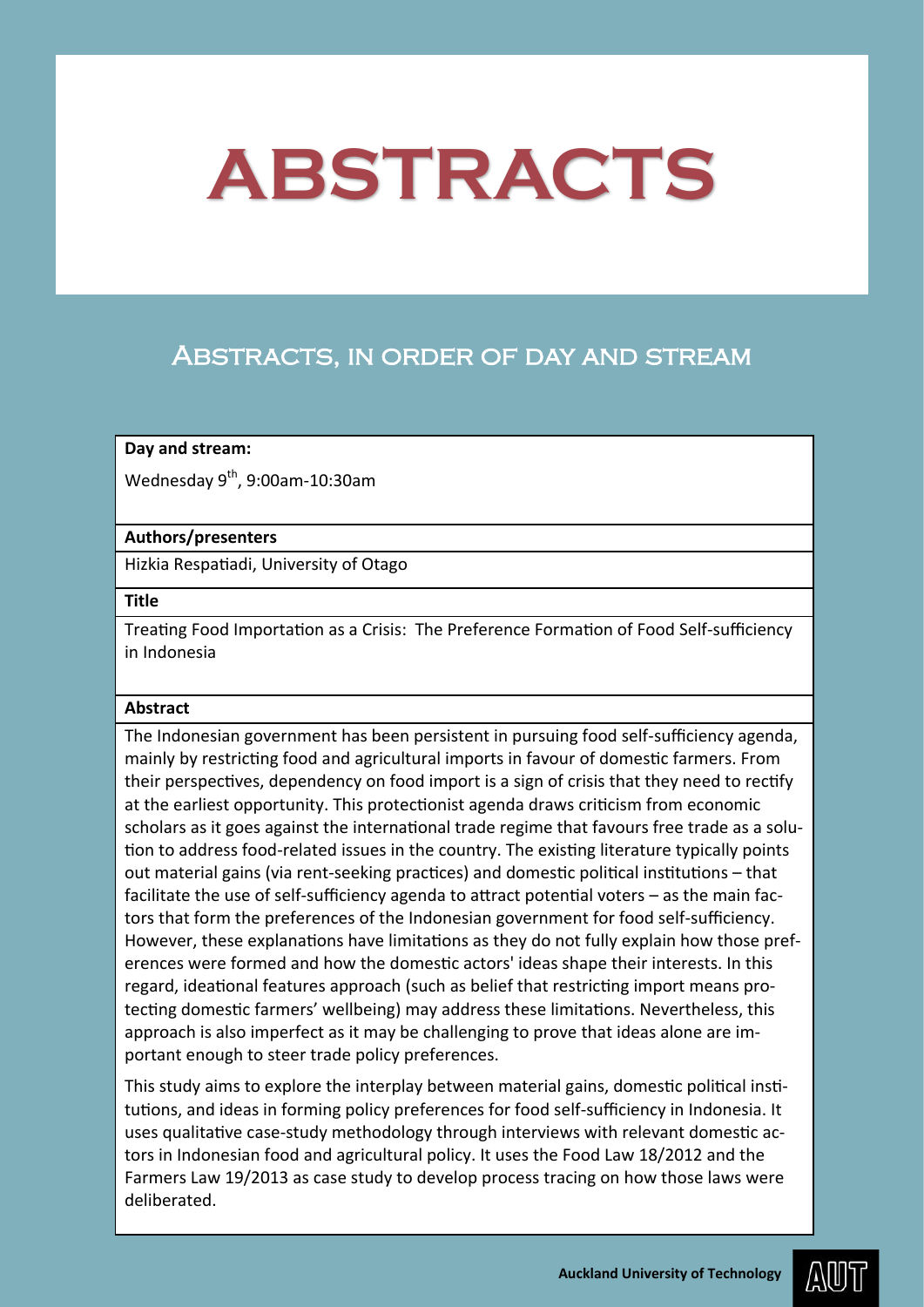## Abstracts, in order of day and stream

### **Day and stream:**

Wednesday  $9^{th}$ , 9:00-10:30am

### **Authors/presenters**

Ethelyn Ankiambom Chia, National Centre for Peace and Conflict Studies Student and Community Association, and

Kalika Kastein, National Centre for Peace and Conflict Studies, University of Otago.

**Title**

Emotional Impact of Social Media and Disinformation in the Context of Crises in Cameroon

### **Abstract**

Dependence on media, particularly social media, in times of uncertainty has impacted the two crises in Cameroon: the conflict and the pandemic. Navigating collapsed contexts and disinformation, we reflect on our own experiences consuming media about the situation in Cameroon via social media and identify aspects of the nature of the emotional landscape surrounding social media. We build on our shared experience as educators and our identities as a Cameroonian health worker and an American researcher, taking a phenomenological approach to examine the emotional impact of media with limited context and possible consumption of disinformation shared on social networks through the autoethnographic practice of layered accounts. We specifically use "chatnography" to first recount our feelings of encountering disinformation related to the pandemic and ongoing conflict in Cameroon on social media, and second, to recall our discussions both amongst ourselves and between community members on those topics.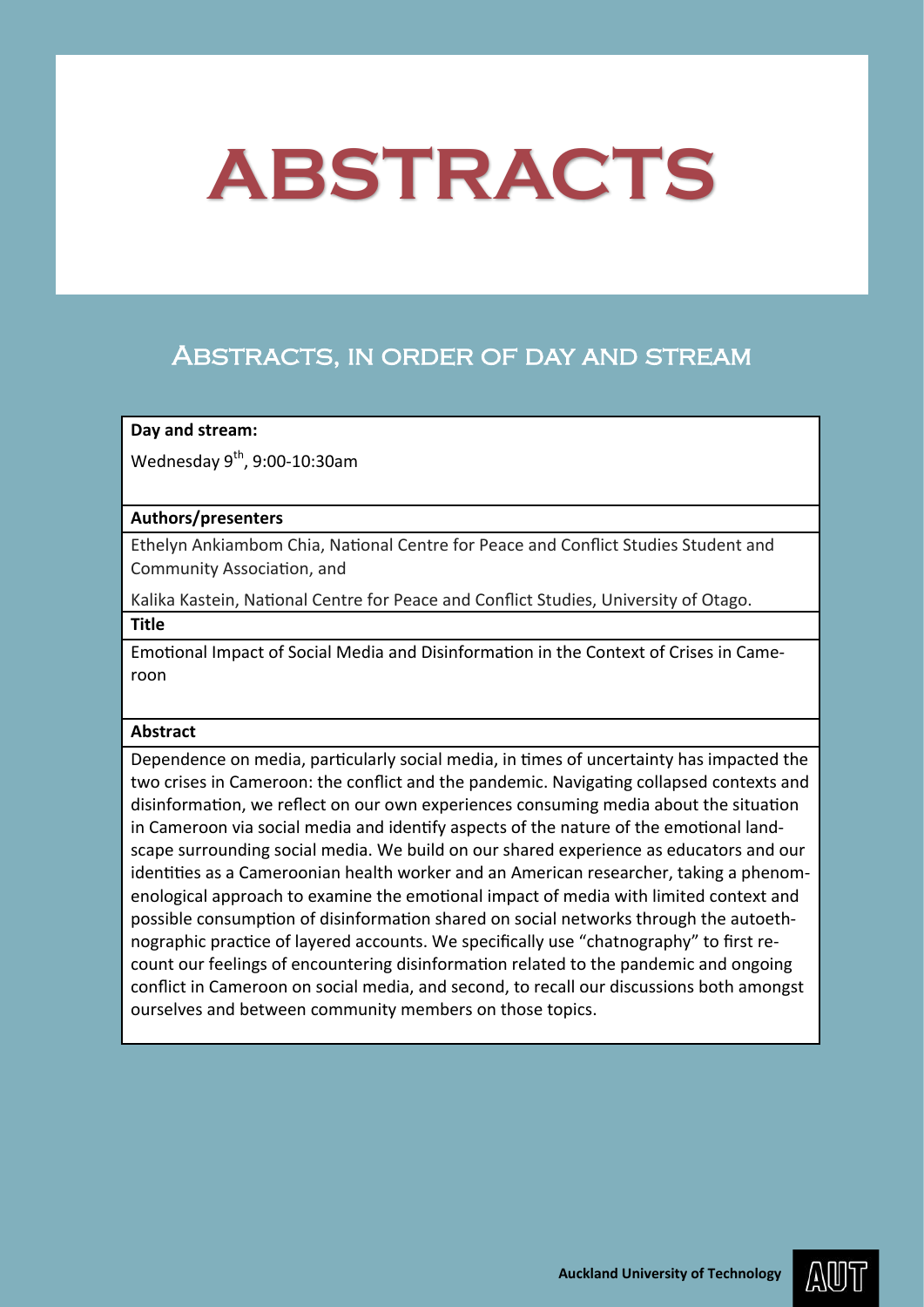## Abstracts, in order of day and stream

### **Day and stream:**

Wednesday  $9^{th}$ , 1:00-2:30pm

Stream 1

### **Authors/presenters**

David Hall and Melody Meng, Auckland University of Technology

#### **Title**

Unlikely allies?: Financial actors as climate policy intermediaries

### **Abstract**

Sustainable finance roadmaps (SFRs) have proliferated in recent years, including China (2016), India (2016), Argentina (2018), the EU (2018), the UK (2018), Canada (2019), New Zealand (2020), and Australia (2020). The purpose of SFRs is to redesign financial systems to enhance resilience to climate-related risks and more broadly to align with the UN Sustainable Development Goals. This pivot toward sustainability and climate alignment is a demand-led adjustment that potentially puts financial sector agencies at the forefront of the low-emissions transition, with an opportunity to influence associated regulation. This article draws on the literature of polycentric climate governance, policy styles and policy entrepreneurship to analyse financial sector agencies as potential intermediaries for climate policy – that is, as catalytic agents that speed up change towards more sustainable socio-technical systems (e.g. Kivimaa et al. 2019; Wurzel, Andersen, and Tobin 2020). To explore this potential, the article focuses on Aotearoa Circle's Sustainable Finance Forum (SFF) and its recommendations for New Zealand's financial sector. It draws on literature reviews, SFR documentation, and stakeholder interviews to situate the SFF within the taxonomy of transition intermediaries, to articulate its relationship to the financial regulatory regime, and to critically analyse its potential to disrupt existing socio-technical configurations.

Kivimaa, P., Boon, W., Hyysalo, S. and Klerkx, L., 2019. Towards a typology of intermediaries in sustainability transitions: A systematic review and a research agenda. *Research Policy*, 48(4): 1062-1075.

Wurzel, R.K., Andersen, M.S. and Tobin, P. eds., 2020. *Climate Governance Across the Globe: Pioneers, Leaders and Followers.* Routledge.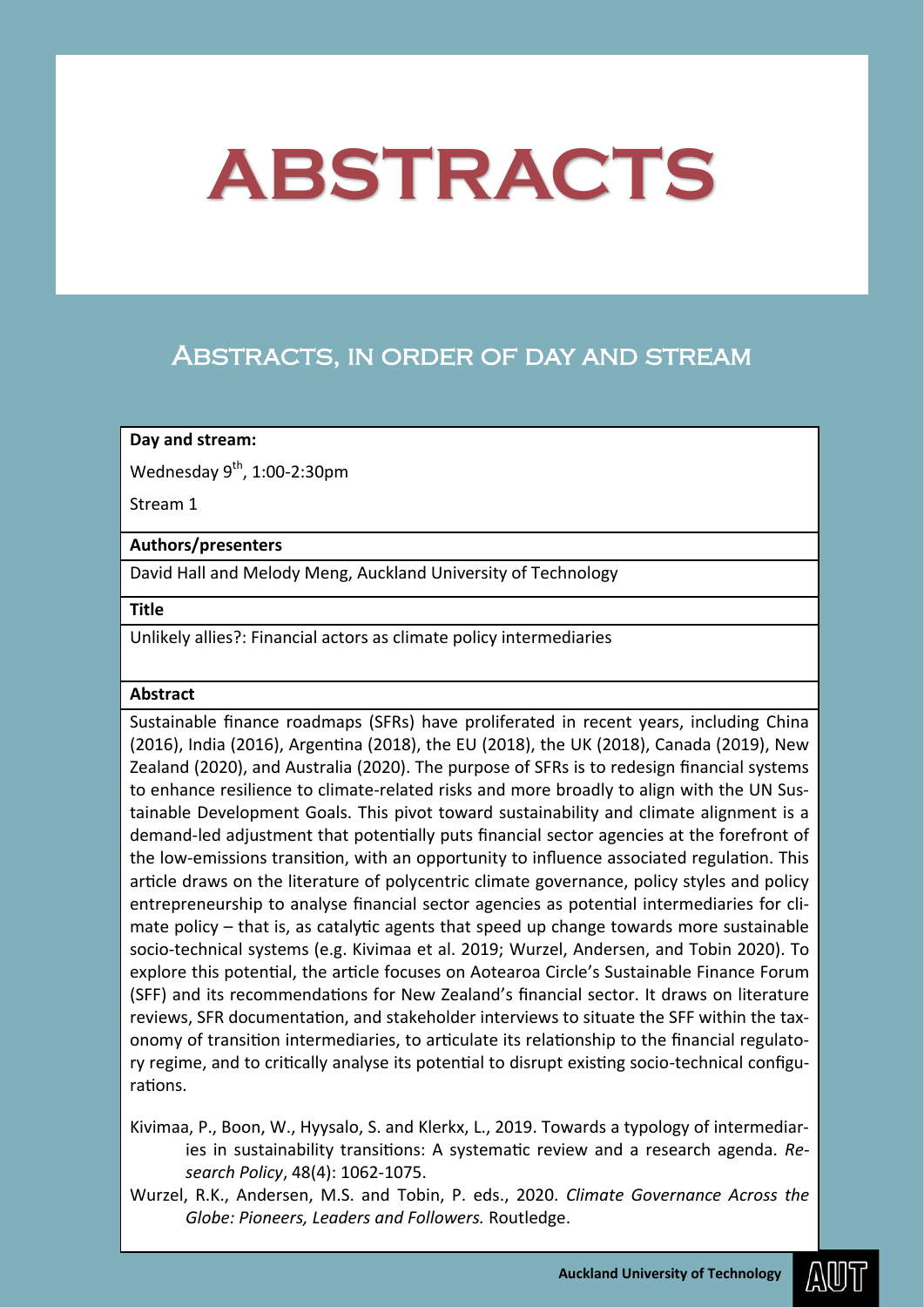### Abstracts, in order of day and stream

### **Day and stream:**

Wednesday  $9^{th}$ , 1:00-2:30pm

### **Authors/presenters**

Shannon Hodge, The University of Waikato

#### **Title**

Halt: is the vision of electric vehicles obstructing the reality of transitioning to a low carbon society?

### **Abstract**

As part of the New Zealand government's strategy to meet emissions reduction targets, the Electric Vehicles (EV) Programme was established in 2016. Despite this emergence of policies directly targeted at supporting EV uptake, the rates of uptake remain low. Using the levels of program verification and societal vindication from Fischer's (1995) four-level evaluative framework, this paper evaluates the effectiveness of the EV Programme to decarbonise the transport sector. Program verification evaluates the extent that the policies making up the programme can support EV uptake. While societal vindication investigates broader societal implications of the programme that could lead to inequitable consequences (Fischer, 1995). Reports from relevant non-governmental organisations (NGOs) and government bodies, along with secondary literature were read to establish barriers to EV uptake, including upfront costs, the lack of charging infrastructure, the limited EV car market in NZ, and misinformation regarding EVs. These barriers were used to evaluate the strengths and weaknesses of each policy within the programme by indicating the extent that it can overcome stated barriers to support EV uptake. The analysis highlights that the current EV Programme is not ambitious enough to increase EV uptake to the extent required to significantly reduce carbon emissions in the transport sector. Additionally, the policies disproportionately impact low-income households and neglect cultural values associated with transport, such as interfering with the ability of Māori to access their whānau, tūrangawaewae, and whanaungatanga (Haerewa et al., 2020). Instead, the transformation that should take place in New Zealand is a shift from a car-dependent society to one where everyone has access to public transport and active transport that can directly challenge the lock-in phenomena of the individual car (Marletto, 2014).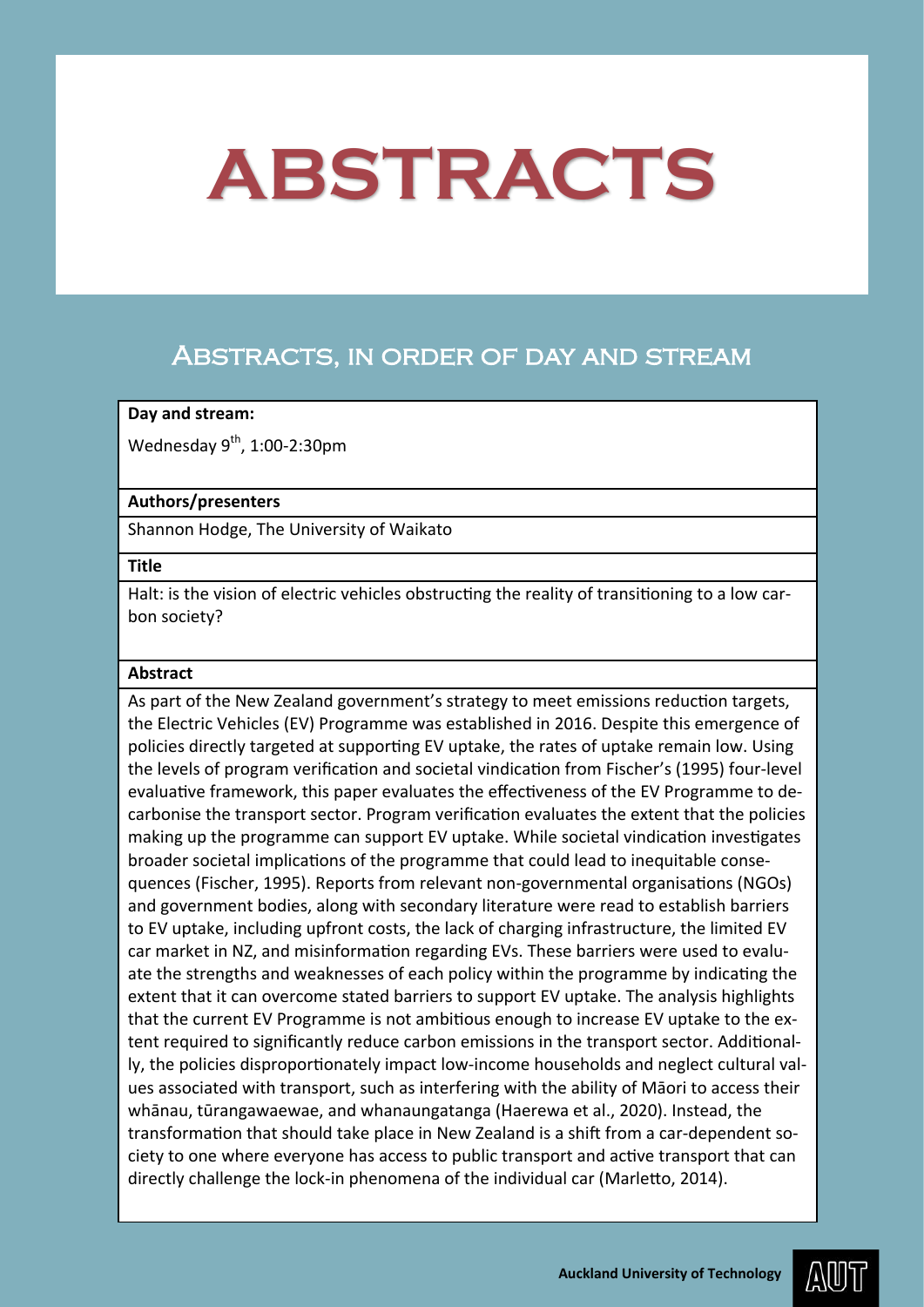## Abstracts, in order of day and stream

### **Day and stream:**

Wednesday  $9^{th}$ , 1:00-2:30pm

### **Authors/presenters**

Dr Pii-Tuulia Nikula, Eastern Institute of Technology, EIT, Hawke's Bay

#### **Title**

Decarbonising Aotearoa – Insights from Climate Proactive Firms

### **Abstract**

The objective to decarbonise the New Zealand economy will require climate action from both the public and private sector. In December 2020, the government launched an initiative for the public sector to achieve carbon neutrality by 2025. However, most New Zealand businesses have no legal obligations to manage or reduce their emissions. Firms can help both cause and solve sustainability problems and hence their actions and perceptions are important. This paper discusses the experiences of a group of climate proactive firms in Aotearoa. First, the justifications for voluntary decarbonisation and the tensions these firms have faced are discussed. Second, this paper explores the perspectives of proactive firms on how local or national governments in Aotearoa could incentivise more businesses to decarbonise. Understanding climate action incentives and barriers is useful for policy makers and regulators when new policy measures are considered.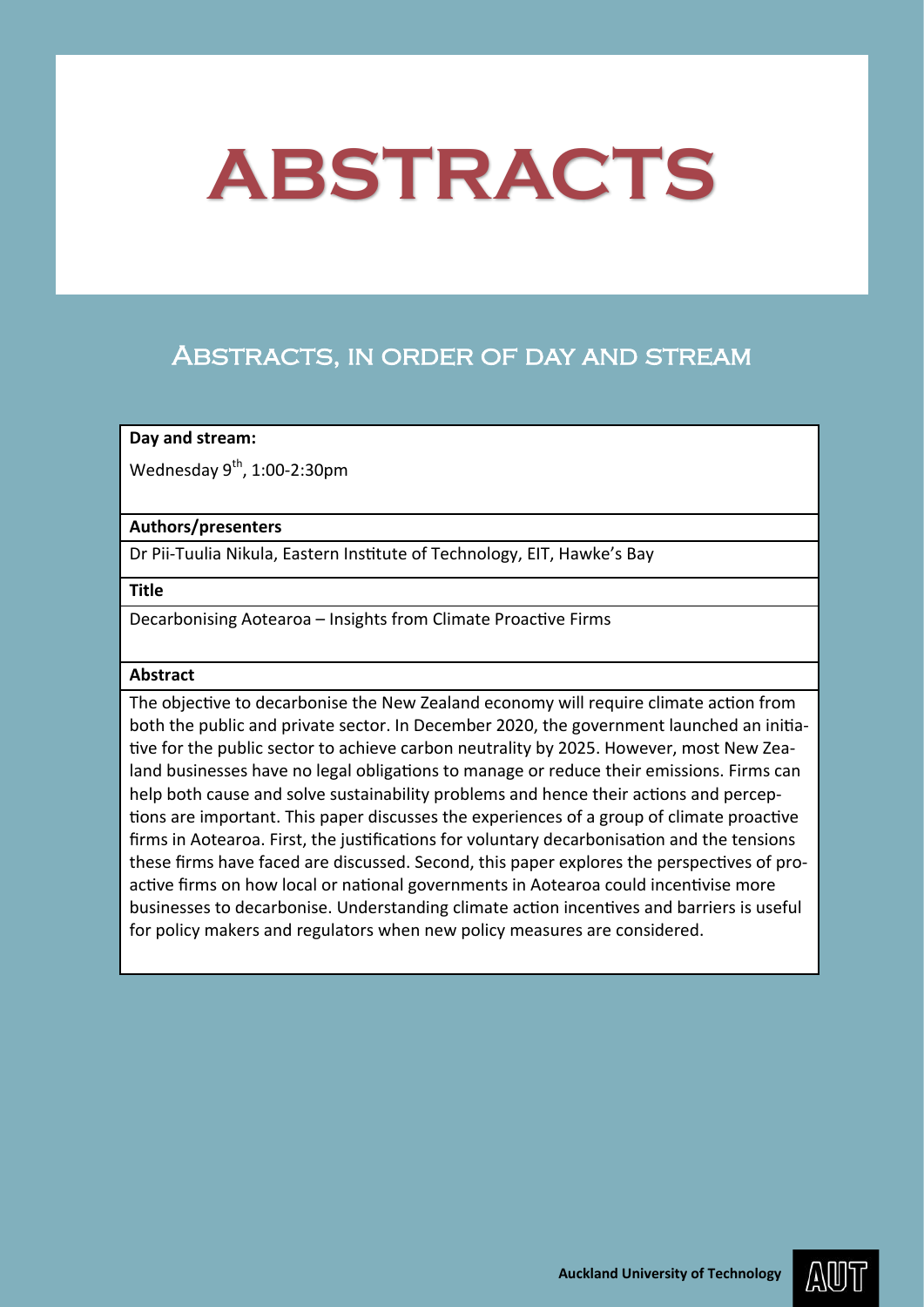## Abstracts, in order of day and stream

### **Day and stream:**

Wednesday  $9^{th}$ , 1:00-2:00pm

### **Authors/presenters**

Julia Büdler, University of Auckland

### **Title**

Political elites on democratic innovation: what politicians, policymakers and political advi-

### **Abstract**

Against a sociopolitical backdrop of democratic deficit and malaise, the need to reform currently used participatory approaches in Aotearoa has been widely recognized, and deliberative democracy proposed as a possible source of innovation. However, despite considerable theoretical work in the area, we know little about whether and when political elites are likely/interested in using them.

This presentation draws on interviews I conducted with former and current New Zealand ministers, party leaders, senior advisors and policy analysts to identify key instrumental, normative and substantive arguments for/against deliberative democratic engagement, critically assessed against relevant scholarship. I focus on how political elites envision the potential implementation of deliberative methods in Aotearoa; what place such processes might have in the existing toolkit of participatory practices and consultative approaches; what kind of questions they see as best suited to public deliberation; how determinative said processes should be; differences at local vs national level, and the place of Te Tiriti o Waitangi. This research helps practitioners and scholars alike to envision the implementation and wider sociopolitical implications of deliberative public engagement.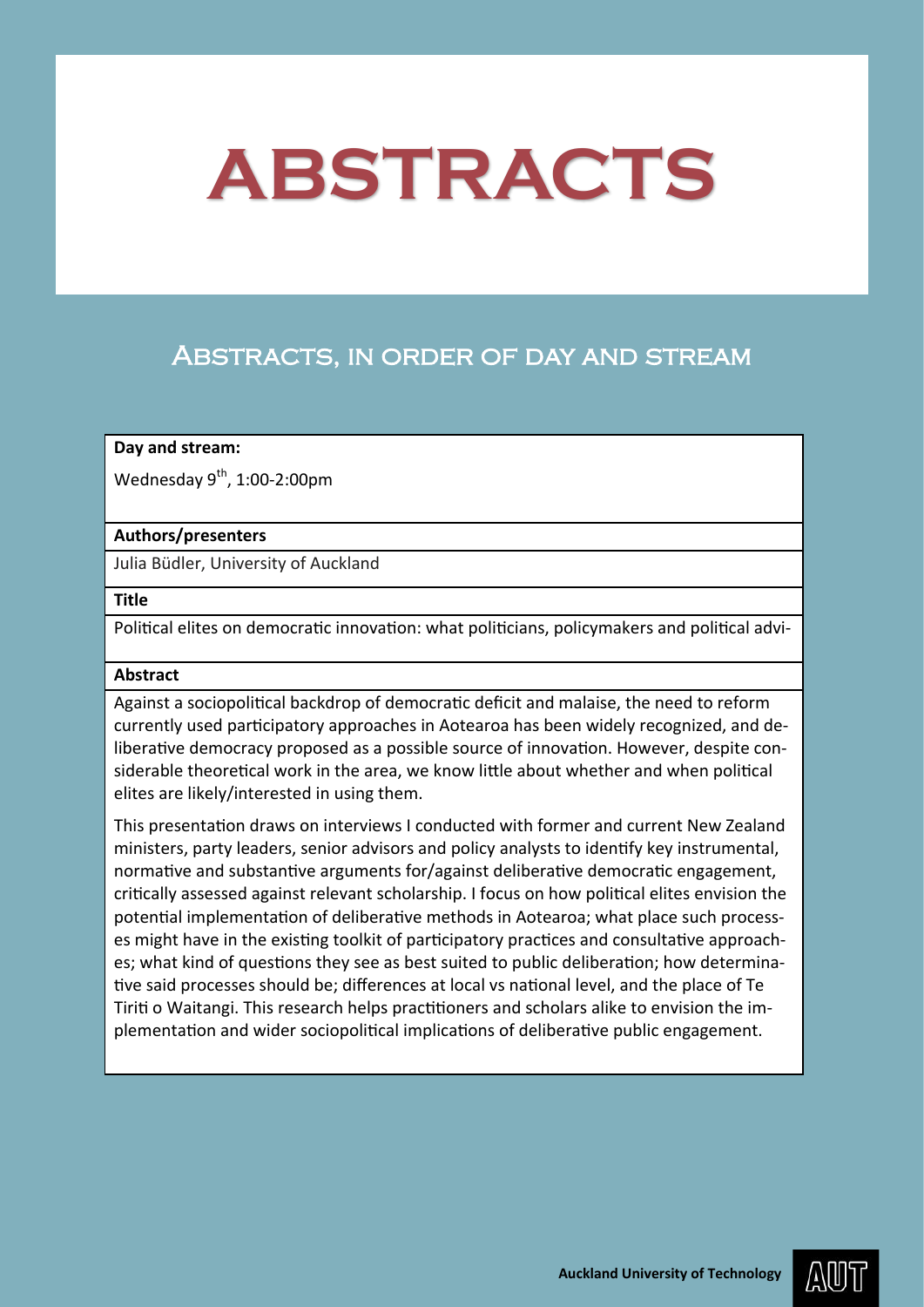## Abstracts, in order of day and stream

### **Day and stream:**

Wednesday  $9^{th}$ , 1:00-2:30pm

### **Authors/presenters**

Associate Professor Matheson Russell, Philosophy, Faculty of Arts, The University of Auckland and Dr Tatjana Buklijas, Global Studies & Koi Tū: Centre for Informed Futures, The

### **Title**

Democratic reform in NZ local government: Innovations abroad and their potential uses

### **Abstract**

The Local Government Review, a 'future thinking exercise' launched mid-2021, presents an opportunity to reimagine and redesign local government for the 21st century. An important component of the Review's remit is to address the democratic deficits in the existing systems and structures of local government.

In this presentation, we will draw on the recent scholarship in democratic innovation to consider what solutions could be trialed in Aotearoa New Zealand and under which conditions. The key criteria for consideration will be the ability of these solutions to expand the width (through an increase in both diversity and number of engaged people) and the depth (through the improvement in the quality of democratic engagement), balancing the needs for greater capacity and capability with the needs to maintain efficiencies in terms of time, costs, and resources required. We will focus in particular on the field of empirical deliberative democracy, which with its stress on inclusion and deliberation could be a promising source. Yet we caution against straight importing of processes without considering local political cultures and histories, including obligations to uphold Te Tiriti o Waitangi.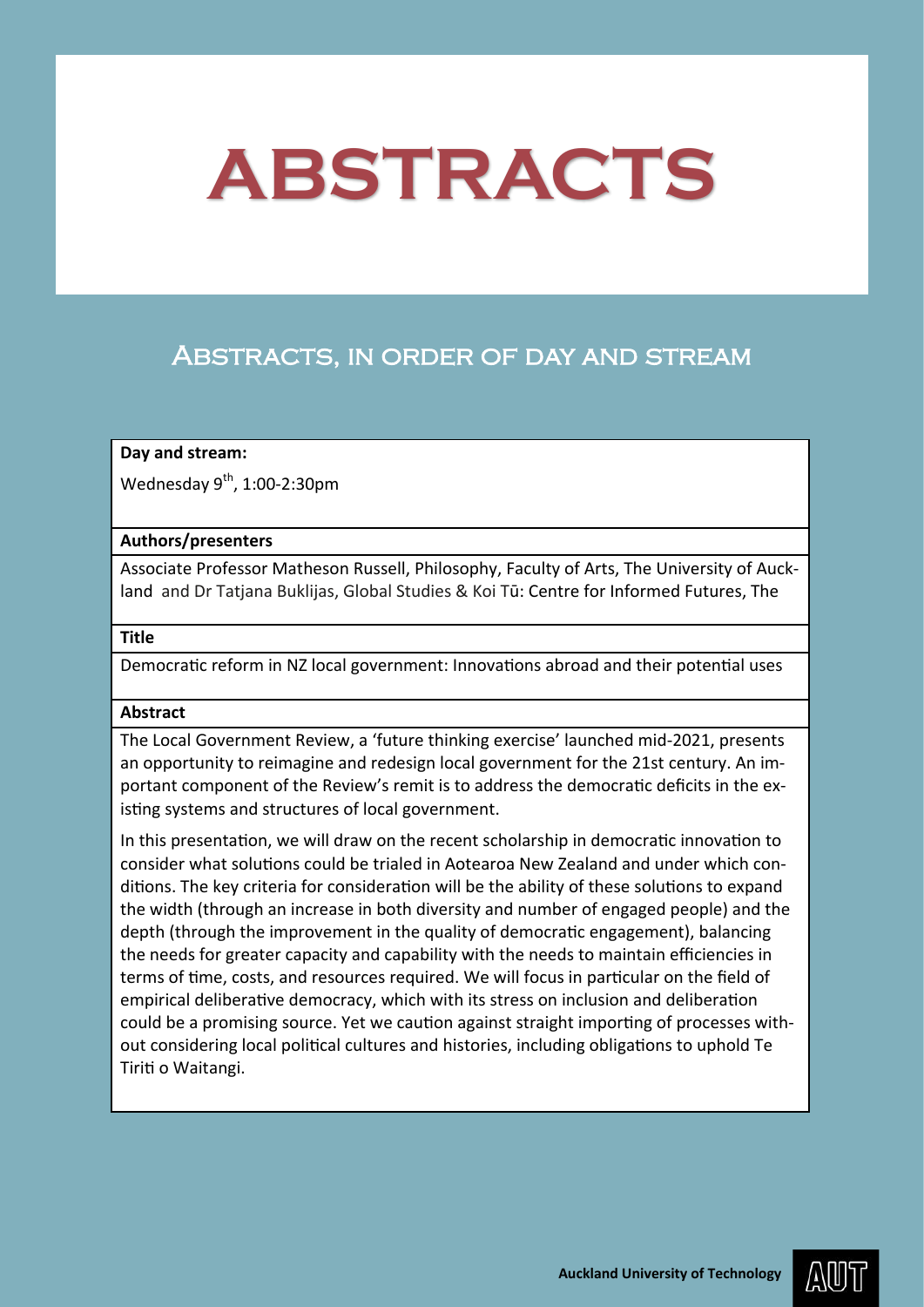## Abstracts, in order of day and stream

### **Day and stream:**

Wednesday  $9^{th}$ , 1:00-2:30pm

### **Authors/presenters**

James Gluck

#### **Title**

New Zealand's 'Crisis of Corruption'? Two case studies of recent Trading in Influence scandals

### **Abstract**

With the rise of serious and repeated corruption scandals around the world, especially in countries such as the United States and the United Kingdom, there is a sense of a crisis of corruption. In New Zealand however, the reputation for 'clean politics' has, generally continued. There has been comparatively little investigation, however, of Trading in Influence (Johnston 2005), especially in the New Zealand context. This paper presents two case studies of scandals utilized in a PhD thesis which illustrate how this form of corruption operates in this country: the Jami-Lee Ross Donations scandal, and the New Zealand First Foundation scandal. Both of these scandals, which have current Serious Fraud Office cases before the courts (at the time of this abstract) have nuances and key issues beyond the alleged irregularities in relation to donation law. These case studies examine and ultimately show features which match the Trading in Influence syndrome. The two studies are then contrasted and compared, allowing for some triangulation of how this form of corruption is structured and operated within New Zealand. Given this, the paper will pose an important question – how can New Zealand ensure that it can prevent and avoid the kind of crisis of corruption we are seeing elsewhere?

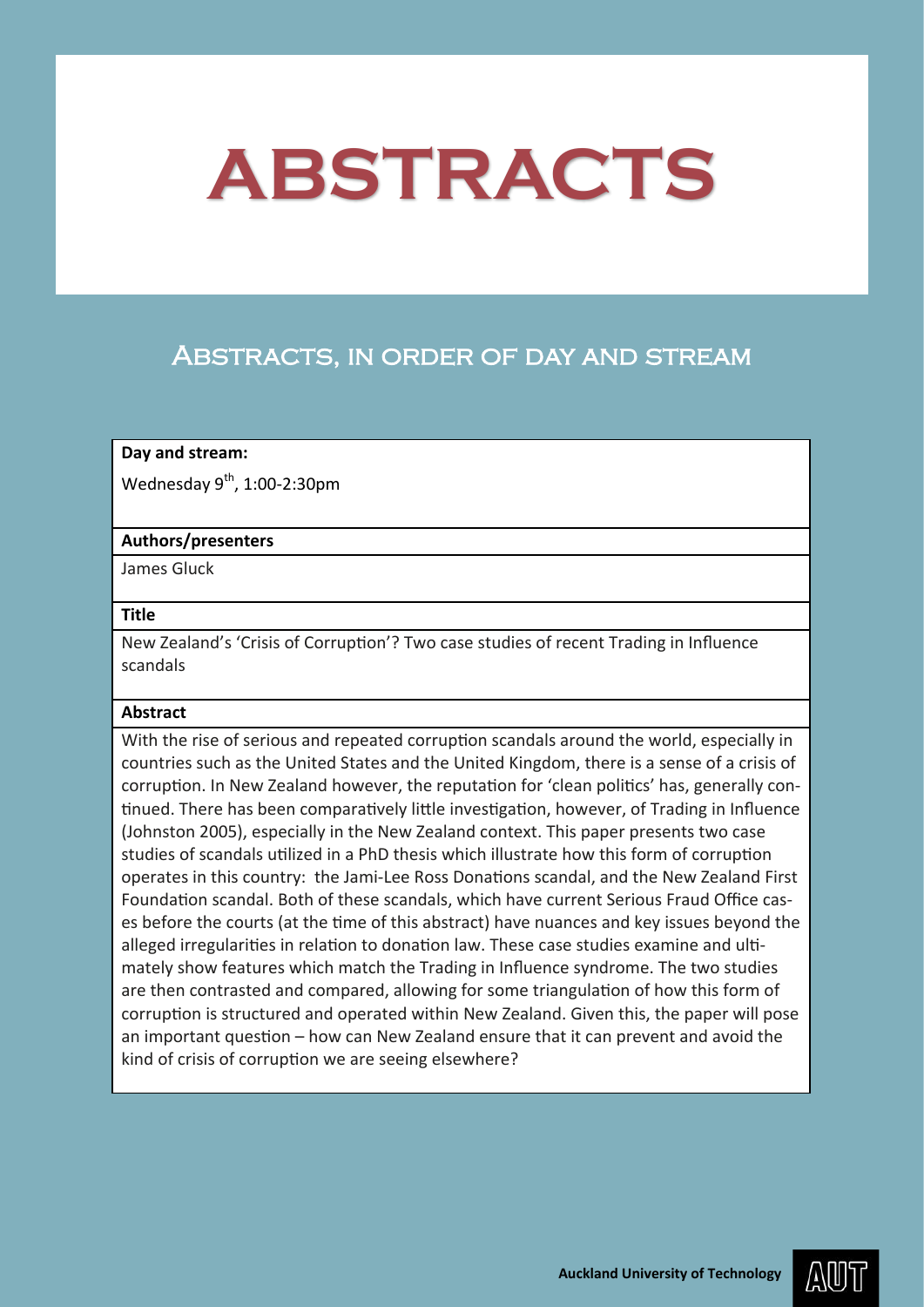## Abstracts, in order of day and stream

### **Day and stream:**

Wednesday  $9^{th}$ , 1:00-2:30pm

### **Authors/presenters**

Kate Hellings, University of Otago and Alice Taylor, University of Otago

#### **Title**

New Zealand's Three China Policy

#### **Abstract**

Currently, New Zealand enjoys vibrant relationships with China and Taiwan. Our ability to have an FTA with both parties is highly unique. It is clear that New Zealand benefits from the current status quo – which is that Taiwan enjoys de facto independence, and China has not reunified Taiwan by peaceful or non-peaceful means. However it is prudent to recognise this status quo is coming under pressure as 2049, or 100 years of the PRC, looms. It is likely that soon New Zealand will have to consider how it navigates its relationship with both parties as increasing hostilities in the international system forces small nations to pledge allegiance to particular causes and interests.

Increasing dispute over Taiwan could produce three potential outcomes. Either the maintenance of the status quo; normalisation of Taiwanese representation at the multilateral level; or, increased militarised pressure from China on the reunification of Taiwan to the mainland resulting in the U.S. dropping its 'one China policy.' All these scenarios require New Zealand to consider its relationship with both parties. New Zealand will have to face the dichotomy between its security values and interests relative to its economic values and interests. We will firstly evaluate our current relationship with Taiwan and China. It will then assess the likelihood of change to the status quo. Finally, it will assess the implications of such changes in the relationship between the U.S., China and Taiwan for New Zealand's trade and security interests in the future will be assessed.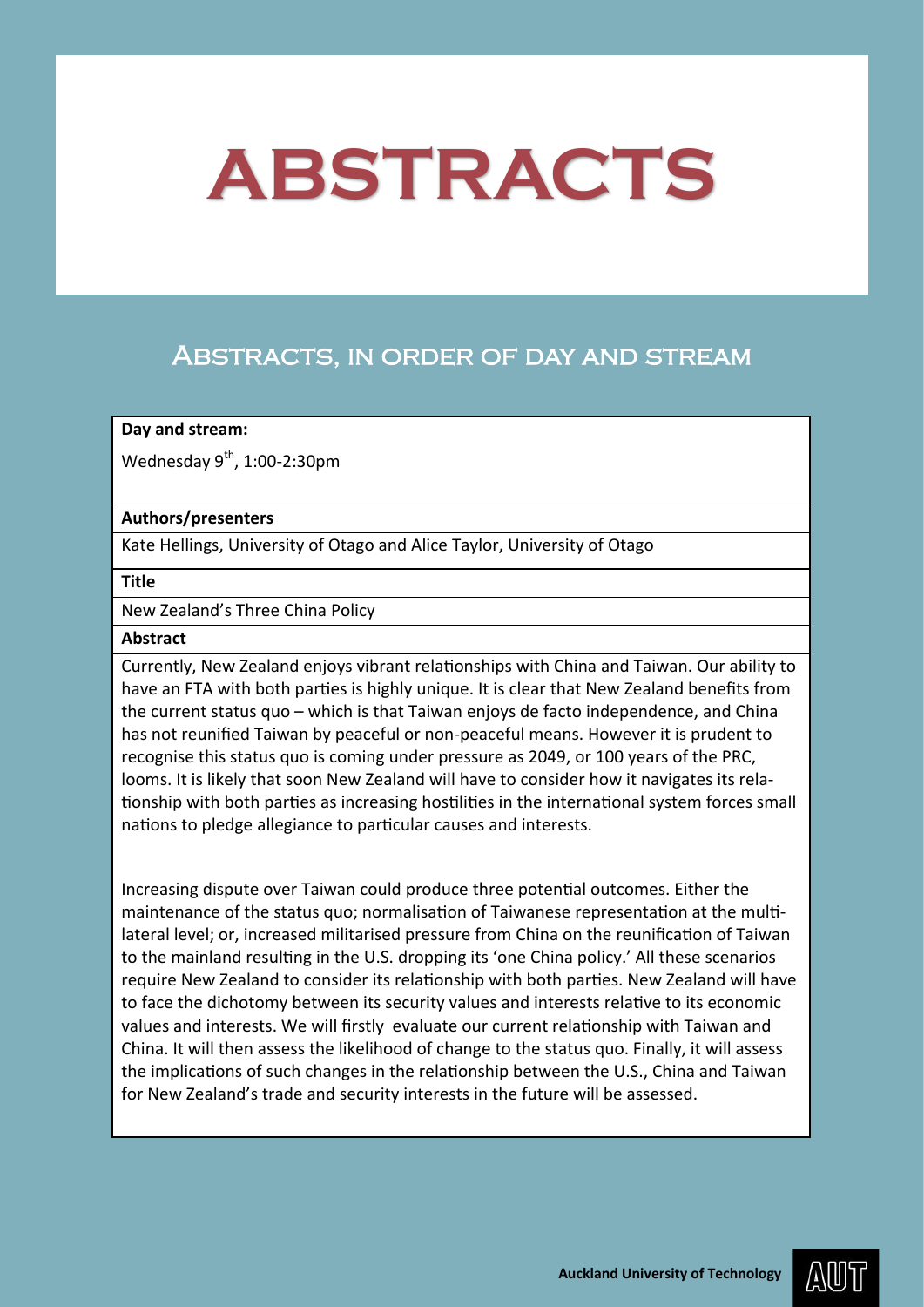## Abstracts, in order of day and stream

### **Day and stream:**

Wednesday  $9^{th}$ , 1:00-2:30pm

Stream 3

### **Authors/presenters**

Dr Serena Kelly, University of Canterbury

### **Title**

Power dynamics and the EU-NZ FTA

### **Abstract**

This paper is interested in the International Relations concept of power, in relation to one of the EU's most recent Free Trade Agreement (FTA) negotiations currently underway – with New Zealand. A small trading nation on the edge of the Pacific, until 2015 the European Union had categorically ruled out the possibility of a bilateral FTA with New Zealand. The previous lack of interest by the EU in pursuing an FTA with NZ has been ascribed to the lack of economic benefits for the EU as well as competition in agricultural production. Subsequently, the negotiations were fast-tracked in light of what was perceived as a global movement towards protectionism – e.g. Brexit and the election of Donald Trump. Through observing the negotiation rounds, this article not only provides important insights into an under-researched topic – the EU-NZ trading relationship, but also offers important theoretical insights into the EU's 'power' in negotiations. Ultimately, we find that the power imbalance between the two negotiating partners has resulted in a unique, but perhaps unsurprising reaction by New Zealand.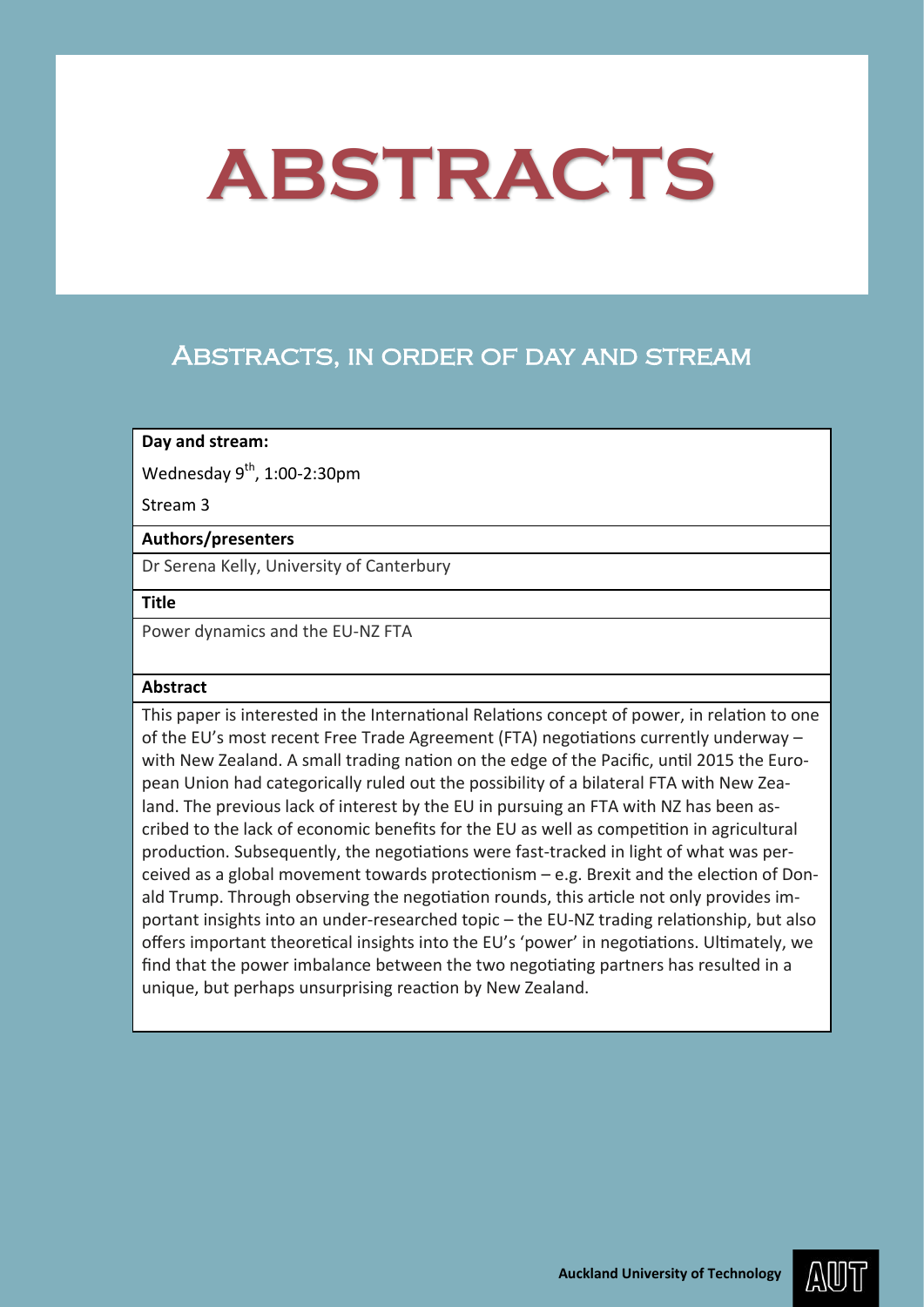### Abstracts, in order of day and stream

### **Day and stream:**

Wednesday  $9^{th}$ , 1:00-2:30pm

### **Authors/presenters**

Phuong H. Vu, University of Otago

#### **Title**

Authoritarian Audience Costs and Signaling Resolve: Protests and Vietnam's Calculus in Disputes with China

### **Abstract**

Does public opinion matter to authoritarian states' cost calculations to signal resolve during inter-state crises? A significant body of international relations theory suggests not. Standard accounts of audience cost theory tell us that democratic leaders pay attention to public opinion since they will be punished for dishonoring their words. By making public statements, they signal to adversaries their commitment to follow through on threats or promises. In contrast, unless unstable, authoritarian regimes do not need to concern themselves with public opinion or audience costs. However, this thesis argues that audience costs are fundamentally underpinned by *a logical sequence of consequences* that bind *any* regime to a set of responses tied to its political survival. In authoritarian contexts, audience costs can arise and culminate in protests, often facilitated in the contemporary era by social media. The costs include reputational and economic ones, as well as an erosion of legitimacy. Qualitative research of protests in Vietnam over the South China Sea disputes with China, showed that audience costs mattered to Vietnam's resolve signaling, regardless of varying perceptions of its political stability. The costs were expensive but not always directly observable. The degree of success in signaling resolve depended on the magnitude and observability of the costs. The thesis concludes that future research may consider 'consensus' costs rather than audience costs, as a more useful concept when examining the relationship of domestic political vulnerabilities and foreign policy signaling.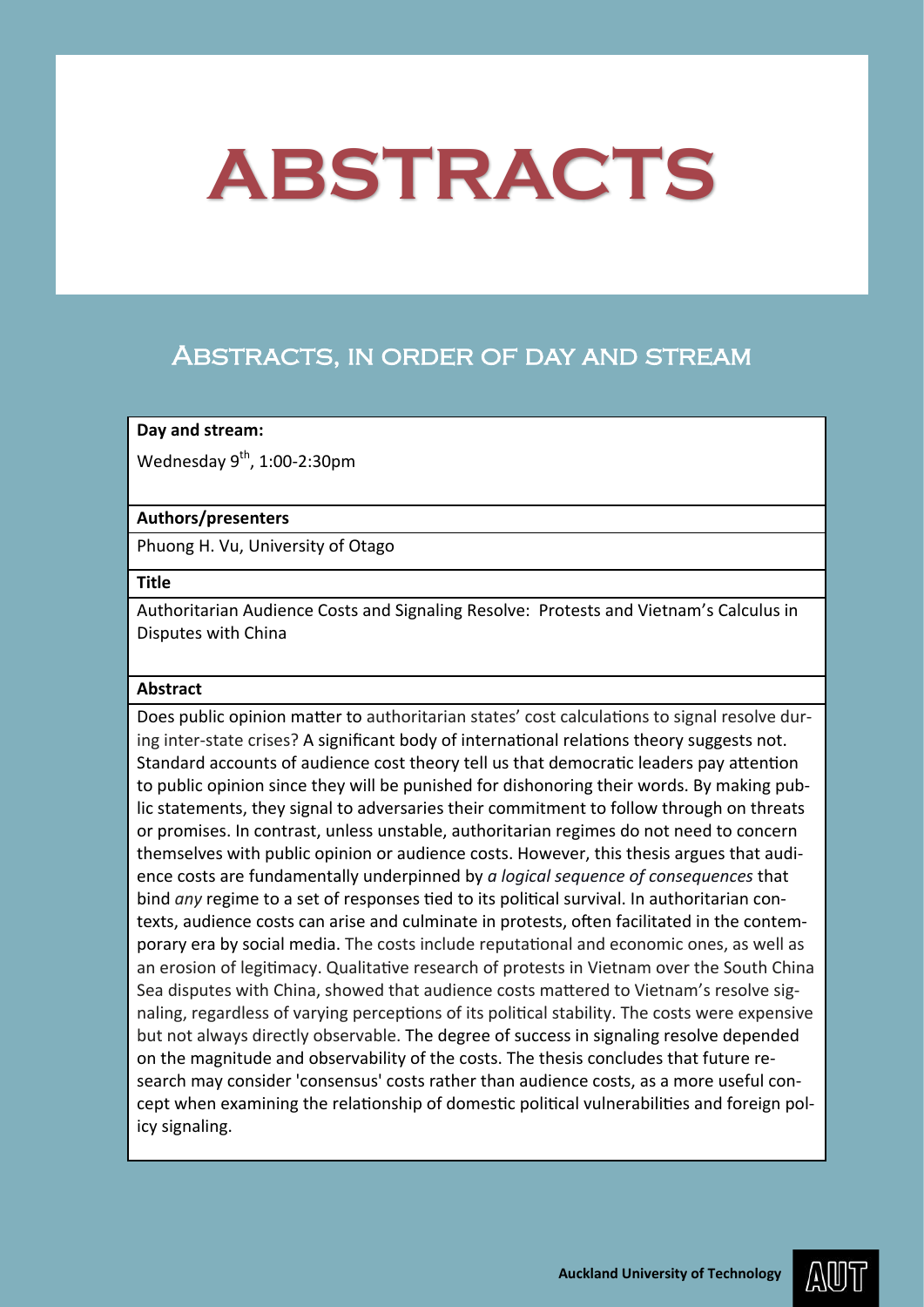### Abstracts, in order of day and stream

### **Day and stream:**

Wednesday  $9^{th}$ , 1:00-2:30pm

### **Authors/presenters**

Maria Armoudian and Katherine Smits (University of Auckland)

#### **Title**

How Soon we Forget: Memory entrepreneurs, modern public diplomacy and the remak-

#### **Abstract**

In the current global controversies over public statues of historical figures involved in slavery and colonial exploitation, an unusual statue in Wellington, New Zealand, has largely escaped attention. The Atatürk Memorial Park, situated on a site overlooking Wellington Harbour, includes a memorial displaying a bust of Mustafa Kemal Atatürk, first President of the Republic of Turkey after the fall of the Ottoman Empire. The memorial, dedicated on April 26, 1990, is described by New Zealand's national encyclopedia, Te Ara, as honoring Turkey's dead in the Allied campaign at Gallipoli in the First World War, but also the emergence of modern Turkey (Maclean, 2016). It is unique as the only statue in the country of a foreign leader against whose forces New Zealanders fought in battle and is usually interpreted as symbolic of the 'enduring friendship' between former enemies ('A Unique Friendship,' 2015). But as we argue here, it symbolizes a complete reversal of New Zealand policy and public opinion about Turkey, and the historical erasure of the country's public outrage over the genocide committed by Turks, including under Kemal's rule, before, during and shortly after the First World War. This erasure of historical memory is notable not only because of the change in New Zealand policy, but also because of the country's contemporary refusal to recognize the Armenian Genocide, despite New Zealand's public commitment to human rights. This research explores these revisions in New Zealand public attitudes and policy, in diplomatic allegiances with the region, and in the construction of Turks and Armenians in the country's historical memory. Beginning with an examination of New Zealand's newspapers, official acts, and statements just before, during and after World War I, it compares, on one hand, the depiction of the Turkish government and soldiers, and on the other, the Armenian victims of pogroms, massacres, and genocide. It then compares these with the more modern portrayals, relations, and attitudes in news media and official acts or statements, most notably in the late Twentieth Century, after which, we argue, little has changed. To demonstrate this reversal, we focus on the memorialization of the War, the parties involved, the erecting of monuments honouring Kemal Atatürk, the emergence of bilateral trade relations, and New Zealand's refusal to recognize the Armenian Genocide.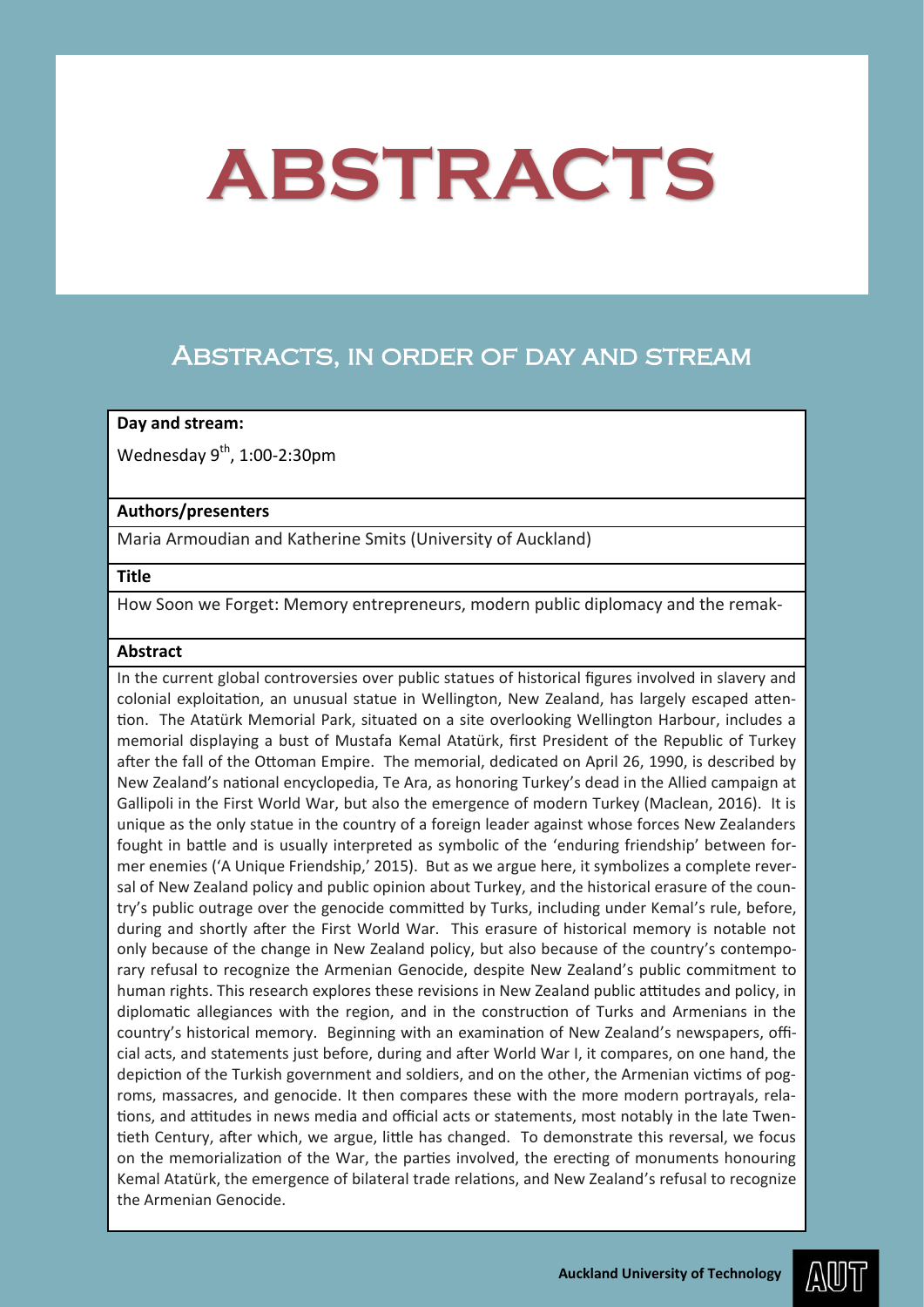## Abstracts, in order of day and stream

### **Day and stream:**

Wednesday  $9^{th}$ , 1:00-2:30pm

### **Authors/presenters**

Dr Tim Fadgen, University of Auckland

### **Title**

Deportation and Policy Transfer: The Policy and Practice of Exclusion in Aotearoa New Zealand

### **Abstract**

Aotearoa New Zealand, like many countries, increasingly uses deportation as a policy tool within already strict migration policies. Some scholars refer to this trend as the 'deportation turn' (Gibney 2008). Yet, this policy shift also presents an apparent paradox. While states have increasingly relied on this tool, it is widely regarded as "brutal, expensive and ineffective" (Schuster 2005). There is no indication that these punitive policy regimes are waning or likely to become more humane. This growing disjuncture between policy and public opinion runs parallel to observations advanced by the "new punitiveness" scholarship (Pratt et al 2013), which emphasises the diffusion of punitive criminal justice practices but has recently begun to consider implications for immigration policy. This paper will consider Aotearoa New Zealand's deportations policy and legal framework in historical perspective, including the relatively recent adoption of the Returning Offenders Information Management Act (ROMI) 2015, which created vast postconviction government monitoring powers of deportees returned to New Zealand and its subsequent policy transfer to Samoa in 2019. This paper will consider these policy changes on deportee flows in the region.

### References

Gibney, M. J. (2008). Asylum and the Expansion of Deportation in the United Kingdom. *Government and opposition*, 43(2), 146-167.

Pratt, J., Brown, D., Brown, M., Hallsworth, S., & Morrison, W. (Eds.). (2013). *The new punitiveness*. Routledge.

Returned Offenders (Management and Information) Act (NZ) 2015.

Schuster L (2005) A sledgehammer to crack a nut: Deportation, detention and dispersal in Europe. *Social Policy and Administration* 39(6): 606–621.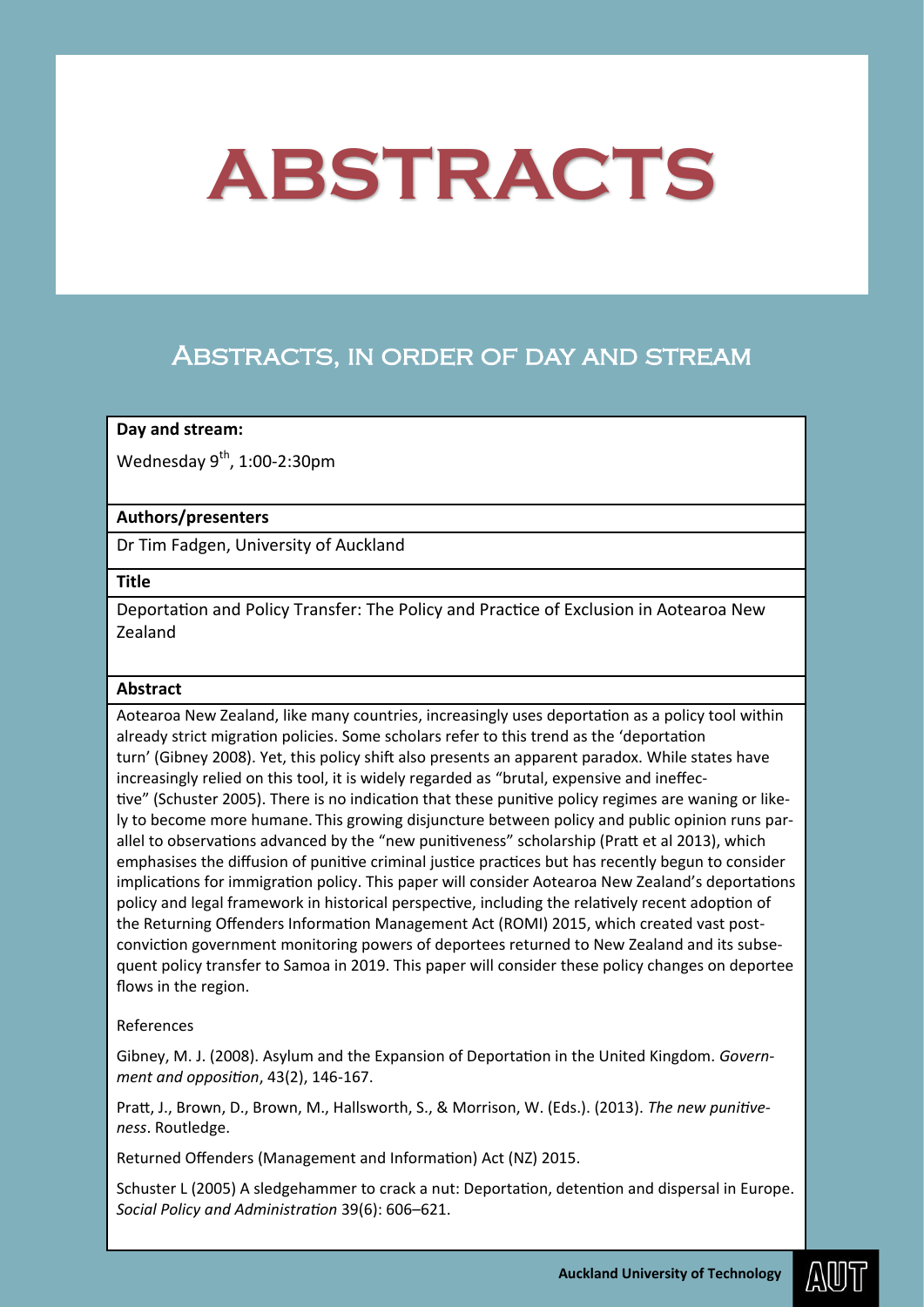## Abstracts, in order of day and stream

### **Day and stream:**

Wednesday  $9<sup>th</sup>$ , 1:00pm-2:30pm

### **Authors/presenters**

Fiona Barker and Kate McMillan, Te Herenga Waka—Victoria University of Wellington

#### **Title**

Who belongs on the "Team of Five Million"?

### **Abstract**

The 2020 election campaign unfolded in a rare period of almost zero immigration, which dramatically altered and dampened explicit debate on migration by political parties. Against the backdrop of COVID-19, media coverage highlighted labour shortages and the separation of long-term migrants from their families, sparking regular public debate. This paper uses NZ Election Study data to explore voters' views in 2020 on who should be let into the country when borders reopen in the future, and about the shape of future migration in general. Did voters express preferences for permanent or temporary immigration flows, and who did they envisage admitting into the "Team of Five Million" in the future? Finally, in the unusual 2020 election period did we observe change or continuity in voters views of immigration?

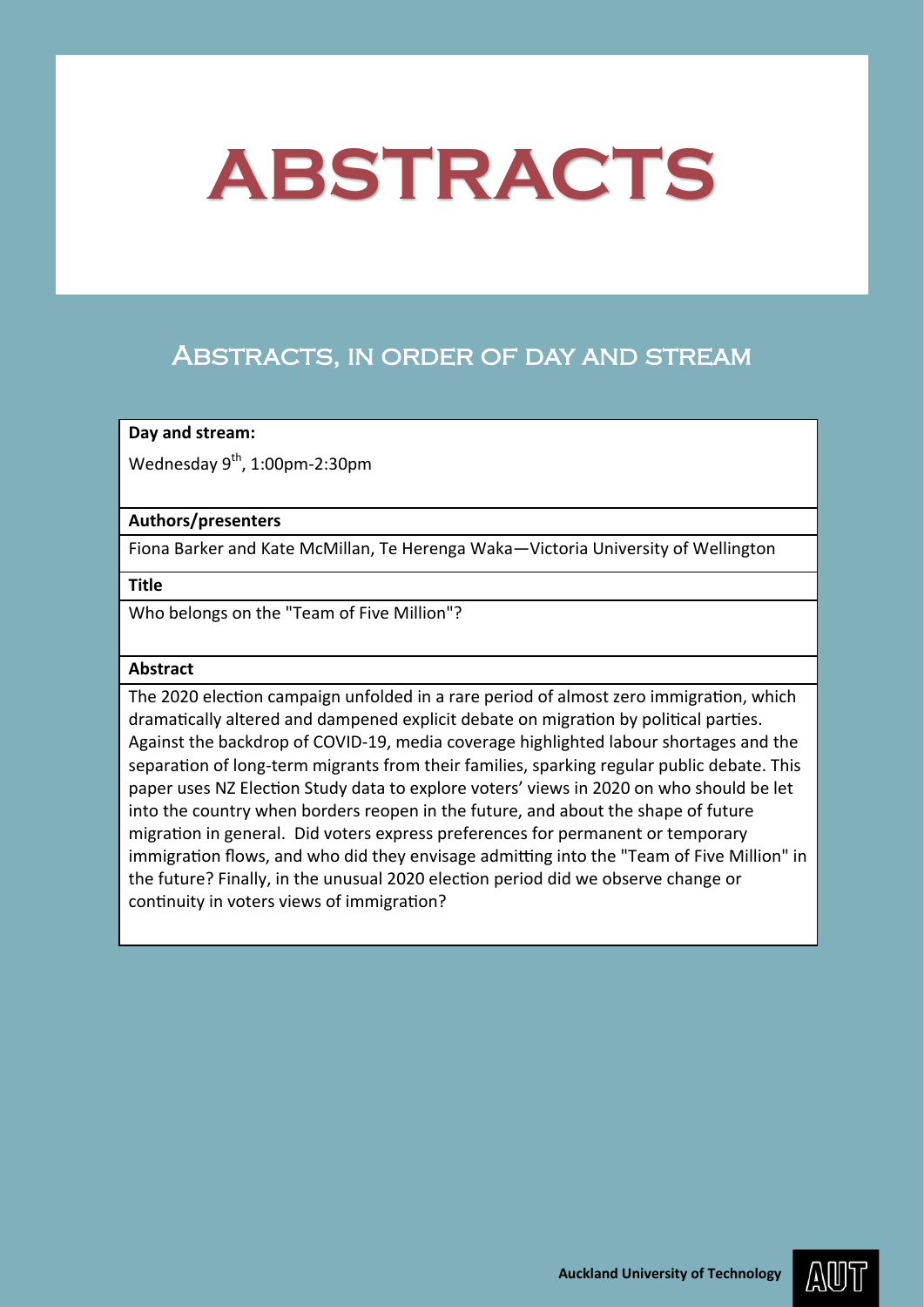## Abstracts, in order of day and stream

### **Day and stream:**

Wednesday  $9^{th}$ , 1:00-2:30pm

### **Authors/presenters**

Andrew Lim, University of Auckland

**Title**

COVID-19 and health-oriented party advertisements during the 2020 New Zealand general election

### **Abstract**

Due to the global COVID-19 pandemic, health and COVID-19 management regularly surfaced in political parties' advertisements during the 2020 New Zealand general election. Dubbed the "COVID election," the New Zealand Government's successful management of the COVID-19 pandemic and Jacinda Ardern's popularity became crucial in securing Labour's landslide re-election victory. Using Robinson's political marketing advertising framework, this paper compares how several NZ political parties campaigned on COVID-19 and health issues during the 2020 election. It seeks to address several questions. What do these ads tell us about the party's ideological product and target audience? How did they respond to the needs and interests of voters? Finally, what light do they shed on the parties' competitive orientation?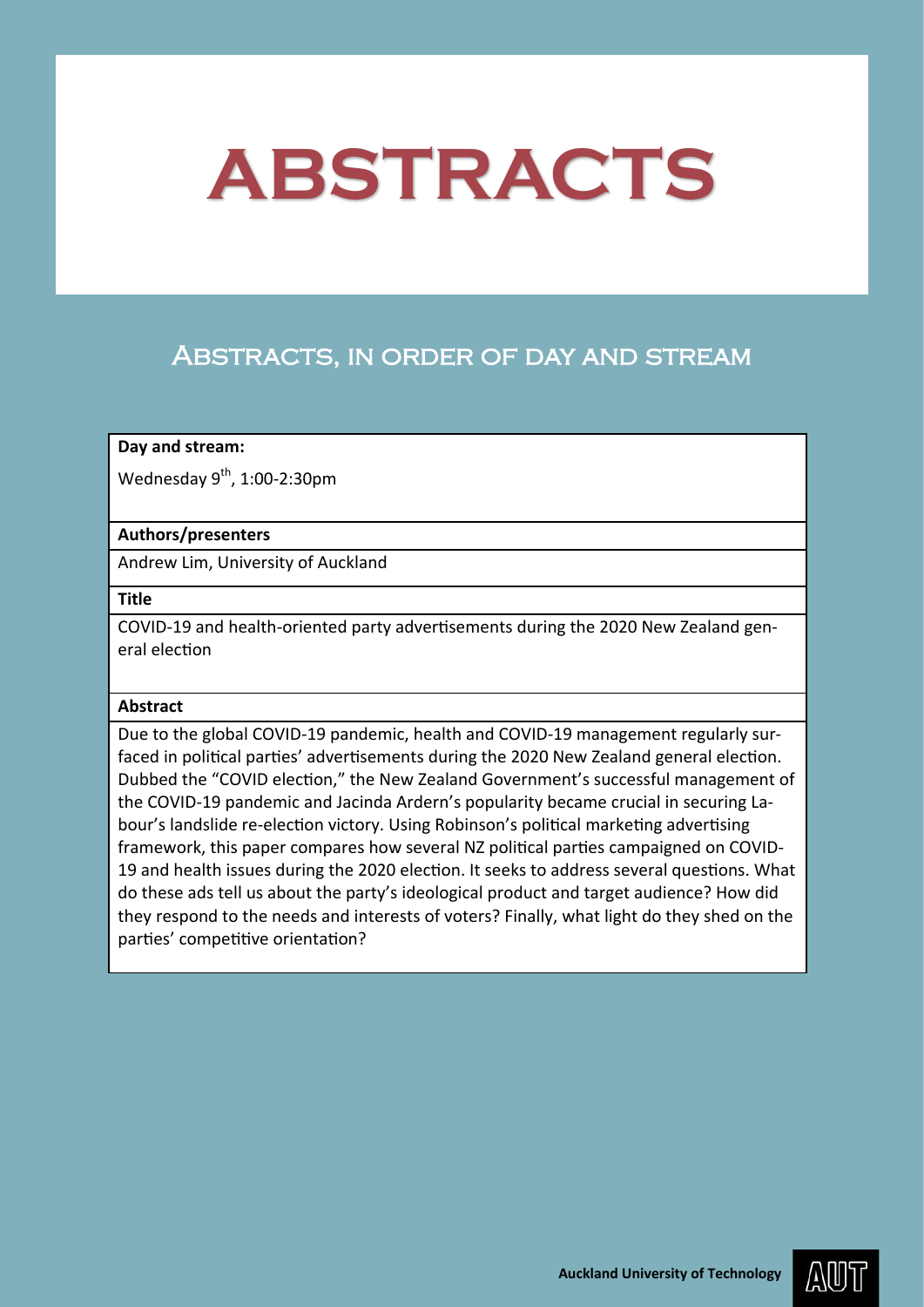### Abstracts, in order of day and stream

### **Day and stream:**

Wednesday  $9^{th}$ , 1:00-2:30pm

### **Authors/presenters**

Valerie Cooper (p), Te Herenga Waka—Victoria University of Wellington and

### **Title**

Mapping New Zealand's public diplomacy initiatives: Instruments and content

### **Abstract**

New Zealand government public diplomacy has leveraged the country's location and cultural ties to build strategic links to Pacific Island and Asia-Pacific nations. While the New Zealand government's stated goals are aligned with the ideology of New Public Diplomacy, the diverse initiatives that fall under the umbrella of public diplomacy have not yet been interrogated in terms of more recent public diplomacy frameworks. This study addresses this gap, mapping New Zealand's public diplomacy through two frameworks: that of d'Hooghe (2015), which considers policy, economics and cultural domains within the divisions of content and instrument; and that of Zaharna (2009), which considers New Public Diplomacy's emphasis on relationship-building. Using a qualitative approach to discourse analysis from documents and interviews with officials in New Zealand's Ministry of Foreign Affairs and Trade, this research will include initiatives from Asia to the Americas to expand on Mark's (2018) focus on the Pacific Reset, a region in which New Zealand sees itself as having a public diplomacy advantage due in part to proximity, significant demographic ties, and what has been described as a uniquely Kiwi approach (Mark, 2018; Tertiary Education Commission, 2020). A particular focus of this study is to better understand this notion of a uniquely 'Kiwi' approach to public diplomacy, and the extent to which New Zealand's public diplomacy displays this.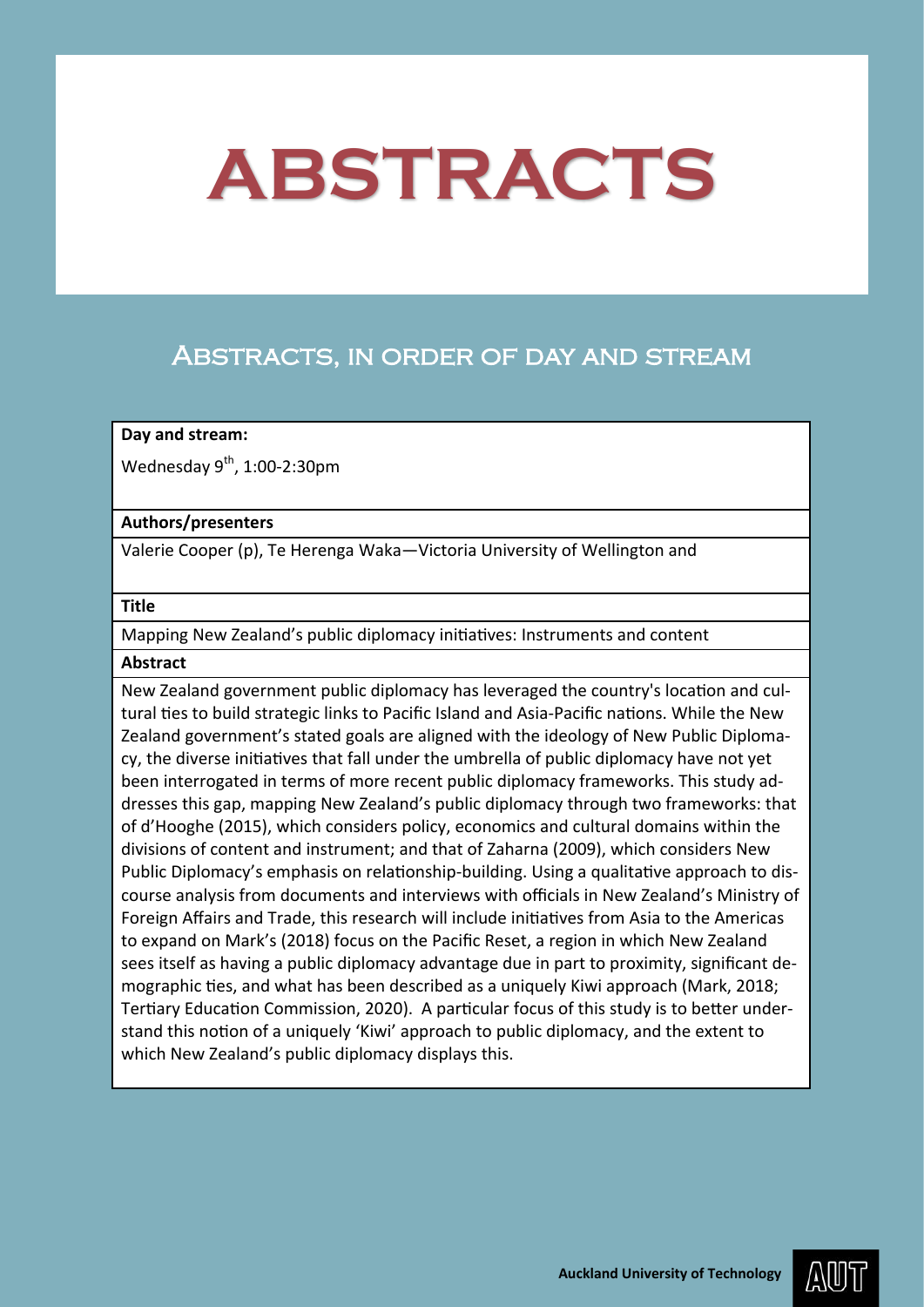## Abstracts, in order of day and stream

### **Day and stream:**

Wednesday  $9^{th}$ , 1:00-2:30pm

### **Authors/presenters**

Natalia Chaban, Canterbury University

### **Title**

Theorising Images and Narratives in International Relations: Communicating the EU as a Human Rights International Actor

### **Abstract**

Positioning its inquiry within the "cognitive turn" in the scholarship of International Relations, this paper explores the intersection of the two factors in communicating key foreign policy partners -- the perceived alignment of the actor's policies with local interests and the perceived normative like-mindedness behind the actions. In theoretical terms, the paper looks into a novel synergy between IR's image theory (Herrmann 1984; 2013) and strategic narrative theory (Miskimmon, O'Loughlin and Roselle 2013, 2017). Empirical observations focus on perceptions and images of the European Union (EU) in the issue -area of human rights among national policy- and decision-makers, university students, general public and in leading agenda-setting press in 13 countries: Brazil, Canada, China, Colombia, India, Indonesia, Japan, Mexico, Nigeria, Russia, South Africa, South Korea, and the US. Findings are discussed in the context of the (public) diplomacy of international organisations at times when the multilateral world order is challenged.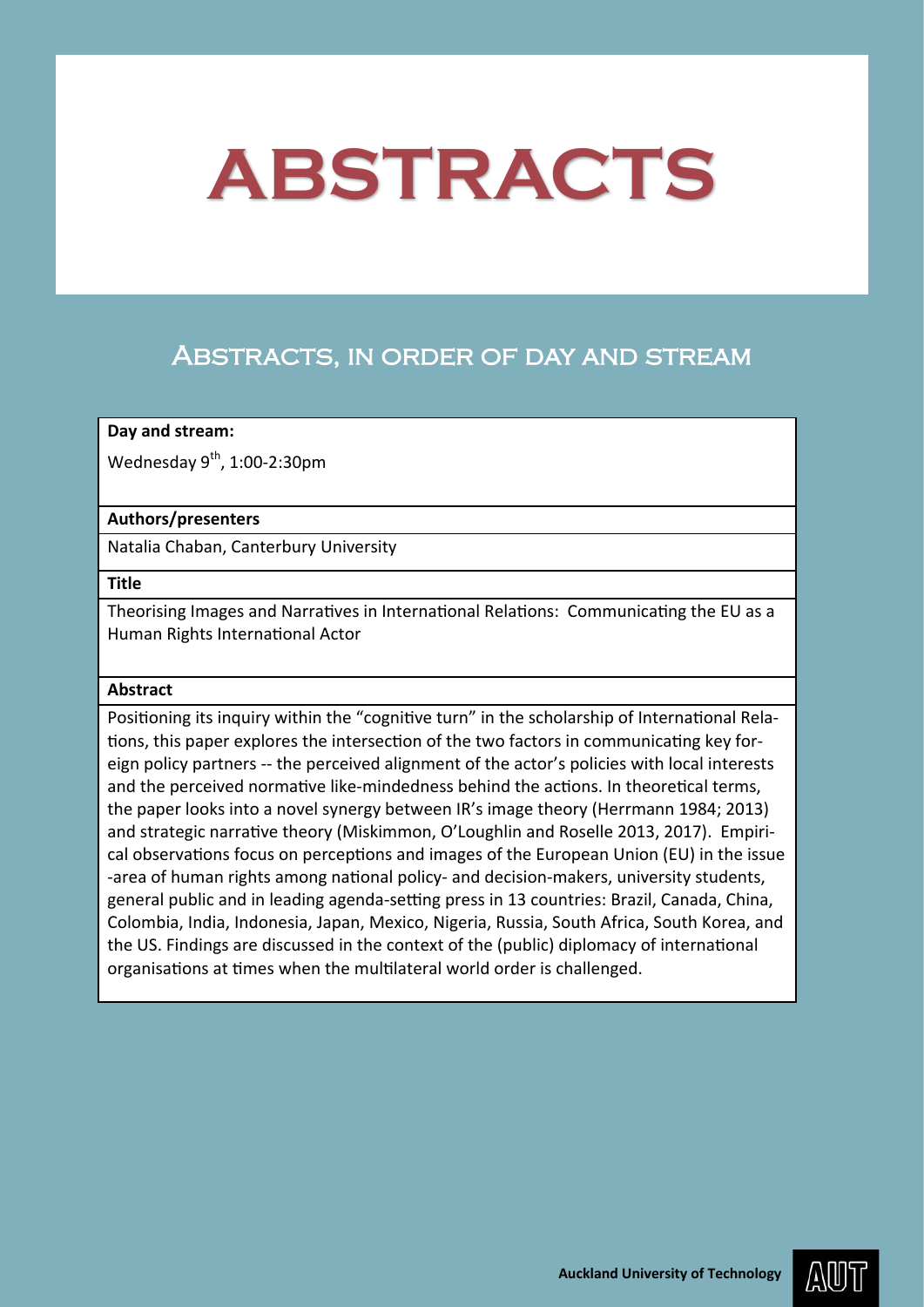## Abstracts, in order of day and stream

### **Day and stream:**

Wednesday  $9^{th}$ , 2:50-4:20pm

### **Authors/presenters**

David Peetz, Griffith University

### **Title**

Where do new bargaining regimes sit with modern conceptions of policy and power?

### **Abstract**

New Zealand policy is moving to greater acceptance of industry or multi-employer collective bargaining, as opposed to single employer ('enterprise') bargaining. The Opposition party in Australia also supports this, though the government is firmly against it. This paper locates these policy debates in the context of global trends and thinking on policy and power, as espoused by the Organisation of Economic Co-operation and Development (OECD) and as reflected in modern thinking in labour economics. After long support for decentralisation, the OECD has shifted to support multi-employer ('sectoral') bargaining as a means of facilitating structural adjustment to external shocks. Separately, the development of theories of 'monopsony' in labour markets have not only underpinned new analyses of the employment implications of minimum wages, they also point to the need for countervailing power in labour markets, through trade unions and multi-employer bargaining that might even extend beyond one industry. Understanding this depends on analysis of new forms of economic organisation, and a recognition that the concept of monopsony is one of power in labour markets.

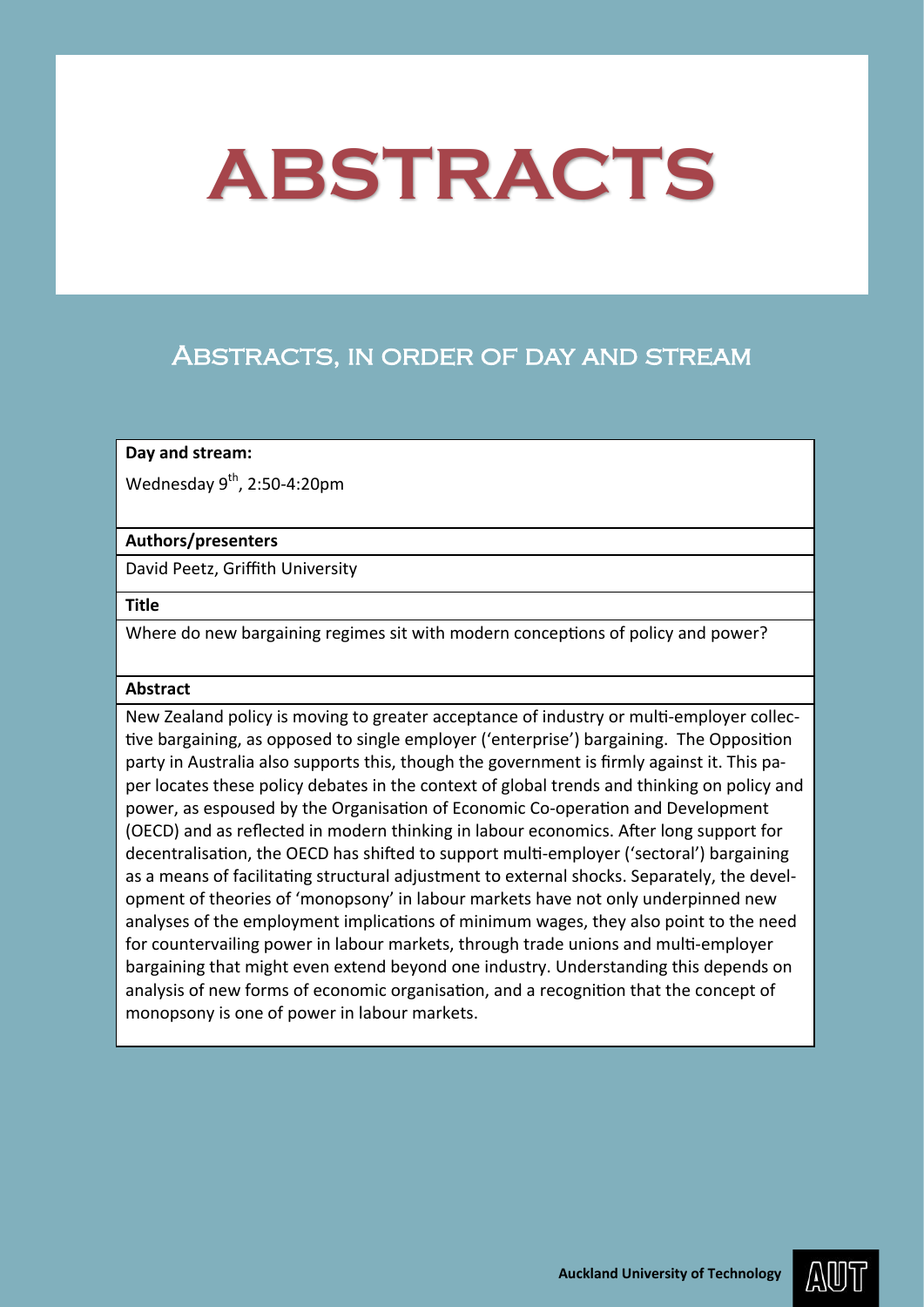## Abstracts, in order of day and stream

### **Day and stream:**

Wednesday  $9^{th}$ , 2:50pm-4:20pm

#### **Authors/presenters**

Gemma Piercy-Cameron, Waikato University and Erling Rasmussen, Auckland University

#### **Title**

Vocational education and training reforms before, under and beyond the Covid-19 pan-

### **Abstract**

The reform of vocational education (RoVE), which was announced in 2018, represents the biggest shift in skill formation policy since the radical reforms from the late 1980s onwards, including the 1992 Industry Training Act. Since the 1990s, there has been some disquiet about the ability to deliver sufficient skill formation and the initial aims of RoVE was to address shortcomings in the provision of vocational education by tertiary education organisations. The Covid-19 pandemic has put pressure on RoVE's original aims and processes and current tensions appear to be: first, the unresolved demands to import skilled labour and second, the uncertainties provoked by the pandemic's global nature, such as international travel and supply chains. The paper suggest that these challenges have called into question the timing and nature of RoVE's comprehensive reforms and instead some initiatives in vocational training have become reactive responses to immediate industry dislocation and growth issues. It is questioned what role RoVE will play in respect of the pandemic's negative labour market impacts and whether RoVE can deliver long-term, suitable improvements of vocational training efforts. Thus, New Zealand appears to be at another crucial turning point in respect of developing a comprehensive, sustainable training culture.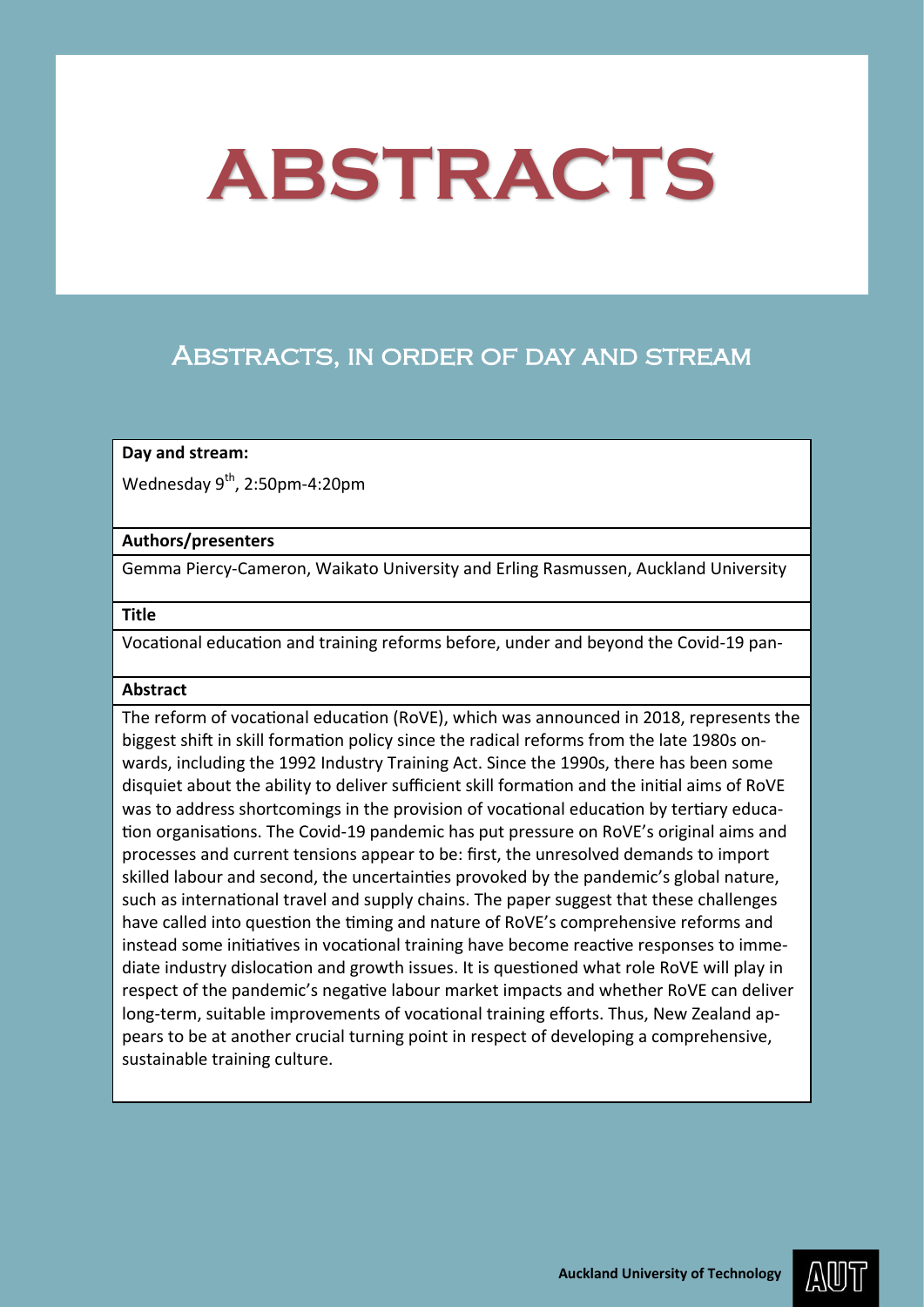## Abstracts, in order of day and stream

### **Day and stream:**

Wednesday  $9<sup>th</sup>$ , 2:50-4:20pm Stream 1

### **Authors/presenters**

Danaë Anderson, Auckland University of Technology and Nigel Haworth, University of Auckland

### **Title**

Transformational employment relations in NZ?

### **Abstract**

The Labour Party came to power in 2017 promising 'transformational government'. It was a promise in which employment relations played a limited role. Their first three-year term (2017-2020) was marked by constraints on policy initiatives brought about by coalition requirements. These delayed the introduction of the flagship employment relations measure, Industry Standards Agreements, renamed Fair Pay Agreements. Nonetheless, some reforms in employment relations occurred, including the establishment of a Future of Work Tripartite Forum, limiting 90-day trials, strengthening of union rights and collective bargaining, The triangular contracts provision, significant minimum wage increases, along with protections for workers who are victims of family violence were also legislated. Tripartism also received a boost.

Since re-election in October 2020 with an outright majority, progress has included additional days of sick leave, extending paid parental leave, and redressing pay equity. Signalled priorities are Fair Pay Agreements, to be introduced in 2022, and the exploration of an innovative Social Unemployment Insurance scheme, providing limited-term support for those made unemployed. These reforms should be seen against a backdrop of pressure from unions to improve workers' rights as, simultaneously, representative business organisations have been calling for restraint in employment relations reform.

This paper explores the political and policy context of government employment relations measures since 2017. That context is marked by the impact of the MMP environment and coalition politics as well as crises and policy 'crowding out' from Christchurch terrorism to Covid-19 pandemic. It is also

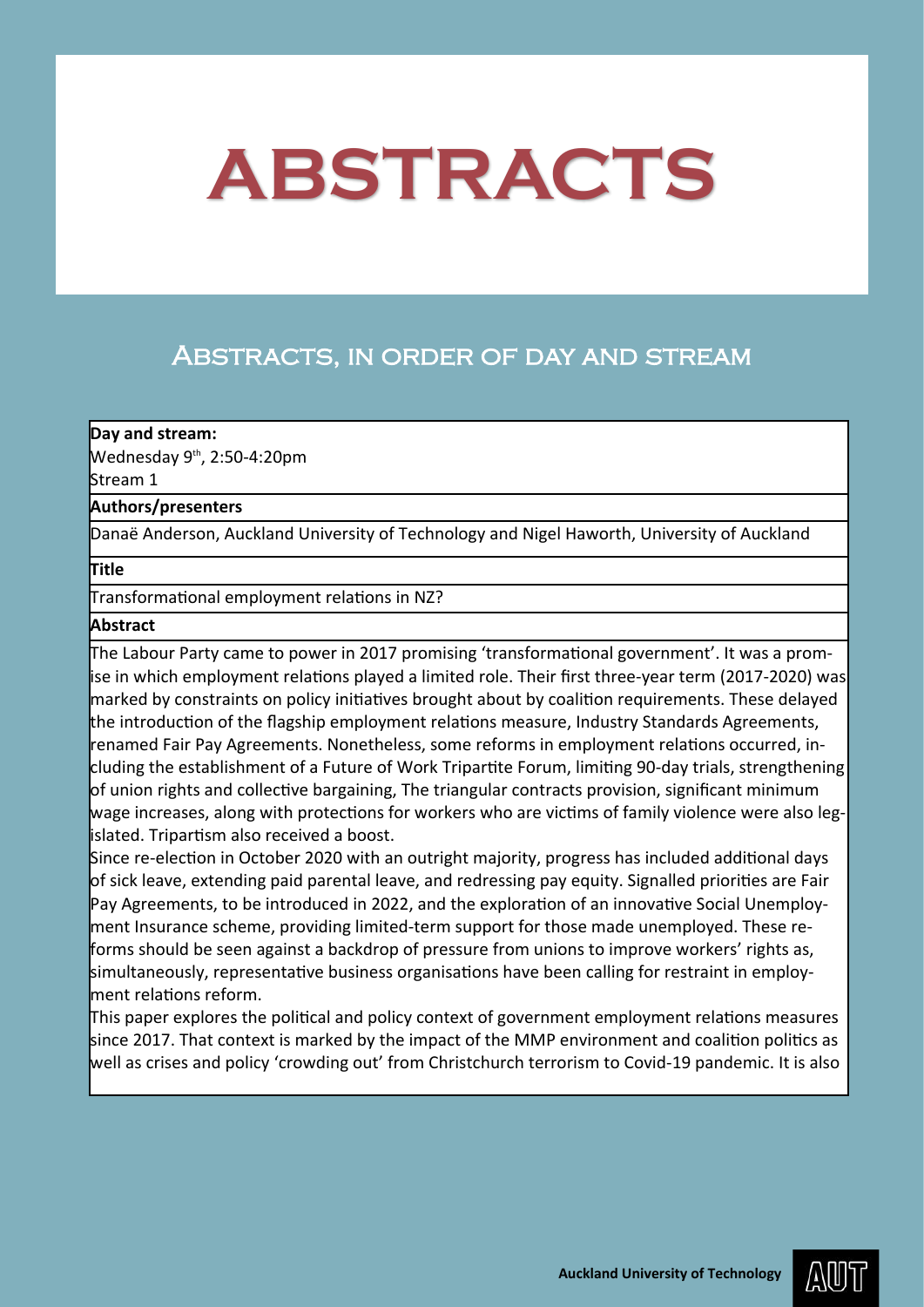## Abstracts, in order of day and stream

### **Day and stream:**

Wednesday  $9^{th}$ , 2:50-4:20pm

### **Authors/presenters**

Jean Drage

### **Title**

Another 'Revolutionary Refit'? The ongoing debate, the continuing political struggle

### **Abstract**

In outlining the 'revolutionary refit' that occurred when local government was restructured in 1989, Graham Bush suggested it would be judged a success ' íf local bodies are enabled to serve their communities measurably better, if the voice of local government comes to be treated with greater respect, and if local government assumes a distinctly upgraded functional role'. 30 years on, today's assessment must also include the impact of more recent change, the current political debate and the long-term effects on our local councils of today's rapidly changing environment.

My paper highlights the ideological debate and struggles that continue between local and central government in the uneven landscape of New Zealand politics and suggests that unless long term issues are resolved between these two levels of government, future reforms will go the same way as those that came before them.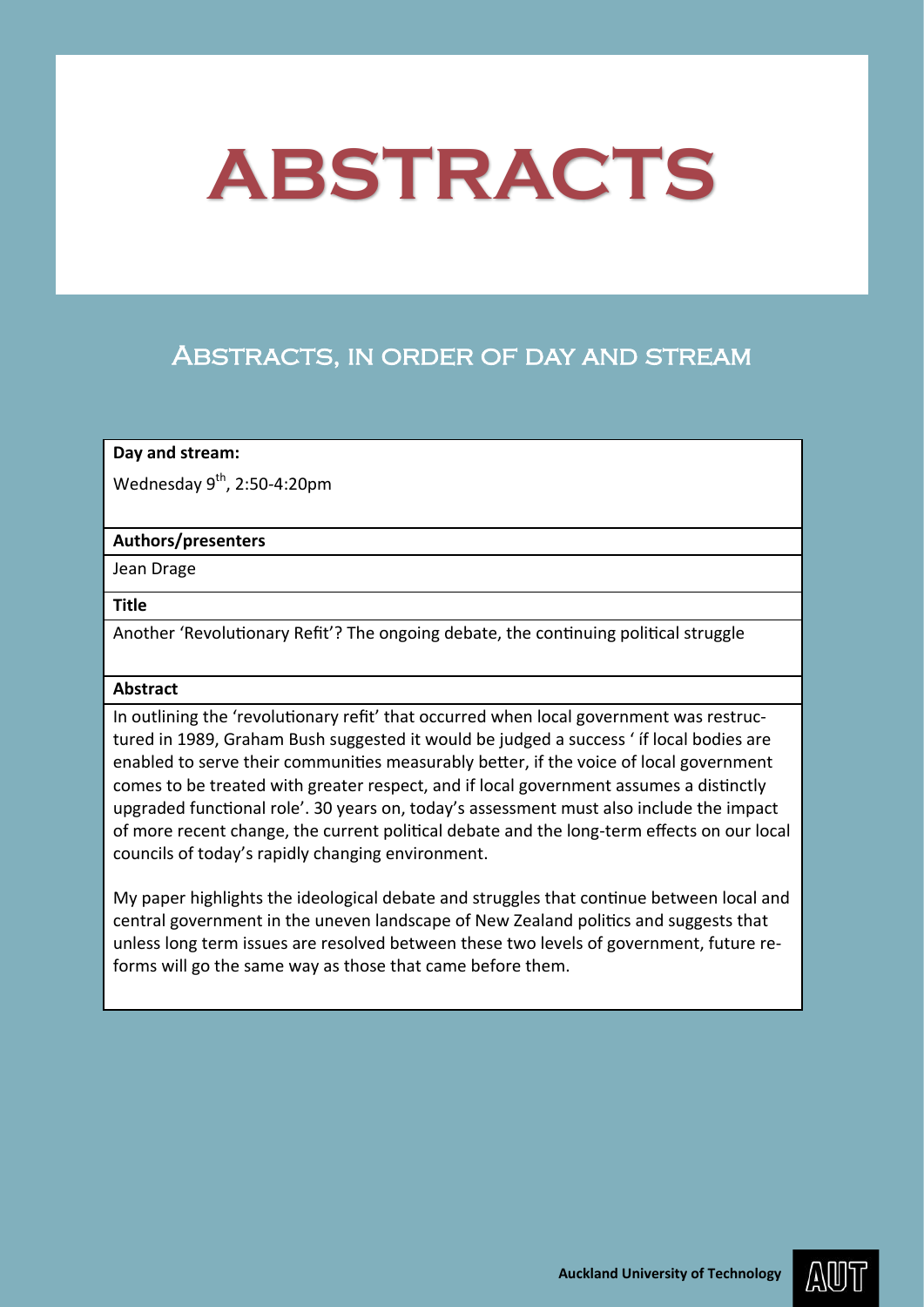## Abstracts, in order of day and stream

### **Day and stream:**

Wednesday  $9^{th}$ , 2:50-4:20pm

Stream 2

### **Authors/presenters**

Mike Reid, Local Government New Zealand and contributing lecturer to the School of

### **Title**

Never waste a good crisis: What the "crises" in Zealand's water and resource manage-

### **Abstract**

The apparent crises in New Zealand's resource management system and the operation of its drinking, waste, and storm water services has led to proposal for comprehensive reform that will shift decision-making from local communities to regional and pan-regional bodies that lack any form of democratic accountability. The shifts, as proposed, represent a major challenge to the role of our elected local governments, as it has historically been undertaken, as well as new opportunities, given that a substantial review of local government's roles and functions is now underway.

The paper will explore the nature of local democracy and its contribution to the health and efficacy of democracy at a national level and reflect on the degree to which alternative versions of local government, version in which councils cease to be significant service providers, can meet the expectations citizens have of being able to shape the communities and places in which they live, work and play.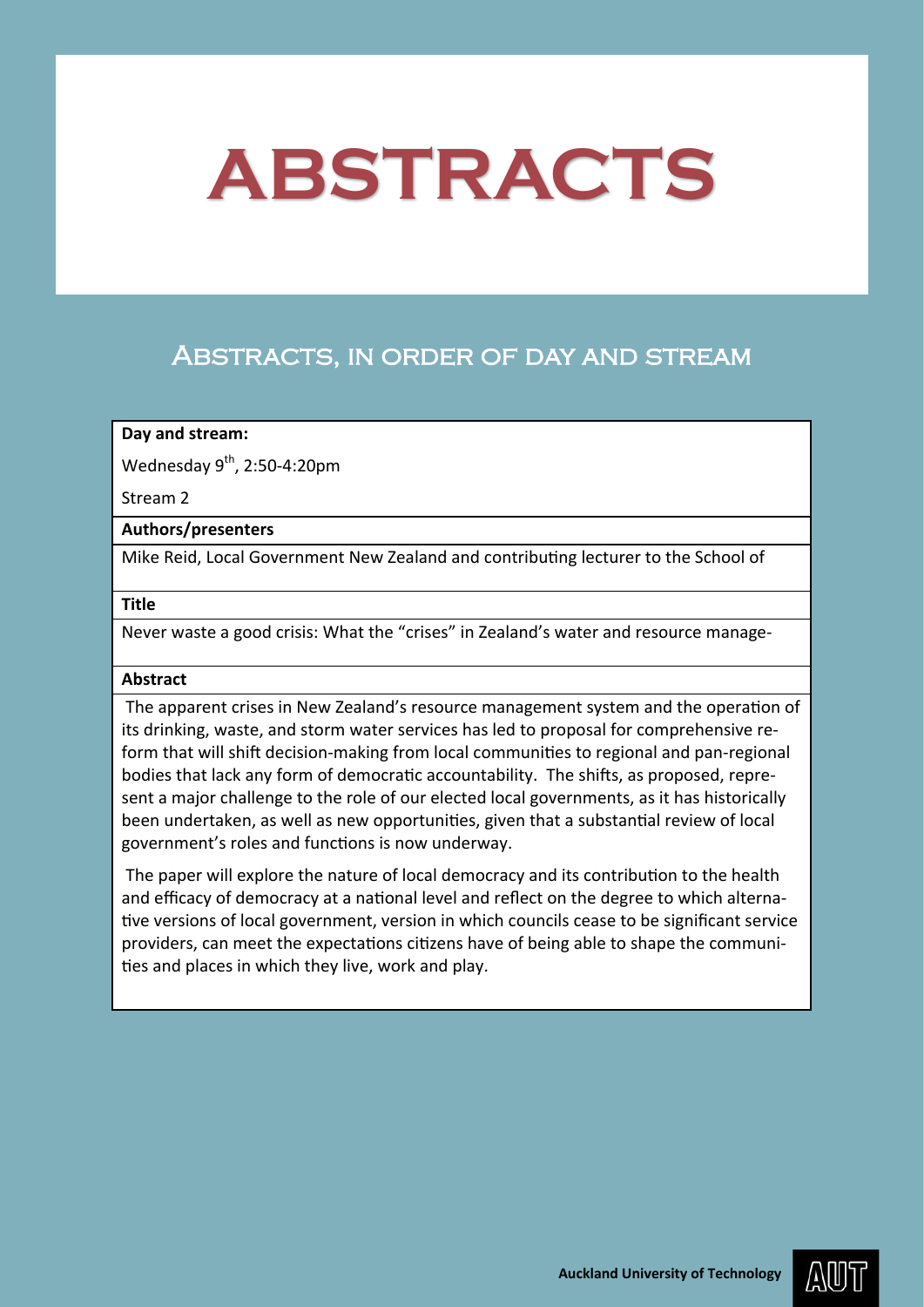### Abstracts, in order of day and stream

### **Day and stream:**

Wednesday  $9^{th}$ , 2:50-4:20pm

Stream 2

### **Authors/presenters**

Jeff McNeill, Massey University

### **Title**

'Reviewing' the future for local government

### **Abstract**

After some thirty years of skirmishing central government has embarked on an incremental but determined restructuring of New Zealand's local government sector. The existing model resulted from the radical 1989 local government reforms that saw the replacement of some 700 city, district, county councils catchment boards and commissions and any number of ad-hoc local bodies established under a plethora of legislation with a onesize-fits-all model of 70 territorial local authorities and regional councils under the Local Government Act. Elements of the restructuring were hotly contested at the time, with demands at the time to disestablish the regional councils, demands resisted given their core functions under the Resource Management Act. Other quasi-local government bodies, such as district health boards and individual schools' boards of trustees were also established but kept separate from local government.

Now, the government has sought to incrementally change local government with its proposals to reorganise potable, waste and storm water management and delivery; and the replacement of the RMA with the proposed Natural and Built Environments legislation. As well the government is abolishing the district health boards and reformulating education governance. Parallel, the Minister of Local Government established a 'Review on the Future for Local Government'. All of these initiatives also introduce strong co-governance mandates for iwi.

This introductory paper overviews these initiatives and identifies key implications for local governance before making some tentative suggestions for the reshaping of local governance that will determine who has a say on what in the future.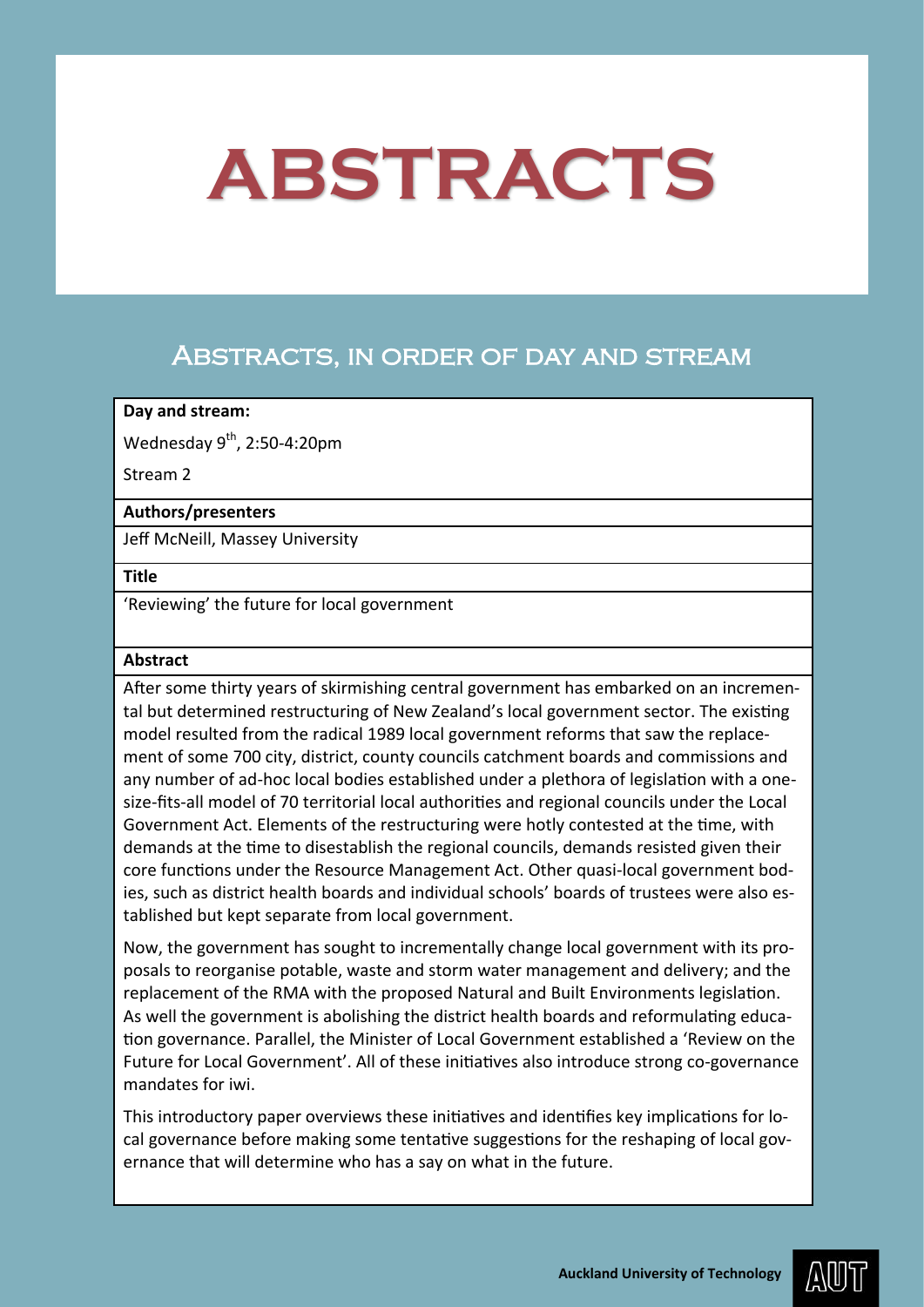## Abstracts, in order of day and stream

**Day and stream:**

Wednesday  $9^{th}$ , 2:50-4:20pm

### **Authors/presenters**

Lara Greaves (University of Auckland)

Ella Morgan (University of Auckland)

Luke Oldfield (University of Auckland)

Tracey Nicholls (Massey University)

Olli Hellmann (Waikato)

Emily Beausoleil (Te Herenga Waka-Victoria University of Wellington)

Claire Timperley (Te Herenga Waka-VUW), chair/moderator

**Title**

Ako (Teaching and Learning) Roundtable

### **Abstract**

There have been substantial developments in political science pedagogy over the past decade, alongside the establishment of teaching and learning networks or groups in many of the major professional political science organisations in recent years. Some of these groups have emerged in recognition of the importance of teaching to the discipline, while others have sought to respond to urgent calls to decolonise or diversify the curriculum and teaching practices. Against this backdrop of increased attention to teaching and learning in the discipline, the global pandemic has forced political science educators to grapple with complex questions and dilemmas related to teaching. This roundtable is an opportunity for scholars and teachers of political science to reflect on their teaching practices, with a particular emphasis on what it means to teach political science in contemporary Aotearoa.

Chair: Claire Timperley, Te Herenga Waka—Victoria University of Wellington.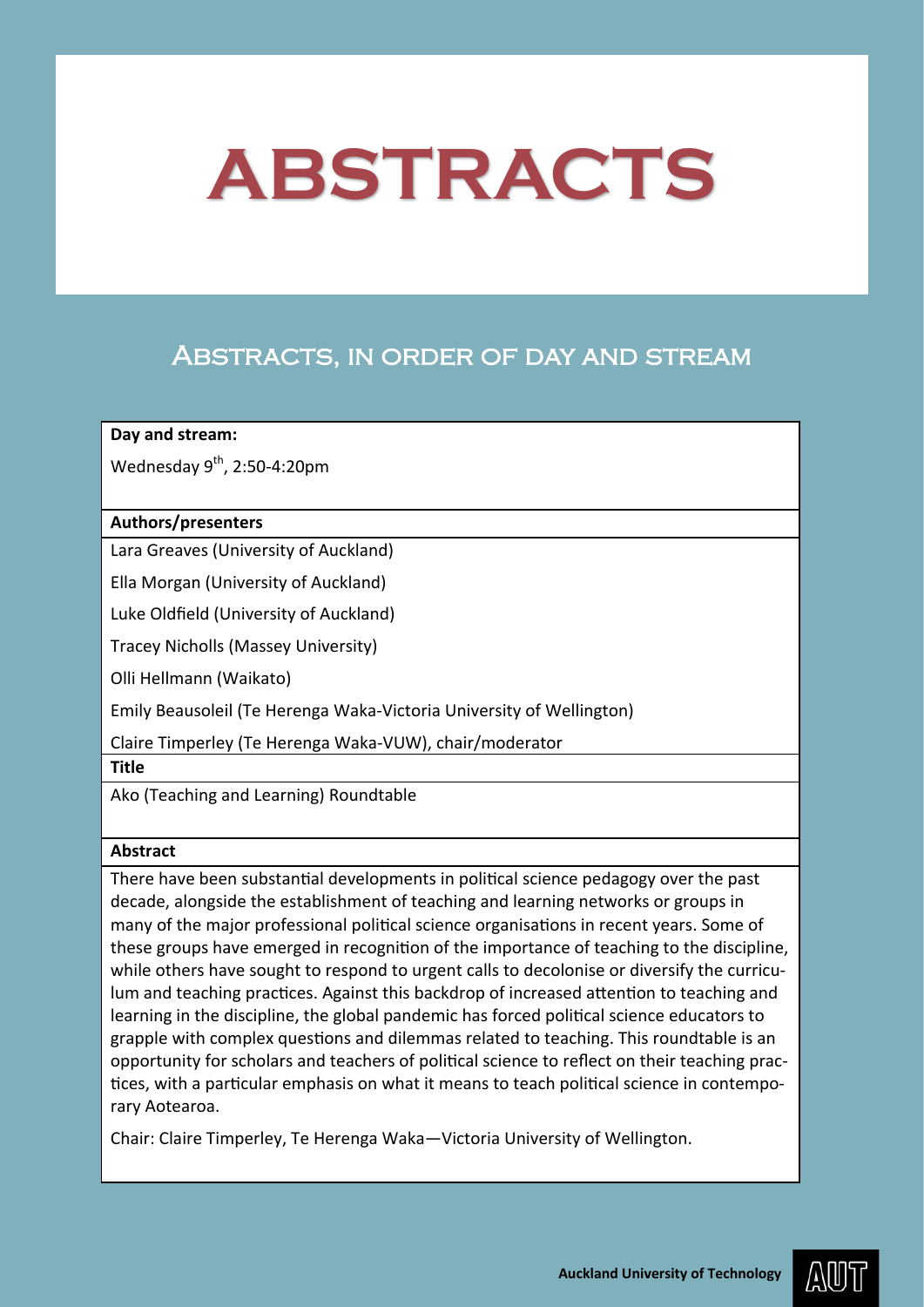## Abstracts, in order of day and stream

### **Day and stream:**

Thursday  $10^{th}$ , 9:50-11:20am

### **Authors/presenters**

Lara M. Greaves, University of Auckland, Luke D. Oldfield, University of Auckland and Jack Vowles, Te Herenga Waka—Victoria University of Wellington

**Title**

NZES 2020: How do we run an Election Study? A brief history, methods, and future challenges

### **Abstract**

2020 represents 30 years of the New Zealand Election Study, although this certainly was the first wave conducted in a global pandemic! This paper presents an overview of the method for the 2020 New Zealand Election Study. The presentation sets up the methods for both panels, which draw on data from the study. We then move to a roundtable with the three speakers. We discuss the challenges of running such a study alongside COVID-19, but also the declining response rates, the decision to pay participants for their time, and our thoughts on the future of survey research methods in public opinion research in Aotearoa.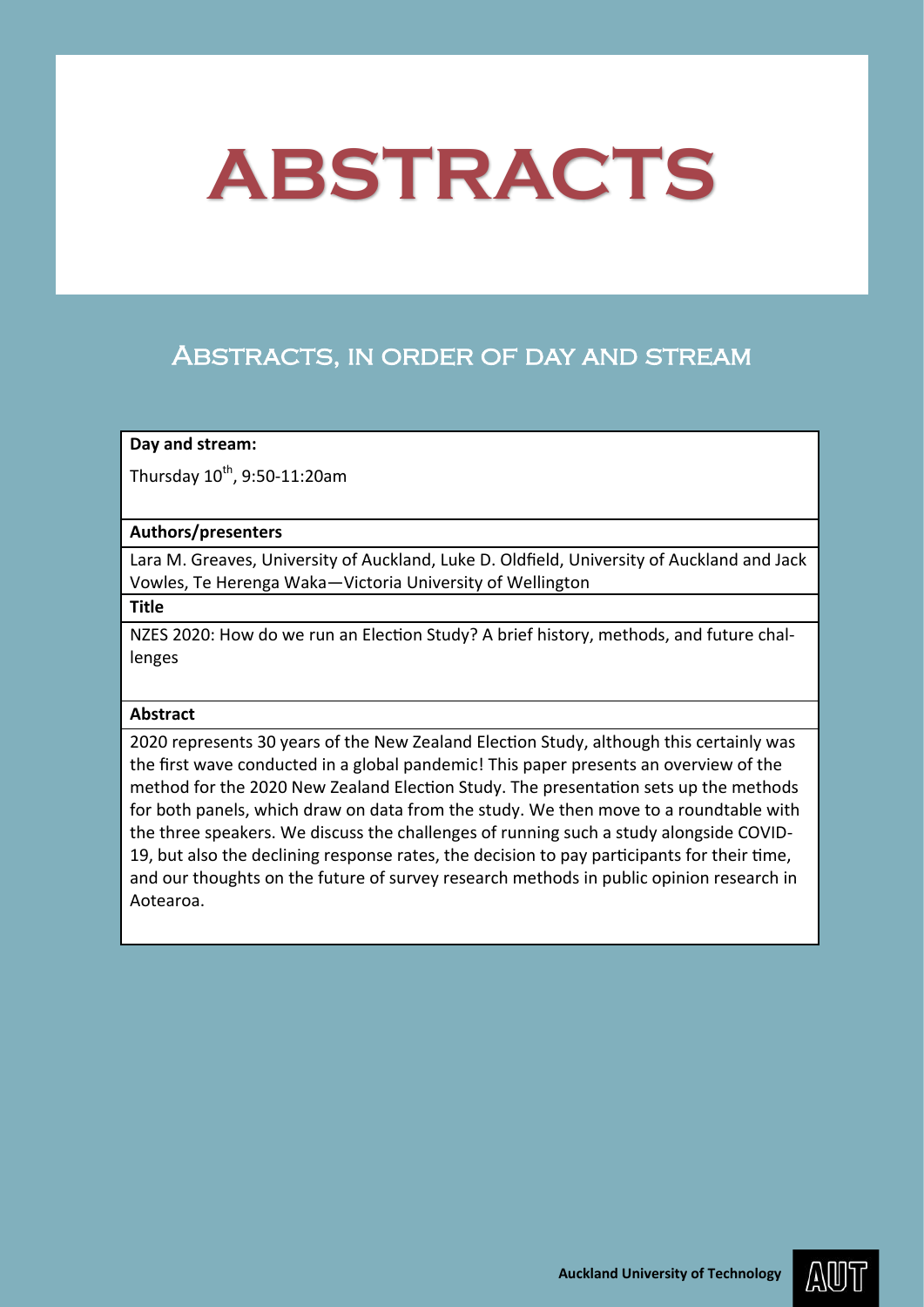### Abstracts, in order of day and stream

### **Day and stream:**

Thursday  $10^{th}$ , 9:50-11:20am

### **Authors/presenters**

Jennifer Curtin (p), V.K.G. Woodman and Lara M. Greaves, University of Auckland

### **Title**

NZES 2020: Gendering leadership and policy during COVID19: Jacinda Ardern and the women's vote

### **Abstract**

During the first six months of 2020, international media attention focused on whether women political leaders, national and subnational, were more effective than their male counterparts, at managing the COVID-19 crisis. New Zealand's Prime Minister Jacinda Ardern was front and centre in most of these analyses, given her government's decision to lock-down and her effective messaging and inclusive and reassuring style. What much of the international media missed however, is that the Ardern-led government's economic recovery packages focused largely on traditional (male) jobs, with little investment in the social infrastructure, and marginal support for those on benefits. In this paper, we explore the extent to which New Zealand voters' views reflect the international awe with Ardern's leadership and whether women's opinions on key policy issues shed a light on whether they felt sufficiently included in the "Team of Five Million" – a sporting metaphor that might appeal more to men than women.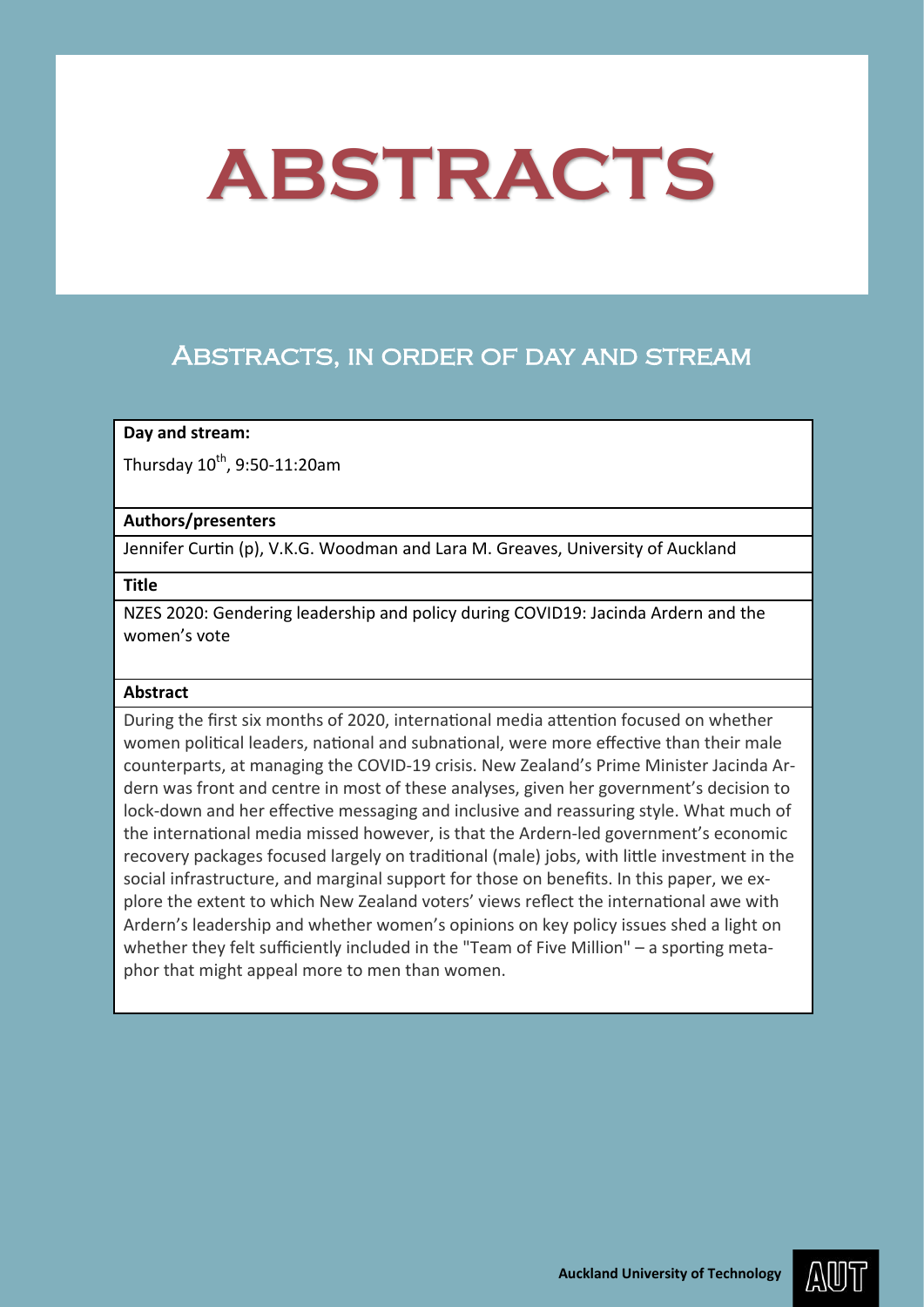## Abstracts, in order of day and stream

### **Day and stream:**

Thursday  $10^{th}$ , 9:50-11:20am

Stream 1

### **Authors/presenters**

Jack Vowles and Sam Bigwood,

Te Herenga Waka—Victoria University of Wellington

**Title**

NZES 2020: Capitalising on the Crisis?

### **Abstract**

While the effectiveness of the COVID-19 response undoubtedly contributed to Labour's success, other factors were evident. Effective leadership and clear communication enhanced the soaring popularity of Prime Minister Jacinda Ardern. A strong stimulus attenuated the economic effects. The ethos best illustrated by Ardern's phase a "Team of Five Million" may even have revived confidence in government-led collective action and the advantages of social cohesion, thus prompting an ideological shift to the left. This paper opens up debate about the consequences of the COVID-19 in public opinion and electoral outcomes.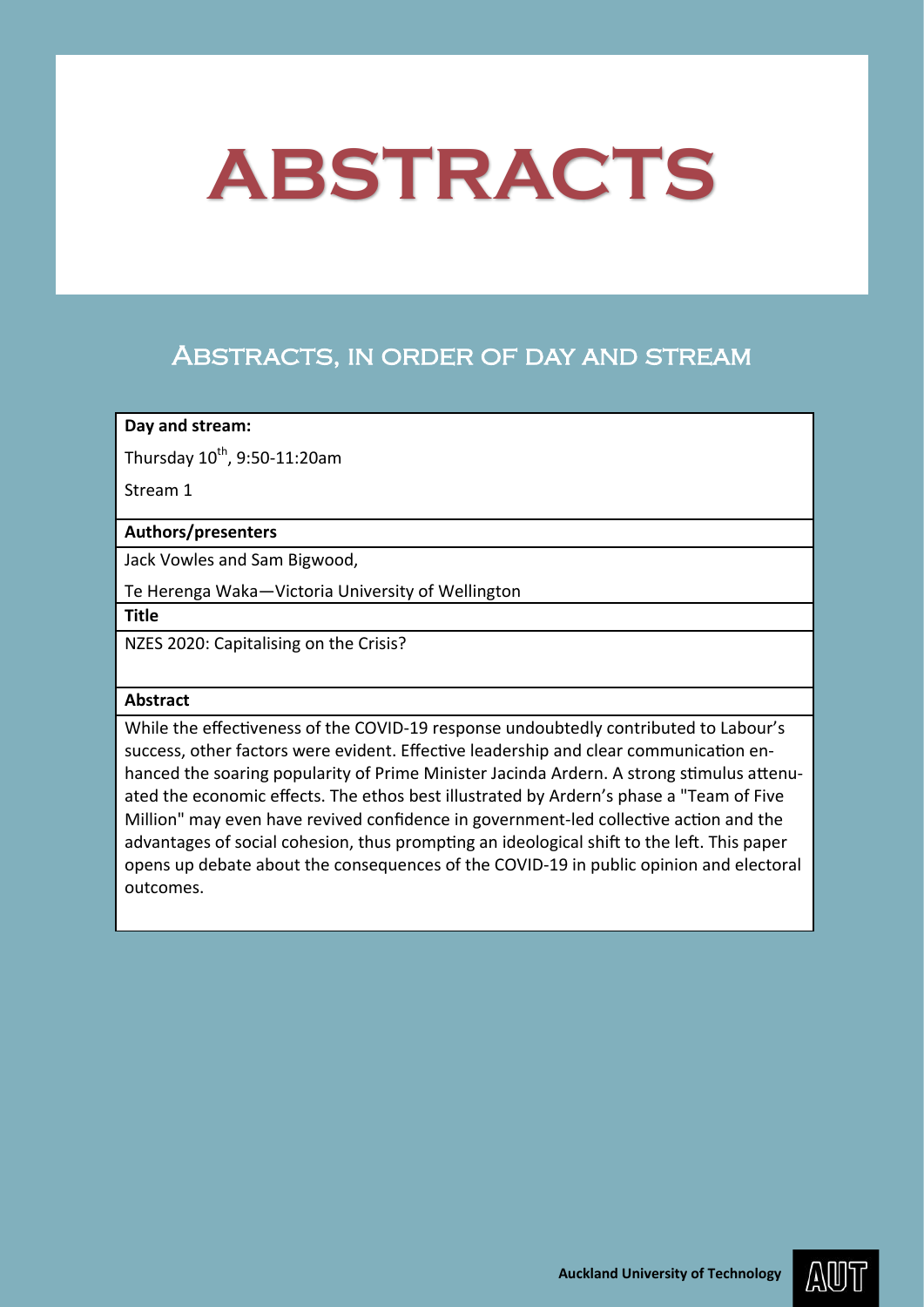### Abstracts, in order of day and stream

### **Day and stream:**

Thursday  $10^{th}$ , 9:50-11:20am

### **Authors/presenters**

Dr Thomas Gregory, University of Auckland

#### **Title**

Visualising Civilian Casualties

#### **Abstract**

While coalition forces were initially reluctant to count civilian casualties in Afghanistan, General David McKiernan established the Civilian Casualty Tracking Cell (CCTC) in 2008 to help improve situational awareness and reduce civilian harm. As well as collecting data on the total number of civilians killed, the CCTC also collected data on how these civilians were killed, who was responsible for killing them and what weapons were involved, producing various graphs, charts and diagrams to visible problems that were previously invisible. Focusing on these visual representations of civilian casualties, this paper will examine how the coalition made noncombatants visible within its debates about war. Drawing on the work of Roland Bleiker, Jacques Ranciere and Judith Butler, I will argue that these representations of civilian harm helped to transform the issue into a strategic problem that required a simple technical fix rather than a complex legal or moral question about the horrors of war. While these graphs helped to make civilian casualties more present in some ways, the death and destruction caused by the conflict remained just as absent, as did the pain and suffering of ordinary Afghans.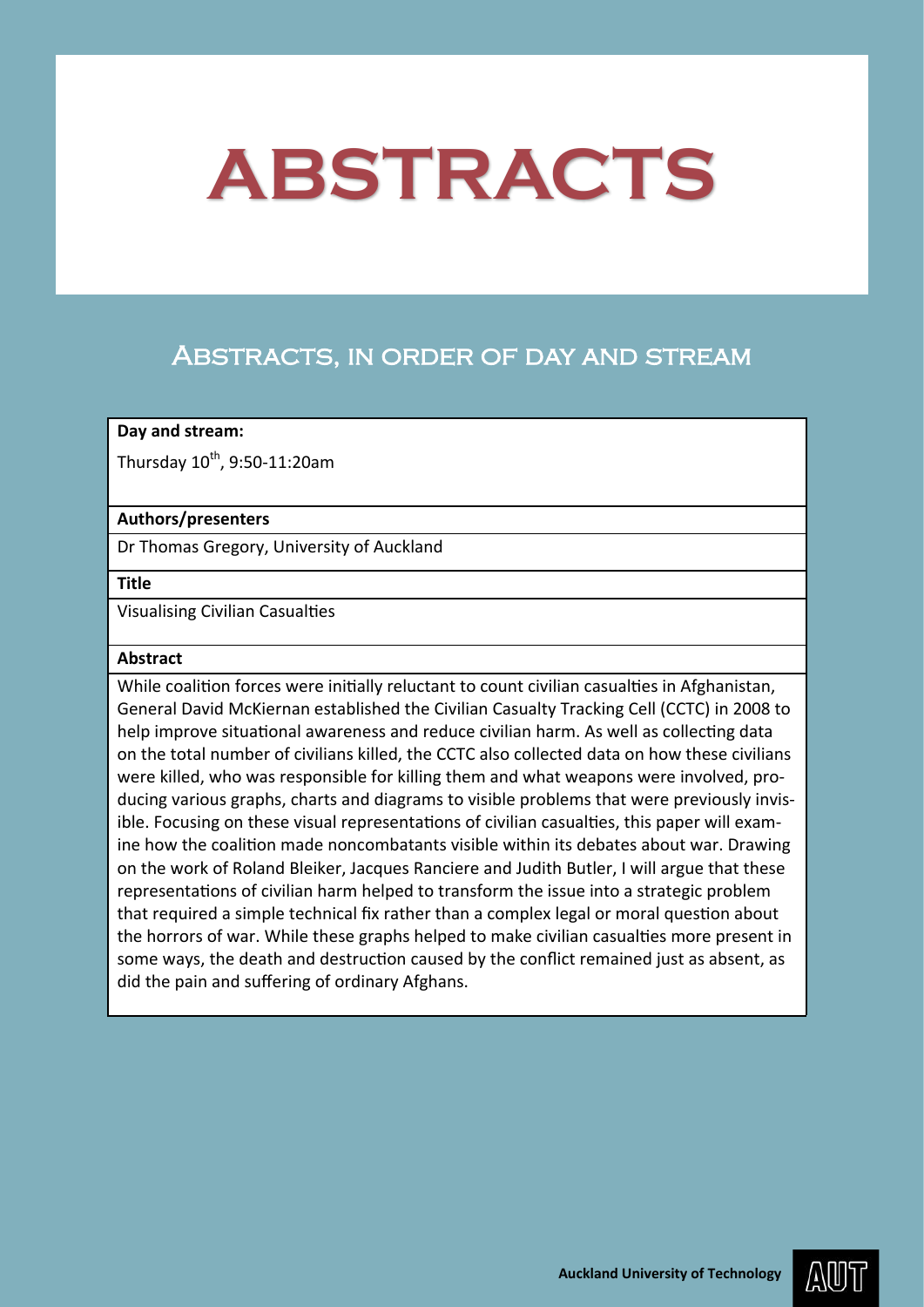## Abstracts, in order of day and stream

### **Day and stream:**

Thursday  $10^{th}$ , 9:50-11:20am

### **Authors/presenters**

Jeremy Moses and Geoff Ford, Department of Political Science and International Rela-

### **Title**

Money and Expertise in the US Military-Industrial Complex: The Case of CNAS and LAWS

### **Abstract**

This paper examines the influence of weapons industry money on the debate over lethal autonomous weapons systems (LAWS). In particular, it reveals the linkages between a range of interested corporations and the work of the Center for a New American Security (CNAS), which has had a significant impact in shaping the debate over new weapons technologies since its creation in 2007. The paper first discusses the establishment of CNAS in order to build an understanding of its purposes and principles. It then traces the careers of some of the key figures at CNAS, including Robert Work, Paul Scharre, and the late Shawn Brimley - who have played and continue to play a significant role in the debate over emerging weapons technologies both within the US Government and at CNAS. Drawing upon existing critiques of the relationship between think tanks and the interests of their major donors, the paper shows just how tightly embedded (via donor dependecy relationships) the beneficiaries of US Government military contracts are with the research bodies that are most influential in promoting the need for investment in the military technology sector. The paper concludes with the argument that these relationships between industry and think tanks need to be more openly and transparently acknowledged and taken into account when research and advocacy on LAWS is being conducted.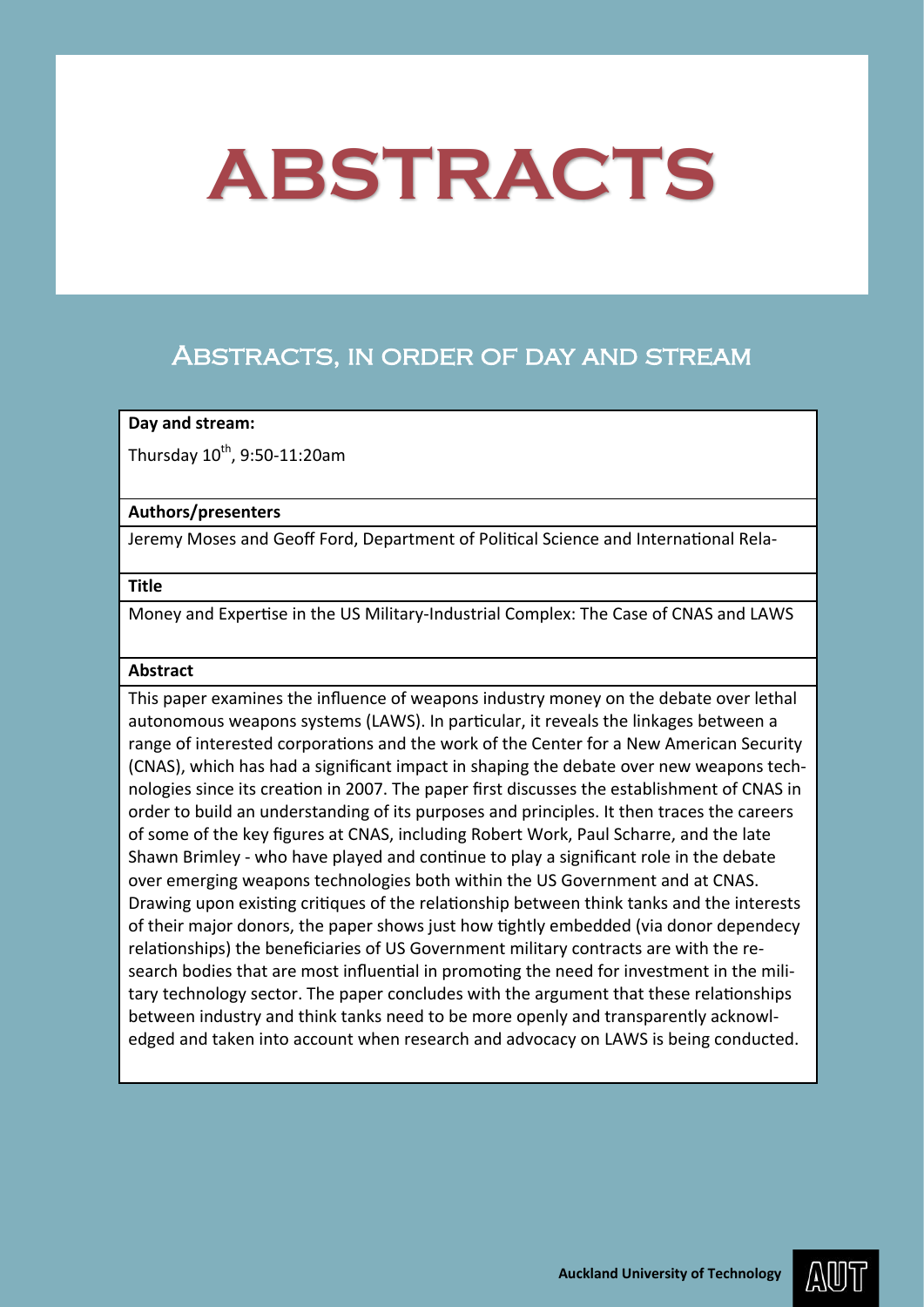## Abstracts, in order of day and stream

### **Day and stream:**

Thursday  $10^{th}$ , 9:50-11:20am

### **Authors/presenters**

Sian Troath and Geoff Ford, University of Canterbury

#### **Title**

The lethal autonomous weapons debate in Australia

### **Abstract**

Across government, military, industry, and activist spaces, debate on the use, regulation, and banning of lethal autonomous weapons (LAWS) has been growing. There are various strands to the arguments being produced in relation to LAWS, including three major strands which can be categorised as: saving lives, saving money, and military advantage. It is often claimed that LAWS are able to save both civilian and military lives, that they can save money that would otherwise be spent on more expensive capabilities or deployments, and that they allow for military advantage through increased lethality and force multiplying effects. In this paper I will be exploring how these debates are unfolding in Australia. In Australia, these matters sit within a context of perceptions of growing strategic contestation and uncertainty, alliance dynamics, and ethical concerns regarding not only autonomy but also the use of data and machine learning. The Australian context means that the three strands of saving lives, saving money, and military advantage will emerge in particular ways.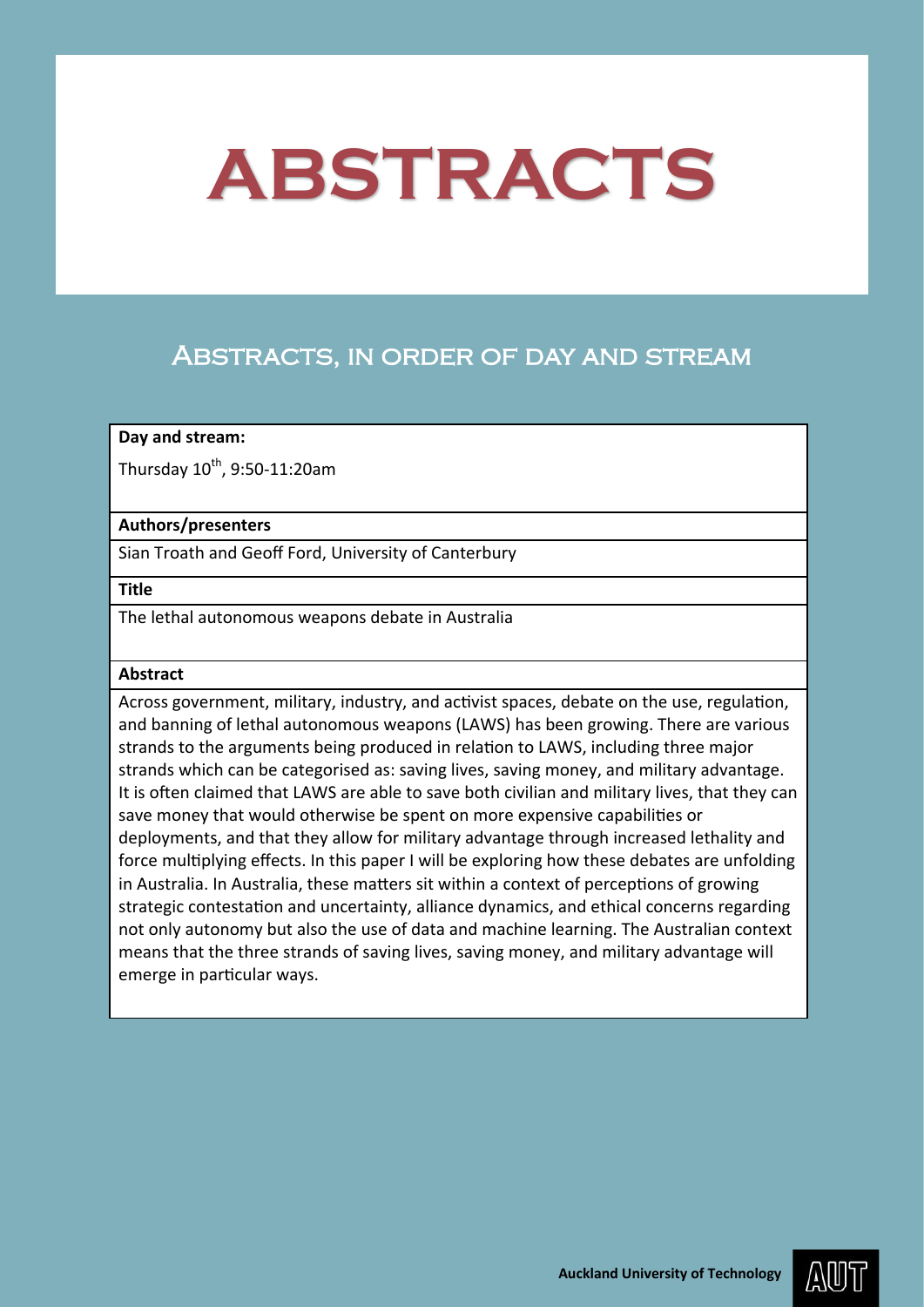## Abstracts, in order of day and stream

### **Day and stream:**

Thursday  $10^{th}$ , 9:50-11:20am

Stream 2

### **Authors/presenters**

Jeremy Moses, Geoff Ford, and Sian Troath

Department of Political Science and International Relations, University of Canterbury

**Title**

New Zealand and the Lethal Autonomous Weapons Debate

### **Abstract**

New Zealand's Minister for Disarmament and Arms Control, Phil Twyford, has spoken frequently about the need for New Zealand to develop a policy response to mitigate the risks of emerging lethal autonomous weapons (LAWS) technologies since his appointment to the role in 2020. Twyford's speeches on the subject have often gestured towards New Zealand's history as a leader in prior campaigns for disarmament and arms control, particularly in relation to nuclear weapons and landmines. New Zealand has not, however, been amongst the states that have been most pro-active in seeking a ban or regulation of LAWS over the past decade. This paper seeks to explain why New Zealand has been hesitant on this matter and what may be the best course of action from this point on. It does so by first relating the history of the Convention on Conventional Weapons (CCW) process and New Zealand's contributions to it. It then examines the details of Twyford's push for a strong voice for New Zealand in the negotiations, before considering the two main roadblocks that may be inhibiting such a leadership role: management of the military alliance with Australia and the desire to not prevent technological research and development in the country. Finally, it considers what, if any, avenues could be explored in order to overcome these obstacles.

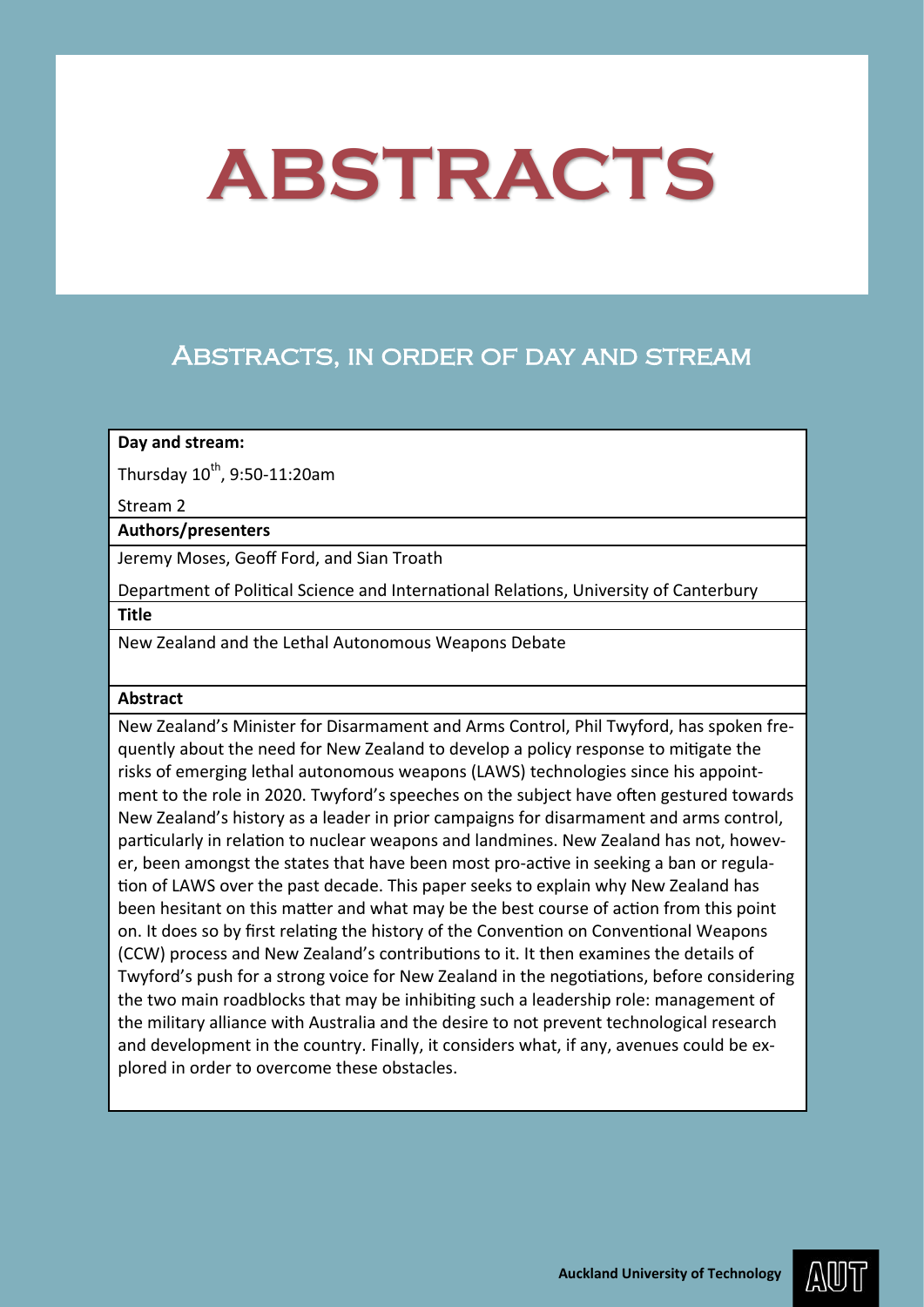# Abstracts, in order of day and stream

## **Day and stream:**

Thursday  $10^{th}$ , 9:50-11:20am

## **Authors/presenters**

Justin Phillips, Waikato University

#### **Title**

Aotearoa print media and tangata whenua: A'big' data perspective

## **Abstract**

From Police Ten 7 to Stuff's mea culpa, a great deal has recently been said about how Māori are negatively framed in our media. Detailed qualitative research in Aotearoa has well documented this persistent issue in New Zealand media. This paper contributes to this body of knowledge by using the novel methods of data science and natural language processing to explore how Māori are covered in NZ's print media. Across roughly one million sentences – spanning two decades in print media – this research investigates the size and scope of this phenomenon, while exposing whether there is reason for optimism, or pessimism, going forward.

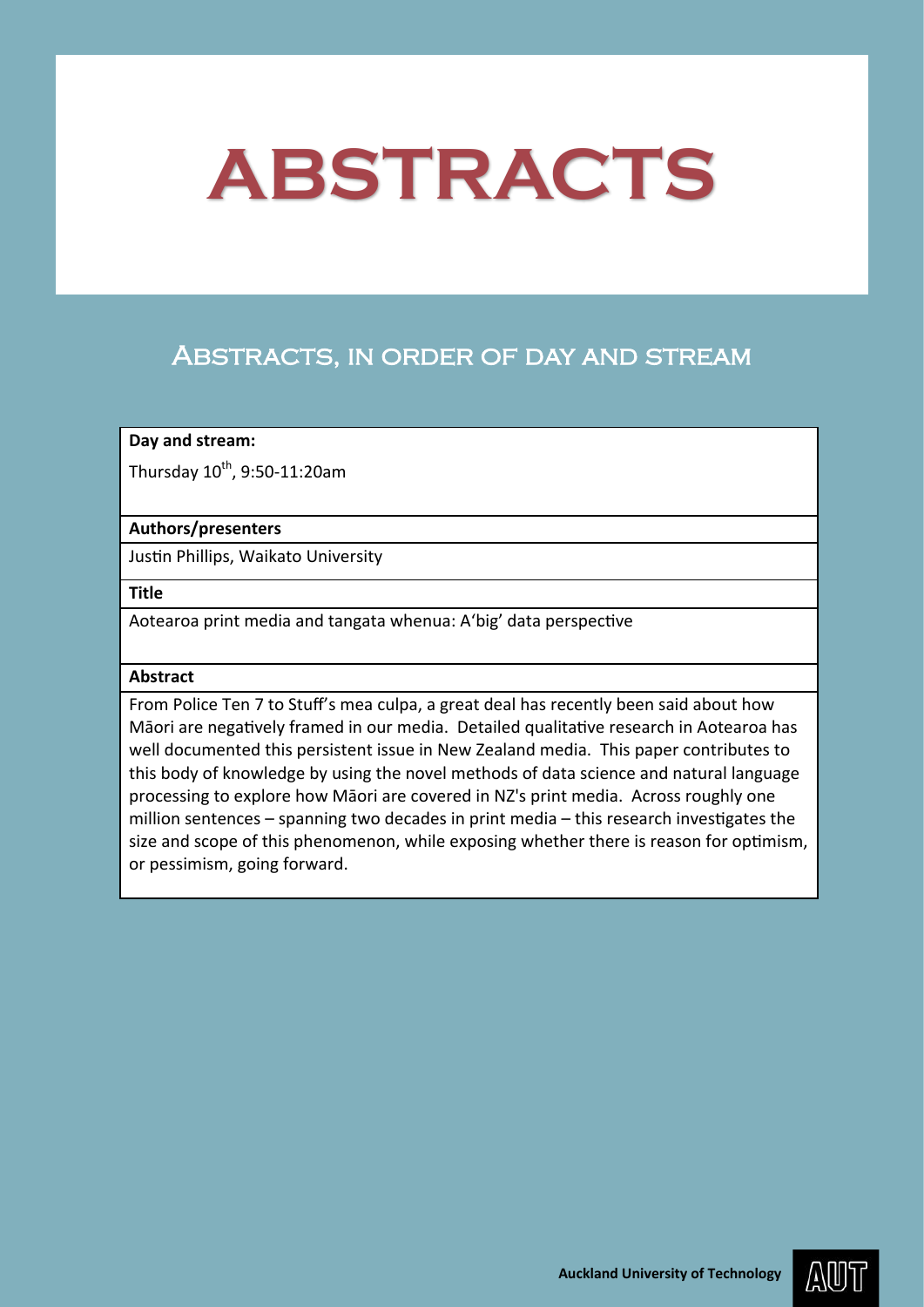# Abstracts, in order of day and stream

## **Day and stream:**

Thursday  $10^{th}$ , 9:50-11:20am

## **Authors/presenters**

Mona Krewel, Te Herenga Waka—Victoria University of Wellington and

## **Title**

The Effects of Fact-Checking: How Fake News Coverage Can Influence Political Campaigning in Small Media Markets

## **Abstract**

Does publicly covering fake news affect political campaigns? A large body of research has been dedicated to detecting fake news and the creation of fact-checking systems to debunk fake news on politics. Several studies have also been conducted on the willingness of citizens to accept factchecks of misleading claims from parties and candidates in campaigns. However, far less is known about the effects of fact-checks on the campaigns themselves. As fact-checking becomes more prominent it is worth to examine how parties and candidates respond to coverage on fake news in their campaigns. Does it reduce the amount of fake news in an ongoing campaign when the parties and candidates are aware of being fact-checked? Can fact-checking even have a deterrent effect on campaigns regarding their decisions whether to take liberties with the truth in their communication or not? To fill this gap, in this paper we look at the example of the 2020 New Zealand election during which we have closely monitored and fact-checked the Facebook campaigns of all parties and candidates. The results on the use of fake news have been widely published in the media during the campaign and journalists have also confronted the parties with these results. We argue that New Zealand is a most-likely case to find effects of fake news coverage on party and candidate behavior. New Zealand has a small media market, where fake news coverage can get a lot of media attention. Political elites must fear serious reputational damages when being called out for the spread of fake news compared to larger markets supplying an abundance of data and analysis. Drawing on data from a quantitative text analysis of over 3,000 scraped Facebook posts in the last four weeks of the campaign, we show that the amount of fake news also declined over the course of the campaign once fact-checking results had been published and widely discussed in the media. To examine whether fact-checking actually had an effect on the campaigns and can be considered the cause behind this over-time decline in fake news, we utilize interrupted time-series analysis which allows us to estimate the effect of fact-checking on the spread of fake news and elicit the causal effect of the fact-checking intervention.

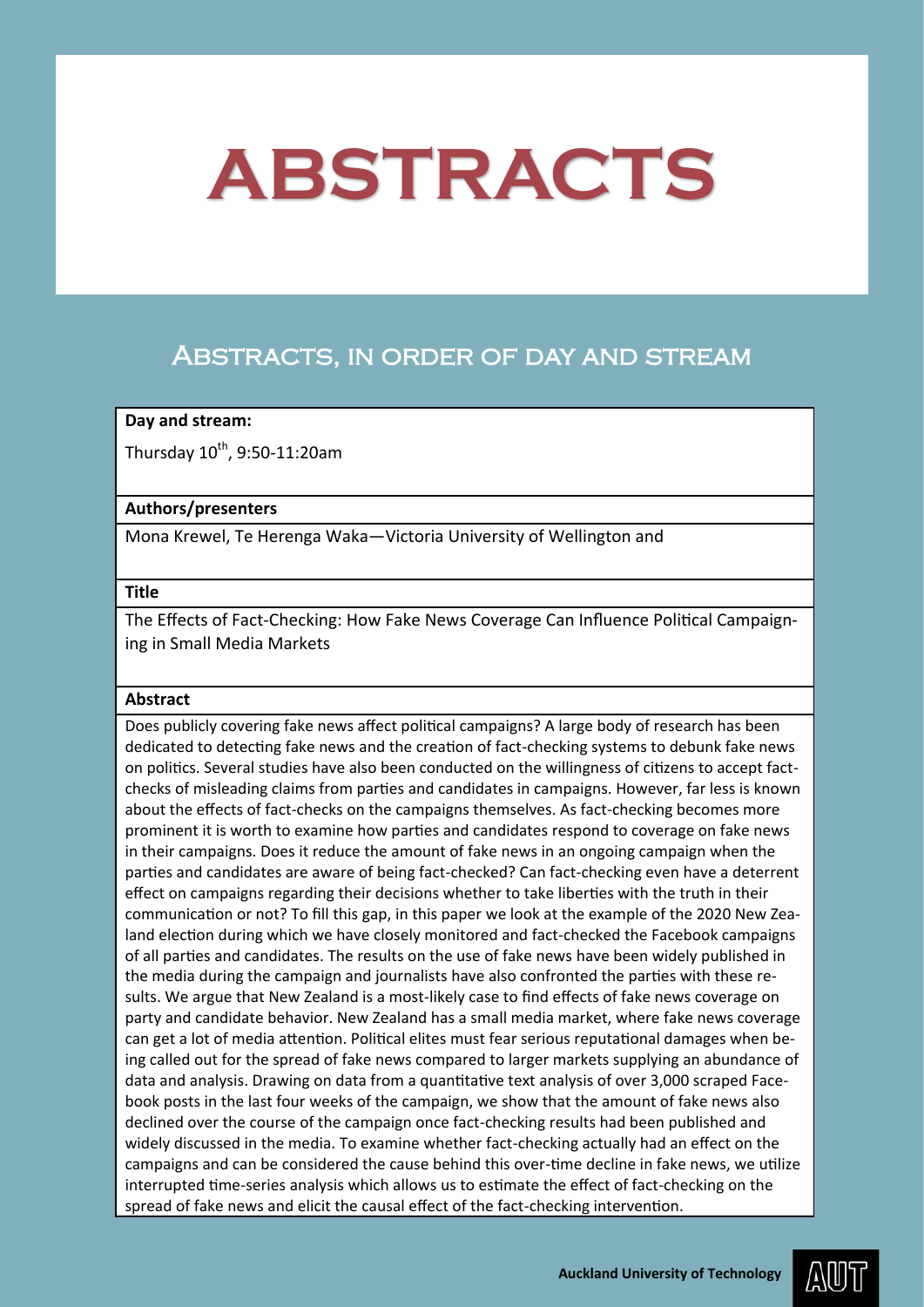# Abstracts, in order of day and stream

## **Day and stream:**

Thursday  $10^{th}$ , 09:50am-11:20am

#### **Authors/presenters**

Professor Geoffrey Craig, Auckland University of Technology

**Title**

Evaluating Critique across the 'Institutions of Critique': Politics, Journalism, and the

Academy

## **Abstract**

This study evaluates the role of critique across politics, journalism, and the collection of academic disciplines and sub-disciplines which specifically scrutinize politics and journalistic reportage of politics: politics and political communication, journalism, and media and communication studies. Politics, journalism, and the academy are identified as particular institutions where critique is central to their practice as they generate knowledge production integral to democracy. These institutions of critique are also identified as particular 'fields' (Bourdieu 1991), governed by power relations, both within and across the institutional domains. The study highlights critique as a sociological phenomenon, immanent to the studied institutions, but it offers criticism of the dominant institutional expressions of critique, arguing that such expressions construct a negative, 'externalized' form of critique which protects the unity and power of the critiquing subject and outsources the justification of the critique to public opinion. In contrast, the study attempts to recast critique, emphasizing in a more positive manner, its pluralistic, provisional and relational condition. That is, the study attempts to open up a more productive understanding of critique, foregrounding it as an ethical-political gesture towards the other which assists in the manifestation of dialogical communicative potential.

AWII)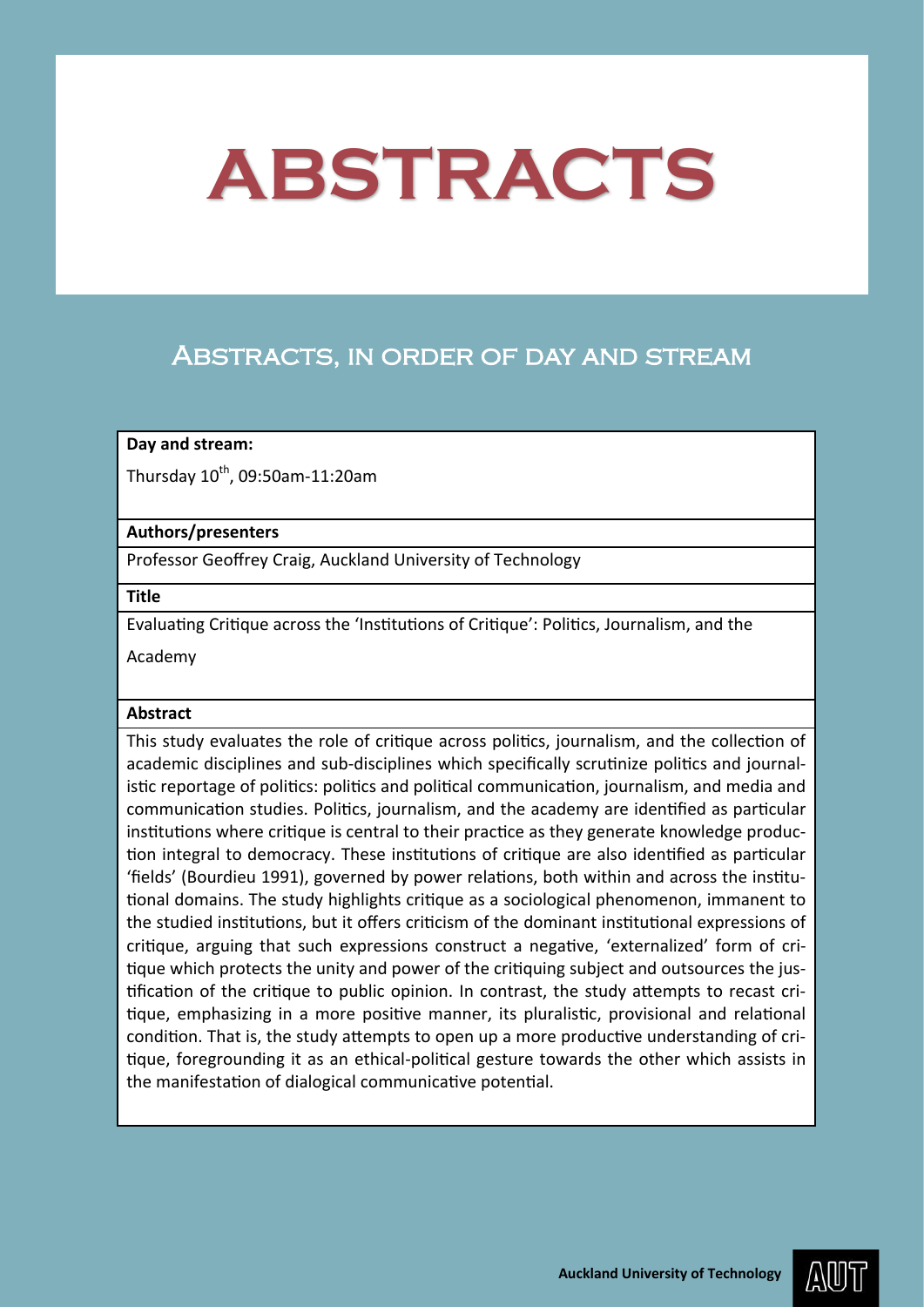# Abstracts, in order of day and stream

## **Day and stream:**

Thursday  $10^{th}$ , 9:50-11:20am

## **Authors/presenters**

Cathrine Dyer, Doctoral Candidate, University of Auckland

## **Title**

The rhetoric behind strategic policy underreactions in Aotearoa New Zealand's climate change response

## **Abstract**

Climate governance is characterised by inconsistencies between rhetoric, intentions and actions, suggesting that more needs to be done to make governments accountable. In political science, disproportionate policymaking has long been attributed to bounded rationality and cognitive decision-making errors – a view that is often reflected in explanations for climate inaction generally. Is this a reasonable assumption to make in the case of climate governance though? An emerging position suggests that a sustained lack of climate policy action is likely to be strategic rather than accidental*.* In this study I examined the way that consecutive governments and their ministers framed climate action over a period of 15 years from 2005 in Aotearoa New Zealand. I identify a set of rhetorical tactics which, taken together, indicate strategic intent designed to stave off public pressure to act. Incentives for sustained climate policy underreactions were found to be driven by both economic cost considerations and blame avoidance. These are underpinned by the ability of successive governments to shift risk and responsibility onto future generations and to export it to vulnerable communities abroad, contributing to the growth of global inequality predicted to result from climate change. Identification of approaches that increase the costs of inaction for incumbents and develop public resistance to political misinformation and ignorance-building tactics are recommended.

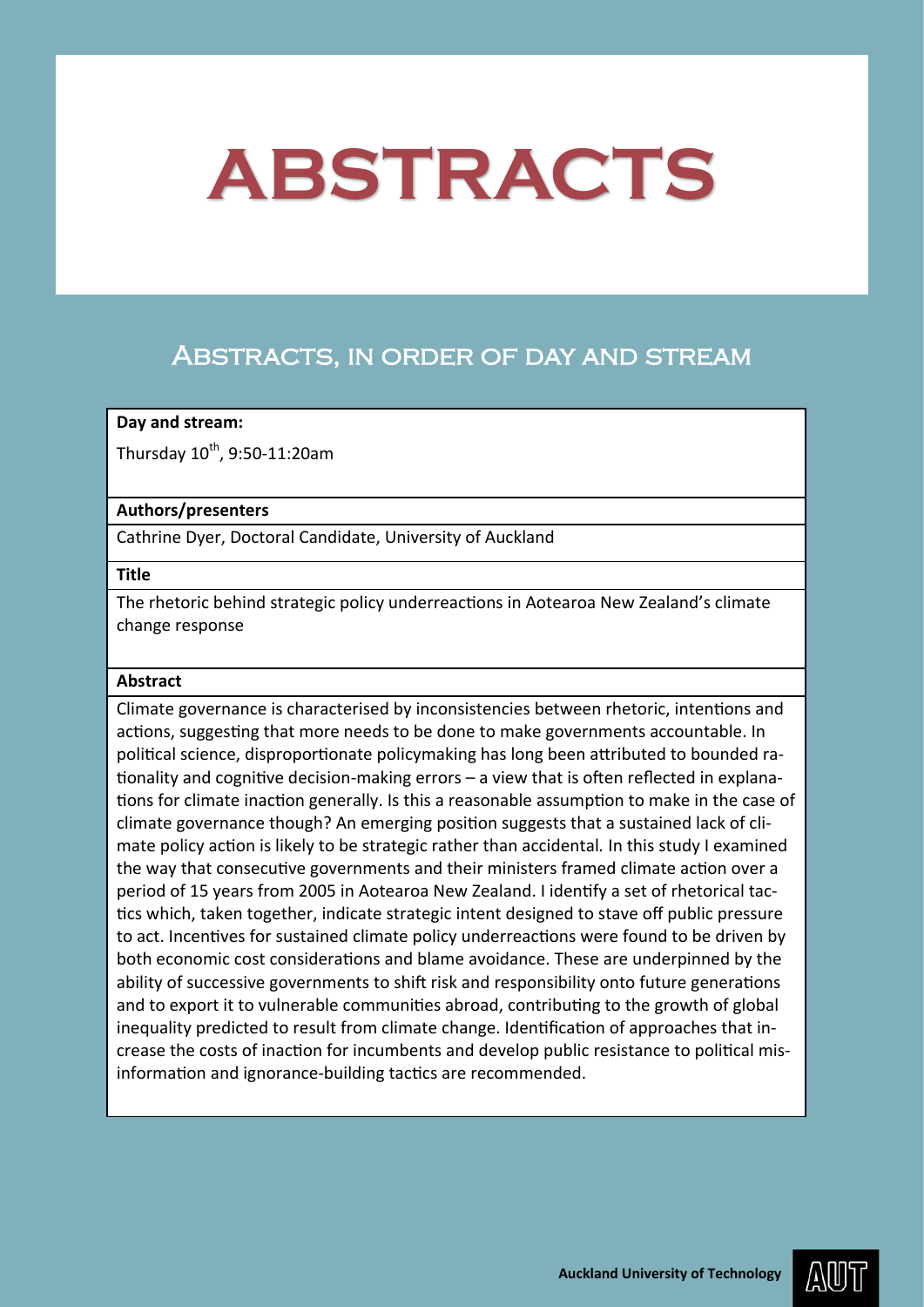# Abstracts, in order of day and stream

## **Day and stream:**

Thursday  $10^{th}$ , 9:50-11:20am

## **Authors/presenters**

Olli Hellmann, University of Waikato

#### **Title**

Collective memory of environmental change and environmentalist identity: Survey evi-

## **Abstract**

Based on an original survey of 1,100+ adults in Aotearoa New Zealand, this paper shows that collective memory of environmental change and environmentalist identity are closely interlinked: what we know and believe about human-caused environmental change in the past shapes how we perceive ourselves in relationship to nature in the present. The analysis identifies two potential causal mechanisms: a 'precarious existence of life' mechanism (environmental change as 'evidence' that the natural balance is fragile) and a 'collective regret' mechanism (ensuring that our duties towards nature will not be violated again in the future). These findings have significant implications in that they highlight opportunities for the field of collective memory studies to contribute to meeting the social-ecological challenges of the Anthropocene. The paper concludes by proposing a new research agenda, outlining different ways in which we can improve our understanding of how collective remembering can create more environmentally-conscious citizens.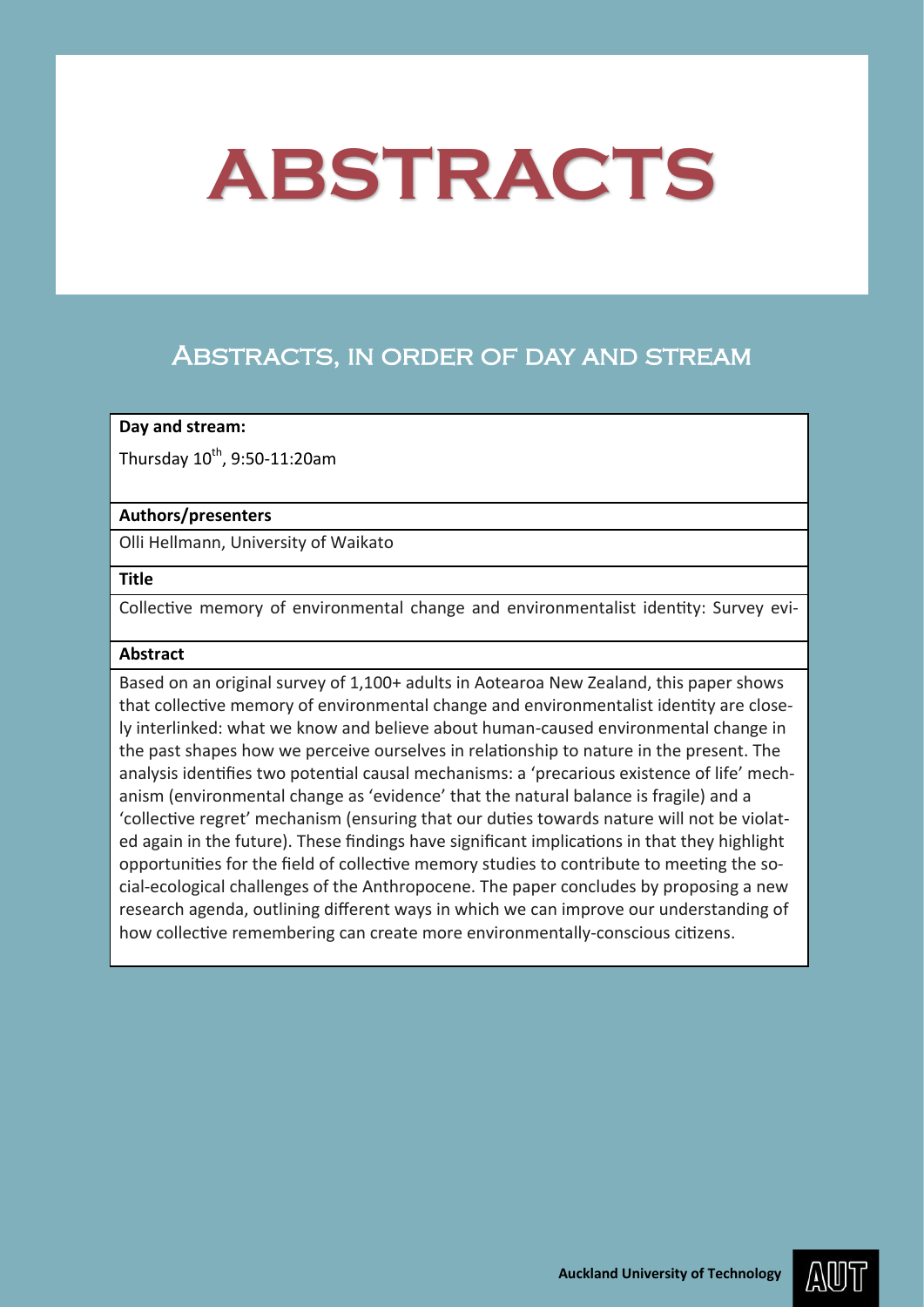# Abstracts, in order of day and stream

## **Day and stream:**

Thursday  $10^{th}$ , 9:50-11:20am

## **Authors/presenters**

Dominic Pink, Auckland University of Technology

#### **Title**

Dissensus on the ecological crisis

## **Abstract**

The existential threats posed by the ecological crisis demand new ways of imagining the future, new ways of being and relating to the environment, to each other, and fundamentally, new ways of doing politics. We are living in a new geological epoch, one in which the window of opportunity to minimise cascading catastrophe is rapidly narrowing, and yet, our political consensus remains stuck in business-as-usual. Put another way, our economic system is destroying our planetary system, and only one of these systems can be changed (Klein, 2014). My research is focused on critiquing the common sense concerning the ecological crisis and exploring creative ways to articulate a dissensus. Jacques Rancière's notion of dissensus offers a useful way of rethinking politics and making an intervention. Dissensus is "not a conflict of interests, opinions, or values; it is a division put in the common sense" (Rancière, 2015, p. 77). For Rancière, politics exists when the dominant status quo is challenged, and artistic practices, such as filmmaking, are one way of changing the frame through dissensus. I want to explore ecological thinking as a dissensus from our liberal-capitalist-colonialist common sense, including the many ways of reimagining society occurring in fields such as political ecology, eco-Marxism, worldsystems, ecofeminism and degrowth. I am interested in how my proposed cinematic exploration of alternative ways of being and knowing might constitute an 'ecological dissensus'.

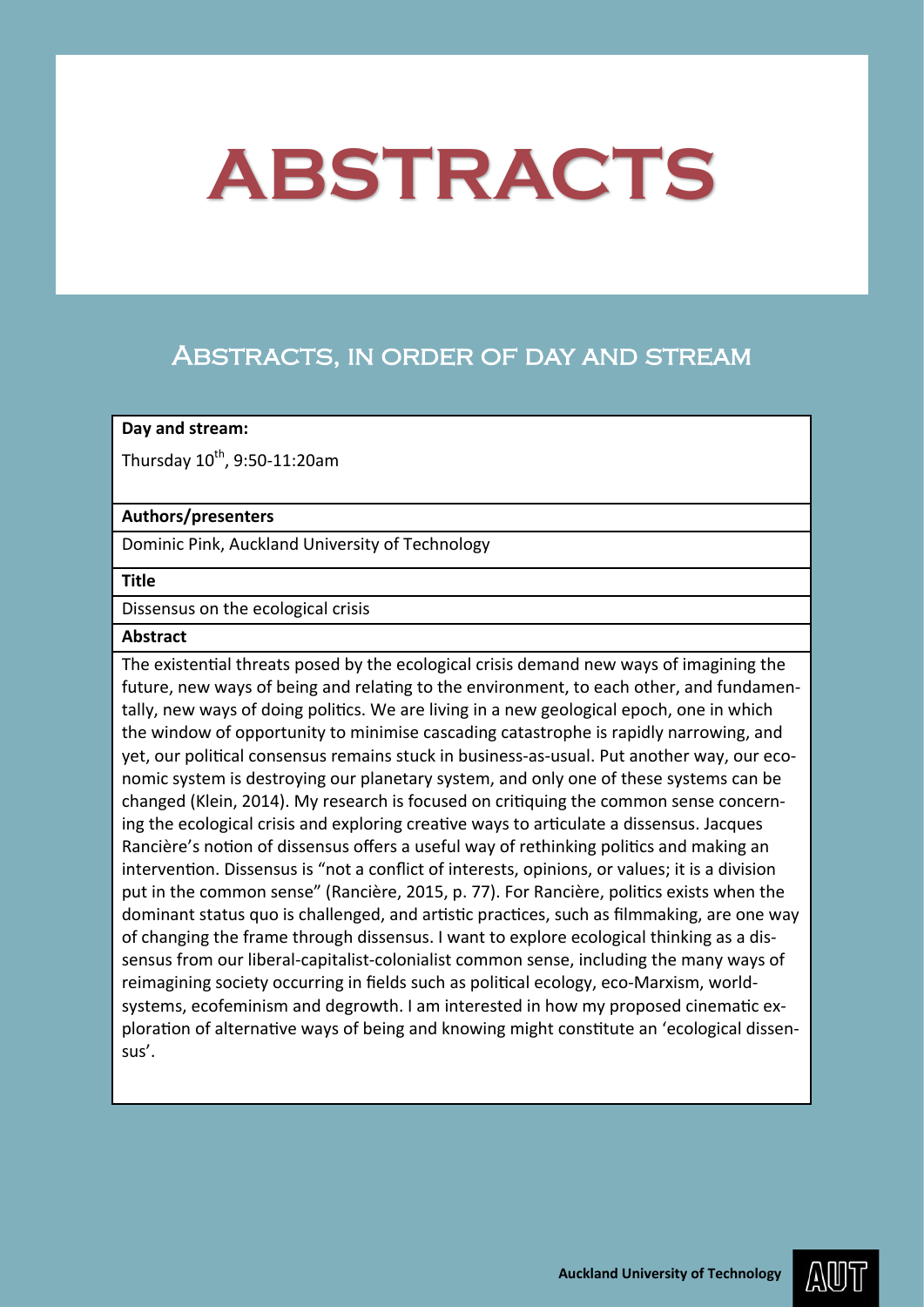# Abstracts, in order of day and stream

### **Day and stream:**

Thursday  $10^{th}$ , 9:50-11:20am

#### Stream 4

## **Authors/presenters**

Jacqui Dickson, The University of Waikato

#### **Title**

The Window is Rapidly Closing: Analysing the effectiveness of the "Time-Critical Necessary Actions" and "Necessary Actions" identified in the Climate Change Commission's 2021 Draft Advice for Consultation report.

## **Abstract**

Climate change is arguably the most pressing issue facing humanity today. In New Zealand, the Climate Change Commission was established as a requirement of the Zero Carbon Act to independently advise the Government in taking strong, decisive action to address climate change (Climate Change Commission, n.d.). The Commission issued its draft advice in early 2021, seeking feedback from the general public on its integrated recommendations across multiple sectors. The aim of this paper is to analyse the effectiveness of the seven "Time-Critical Necessary Actions" and nineteen "Necessary Actions" identified by the Climate Change Commission in its 2021 Draft Advice for Consultation report, at a national level in New Zealand. These recommended actions are those addressed specifically to the first emissions budget period.

This study aims to add to the growing literature surrounding New Zealand's policy response to climate change. Secondary data, including scientific climate data, New Zealand environmental policies and policy analysis, stakeholder submissions, news articles, and New Zealand climate literature, were gathered, synthesised, and evaluated using an adapted version of Fischer's (1995) logic for policy evaluation to assess whether the recommended actions were appropriate and adequate to meet New Zealand's commitments under the Zero Carbon Act. The findings demonstrate that the recommended actions fulfil their objectives for the first emissions budget period; are relevant to meeting New Zealand's commitments under the Zero Carbon Act; their intended outcomes have value for New Zealand society; and New Zealanders' shared values provide a basis for resolving conflicts that may arise. Overall, the recommended actions are found to be ambitious enough to get New Zealand on track to meet its commitments.

Note: This paper was written before the final advice of the Climate Change Commission "Ināia tonu nei: a low emissions future for Aotearoa" was released.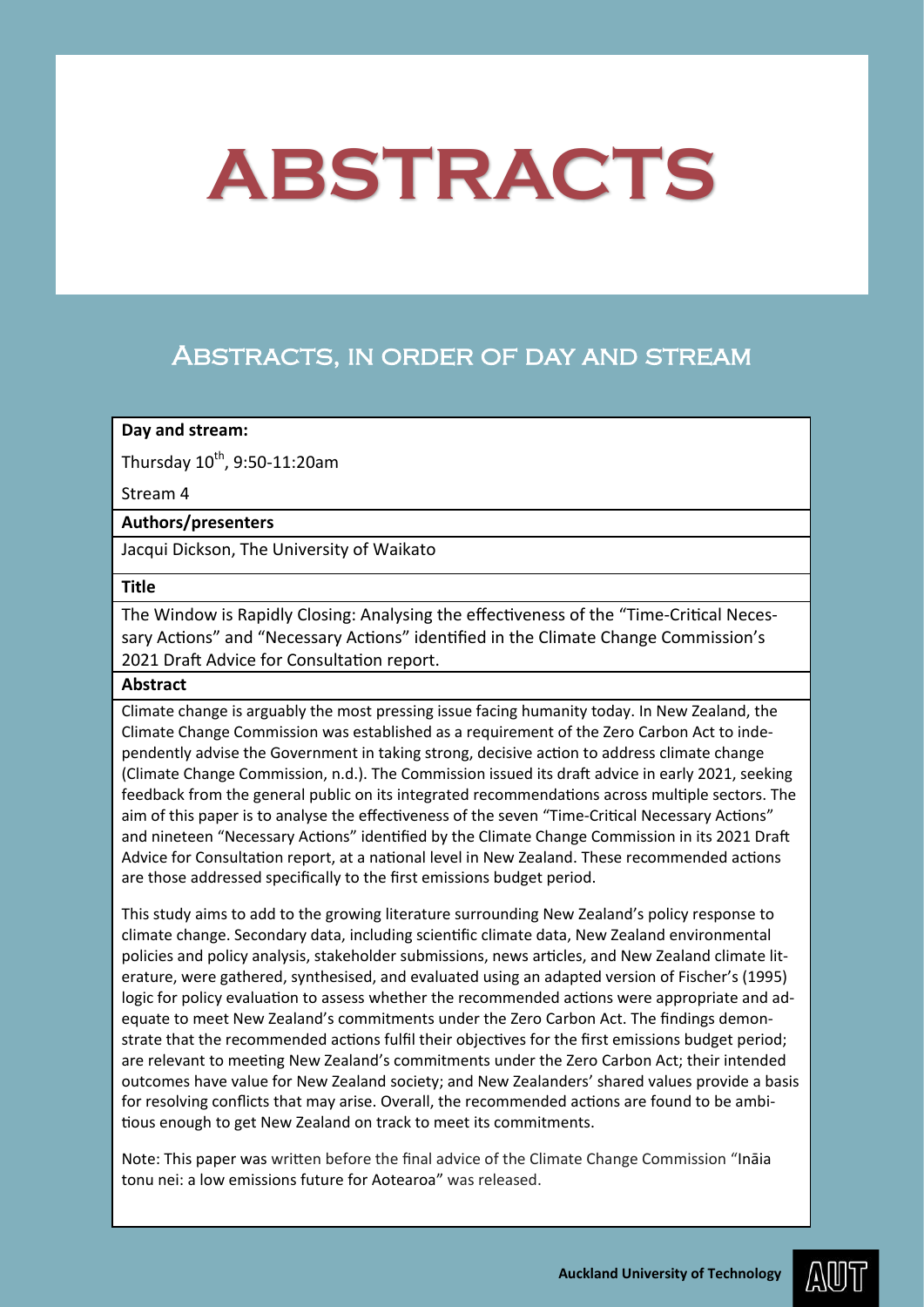# Abstracts, in order of day and stream

## **Day and stream:**

Thursday  $10^{th}$ , 11:40am-1:10pm

Stream 1

## **Authors/presenters**

Lara M. Greaves (p), University of Auckland, Ella Morgan, University of Auckland and

**Title**

NZES 2020: The Māori Party's return to Parliament

## **Abstract**

The Māori Party's exit from parliament in 2017 took many by surprise but was predictable given the decline in its support over previous elections. The return of the party to parliament in 2020 was not so predictable. In fact, given the Labour Party's historic election result, the Māori Party's success in having a candidate elected by ousting a Labour candidate requires analysis and explanation. This paper asks where votes and support for the Māori party came from in 2020 and tests a number of explanations suggested since the election. Did the Party shift to the left in 2020 and did that win them greater support? Did the party benefit from a change in leadership after the 2017 defeat? Was Labour's handling of issues of concern to Māori (such as COVID-19 and Ihumātao) responsible for its increased support? The paper also considers Māori voters within the context of the "Team of Five Million". It continues analysis comparing data from the 2017 election relating to Māori opinions of leaders, participation and engagement in politics to demonstrate how Māori political engagement differs from that other groups.

AWII)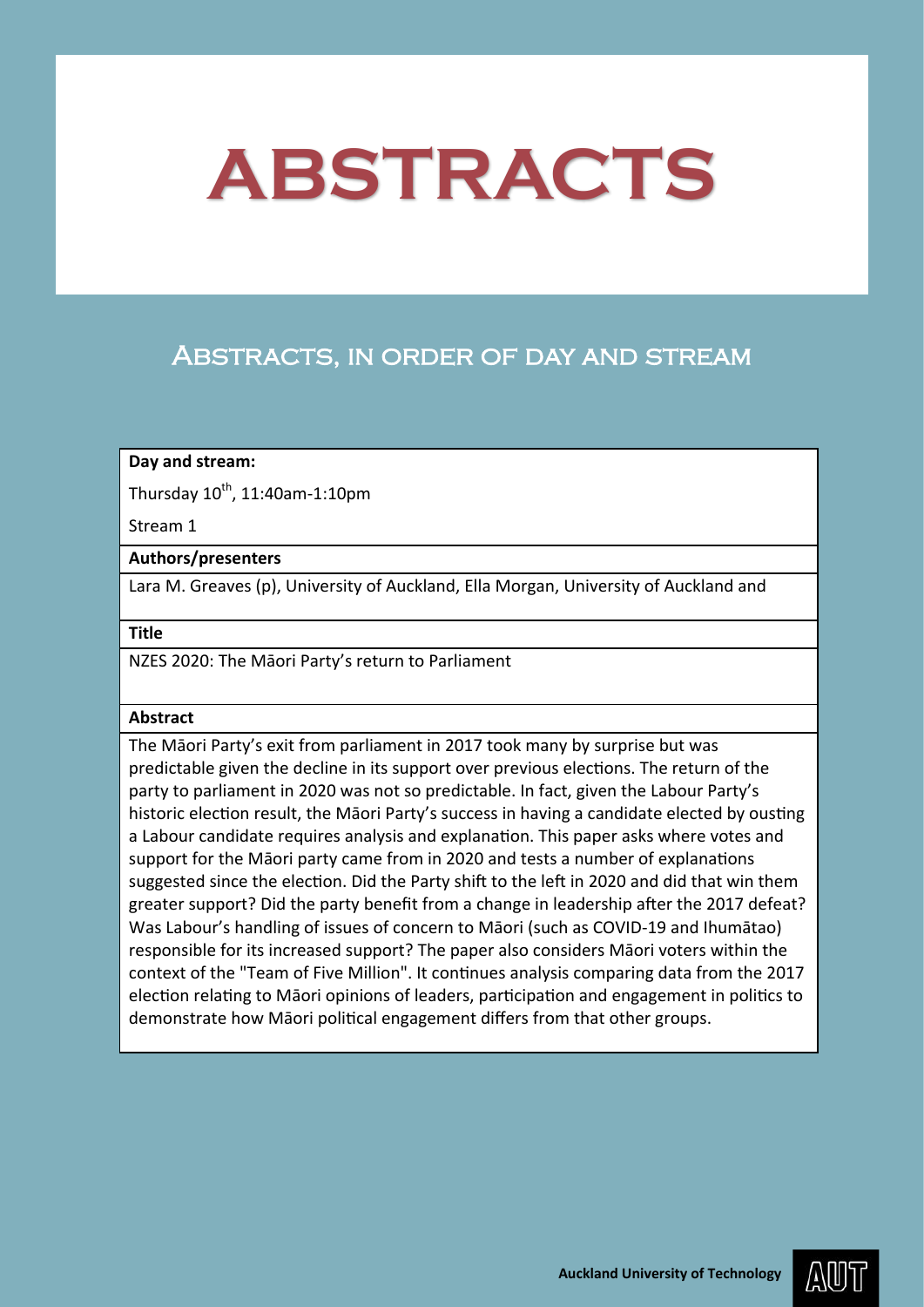# Abstracts, in order of day and stream

## **Day and stream:**

Thursday  $10^{th}$ ,  $11:40-1:10$ 

## **Authors/presenters**

Sam Crawley, Te Herenga Waka—Victoria University of Wellington

## **Title**

NZES 2020: What happened to climate change in Election 2020

## **Abstract**

There are indications that a consensus among elites on climate change has been growing in NZ. The Climate Change Act 2019 received cross-party support in parliament, and prior to the 2020 election, the government had reached agreement with farming leaders on including agricultural emissions in the emissions trading scheme. Recent studies have suggested there is a similar consensus among the general public in NZ (Milfont et al, 2017), despite earlier surveys showing that NZ exhibited higher levels of climate denial than the US and Australia. This paper examines what happened to the issue of climate change in the election, given the high-profile focus on both the pandemic and its economic ramifications. Were the recent movements towards elite consensus reflected in the opinions of the general public of NZ? To what extent does the New Zealand public accept that climate change is happening, is primarily caused by humans and is a significant risk to humanity, and do opinions differ across the political spectrum? And if climate change is no longer a "wedge" issue, does this mean that the metaphor of "Team of Five Million" can be harnessed beyond the COVID-19 crisis to support ongoing action on climate change?

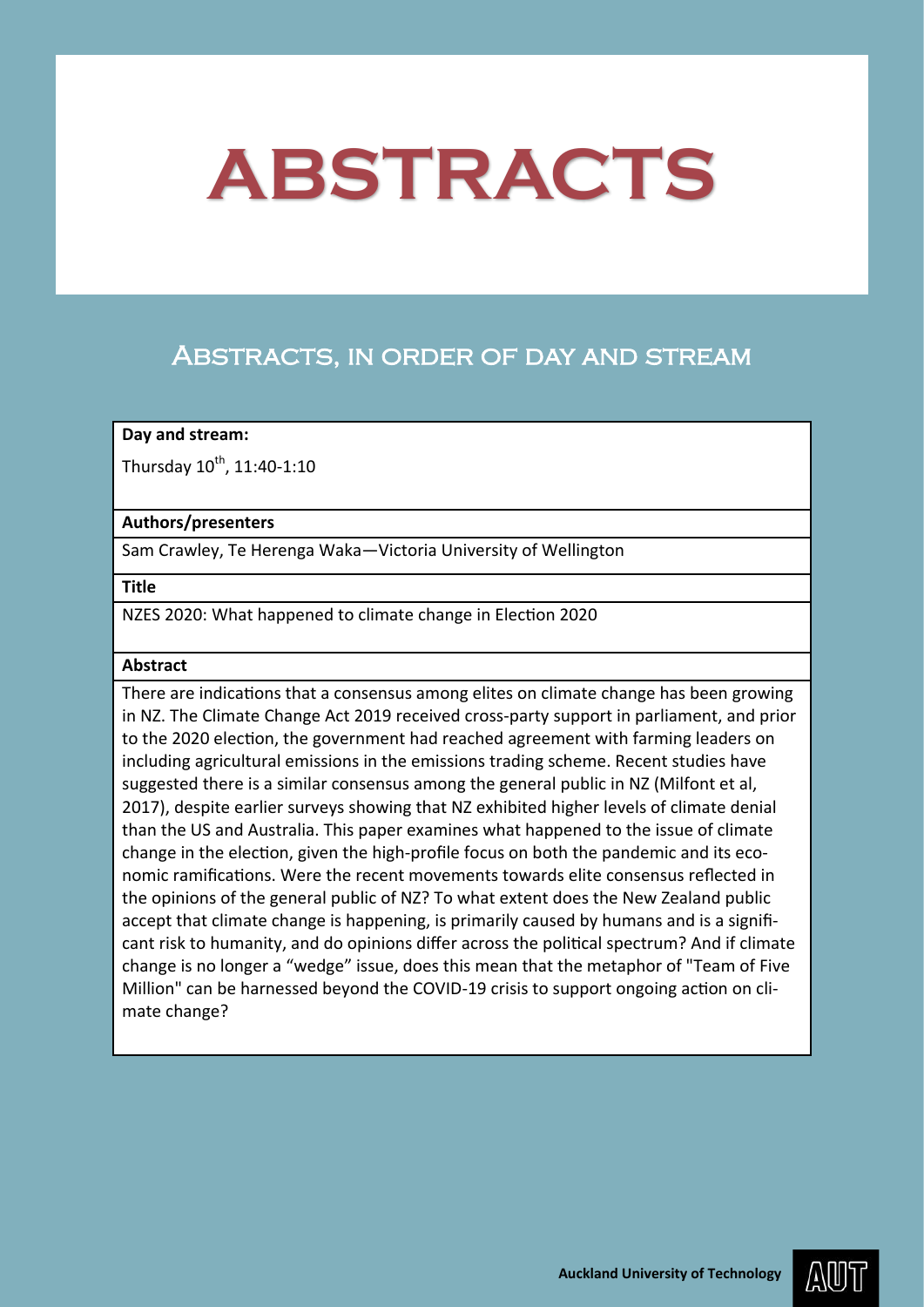# Abstracts, in order of day and stream

## **Day and stream:**

Thursday  $10^{th}$ , 11:40am-1:10pm

## Stream 1

## **Authors/presenters**

Ass. Prof. Rachel Simon-Kumar, (The University of Auckland) Prof. Priya Kurian, (The University of Waikato), Hye Ji (Erica) Lee, (The University of Auckland)

#### **Title**

In the Intersections of Race, Gender and Politics: Profiling New Zealand's Ethnic Women **Politicians** 

## **Abstract**

Minority ethnic women – Black, Asian, Latina, refugee, migrant, of diverse religions and sexual orientations – in countries ranging from the United Kingdom, Netherlands, France, US, and, Germany, among others, are starting to stand for, and be successful, in political office that have traditionally been the domain of white men. In most cases, they signify a politics of change, of deliberately constructed crises, as part of an agenda of radical transformation.

New Zealand too appears to be following this trend. In its 2020 General Election, New Zealand elected its most diverse parliament to date with the entry of a record number of women, sexually diverse, and cultural minority candidates inclusive of Māori, Pasifika, and ethnic migrants. This election was a particularly triumphant moment for women candidates from New Zealand's ethnic minority1/migrant communities: a record 19 ethnic women stood as candidates across five major and minor parties, including also a number of young ethnic women among them. Of these, seven elected representatives from three parties (Labour, National and Greens) form part of the current 53rd Parliament. For a minority group that represents around 16 per cent of New Zealand's population, this is indeed a significant achievement.

The *Ethnic Women in New Zealand Politics* (EWP) is a multi-disciplinary research project examining a suite of issues around ethnic women's political representation in Parliament and local government, including the enablers and barriers to entering politics, their leadership styles, media coverage, questions of identity, political ideology and affiliation, and experiences of racism and sexism. This presentation introduces the project and its objectives; offers an overview of the key findings from an international literature review on minority women and politics, and outlines a summary profile of New Zealand ethnic minority women politicians from 1996 to date. The paper explores the role of transformation and the perceived 'crisis' of intersectionality politics to the status quo that accompanies ethnic women's involvement in political office.

**EURICAND COMMUNITIES WHO have been resident in New Zealand since the 19th Century or earlier.** 1 The term 'ethnic' used here draws on the official definition used by the Ministry of Ethnic Communities of New Zealand and refers to peoples from the countries of Asia, Latin America, Africa, Middle East, and Continental Europe, and includes both recent migrants to New Zealand and established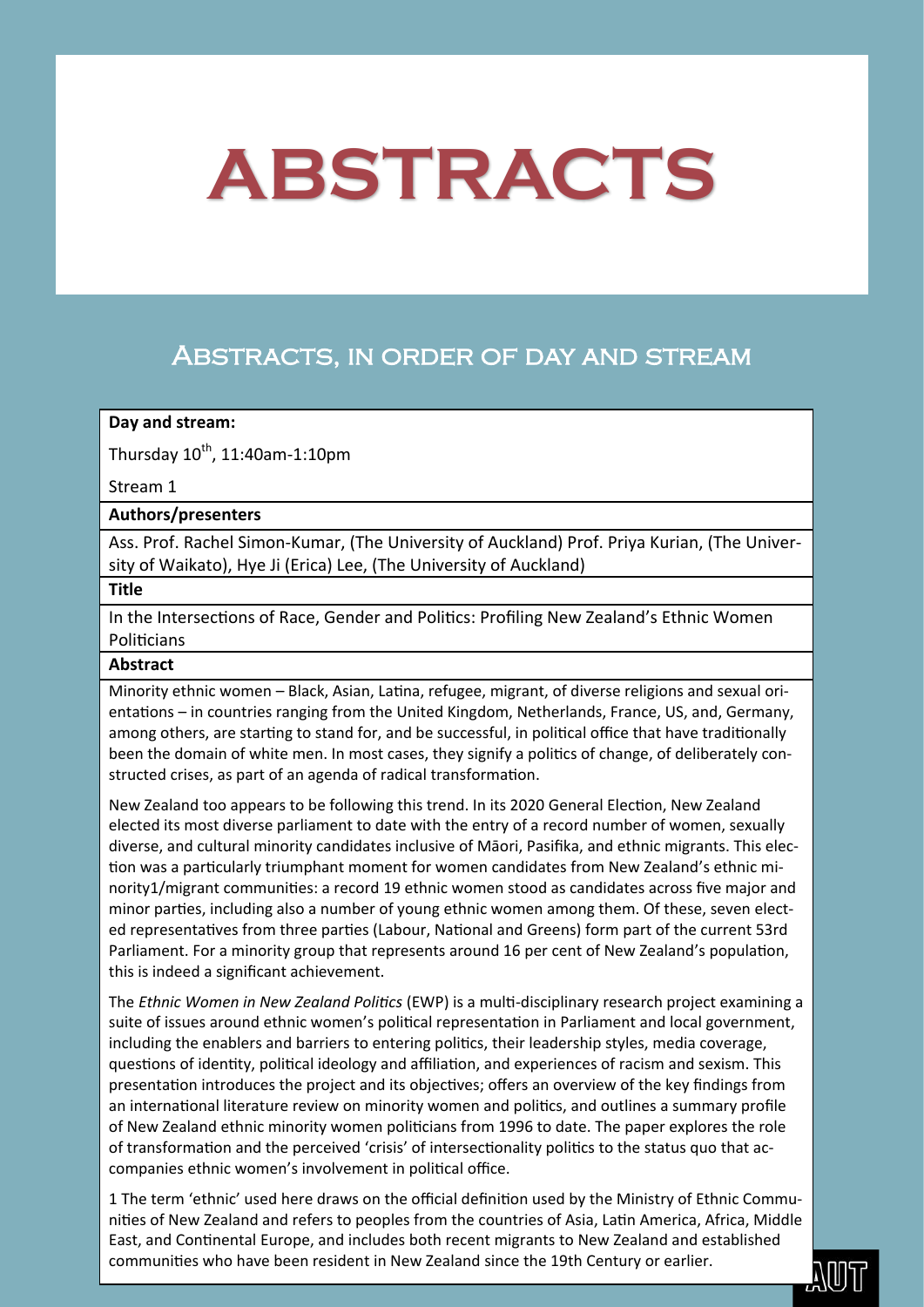# Abstracts, in order of day and stream

## **Day and stream:**

Thursday  $10^{th}$ , 11:40am-1:10pm

## **Authors/presenters**

Anne-Mette Sundahl, Te Herenga Waka—Victoria University of Wellington

## **Title**

Personality cult or a mere matter of popularity?

## **Abstract**

This paper introduces a model for distinguishing between mere popularity and personality cults as there currently is an inflated use of the personality cult concept, especially in news media, attaching it to significantly different phenomena. The model is based on Weber's concept of charismatic authority and consists of three parameters, widespread symbolic elevation, resilience, and religious parallels, covering a representational and social practice dimension. Both dimensions are needed to constitute a personality cult. Trump, Putin and Ardern are used as examples of the model's ability to distinguish between cult and non-cult phenomena. The comparison shows that only Trump and Putin have a cult on both dimensions. Mere popular politicians like Ardern are more comparable to celebrities as these do not have the same authority and power over the followers as leaders with a personality cult – despite potentially showing some cultlike tendencies on the representational dimension. Popular politicians are thus especially characterized by lacking the key social practice aspect of personality cults. As they might still exhibit some cultlike characteristics, the different phenomena are best perceived as being on a continuum ranging from mere admiration or popularity to a personality cult.

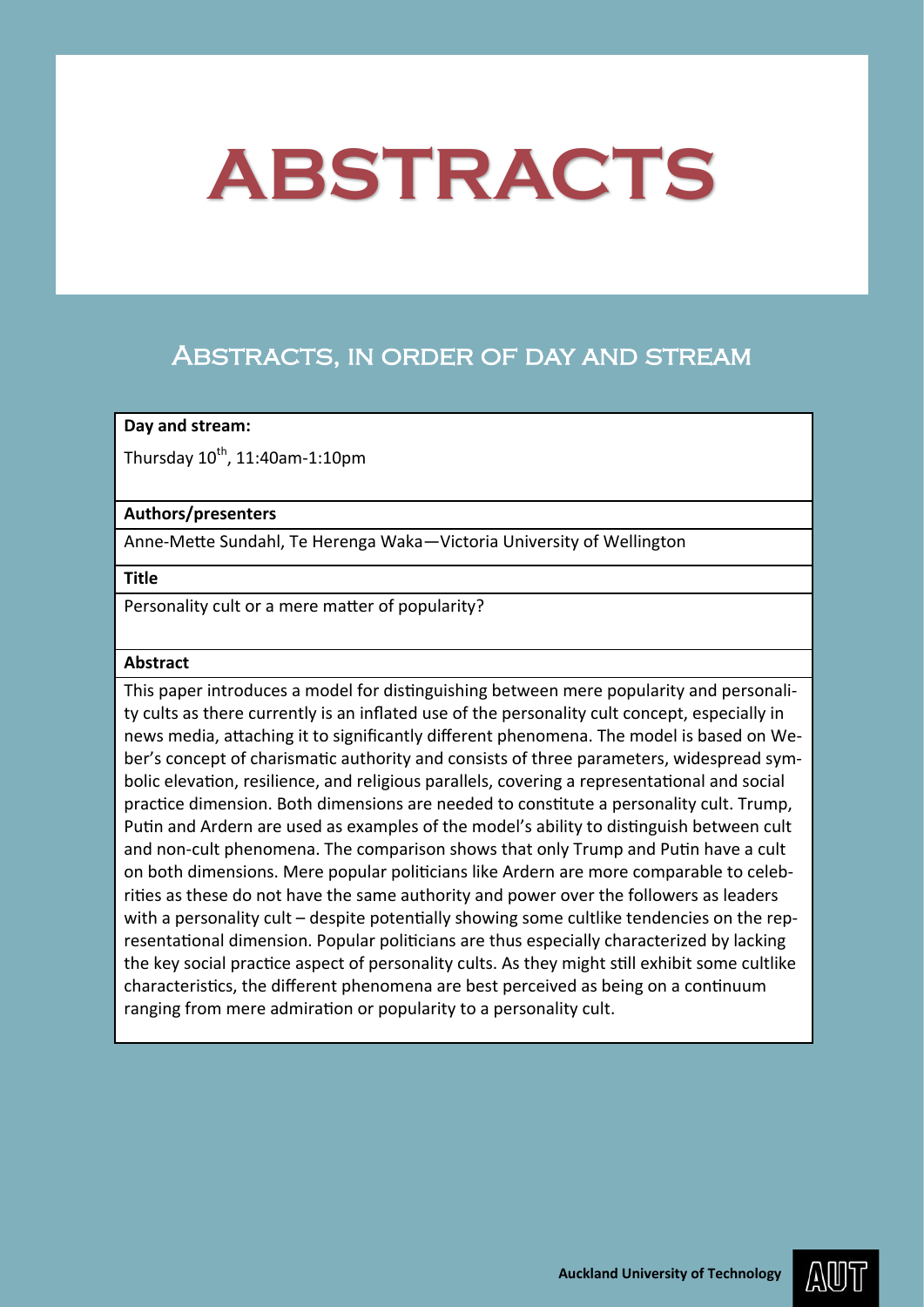# Abstracts, in order of day and stream

## **Day and stream:**

Thursday  $10^{th}$ , 11:40am-1:10pm

## **Authors/presenters**

Edward Elder, University of Auckland

## **Title**

Communicating Leadership during the COVID-19 Pandemic

## **Abstract**

This paper will examine how New Zealand's two major party leaders, Jacinda Ardern and Judith Collins, communicated the qualities of responsiveness, leadership and credibility in the leadup to the 2020 New Zealand General Election through both verbal and non-verbal cues. In particular, it will focus on this communication in relation to the issue that dominated the 2020 New Zealand General Election, COVID-19. In doing so, the paper will highlight how Ardern was able to utilise campaign-oriented government communication and social marketing, her established image as a compassionate, responsive and relatable governing leader and the success of the Government's COVID-19 management strategy to present a well-rounded leadership image. It will also highlight how Collins, partly due to being new in the leadership position as well as a number of unforced errors in strategy, was unable to capitalise on the usual benefits of being the challenger in order to present herself as a credible and compassionate alternative.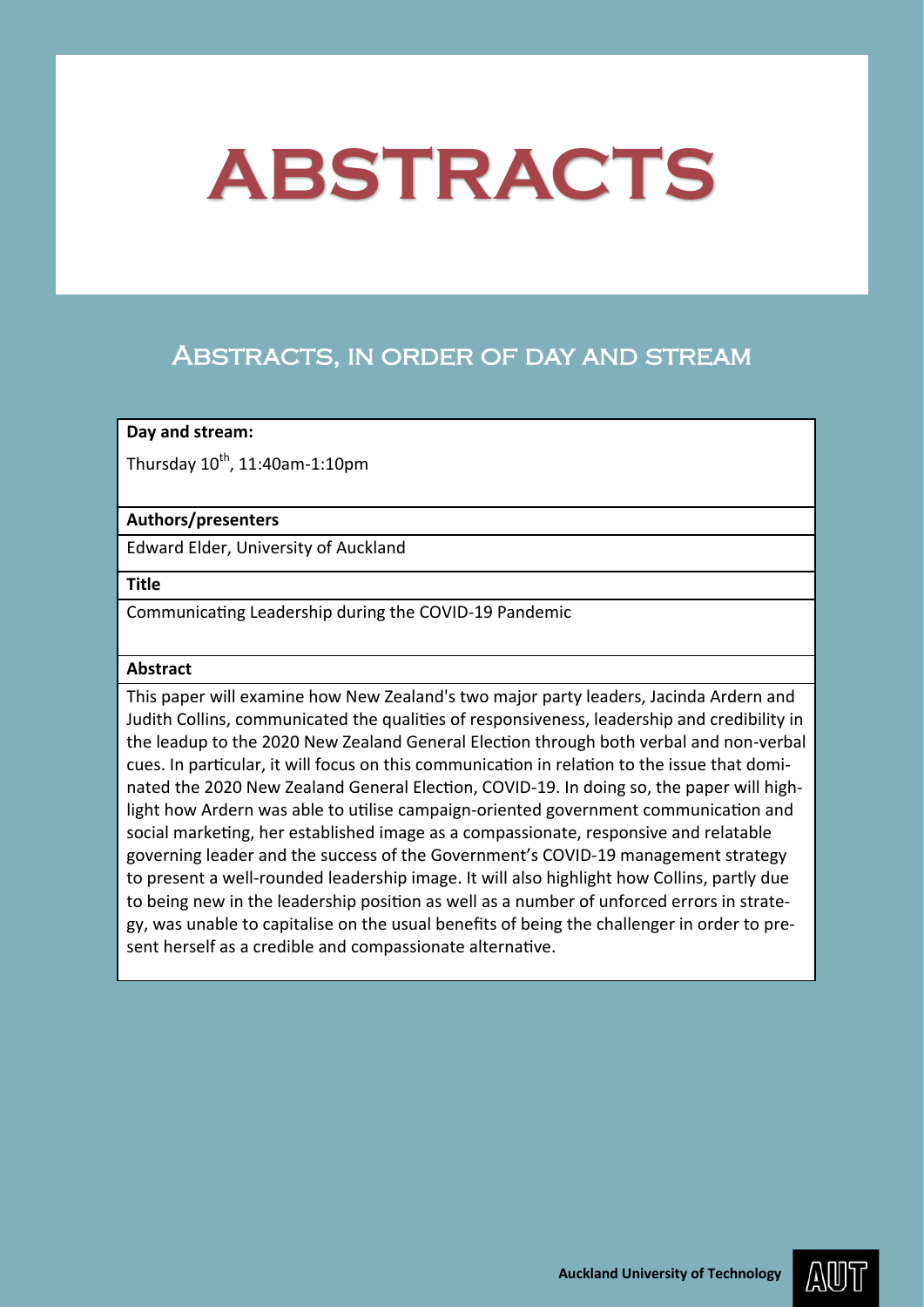# Abstracts, in order of day and stream

## **Day and stream:**

Thursday  $10^{th}$ , 11:40am-1:10pm

## **Authors/presenters**

Olli Hellmann, Waikato University

**Title**

Visual narratives of environmental change: memory and identity at New Zealand heritage sites

#### **Abstract**

This paper interrogates historical photographs exhibited at public heritage sites in Aotearoa New Zealand. The analysis reveals that the photographs – by portraying nineteenthcentury environmental change as a 'heroic' narrative of 'progress' – construct New Zealand national identity in opposition to nature, rather than promote a sense of connectedness with the natural environment. The paper thus makes three important contributions to the literature on the visualisation of environmental and climate change. First, the empirical case study demonstrates that visual narratives shape our social identities in relation to nature. Second, the analysis highlights that when we investigate photographs in terms of the stories they tell we have to apply a multimodal approach that takes into consideration the wider communicative context. Third, by borrowing ideas from the literature on collective memory, the paper shows that historical photographs – even though they depict scenes that are set in the distant past – can still influence environmental attitudes and behaviours in the present.

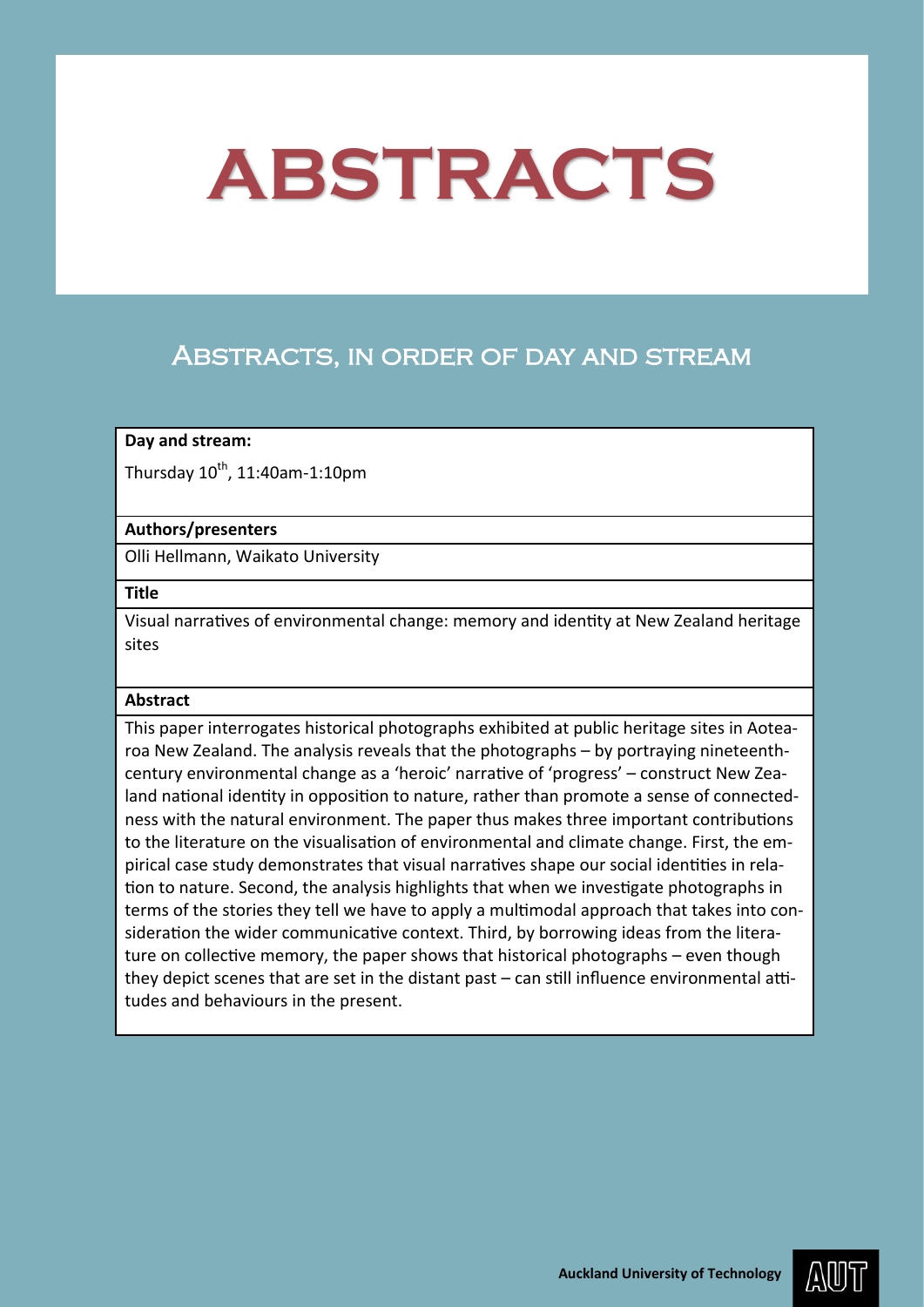# Abstracts, in order of day and stream

## **Day and stream:**

Thursday  $10^{th}$ , 11.40am-1:10pm

Stream 3

## **Authors/presenters**

Maria Armoudian, University of Auckland

#### **Title**

Barriers to Justice for Survivors of Egregious Human Rights Violations: Political Intersections and Solutions

## **Abstract**

Survivors of egregious human rights abuses, such as torture, genocide, and slavery, face unique barriers to justice, not simply because of the legal and political systems and structure but because of a litany of impediments that have not been recognized as political problems. Thus while scholars of law and politics have aptly analysed barriers arising from international laws, such as sovereignty and jurisdiction and failures of international tribunals, a wider lens of analysis is needed to understand these barriers, individually and in their totality. For example, trauma and fear prevent many survivors and witnesses from coming forward. Physical and geographical barriers, including dangers, border controls, and visa restrictions block fact-finding, legal procedures, and advocates' access to witnesses, evidence, or their own clients. Poverty and economic disincentives limit survivors' access to counsel because few can afford the risks of representing them in years or decades-long procedures. Ideological barriers, which have valued economic development above the lives of poor or indigenous communities, have stifled preventive or corrective policies. And environmental destruction upends indigenous survivors' capacity to survive and thrive. Through interviews, court records, government and media reports, and previous scholarship, this paper explores these impediments to justice as political problems, both individually and collectively, in an effort to present a holistic analysis and toward building more reliable pathways to justice.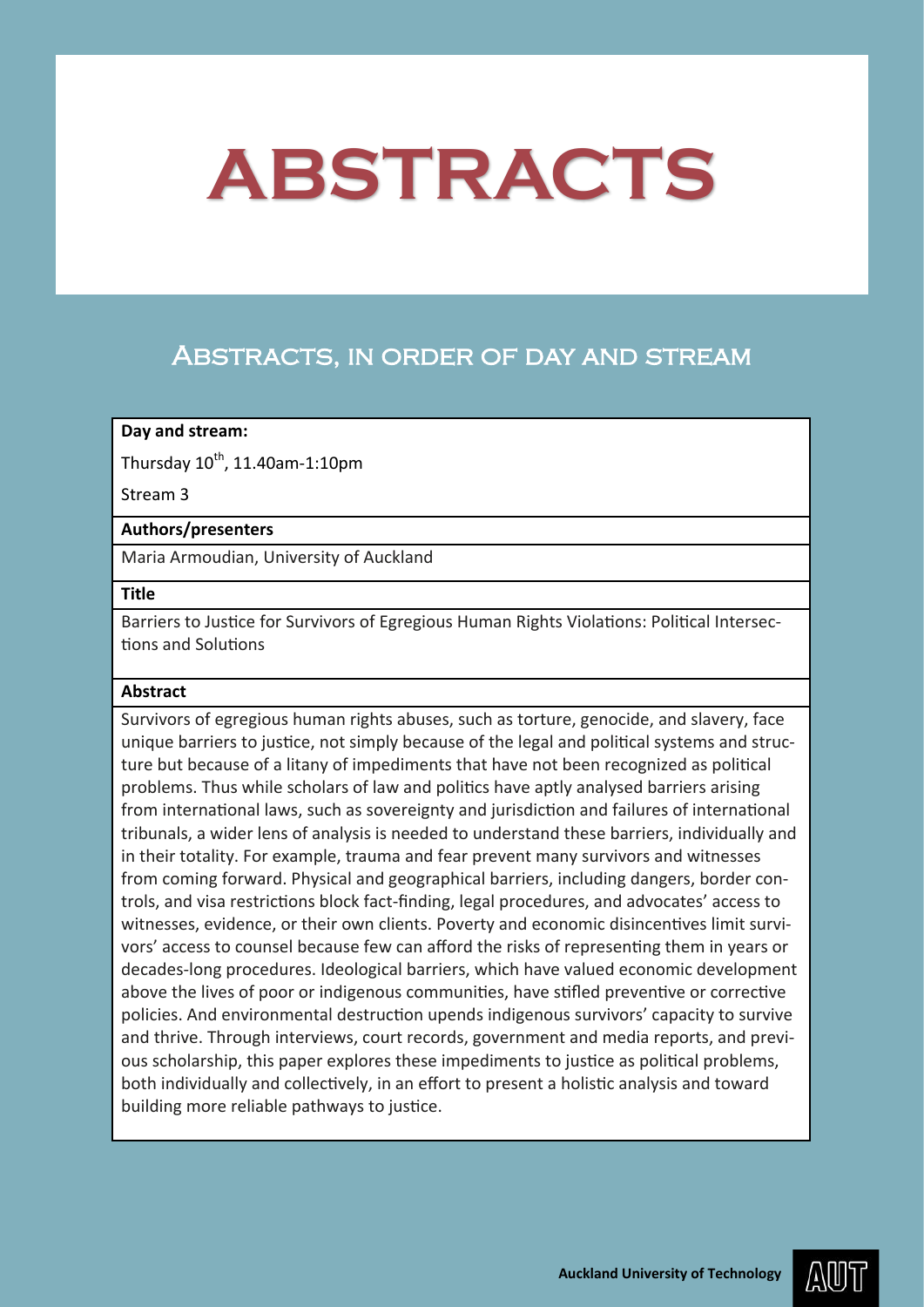# Abstracts, in order of day and stream

## **Day and stream:**

Thursday  $10^{th}$ , 11:40am-1:10pm

## **Authors/presenters**

J.T.S (Thumira) Gunasena, PhD student at University of Auckland

## **Title**

Holistic approach towards the application of transitional justice in Sri Lanka: prospects and challenges (2009 -2015)

## **Abstract**

Transitional justice (TJ) is internationally accepted and applied in local contexts in transitions from conflict to peaceful or authoritarian to democratic society, as the most suitable method of dealing with the past gross human rights violations, making either states or individuals accountable for such. The United Nations Human Rights Council (UNHRC) pressures governments to adopt TJ mechanisms perceived to be "appropriate". It and other international organizations produce and promote international standards and teach sovereign states TJ norms which is called as social identity formation at international level.

Between 2009-2015, the UNHRC pushed the Sri Lankan government to adopt accountability measures to deal with alleged war crimes. However, domestic policy makers consider the repercussions of these measures accompanied by a logic of consequences.

Using thematic analysis this paper presents an analysis of international TJ project as one dominant construction of TJ representing logic of appropriateness while the domestic application of it as another dominant construction. Domain shift in Sinhala Buddhist nationalism, identity formation political patronage, political survival, and regime consolidation are some of elements in domestic construction of TJ. The clash of these two led to an emerging construction of TJ in Sri Lanka.

This paper argues that, in the Sri Lankan context, transitional justice is neither a compete denial nor a total acceptance. It shows how international and local actors and institutions positioned themselves to resolve crises and how the nationalization of international TJ project describes the unique constellation of TJ in Sri Lanka.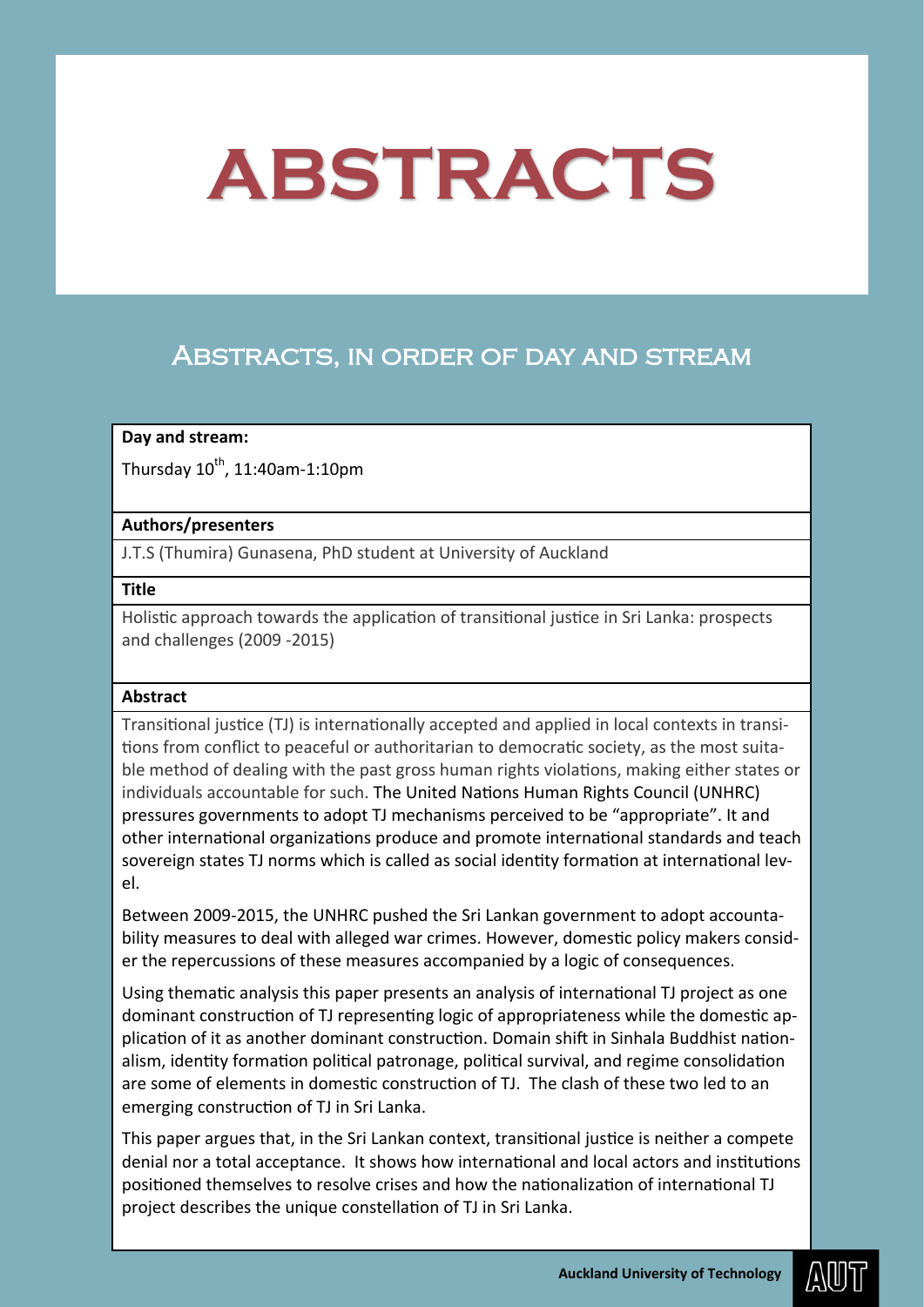# Abstracts, in order of day and stream

## **Day and stream:**

Thursday  $10^{th}$ , 11:40am-1:10pm

## **Authors/presenters**

Erkan Eroglu, Doctoral Candidate, Politics and International Relations, The University of

#### **Title**

Living in Limbo: Syrian refugees in Turkey during the resilience-era of international humanitarian aid

## **Abstract**

The civil war in Syria has led to millions of Syrians being displaced since 2011, and over 3.6 million of them living in Turkey by 2021. But little is known about how Turkey manages these refugees and how the refugees are coping. This paper lifts the veil and uncovers a complex dynamic that starts with the unequal distribution of refugees among Western countries and the efforts of the EU to keep refugees in Turkey through resilience-based models of humanitarian aid provided in cooperation with local authorities to strengthen the self-sufficiency of refugees and hosts against crises. Meanwhile, Turkey has not granted permanent legal status to Syrians for over ten years, which live in a limbo situation that drives them to live and work precariously. This paper will help us think about what resilience and precarity mean for Syrians in practical terms and offer a window into who benefits from the refugee resilience policies in Turkey.

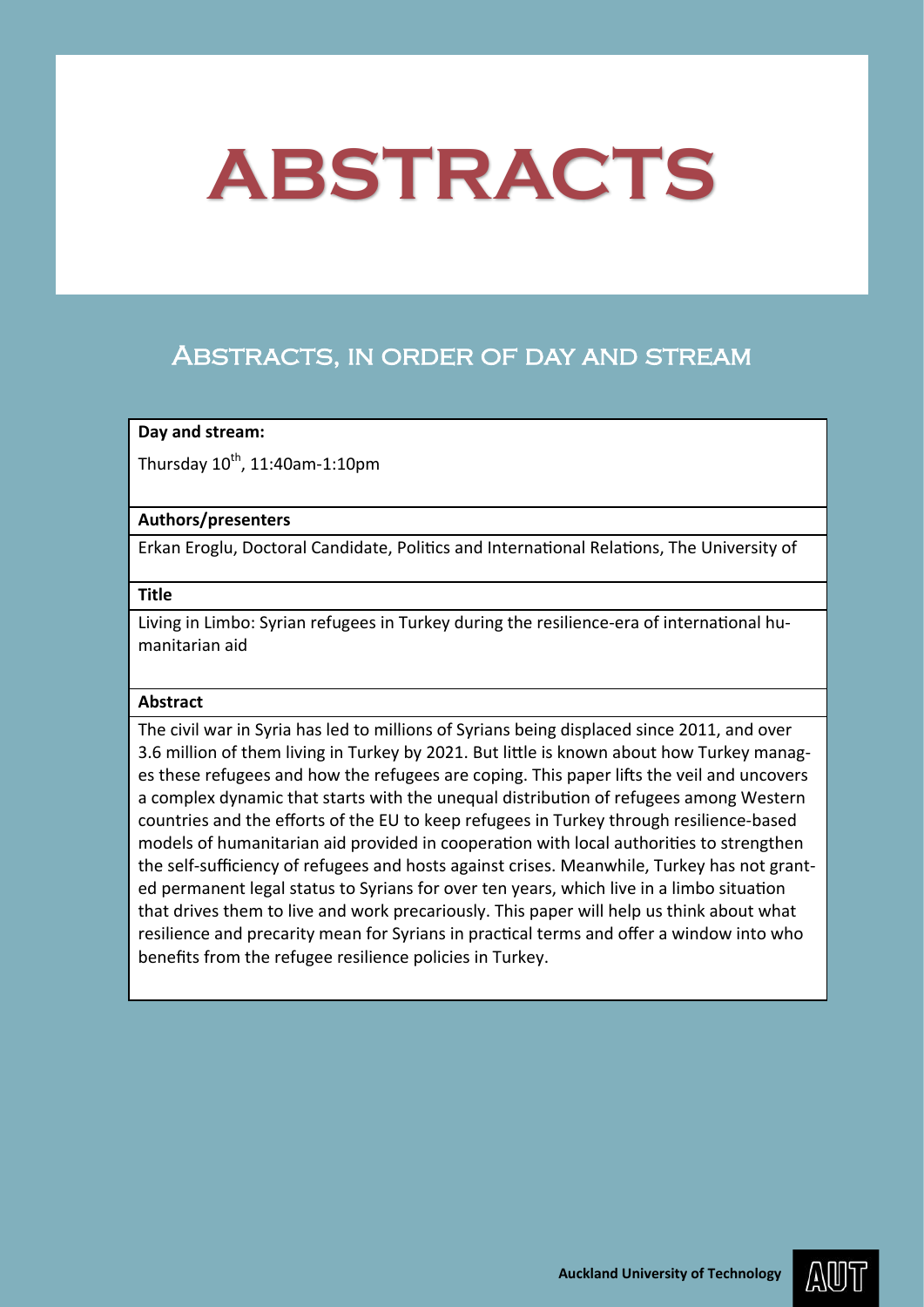# Abstracts, in order of day and stream

## **Day and stream:**

Thursday  $10^{th}$ , 11:40am-1:10pm

Stream 4

## **Authors/presenters**

Xavier Marquez, Te Herenga Waka—Victoria University of Wellington

#### **Title**

Ancient Tyranny and Modern Dictatorship: The Changing Face of Political Pathology

## **Abstract**

Terms like 'tyranny', 'despotism', 'autocracy', and 'dictatorship' have come to denote key forms of political pathology, though the frequency of their usage has varied over time, and some of them have not always had a purely negative valence. Classical thought understood tyranny as a moral phenomenon, where the personalization of power in the hands of the tyrant had corrosive moral effects on both the tyrant and those tyrannized. Modern dictatorship, by contrast, has come to be understood as the specific pathology of republican forms of government -- that is, forms of government that claim to be based on the consent of the governed. Discussion of what phenomena fall under the banner of 'dictatorship' (and associated controversies) has thus tended to point to the variety of ways in which consent, and choice, are coerced, manipulated, or made null and void, in particular political contexts in ways that are not always incompatible with the forms of democracy or the exercise of impersonal power. Modern 'dictatorship' is thus quite diverse in its forms. This shift in focus in discussions of political pathology from the corrosive moral effect of tyranny to the consent-destroying effect of dictatorship is itself a symptom of the wider spread of 'modernity'.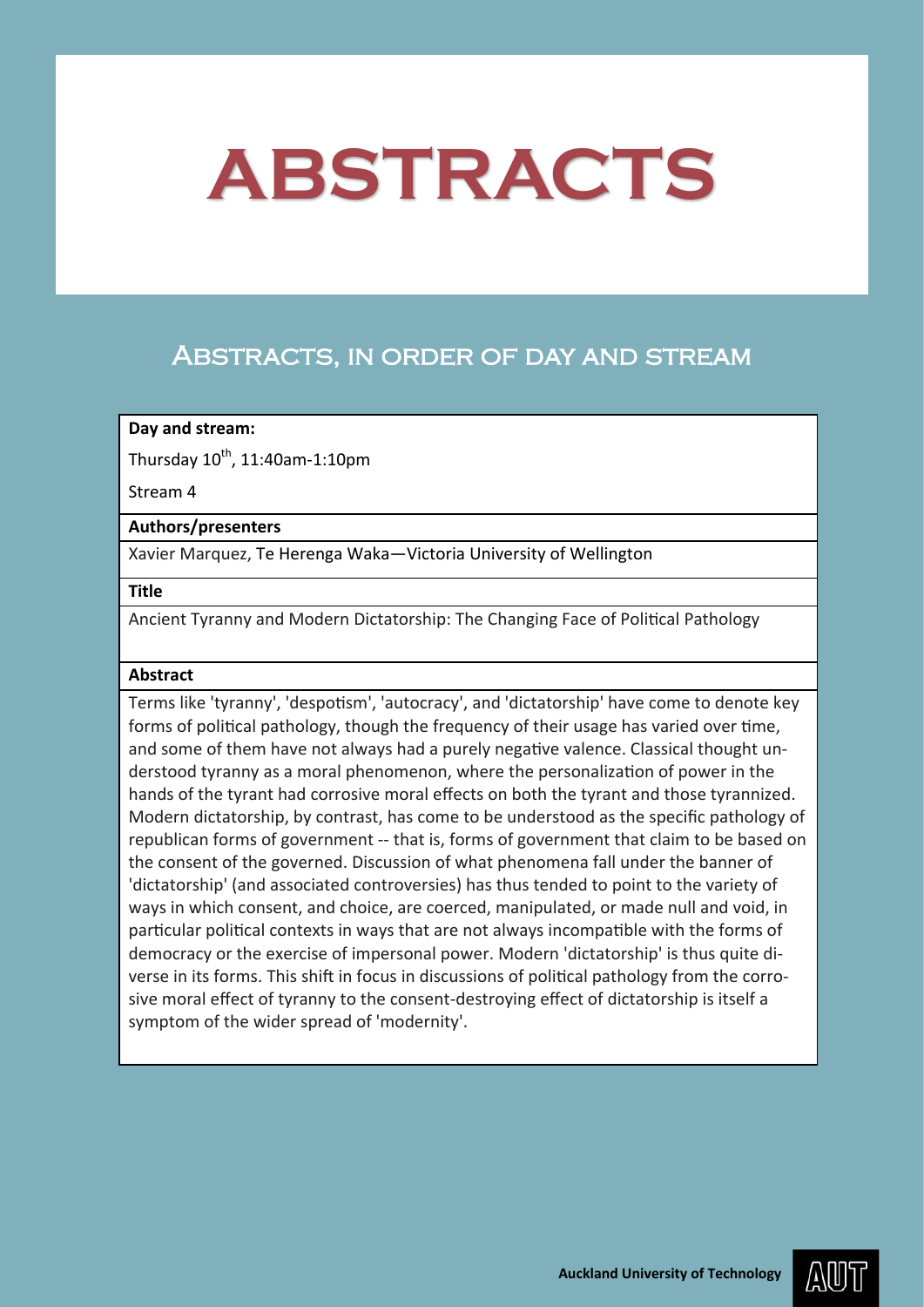# Abstracts, in order of day and stream

## **Day and stream:**

Thursday  $10^{th}$ , 11:40am-1:10pm

## **Authors/presenters**

Berkay Koçak, PhD Candidate at The University of Waikato

## **Title**

Politics of Kant`s Universalism: The Ideological Context of Freedom, Equality, Property &

## **Abstract**

After the French Revolution in 1789, Immanuel Kant's dedication to a rationaluniversalist philosophy distinguished him from his contemporaries as he sought to counterbalance and redefine the intellectual turbulence that emerged in the Revolution's wake. While the politics of the Revolution polarized the German intelligentsia into romanticist/conservative and enlightened/revolutionary camps, Kant managed to counterbalance this intellectual turbulence by redefining the controversial themes of the time. By consolidating the `Rival Enlightenments` of Prussia under a highly rational, universalist philosophy, Kant`s universalism offered revisions to the politics of the French Revolution on certain key concepts such as freedom, equality, property, and state. In doing so, he laid the foundations of modern theories of international relations and the concept of a cosmopolitan republican state/order (Weltbürgerrecht). By revisiting some his classic works, including the Perpetual Peace (1795) and the Metaphysics of Morals (1797), this presentation critically analyses how Kant redefined the key concepts of the Revolution through universalism in relation to the reformation project of the rising bureaucratic class (Bildungsbürgertum) in the Prussian state.